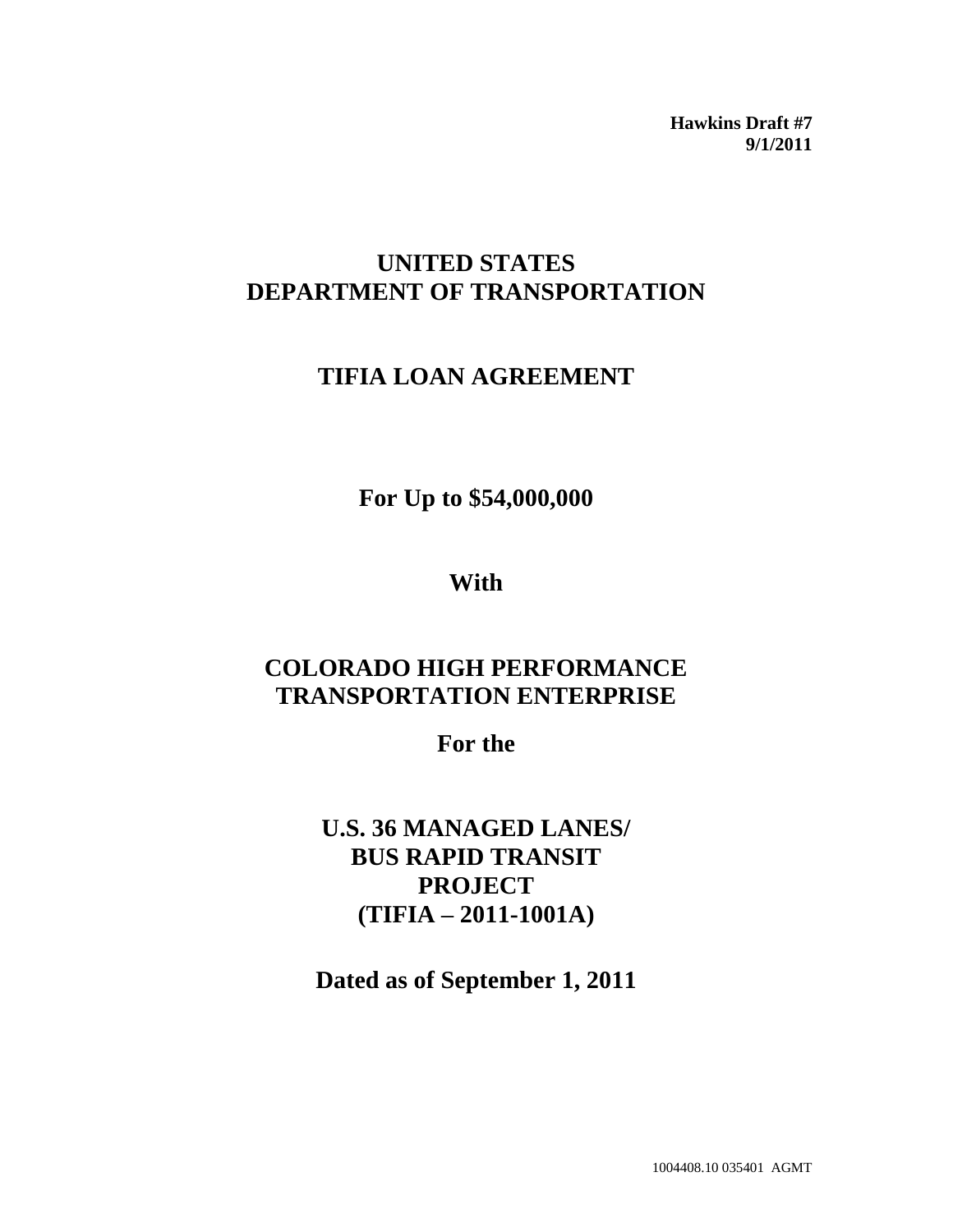# **TABLE OF CONTENTS**

| <b>SECTION 1.</b> |                                                                          |  |
|-------------------|--------------------------------------------------------------------------|--|
| <b>SECTION 2.</b> |                                                                          |  |
| <b>SECTION 3.</b> |                                                                          |  |
| <b>SECTION 4.</b> |                                                                          |  |
| <b>SECTION 5.</b> |                                                                          |  |
| <b>SECTION 6.</b> |                                                                          |  |
| <b>SECTION 7.</b> | Outstanding TIFIA Loan Balance and Revisions to Exhibit G and            |  |
|                   |                                                                          |  |
| <b>SECTION 8.</b> |                                                                          |  |
| <b>SECTION 9.</b> |                                                                          |  |
|                   |                                                                          |  |
|                   |                                                                          |  |
|                   |                                                                          |  |
|                   |                                                                          |  |
|                   | SECTION 14. Representations, Warranties, and Covenants of TIFIA Lender39 |  |
|                   |                                                                          |  |
|                   |                                                                          |  |
|                   |                                                                          |  |
|                   |                                                                          |  |
|                   | SECTION 19. Accounting and Audit Procedures; Inspections; Reports and    |  |
|                   |                                                                          |  |
|                   |                                                                          |  |
|                   |                                                                          |  |
|                   |                                                                          |  |
|                   |                                                                          |  |
|                   |                                                                          |  |
|                   |                                                                          |  |
|                   |                                                                          |  |
|                   |                                                                          |  |
|                   |                                                                          |  |
|                   |                                                                          |  |
|                   |                                                                          |  |
|                   |                                                                          |  |
|                   |                                                                          |  |
|                   |                                                                          |  |
|                   |                                                                          |  |
|                   |                                                                          |  |
|                   |                                                                          |  |
|                   |                                                                          |  |
|                   |                                                                          |  |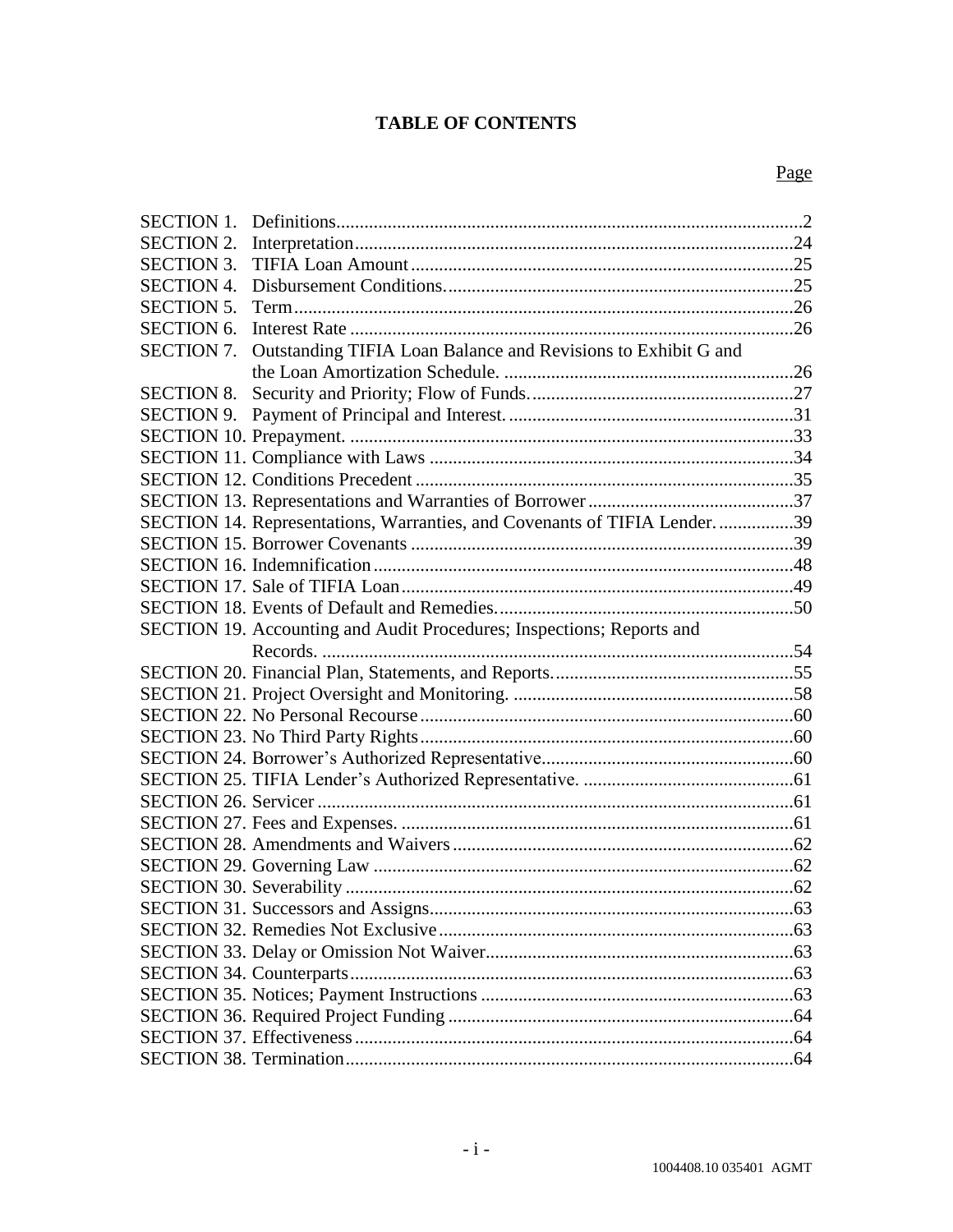- **SCHEDULE I** Project Budget
- **SCHEDULE II** TIFIA Eligible Project Costs
- **EXHIBIT A** Form of Promissory Note
- **EXHIBIT B** Anticipated TIFIA Loan Disbursement Schedule
- **EXHIBIT C** Non-Debarment Certification
- **EXHIBIT D** Requisition Procedures
- **EXHIBIT E** Compliance With Laws
- **EXHIBIT F** Colorado Department of Transportation Federal-Aid Highway Program Stewardship Agreement
- **EXHIBIT G** TIFIA Debt Service
- **EXHIBIT H** TIFIA Debt Service Structure
- **EXHIBIT I** Forms of Opinions of Counsel to Borrower
- **EXHIBIT J** TIGER Grant Agreements
	- Grant Agreement
	- Compliance Agreement Addendum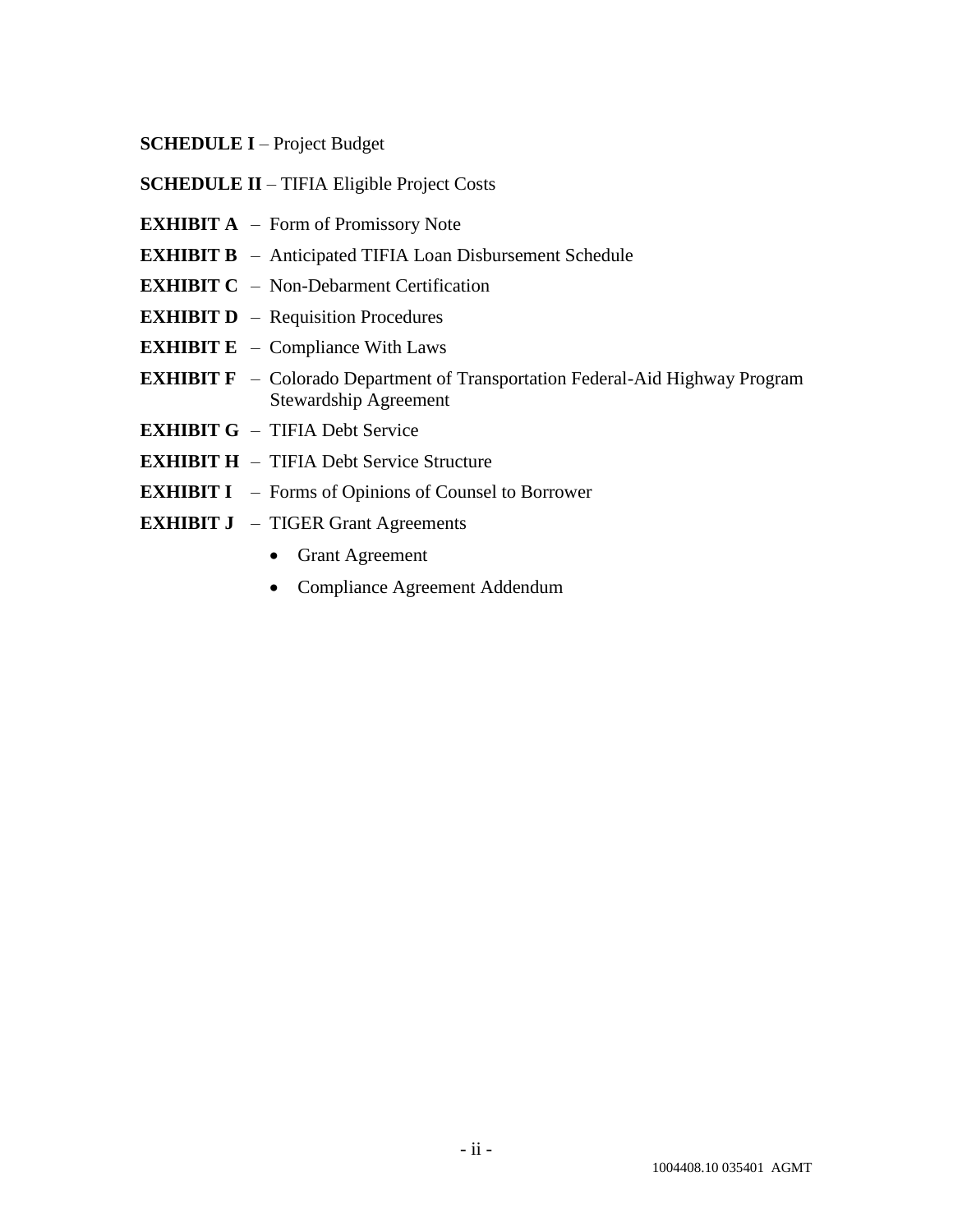#### **TIFIA LOAN AGREEMENT**

**THIS TIFIA LOAN AGREEMENT** (this "Agreement"), dated as of September 1, 2011, by and between **COLORADO HIGH PERFORMANCE TRANSPORTATION ENTERPRISE**, a government-owned business within the Colorado Department of Transportation created by the Funding Advancements for Surface Transportation and Economic Recovery Act of 2009, title 43, article 4, part 8, Colorado Revised Statutes, as amended ("FASTER"), for the purpose of financing Surface Transportation Infrastructure Projects, with an address of 4201 E. Arkansas Avenue, Denver, Colorado 80222 (the "Borrower" or "HPTE"), and the **UNITED STATES DEPARTMENT OF TRANSPORTATION**, an agency of the United States of America, acting by and through the Federal Highway Administrator (together with its successors and assigns, the "TIFIA Lender"), with an address of 1200 New Jersey Avenue, S.E., Washington, DC 20590.

#### **RECITALS:**

WHEREAS, the Congress of the United States of America has found that a welldeveloped system of transportation infrastructure is critical to the economic well-being, health and welfare of the people of the United States and, in furtherance thereof, has enacted the Transportation Infrastructure Finance and Innovation Act of 1998 ("TIFIA"), § 1501 et seq. of Public Law 105-178 (as amended by the Public Law 105-206 and Public Law 109-59) (the "Act"), as codified as  $23 \text{ U.S.C. }$  § 601, et seq.;

WHEREAS, 23 U.S.C. §603 of the Act authorizes the TIFIA Lender to enter into agreements with one or more obligors to make secured loans;

WHEREAS, in February 2010, USDOT selected the Project (as defined herein) to receive a grant in the amount of ten million dollars (\$10,000,000), with an optional innovative finance enhancement to support a direct loan for up to one-third of the total Project costs through the TIFIA credit assistance program;

WHEREAS, the Borrower has requested that the TIFIA Lender make the TIFIA Loan (as defined herein) in a principal amount not to exceed \$54,000,000 (the "TIFIA Loan") to be used to pay a portion of the Eligible Project Costs (as defined herein) related to the Project (as defined herein) pursuant to an application for TIFIA credit assistance dated February 2, 2011 (the "Application");

WHEREAS, on August 4, 2011, the Secretary (as defined herein) approved TIFIA credit assistance for the Project in the form of a direct loan in an aggregate principal amount not to exceed \$55,000,000;

WHEREAS, the Borrower agrees to repay any amount due pursuant to this Agreement and the Note (as defined herein) in accordance with the terms and provisions hereof and thereof; and

WHEREAS, the TIFIA Lender has entered into this Agreement in reliance upon, among other things, the Traffic and Revenue Study (as defined herein) and the Base Case Projections (as defined herein) delivered by the Borrower.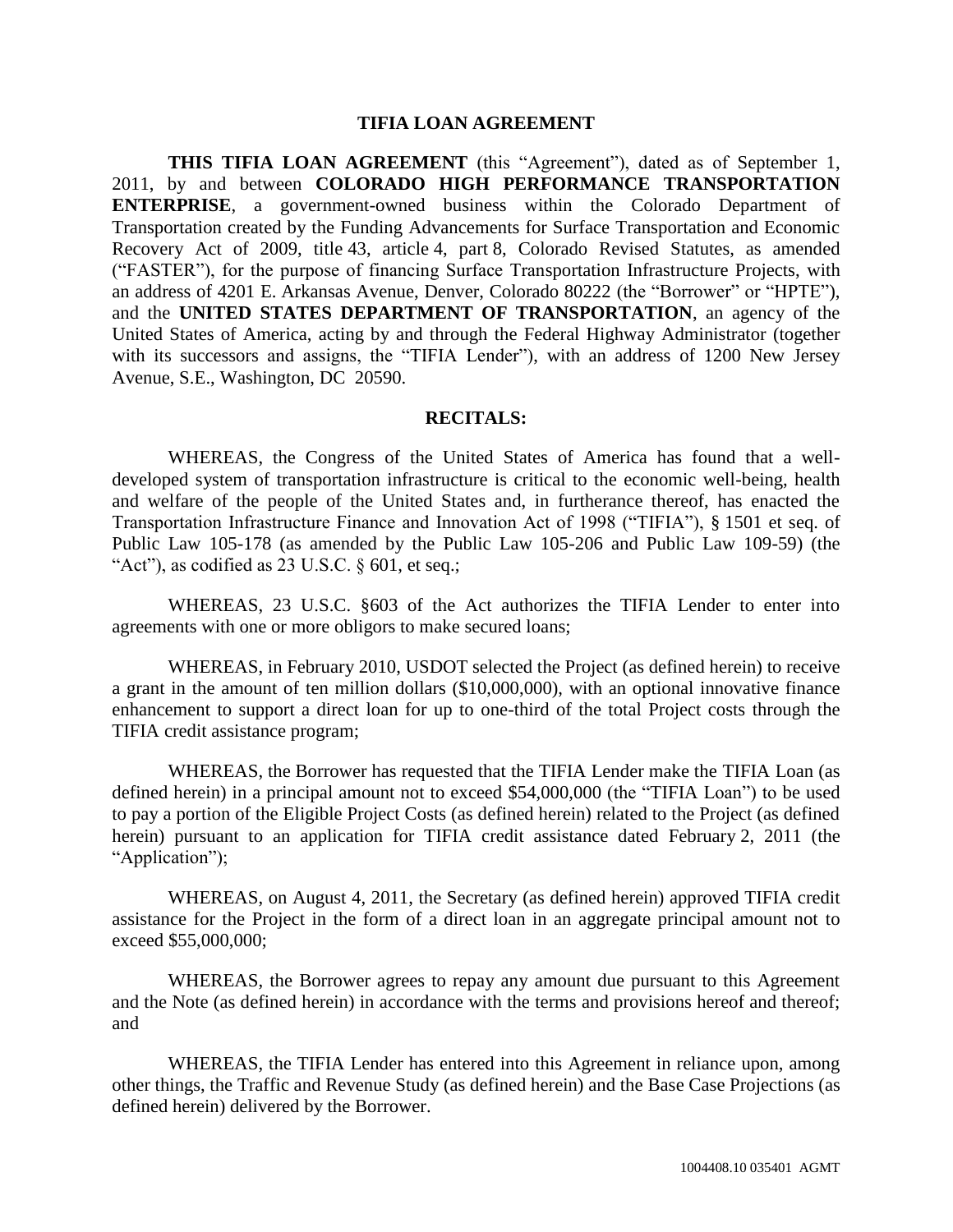NOW, THEREFORE, the premises being as stated above, and for good and valuable consideration, the receipt and sufficiency of which are acknowledged to be adequate, and intending to be legally bound hereby, it is hereby mutually agreed by and between the Borrower and the TIFIA Lender as follows:

SECTION 1. Definitions. Unless the context otherwise requires, capitalized terms used in this Agreement shall have the meanings set forth below in this Section 1 or as otherwise defined in this Agreement. Any term used in this Agreement which is defined by reference to any other agreement shall continue to have the meaning specified in such agreement on the date hereof whether or not such agreement remains in effect.

"Accreted Value" means (a) with respect to Master Trust Indenture Bonds, "Accreted Value" as defined in the Master Trust Indenture and (b) with respect to any other Capital Appreciation Bonds as of any Valuation Date or for any period, the amount set forth for such date or period as determined in accordance with the Supplemental Indenture authorizing such Capital Appreciation Bonds.

"Act" means the Transportation Infrastructure Finance and Innovation Act of 1998, § 1501 et seq. of Public Law 105-178 (as amended by the Public Law 105-206 and Public Law 109-59), as codified as 23 U.S.C. § 601, et seq.

"Additional Project Contracts" means any contract, agreement, letter of intent, understanding or instrument entered into by the Borrower after the execution and delivery of this Agreement, providing for the design, construction, testing, start-up, safety, financial services, operation or maintenance of the Project, or otherwise relating to the Project; provided, however, that a contract or agreement shall not constitute an Additional Project Contract if it (i) is entered into (A) in the ordinary course of business in connection with the furnishing of goods or the performance of services or (B) for necessary Project-related expenditures, (ii) commits the Borrower to spend, or is reasonably expected to involve expenditures by the Borrower in one contract or a series of related contracts of, no more than \$1,000,000 in the aggregate for any such contract or series of related contracts and (iii) is for a term not exceeding two years.

**―Administrator‖** means the Administrator of the FHWA.

**"Agreement"** has the meaning provided in the preamble hereto.

**"Annual Operating Budget"** means the Annual Operating Budget of the Borrower submitted in accordance with Section 21(b)(iii).

"Anticipated TIFIA Loan Disbursement Schedule" means the schedule set forth as Exhibit B to this Agreement, as such schedule may be amended from time-totime pursuant to Section 4.

**"Appreciated Value"** means with respect to any Deferred Income Bond as of any Valuation Date or for any period, the amount set forth for such date or period as determined in accordance with the Supplemental Indenture authorizing such Deferred Income Bond.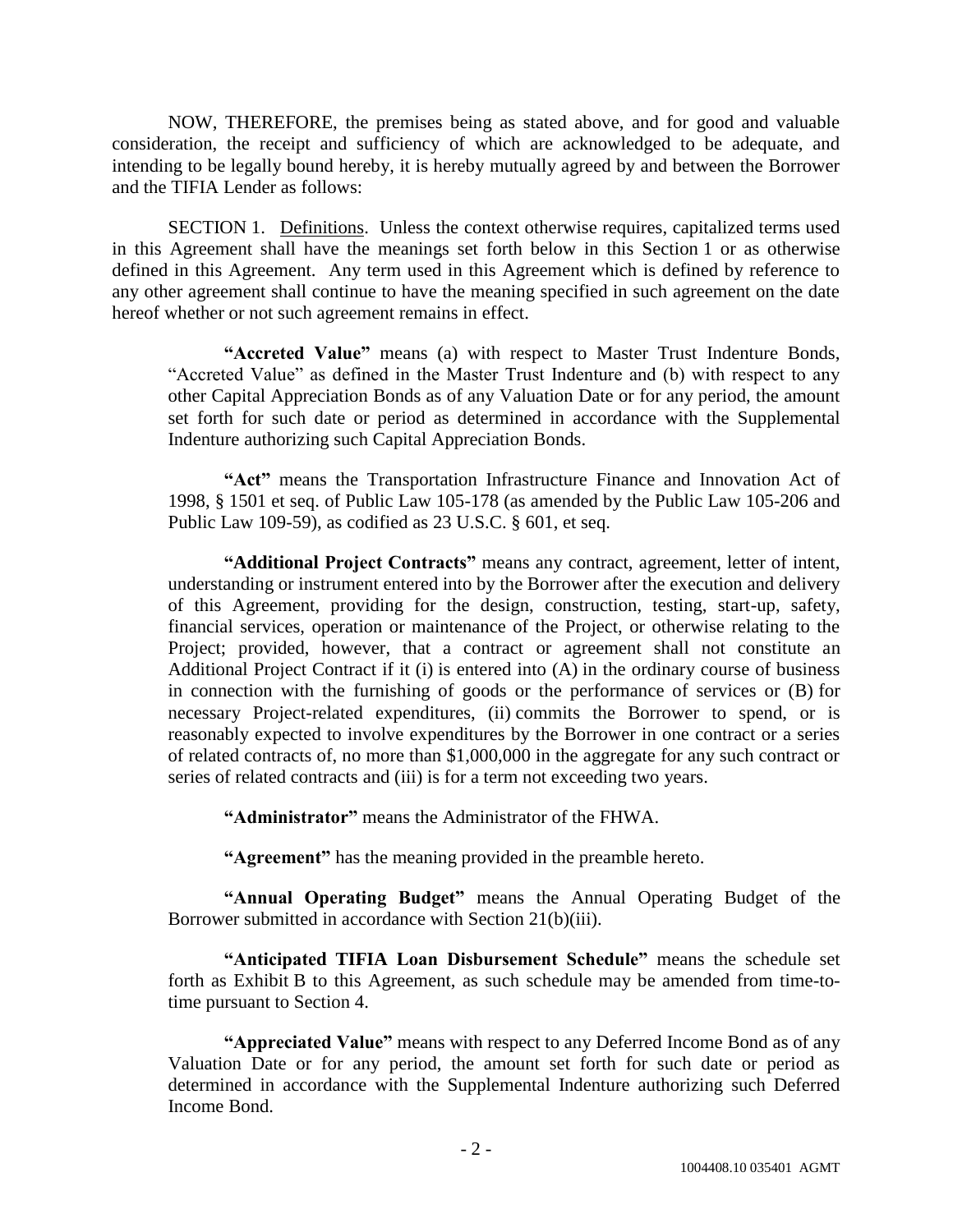**"Bankruptcy Related Event"** means (a) an involuntary proceeding shall be commenced or an involuntary petition shall be filed seeking (i) liquidation, reorganization or other relief in respect of the Borrower or any of its debts, or of a substantial part of the assets of the Borrower, under any Insolvency Law, or (ii) the appointment of a receiver, trustee, liquidator, custodian, sequestrator, conservator or similar official for the Borrower for a substantial part of the assets of the Borrower, and, in any case referred to in the foregoing subclauses (i) and (ii), such proceeding or petition shall continue undismissed for 60 days or an order or decree approving or ordering any of the foregoing shall be entered; or (b) the Borrower shall (i) apply for or consent to the appointment of a receiver, trustee, liquidator, custodian, sequestrator, conservator or similar official for the Borrower or for a substantial part of the assets of the Borrower, or (ii) generally not be paying its debts as they become due unless such debts are the subject of a bona fide dispute, or become unable to pay its debts generally as they become due, or (iii) make a general assignment for the benefit of creditors, or (iv) consent to the institution of, or fail to contest in a timely and appropriate manner, any proceeding or petition with respect to it described in clause (a) of this definition, or (v) commence a voluntary proceeding under any Insolvency Law, or file a voluntary petition seeking liquidation, reorganization, an arrangement with creditors or an order for relief under any Insolvency Law, or (vi) file an answer admitting the material allegations of a petition filed against it in any proceeding referred to in the foregoing subclauses (i) through (v), inclusive, of this clause (b), or (vii) take any action for the purpose of effecting any of the foregoing; or (c) (i) all or a substantial part of the Trust Estate shall be sold or otherwise disposed of in a public or private sale or disposition pursuant to a foreclosure of the Liens thereon securing any Senior Obligations, or (ii) all or a substantial part of the Trust Estate shall be transferred pursuant to a sale or disposition of such Trust Estate in lieu of foreclosure; or (d) the Trustee shall transfer funds on deposit in any of the Trust Estate Accounts or Subaccounts upon the occurrence and during the continuation of an Indenture Event of Default under the Master Trust Indenture for application to the prepayment or repayment of any principal amount of any Senior Obligations and for other purposes pursuant to Article V of the Master Trust Indenture.

**"Base Case Financial Model"** means a financial model prepared by the Borrower forecasting the revenues and expenditures of the Project for time periods through the final maturity of the TIFIA Loan and based upon assumptions and methodology provided by the Borrower and acceptable to the TIFIA Lender which shall be provided to the TIFIA Lender as a fully functional Microsoft Excel – based financial model.

**"Base Case Financial Plan"** means the Financial Plan submitted within 60 days of the Effective Date as set forth in Section 20(a).

**"Base Case Projections"** means the initial forecast for the Project prepared as of the Effective Date using the Base Case Financial Model.

**"Borrower"** or **"HPTE"** means the Colorado High Performance Transportation Enterprise, a government-owned business within the Colorado Department of Transportation created by the Funding Advancements for Surface Transportation and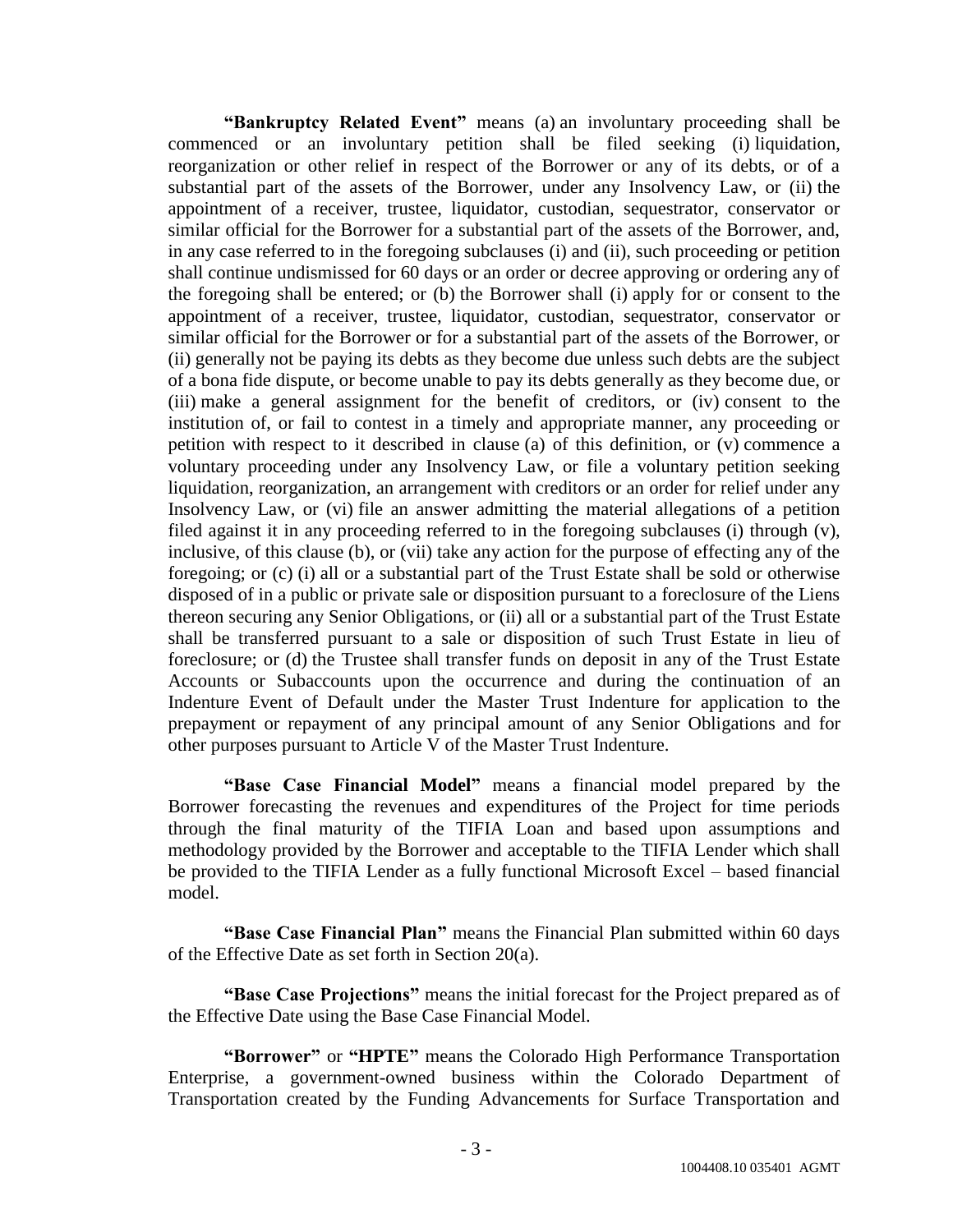Economic Recovery Act of 2009, title 43, article 4, part 8, Colorado Revised Statutes, as amended ("FASTER"), for the purpose of financing Surface Transportation Infrastructure Projects or its public entity successors or assigns under State law.

**"Borrower Fiscal Year"** means (a) as of the Effective Date, a fiscal year of the Borrower commencing on July 1<sup>st</sup> of any calendar year and ending on June  $30<sup>th</sup>$  of the immediately succeeding calendar year or (b) such other fiscal year as the Borrower may hereafter adopt with the prior written consent of the TIFIA Lender.

"Borrower's Authorized Representative" means any Person who shall be designated as such pursuant to Section 24.

**Eusiness Day**<sup>"</sup> means any day other than a Saturday, a Sunday or a day on which offices of the Government or the State are authorized to be closed or on which commercial banks are authorized or required by law, regulation or executive order to be closed in New York, New York or Denver, Colorado.

**―Calculation Date‖** means each Semi-Annual Payment Date occurring after the Effective Date.

**―Calculation Period‖** means a 12-month period ending on the day prior to a Calculation Date.

**―Capital Appreciation Bonds‖** means any Permitted Debt hereafter incurred as to which interest is payable only at the maturity or prior redemption of such Permitted Debt.

**―Capital Expenditures‖** means expenditures made or liabilities incurred for the acquisition of any fixed assets or improvements, replacements, substitutions or additions thereto that have a useful life of more than one year which are capitalized in accordance with GAAP.

**―Capitalized Interest Period‖** means the period beginning on the Effective Date and ending on the day prior to the Debt Service Payment Commencement Date.

**―CBE‖** means the Colorado Bridge Enterprise, which was formed as part of the FASTER legislation and operates as a government-owned business within CDOT.

"CBE Funding Commitment" means the funding commitment in the form of a resolution approved by CBE's board budgeting funds to the Project, dated as of July 21, 2011.

**―CDOT‖** means the Colorado Department of Transportation, an agency of the State of Colorado.

**―CDOT - HPTE IGA‖** means the CDOT - HPTE U.S. 36 Project Intergovernmental Agreement, dated as of August 25, 2011, between CDOT and the Borrower.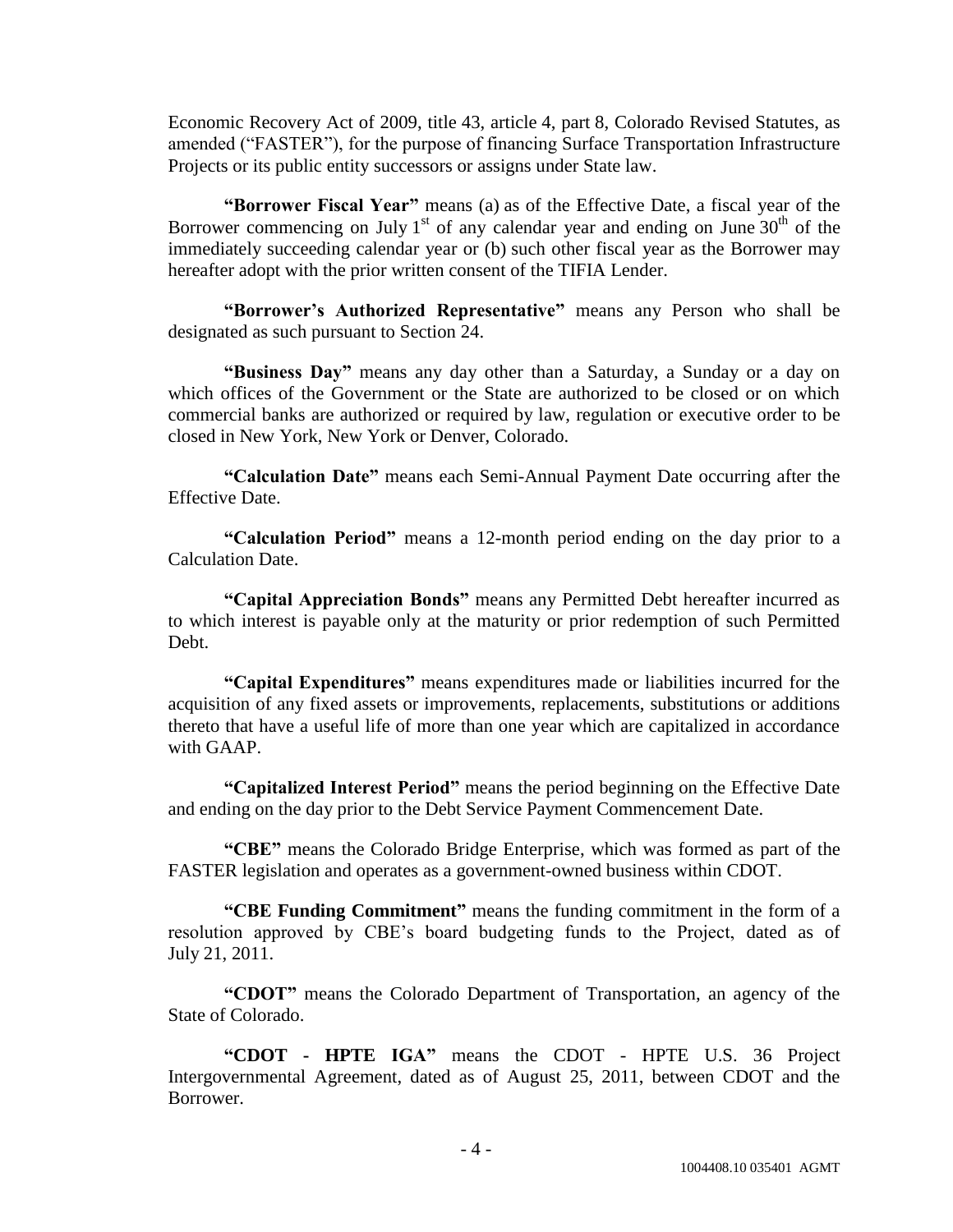**"CDOT O&M Loan"** means any loan made by CDOT to the Borrower under the CDOT O&M Loan Agreement.

"CDOT O&M Loan Agreement" means the agreement dated as of September 1, 2011 hereof between CDOT, on behalf of the State, and the Borrower to authorize loans from CDOT to the Borrower to fund Project O&M Expenses for the Project in the event of certain funding shortfalls.

"Construction Account" means the Account created pursuant to and designated as such in Section 3.01 of the Master Trust Indenture.

**―Construction Agreements‖** means the Design-Build Contract and each of the subcontracts to be entered into by the Construction Contractor pursuant to the Design-Build Contract.

**―Construction Contractor‖** means the party to the Design-Build Contract with the Borrower.

**―Construction Period‖** means the period commencing on the Effective Date and ending on the Substantial Completion Date.

**―Construction Schedule‖** means the schedule on which the proposed construction timetable is set forth and attached as an exhibit to the Design-Build Contract.

**"Covenant Cross Default"** has the meaning set forth in Section  $18(a)(vi)$ .

**―CPI‖** means the Consumer Price Index for All Urban Consumers (CPI-U) for the U.S. City Average for All Items, 1982-84=100 (not seasonally adjusted), or its successor, published by the Bureau of Labor Statistics, with, unless otherwise specified herein, January 2011 as the base period.

**"Credit Facility"** means any letter of credit, insurance, stand-by credit agreement or other forms of credit providing for the payment of moneys to the owners of bonds with respect to debt service on or redemption price or purchase price of bonds (all as provided for in the Master Trust Indenture), to the Borrower or the Trustee that are pledged to the payment of Senior Debt Service or TIFIA Debt Service or to the provider of a Hedge Facility (as defined in the Master Trust Indenture) with respect to regularly scheduled payments payable to such provider under such Hedge Facility.

**"Debt Service Payment Commencement Date"** means the second (2<sup>nd</sup>) anniversary of the Substantial Completion Date or, if such date does not fall on a Semi-Annual Payment Date, then the Debt Service Payment Commencement Date shall be the first Semi-Annual Payment Date to occur prior to the second  $(2<sup>nd</sup>)$  anniversary of the Substantial Completion Date.

**"Deferred Income Bond"** means any Permitted Debt (a) as to which interest accruing thereon prior to the applicable Interest Commencement Date of such Permitted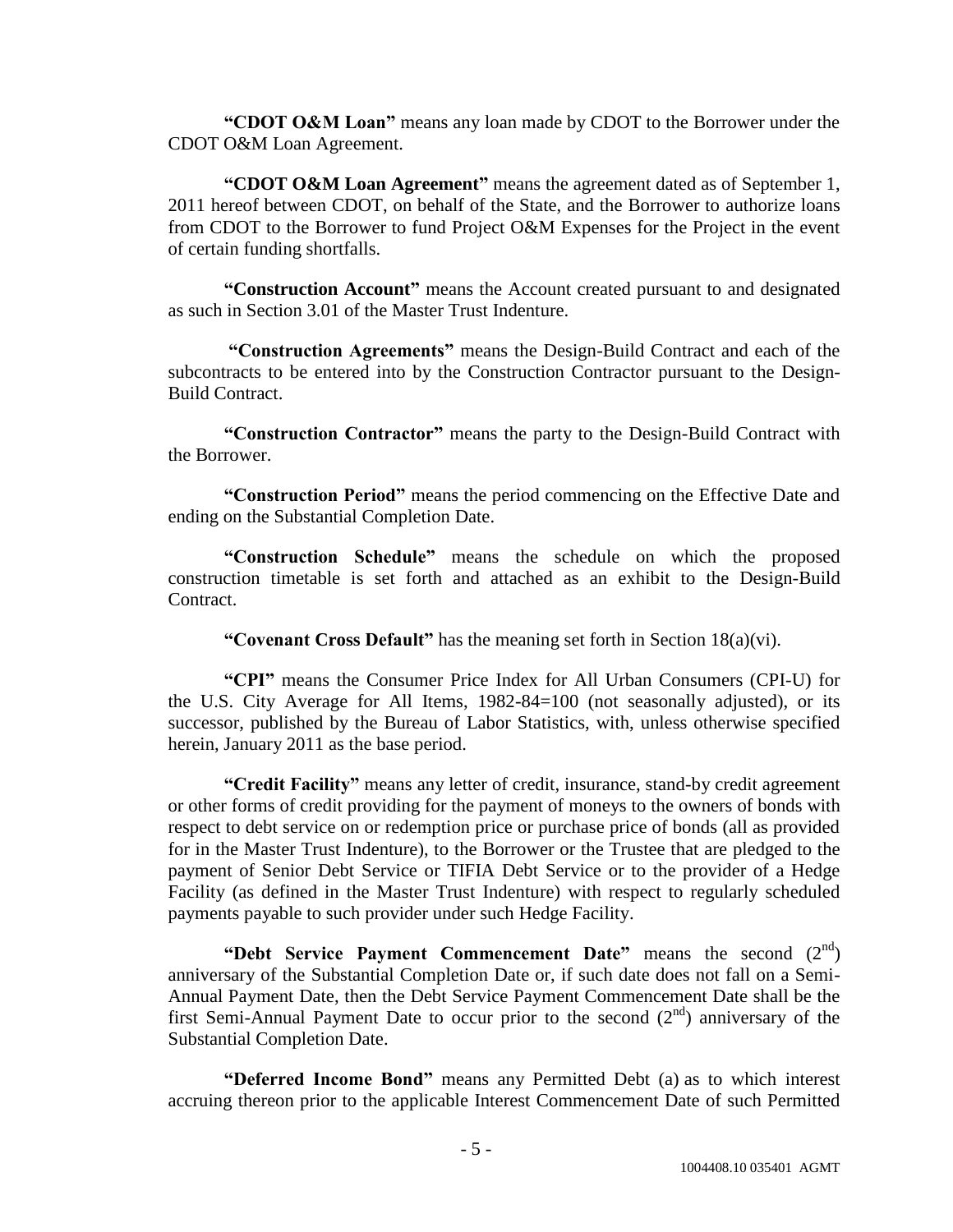Debt is (i) compounded on each Valuation Date for such Deferred Income Bond and (ii) payable only at the maturity or prior redemption of such Permitted Debt and (b) as to which interest accruing after the applicable Interest Commencement Date is payable on the first interest payment date immediately succeeding the Interest Commencement Date and thereafter on the dates specified in or determined pursuant to the Supplemental Indenture authorizing the Permitted Debt. For the purposes of receiving payment of the redemption price if a Deferred Income Bond is redeemed prior to maturity, the principal amount of a Deferred Income Bond shall be deemed to be its Appreciated Value.

**―Design-Build Contract‖** means the Design-Build Contract providing for the final design and construction of the Project, to be entered into between CDOT and the Construction Contractor, and any replacement contract entered into by CDOT following any termination of such agreement, in a form approved by the FHWA Colorado Division Office.

**"Development Default"** has the meaning set forth in Section 18(a)(iii).

"Direct Agreement" means the Direct Agreement dated the date hereof among the Borrower, CDOT, the Trustee and the TIFIA Lender.

"DRCOG" means the Denver Regional Council of Governments, a nonprofit association of local governments from the Denver metropolitan area, including Adams, Arapahoe, Boulder, Clear Creek, Douglas, Gilpin and Jefferson counties, the City and County of Denver, the City and County of Broomfield, and southwest Weld County.

#### **―Effective Date‖** means September 1, 2011.

**―Eligible Project Costs‖** means amounts identified as Eligible Project Costs in the Project Budget attached to this Agreement as Schedule I, subject to the proviso below, substantially all of which are paid by or for the account of the Borrower in connection with the Project, prior Project expenditures for the three-year period preceding the application date, and the costs set forth below:

(a) development phase activities, including planning, feasibility analysis, revenue forecasting, environmental review, permitting, preliminary engineering and design work, and other preconstruction activities;

(b) construction, reconstruction, rehabilitation, replacement, and acquisition of real property (including land related to the Project and improvements to land), environmental mitigation, construction contingencies, and acquisition of equipment; and

(c) capitalized interest necessary to meet market requirements, reasonably required reserve funds, capital issuance expenses, and other carrying costs during construction;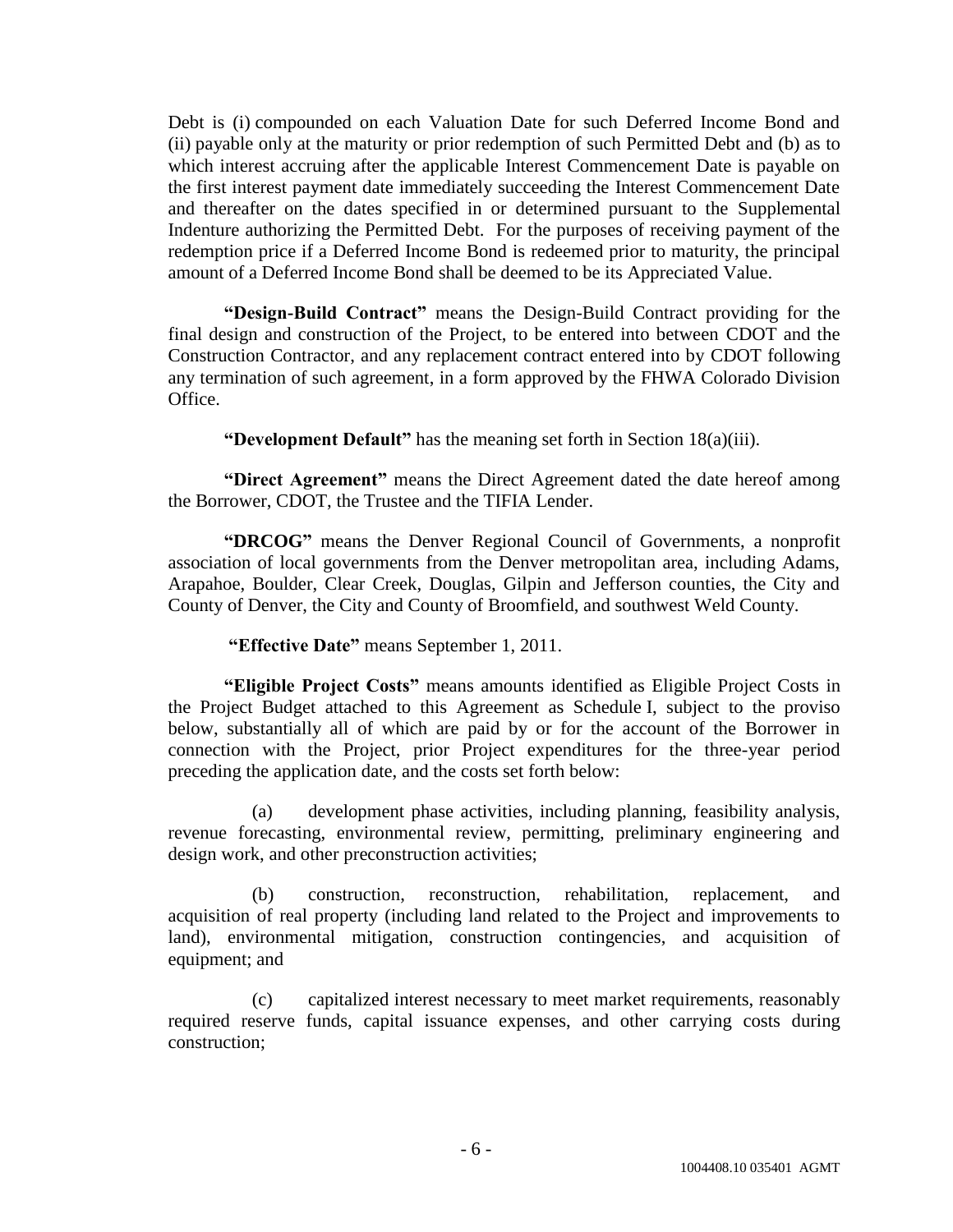provided, however, that the TIFIA Lender confirms to the extent consistent with federal law that cost categories affirmatively indicated as "Eligible Project Costs" in Schedule II to this Agreement fall within this definition of "Eligible Project Costs".

**―Event of Default‖** has the meaning set forth in Section 18.

"Existing I-25 Express Lanes Excess Revenue Account" means the fund created pursuant to and designated as such in Section 3.02 of the Master Trust Indenture.

**―Existing I-25 Express Lanes Excess Revenue Subaccount of the Project O&M Account**" means the subaccount of the Project O&M Account created pursuant to and designated as such in Section 3.01 of the Master Trust Indenture.

**―Extendible Maturity Bonds‖** means bonds the maturity of which may be extended in accordance with the applicable Master Trust Indenture.

**―FASTER‖** means the Funding Advancements for Surface Transportation and Economic Recovery Act of 2009, title 43, article 4, part 8, Colorado Revised Statutes, as amended.

**"FHWA"** means the Federal Highway Administration, an agency of USDOT.

"FHWA Colorado Division Office" means the Colorado Division Office of the FHWA.

**"FHWA Tolling Agreement"** means the Tolling Agreement dated as of August 25, 2011, among the Borrower, CDOT, and the FHWA.

**"Final Maturity Date"** means July 1, 2049 or the last Payment Date occurring no later than 35 years after the date of Substantial Completion, whichever date is earlier.

**"Financial Plan"** means (i) the Base Case Financial Plan and (ii) the annual updates thereto required pursuant to Section 20(a) of this Agreement.

**―Financing Documents‖** means this Agreement, the Master Trust Indenture and any supplement thereto, the CDOT O&M Loan Agreement, the State and Federal Funding Agreements, and the Tolling Agreements.

**"Fixed Level Payment"** has the meaning set forth in Section 9(e).

**―Floater/Inverse Floater Debt‖** means Permitted Debt which bears interest at a Variable Interest Rate (or a multiple of a Variable Interest Rate) and with respect to which each of the following conditions is met: (a) such Permitted Debt is issued concurrently in two halves of equal principal amount of floating interest rate Permitted Debt and inverse floating rate Permitted Debt, with each half bearing a Variable Interest Rate (or multiple of a Variable Interest Rate), (b) such Permitted Debt and such other Permitted Debt, unless linked to bear a fixed rate of interest, are required to remain outstanding in equal principal amounts at all times, and (c) the net effect of such equal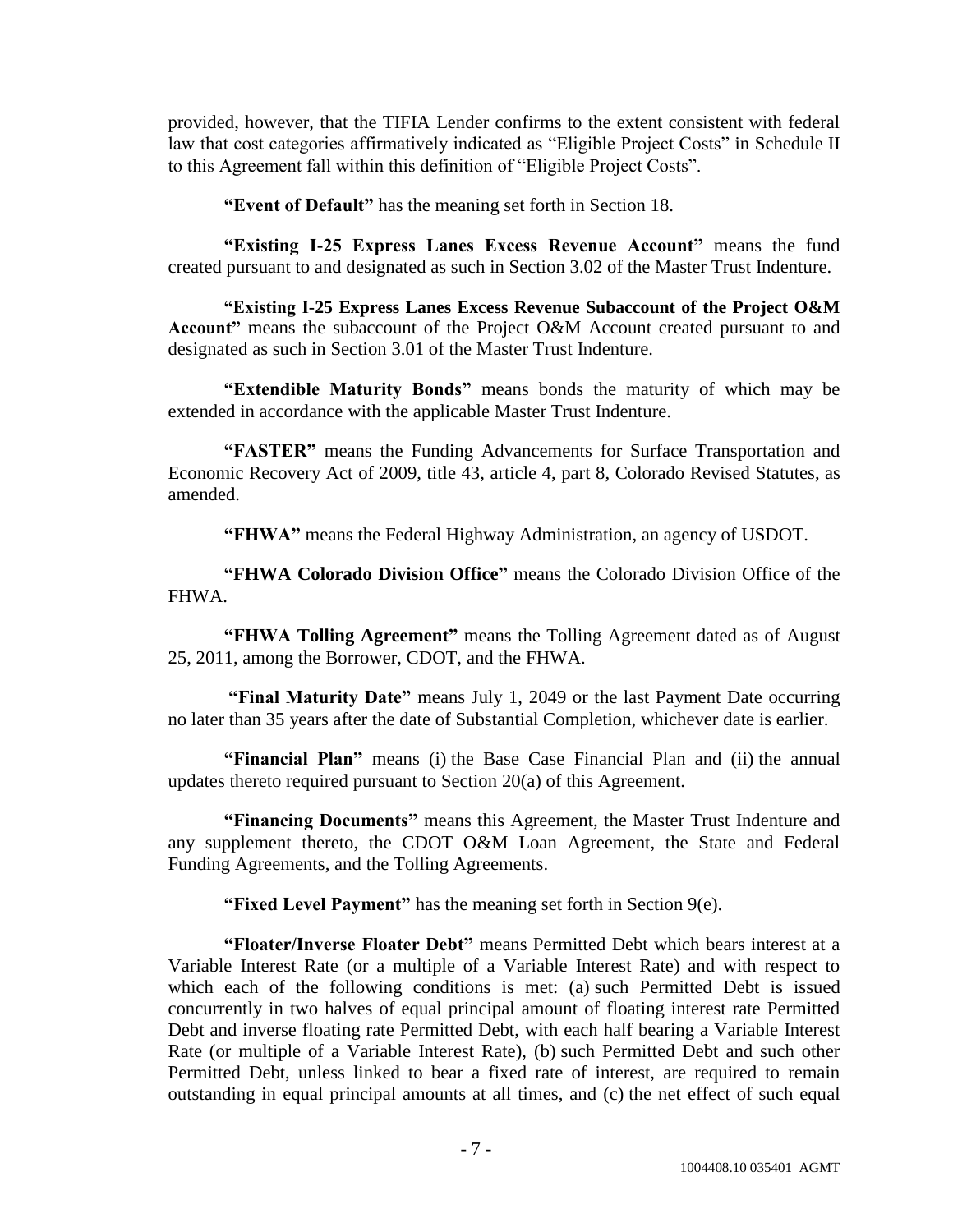principal amounts and Variable Interest Rates (or multiples of Variable Interest Rates) is at all times a fixed interest rate to the Borrower.

"GAAP" means generally accepted accounting principles as defined by the American Institute of Certified Public Accountants or such other nationally recognized professional body, in effect from time-to-time in the United States of America.

"GASB" means generally accepted accounting principles for state and local governments, which are the uniform minimum standards of and guidelines for financial accounting and reporting prescribed by the Governmental Accounting Standards Board.

**―Government‖** means the United States of America and its departments and agencies.

**―Government Obligations‖** means (a) direct obligations of, or obligations the principal of and the interest on which are unconditionally guaranteed by, the Government, (b) bonds, debentures or notes issued by any of the following Federal Agencies: Banks for Cooperatives, Federal Intermediate Credit Banks, Federal Home Loan Banks, Export-Import Bank of the United States, Government National Mortgage Association or Federal Land Banks, (c) obligations issued or guaranteed by an agency of the United States of America or Person controlled or supervised by and acting as an instrumentality of the United States of America pursuant to authority granted by the Congress, and (d) evidences of ownership of proportionate interests in future interest or principal payments on obligations specified in clauses (a), (b) and (c) of this definition held by a bank or trust company as custodian and which underlying obligations are not available to satisfy any claim of the custodian or any Person claiming through the custodian or to whom the custodian may be obligated.

"Governmental Approval" means all authorizations, consents, approvals, waivers, exceptions, variances, filings, permits, orders, licenses, exemptions and declarations of or with any Governmental Authority.

"Governmental Authority" means any federal, state, provincial, county, city, town, village, municipal or other government or governmental department, commission, council, court, board, bureau, agency, authority or instrumentality (whether executive, legislative, judicial, administrative or regulatory), of or within the United States of America or its territories or possessions, including, without limitation, the State and its counties and municipalities, and their respective courts, agencies, instrumentalities and regulatory bodies, or any entity that acts "on behalf of" any of the foregoing, whether as an agency or authority of such body.

**"Hedge Documents"** has the meaning set forth in Section 15(s)(ii).

**Hedging Acquisition Account**" has the meaning set forth in Section  $15(s)(vi)$ (A).

**"Hedging Agreement"** means the ISDA Master Agreement(s) and the related schedules and confirmations, to be entered into by the Borrower and a Hedging Bank and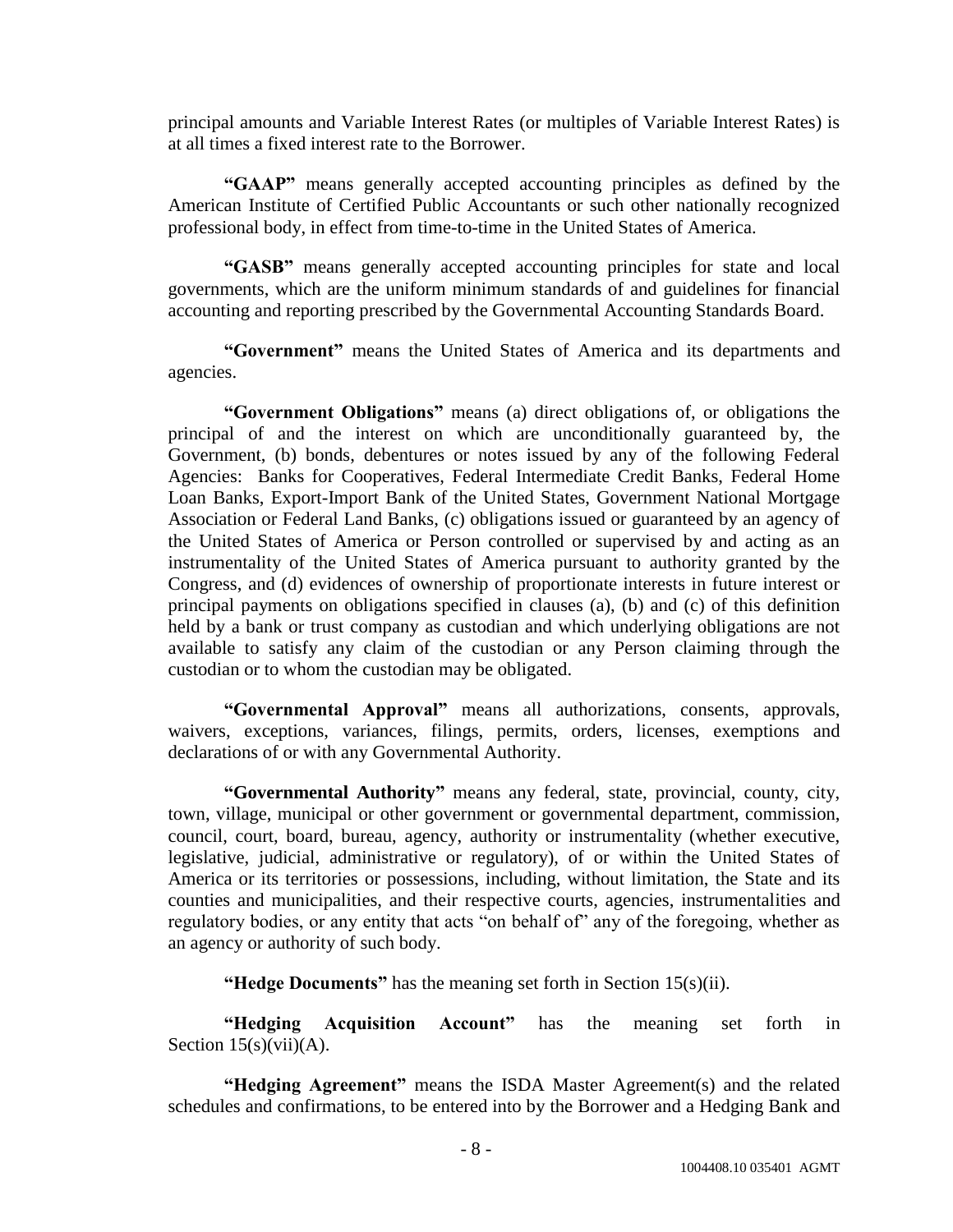any other agreement entered into, or to be entered into, by the Borrower and a Hedging Bank for a Hedging Transaction, in each case in form acceptable to the TIFIA Lender.

**"Hedging Banks"** means any Qualified Hedge Provider that becomes a party to a Hedging Agreement and their respective successors and assigns.

"Hedging Obligations" means, collectively, the payment of (a) all scheduled amounts payable to the Hedging Banks by the Borrower under the Hedging Agreements (including interest accruing after the date of any filing by the Borrower of any petition in bankruptcy or the commencement of any bankruptcy, insolvency or similar proceeding with respect to the Borrower), net of all scheduled amounts payable to the Borrower by such Hedging Banks, and (b) all other indebtedness, fees, indemnities and other amounts payable by the Borrower to the Hedging Banks under such Hedging Agreements, net of all other indebtedness, fees, indemnities and other amounts payable by the Hedging Banks to the Borrower under such Hedging Agreements; provided, that Hedging Obligations shall not include Hedging Termination Obligations. For the avoidance of doubt, all calculations of such amounts payable under the Hedging Agreements shall be made in accordance with the terms of the applicable Hedging Agreements.

**―Hedging Termination Obligations‖** means the aggregate amount payable to the Hedging Banks by the Borrower upon the early unwind of all or a portion of the Hedging Agreements, net of all amounts payable to the Borrower by such Hedging Banks upon the early unwind of all or a portion of such Hedging Agreements. For the avoidance of doubt, all calculations of such amounts payable under the Hedging Agreements shall be made in accordance with the terms of the applicable Hedging Agreements.

"Hedging Transaction" means any interest rate protection agreement, interest rate swap transaction, interest rate "cap", "collar" or "floor" transaction, interest rate future, interest rate option or other hedging arrangement.

**"Indenture Event of Default"** has the meaning assigned to it in the Master Trust Indenture.

**―Insolvency Laws‖** means the United States Bankruptcy Code, 11 U.S.C. §101 et seq., as from time-to-time amended and in effect, and any state bankruptcy, insolvency, receivership or similar law now or hereafter in effect.

"Intercreditor Agreement" means any Subordination and Intercreditor Agreement to be entered into among the TIFIA Lender, the Trustee and any Senior Lender and any replacements, amendments or supplements thereto, to the extent required by the provisions of this Agreement.

**"Interest Commencement Date"** means, with respect to any particular Deferred Income Bond, the date determined by the Supplemental Indenture after which interest accruing on such Bond shall be payable on the first interest payment date succeeding such Interest Commencement Date and periodically thereafter on the dates determined pursuant to such Supplemental Indenture.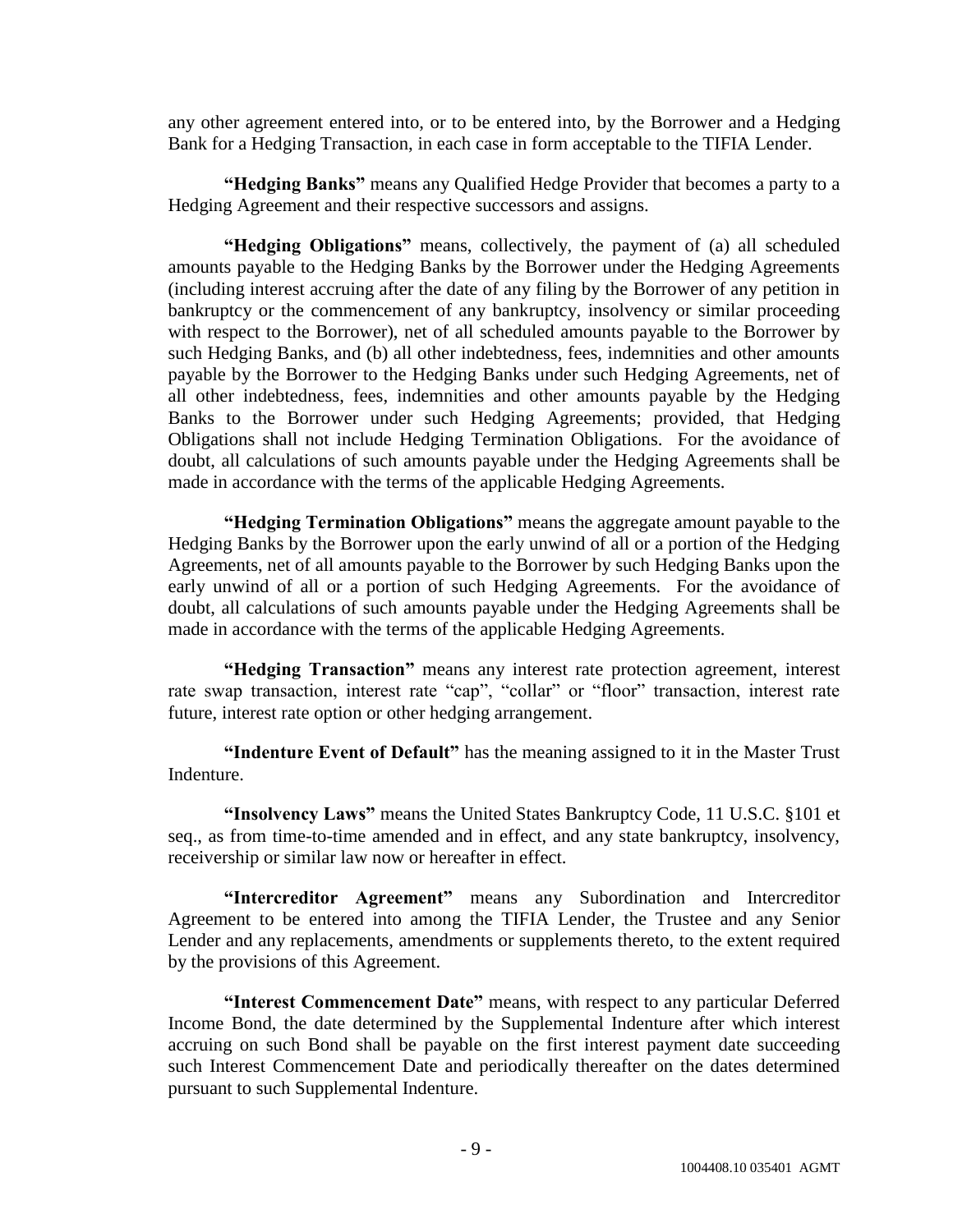**"Interest Period"** means, at any time that interest on any Senior Obligations is scheduled to be paid on a date other than a Semi-Annual Payment Date of any year, the period commencing from the preceding Interest Payment Date and ending on the next following Interest Payment Date.

**"Interim Payment Date"** means any day occurring during the Payment Period that (i) is a date on which interest on or principal of any Senior Obligations is payable and (ii) is not a Semi-Annual Payment Date.

"Investment Grade Rating" means a rating assigned by a Nationally Recognized Rating Agency which is no lower than BBB minus or Baa3.

**"I-25 Excess Revenues IGA"** means the agreement among the Colorado Tolling Enterprise, the predecessor of the HPTE, CDOT and RTD dated May 31, 2006, as amended by an amendment dated June 1, 2011 and as it may be amended from time-totime in accordance with its terms.

**―I-25 Express Lanes Surplus Account‖** means the fund created pursuant to and designated as such in Section 3.01 of the Master Trust Indenture.

**―I-25 Toll Enforcement Agreement‖** means the State of Colorado, Colorado Department of Transportation Interagency Agreement with High Performance Transportation Enterprise and The Colorado Department of Public Safety, Division of Colorado State Patrol, dated as of July 26, 2011 and as may be amended from time-totime.

**―Joinder Agreement‖** means an agreement in the form satisfactory to the TIFIA Lender pursuant to which any holder of any Senior Obligations or any Hedging Bank agrees to become a Secured Party (as such term is defined therein) bound by the terms and conditions of the Master Trust Indenture and any Intercreditor Agreement.

**―Junior Bond Payment Obligations‖** has the meaning assigned to it in the Master Trust Indenture.

**"Level Payment Commencement Date"** means the twenty-first (21<sup>st</sup>) Payment Date from the Debt Service Commencement Date.

**"Level Payment Period"** means the period commencing on the Level Payment Commencement Date and ending on the Final Maturity Date (or on such earlier date as the TIFIA Loan shall be paid in full).

"Lien" means any mortgage, pledge, hypothecation, assignment, mandatory deposit arrangement, encumbrance, lien (statutory or other), or preference, priority or other security agreement of any kind or nature whatsoever, including, without limitation, any sale-leaseback arrangement, any conditional sale or other title retention agreement, any financing lease having substantially the same effect as any of the foregoing, and the filing of any financing statement or similar instrument under the UCC or comparable law.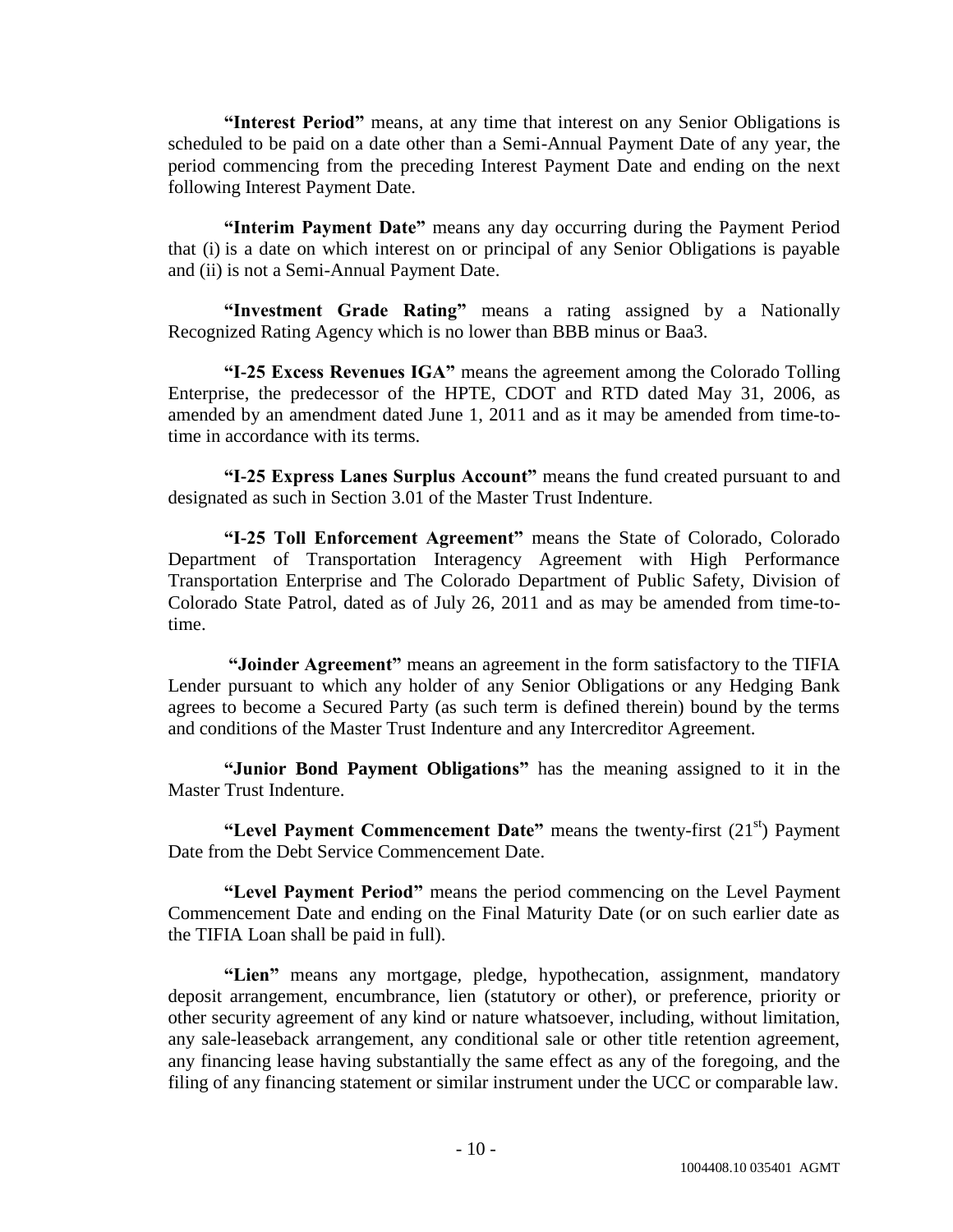**―Loan Amortization Schedule‖** means the Loan Amortization Schedule attached as Appendix Two to the Note, a copy of which is attached hereto as Exhibit A, delivered pursuant to Section 9(g), as amended from time-to-time in accordance with Section 7 and Section  $9(g)$ .

**"Loan Underwriting Rate"** means for any period and with respect to any Variable Interest Rate Senior Obligations, the initial rate equal to the sum of the longterm fixed swap rate, plus the swap margin, plus the applicable Bank Lending Margin, contemplated in an Updated Base Case Financial Model prepared by the Borrower in respect of such Variable Interest Rate Senior Obligations, and to be set forth in each certificate delivered pursuant to Section 14(b) of this Agreement.

"Maintenance Agreements" means (i) the I-25 Hot Lanes Maintenance Agreement dated April 19, 2006, by and between the Colorado Tolling Enterprise, the predecessor of the HPTE, and T-P Enterprises, Inc. or any successor agreement thereto that may be amended to include maintenance services related to the Project, (ii) any agreement entered into by the Borrower or any affiliate thereof related to the North I-25 High Occupancy Toll (HOT) lanes or any successor agreement thereto that may be amended to include maintenance services related to the Project, or (iii) any subsequent maintenance agreement entered into by the Borrower or any affiliate thereof to maintain the Project.

**―Master Trust Indenture‖** means the Master Trust Indenture between the Borrower and the Trustee, dated as of the Effective Date, as supplemented or amended by any Supplemental Indenture as defined in the Master Trust Indenture, and any trust agreement, trust indenture, bond resolution or similar document or set of documents, entered into in replacement of, in substitution for, in whole or in part, such Master Trust Indenture or any subsequent Senior Loan Agreement and pursuant to which Permitted Debt is issued to finance or refinance the Project, approved in writing by the TIFIA Lender.

**―Master Trust Indenture Bond‖** means a Bond as defined in the Master Trust Indenture.

**"Material Adverse Effect"** means a material adverse change in (a) the Project or the business, property or financial condition of the Borrower, (b) the ability of the Borrower or CDOT to perform or comply with any of its material obligations under the Master Trust Indenture or the TIFIA Loan Documents or the Principal Project Contracts to which it is a party, (c) the validity, perfection or priority of the Liens on the Trust Estate in favor of the Trustee or (d) the TIFIA Lender's rights or benefits available under this Agreement.

**―Misrepresentation Cross Default‖** has the meaning set forth in Section 18(a)(vi).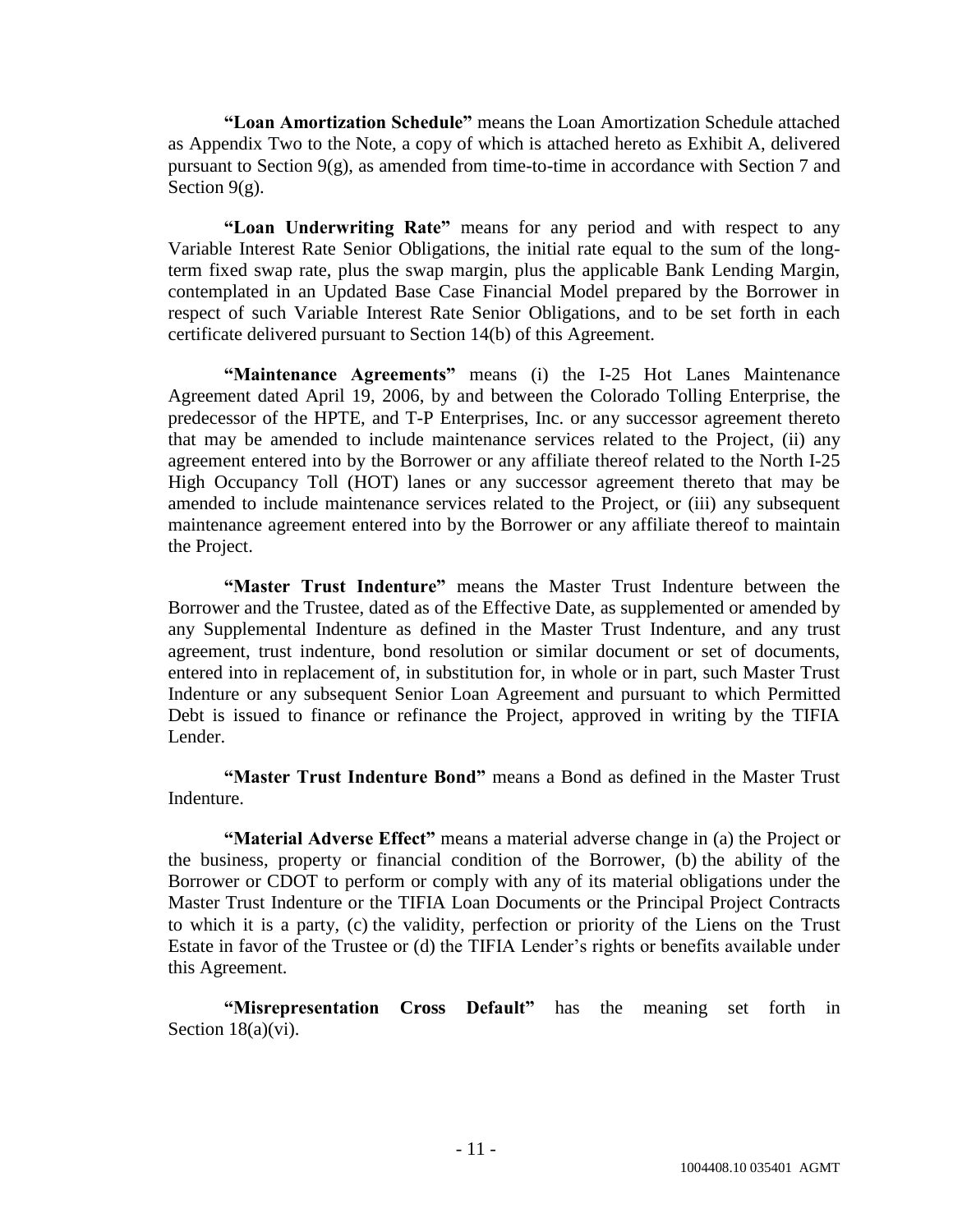"Nationally Recognized Rating Agency" means Standard & Poor's Rating Group, Moody's Investors Services, Inc., Fitch Ratings or another nationally recognized statistical rating organization, identified by the Securities and Exchange Commission.

"Note" means the Promissory Note delivered by the Borrower in substantially the form of Exhibit A.

**"Other Loan Documents"** has the meaning set forth in Section 18(a)(vi).

**"Other Material Indebtedness"** has the meaning set forth in Section 18(a)(v).

**―Outstanding TIFIA Loan Balance‖** means the aggregate principal amount drawn by the Borrower and then outstanding with respect to the TIFIA Loan, as determined in accordance with Section 7.

"Payment Date" means each Semi-Annual Payment Date or Interim Payment Date.

**"Payment Default"** has the meaning set forth in Section 18(a)(i).

**"Payment Period"** means any period of six months that ends on a Payment Date, commencing with the six-month period ending on the Debt Service Payment Commencement Date.

**"Permitted Debt"** means any of the following, which are payable from Pledged Revenues:

- (a) any Senior Obligations as authorized by the Master Trust Indenture and approved by the TIFIA Lender;
- (b) the TIFIA Loan;
- (c) reimbursement obligations in respect of letters of credit, and other financial obligations, arising under the Principal Project Contracts or any other agreement executed by the Borrower in connection with the Project that are payable as Project Costs, Eligible Project Costs, or Project O&M Expenses and that do not in the aggregate have face amounts exceeding \$1,000,000 (inflated annually by CPI);
- (d) purchase money obligations or capitalized leases incurred to finance discrete items of equipment not comprising an integral part of the Project that are payable as Project O&M Expenses and that do not in the aggregate have annual debt service or lease payment obligations exceeding \$500,000 (inflated annually by CPI);
- (e) trade accounts payable (other than for borrowed money) so long as such trade accounts payable are payable not later than 90 days after the respective goods are delivered or the respective services are rendered;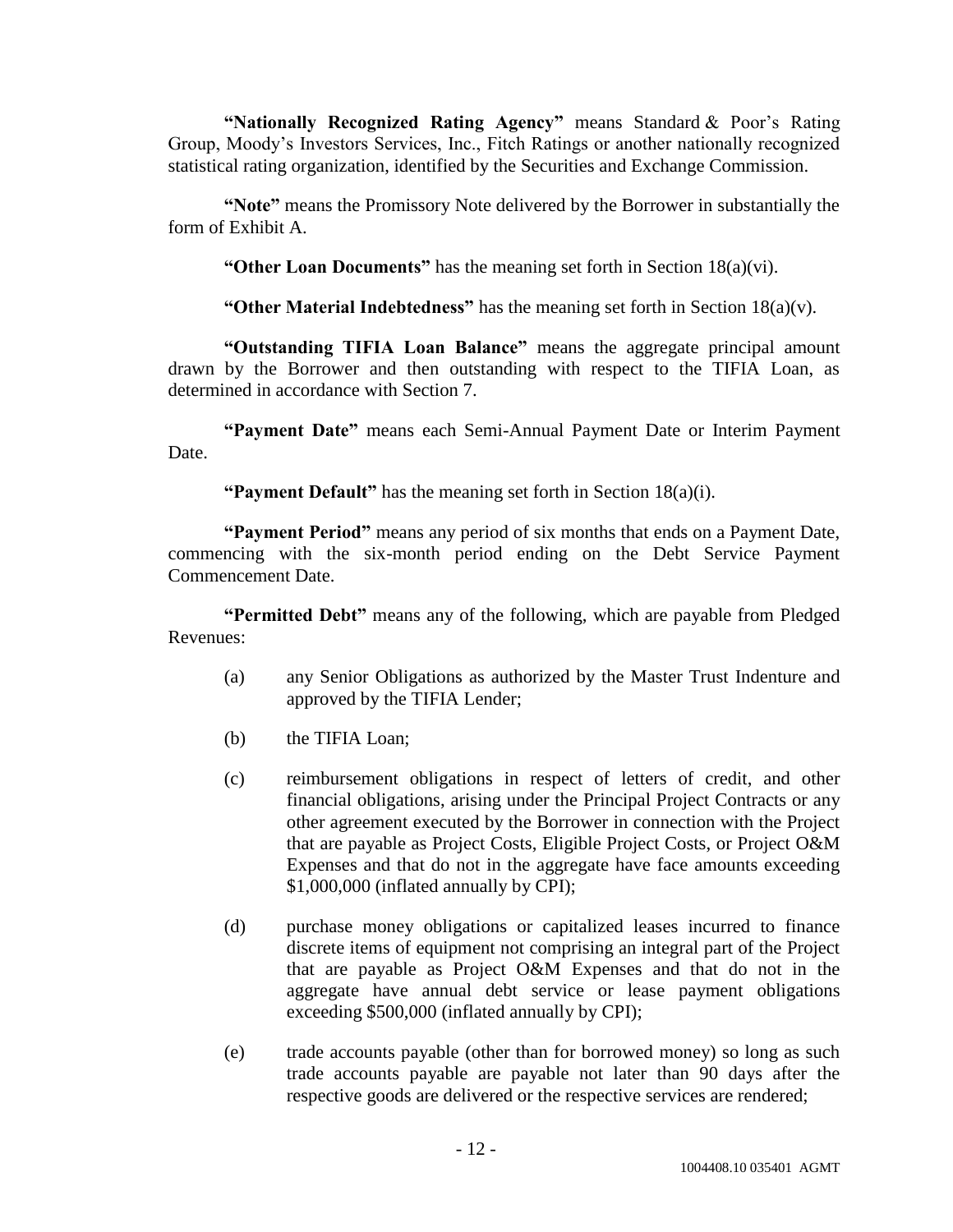- (f) fully subordinated debt for Project Costs for the U.S. 36 Managed Lanes Project payable from monies released from the System Surplus Account;
- (g) working capital loans (other than loans advanced to the Borrower pursuant to the terms of the CDOT O&M Loan Agreement) that are payable as Project O&M Expenses, provided that the principal amount of such loans shall not exceed \$2,500,000 (inflated annually by CPI) in the aggregate at any time and shall be repaid within three years;
- (h) indebtedness incurred in respect of Qualified Hedges;
- (i) loans advanced to the Borrower from CDOT pursuant to and subject to the terms and conditions of the CDOT O&M Loan Agreement;
- (j) indebtedness incurred in respect of funding the TIFIA Loans Debt Service Reserve Account up to the amount of the TIFIA Loans Debt Service Reserve Account Requirement; and
- (k) Junior Bond Payment Obligations, as authorized by the Master Trust Indenture and approved by the TIFIA Lender.

**"Permitted Hedging Termination"** means the early termination, in whole or in part, of any Hedging Transaction (a) at the request of the Borrower as a result of a determination by the Borrower approved by the TIFIA Lender that such (or any part of such) Hedging Transaction is no longer necessary or required under the terms of this Agreement or (b) pursuant to the terms of any Hedging Agreement evidencing such Hedging Transaction with provides for the notional amount of such Hedging Transaction to amortize or otherwise be reduced from time-to-time.

**"Permitted Investments"** means (with respect to the investment of (i) amounts on deposit in the Construction Account during the period from the Effective Date to one year after the Substantial Completion Date, and (ii) amounts on deposit in the Senior Bonds Debt Service Reserve Account and the TIFIA Loans Debt Service Reserve Account):

(a) Government Obligations;

(b) certificates of deposit where the certificates are collaterally secured by securities of the type described in clause (a) of this definition and held by a third party as escrow agent or custodian, of a market value not less than the amount of the certificates of deposit so secured, including interest, but this collateral is not required to the extent the certificates of deposit are insured by an agency of the Government;

(c) repurchase agreements when collateralized by securities of the type described in clause (a) of this definition and held by a third party as escrow agent or custodian, of a market value not less than the amount of the repurchase agreement so collateralized, including interest;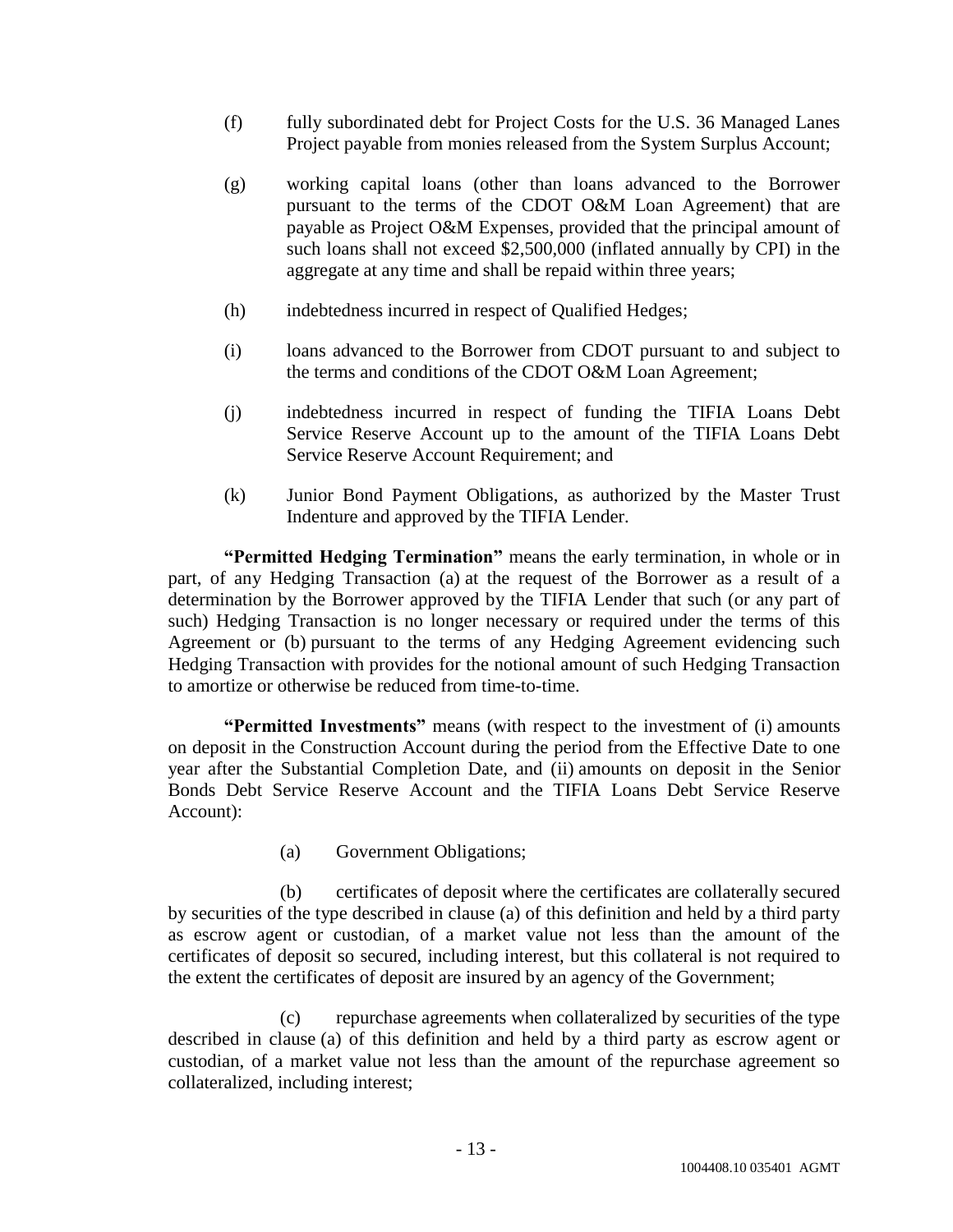(d) money market funds that invest solely in obligations of the United States, its agencies and instrumentalities, and having a rating by S&P of AAAm-G or AAA-m or if rated by Moody's having a rating of Aaa; and

(e) collateralized investment agreements or other contractual agreements with corporations, financial institutions or national associations within the United States, provided that the senior long-term debt of such corporations, institutions or associations is rated AAA or its equivalent by a Nationally Recognized Rating Agency.

## **―Permitted Liens‖** means:

- (a) Liens imposed pursuant to the TIFIA Loan Documents;
- (b) Liens imposed pursuant to the Master Trust Indenture;

(c) Liens imposed by law for taxes that are not yet due or are being contested in compliance with Section 15(u);

(d) carriers', warehousemen's, mechanics', materialmen's, repairmen's and other like Liens imposed by law, arising in the ordinary course of business and securing obligations that are not overdue by more than 30 days or are being contested in compliance with Section 15(u);

(e) pledges and deposits made in the ordinary course of business in compliance with workers' compensation, unemployment insurance, and other social security laws or regulations;

(f) deposits to secure the performance of bids, trade contracts, leases, statutory obligations, surety and appeal bonds, performance bonds and other obligations of a like nature, in each case in the ordinary course of business;

(g) judgment liens in respect of judgments that do not constitute an Event of Default under Section 18(a)(vii);

(h) easements, zoning restrictions, rights-of-way and similar encumbrances on real property imposed by law or arising in the ordinary course of business that do not secure any monetary obligations and do not materially detract from the value of the affected property or interfere with the ordinary conduct of business of the Borrower;

(i) any Lien on any property or asset of the Borrower existing on the Effective Date hereof; provided that (i) such Lien shall not apply to any other property or asset of the Borrower and (ii) such Lien shall secure only those obligations which it secures on the Effective Date hereof and extensions, renewals and replacements thereof that do not increase the outstanding principal amount thereof;

(j) any Lien existing on any property or asset prior to the acquisition thereof by the Borrower; provided that (i) such Lien is not created in contemplation of or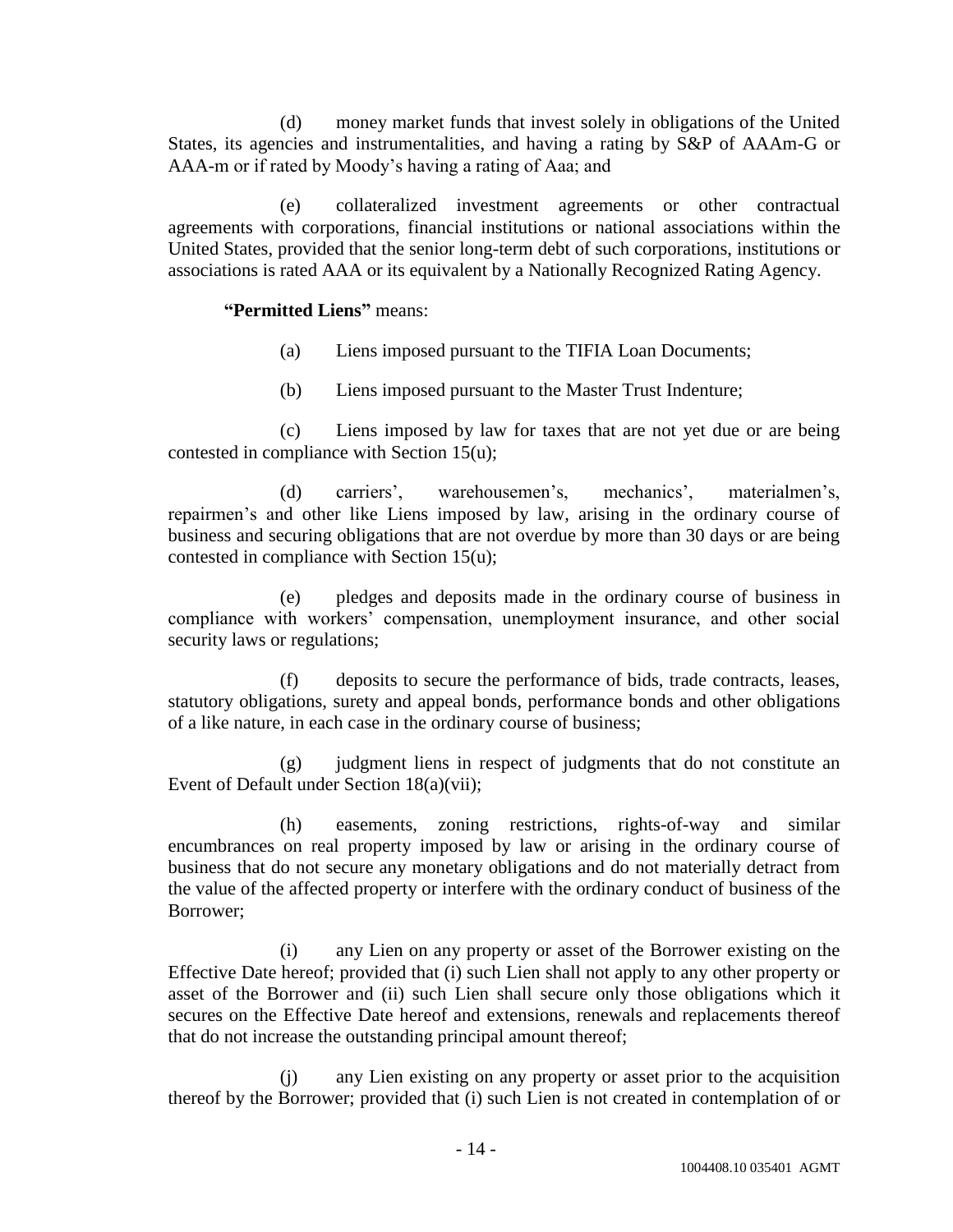in connection with such acquisition, (ii) such Lien shall not apply to any other property or assets of the Borrower and (iii) such Lien shall secure only those obligations which it secures on the date of such acquisition, and extensions, renewals and replacements thereof that do not increase the outstanding principal amount thereof; and

(k) purchase money security interests in real property, improvements thereto or equipment acquired on or after the Effective Date hereof (or, in the case of improvements, constructed) by the Borrower, provided that (i) such security interests secure indebtedness for borrowed money permitted by Section 15(a), (ii) such security interests are incurred, and the indebtedness secured thereby is created, within 90 days after such acquisition (or construction), (iii) the indebtedness secured thereby does not exceed the fair market value of such real property, improvements or equipment at the time of such acquisition (or construction) and (iv) such security interests do not apply to any other property or assets (other than accessions to such real property, improvements or equipment) of the Borrower.

**"Person"** means and includes an individual, a general or limited partnership, a joint venture, a corporation, a limited liability company, a trust, an unincorporated organization and any Governmental Authority.

**<b>
"Pledged Revenues**" means (a) the User Fees with respect to the Project; (b) all earnings from the investment of moneys held in any Account or Subaccount that is part of the Trust Estate; (c) regularly scheduled payments to the Borrower or the Trustee from the provider of any Hedge Facility with respect to Bonds that exceed the corresponding regularly scheduled payments by the Borrower or the Trustee to the provider of such Hedge Facility; (d) all amounts payable to the Borrower or the Trustee from the provider of a Credit Facility; (e) all termination payments and all other payments that are not regularly scheduled payments payable to the Borrower or the Trustee by the provider of any Hedge Facility with respect to Bonds; (f) the proceeds of any loan to the Borrower with respect to the Project; (g) the proceeds from the sale or other disposition of any portion of the Project; and (h) all amounts received by the Borrower from grants and other sources with respect to the Project that are not included in clauses (a) through (g) of this definition, excluding, however, any such amounts that the Borrower determines are, pursuant to the arrangement under which such amounts are paid to the Borrower, required to be used for a purpose that is inconsistent with the deposit of such amounts into the Pledged Revenues Account.

**"Pledged Revenues Account"** means the account of the Transportation Special Fund created pursuant to and designated as such in Section 3.01 of the Master Trust Indenture.

**"Principal Project Contracts"** means the Design-Build Contract, the Tolling Services Agreement, the CDOT - HPTE IGA, any contract entered into by the Borrower required under the Design-Build Contract requiring payments by the Borrower in excess of \$1,000,000 (inflated annually by CPI) per annum, any other contract entered into by the Borrower relating to the Project designated as a Principal Project Contract by the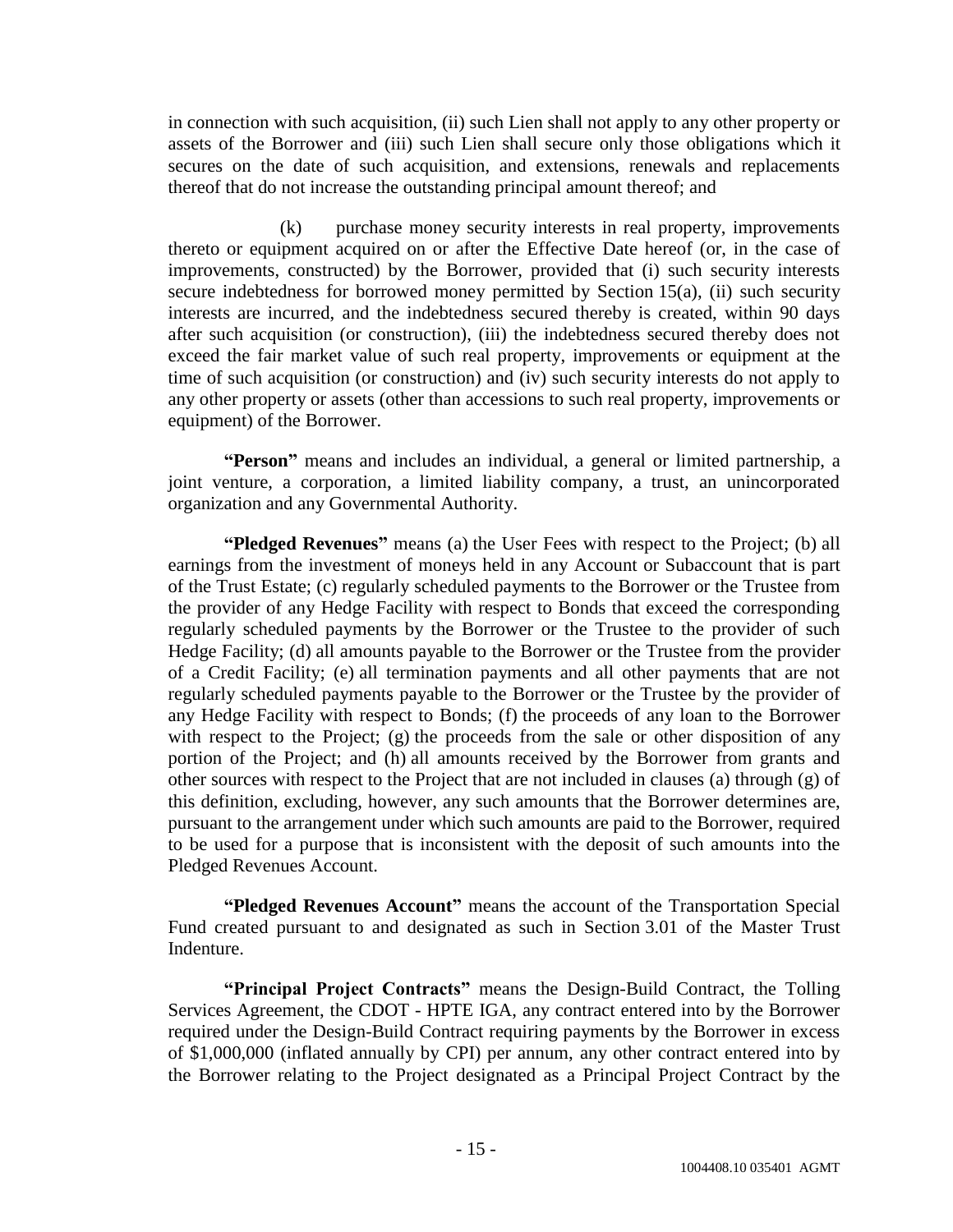TIFIA Lender and the Borrower, and any document that replaces or supplements any of the foregoing agreements.

"Project" means the U.S. 36 Project–Phase 1, which includes the construction of one managed lane in each direction along the U.S. 36 median, enhancements to Bus Rapid Transit stations, widening of the general purpose lanes and pavement replacement, bridge replacements, sound and retaining walls in selected areas, the construction of a bikeway, and Intelligent System Improvements (ITS) along a 10.1 mile segment of U.S. 36 from Pecos Street to the Interlocken Loop.

**Project Budget**<sup>*n*</sup> means the budget for the Project in the aggregate amount of \$306.8 million attached to this Agreement as Schedule I showing a summary of all Eligible Project Costs and the estimated sources and uses of funds for the Project, as amended from time-to-time with the approval of the TIFIA Lender.

**Project Costs**" means (a) the costs paid or incurred (to the extent paid, such costs shall be reimbursed to the Person who paid such costs) or to be paid or incurred by the Borrower in connection with or incidental to the acquisition, design, construction and equipping of the Project, including legal, administrative, engineering, planning, design, insurance and financing costs, provided such costs were expended no earlier than February 2, 2008; (b) amounts, if any, required by the Master Trust Indenture to be paid into any fund or account upon the incurrence of Senior Obligations; (c) payments when due (whether at the maturity of principal, the due date of interest, or upon optional or mandatory prepayment) on any indebtedness of the Borrower (other than the TIFIA Loan) incurred for the Project; (d) costs of equipment and supplies and initial working capital and reserves required by the Borrower for the commencement of operation of the Project, including general administrative expenses and overhead of the Borrower other than to the extent such amounts constitute direct or indirect costs unallowable to the Borrower and its contractors under 18 C.F.R. Part 31; and (e) the repayment of obligations incurred by the Borrower, the proceeds of which obligations were used to pay items (a) through (d) of this definition.

"Project O&M Account" means the Account of Subfund 1 of the Transportation Enterprise Special Fund (as defined in the Master Trust Indenture) created pursuant to and designated as such in Section 3.01 of the Master Trust Indenture.

**Project O&M Expenses**" means (a) all amounts paid or incurred by the Borrower or any other Person on its behalf for the financing, planning, design, engineering, acquisition, installation, construction, reconstruction, operation or maintenance of the U.S. 36 Managed Lanes Project–Phase 1 that (i) are expenses under generally accepted accounting principles then in effect for governmental entities similar to the Borrower and (ii) have not been and are not expected to be paid from the proceeds of Bonds or moneys in any Account or Subaccount other than the Project O&M Account; (b) the Trustees Fees and Expenses; (c) the costs incurred in connection with the administration of the Borrower, including but not limited to a share, determined by the Borrower in its reasonable discretion, of the salaries and benefits payable to employees of the Borrower and employees of CDOT who perform services for the Borrower; and (d)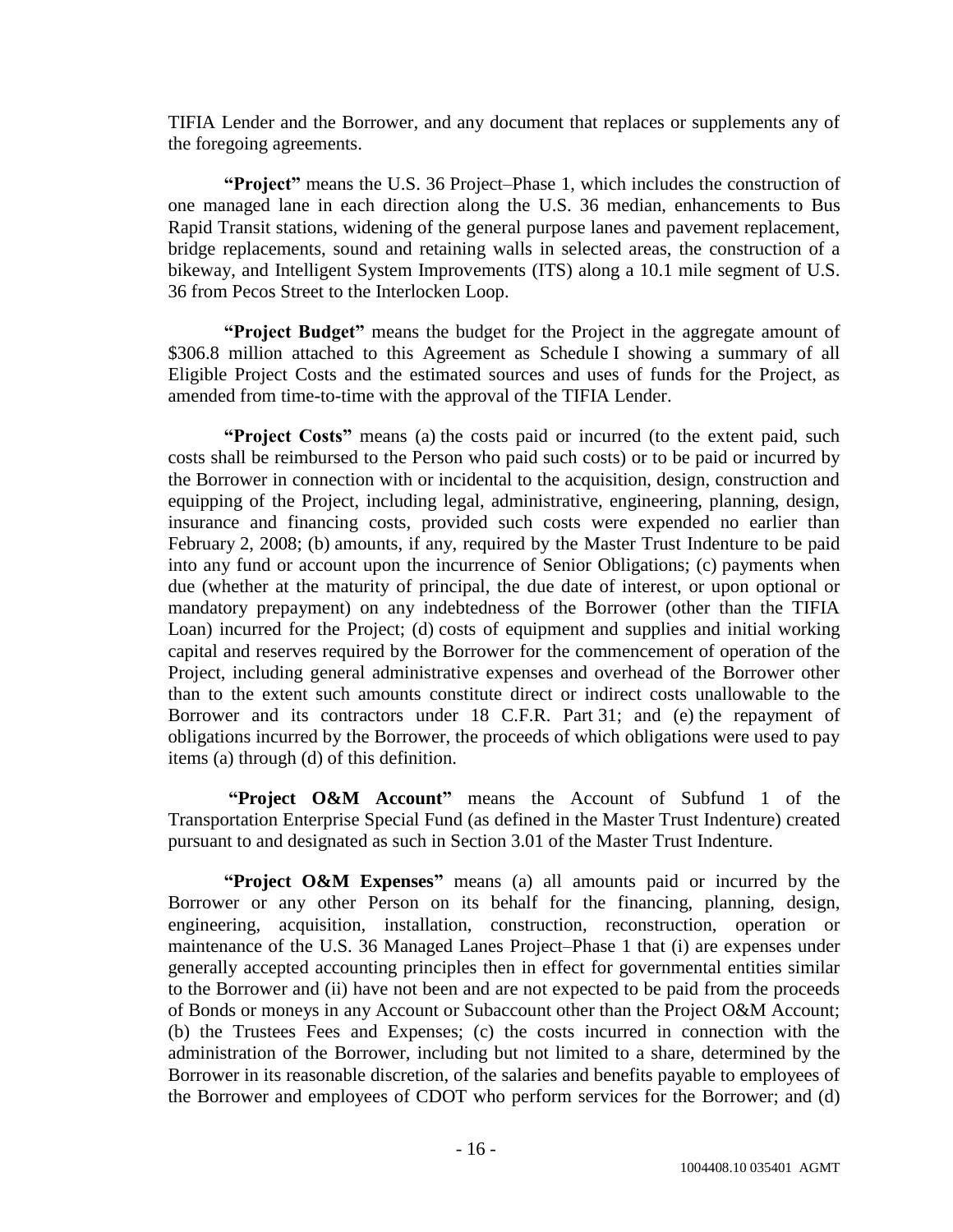the fees and expenses of any Engineer, Financial Consultant or Toll Road Consultant for services performed to comply with the provisions of the Master Trust Indenture.

**"Project Renewal and Replacement Account"** means the account of the Transportation Special Fund created pursuant to and designated as such in Section 3.01 of the Master Trust Indenture.

"Project Renewal and Replacement Account Requirement" means the estimate set forth in the most recent Engineer's Report of the costs of Renewals and Replacements to be completed in the then current and the next six Fiscal Years following the date of such report.

**"Put Bonds"** means Permitted Debt which by its terms may be tendered by and at the option of the holder thereof for payment prior to the stated maturity or redemption date thereof either (a) by the Borrower and by the Person and/or from the source specified in a Supplemental Indenture or (b) without recourse to the Borrower, by the Person and/or from the source specified in a Supplemental Indenture; provided, however, that such payment by the Borrower shall in any events be required to be supported by a Credit Facility.

"**Qualified Hedge**" means, to the extent from time-to-time permitted by law, with respect to Permitted Debt any Hedging Transaction entered into with a Qualified Hedge Provider and meeting the requirements of Section 15(s).

**"Qualified Hedge Provider"** means (a) the initial Hedge Providers and (b) an entity, other than any Affiliate of the Borrower, whose senior long term obligations, other senior unsecured long term obligations, financial program rating, counterparty rating, or claims paying ability, or whose payment obligations under an interest rate exchange agreement are guaranteed by an entity whose senior long term debt obligations, other senior unsecured long term obligations, financial program rating, counterparty rating, or claims paying ability, are rated at the time of the execution of the Hedging Agreement at least as high as the second highest Rating Category of any Nationally Recognized Rating Agency then maintaining a rating for the Qualified Hedge Provider.

**"Rate Covenant"** has the meaning set forth in Section 15(o).

**"Rating Category"** or "Categories" means one of the generic rating categories of a Nationally Recognized Rating Agency without regard to any refinement or gradation of such rating by a numerical modifier or otherwise.

**―Related Documents‖** means the TIFIA Loan Documents, any Intercreditor Agreement, any Hedging Agreements, the Stewardship Agreement, the State and Federal Funding Agreements and the Principal Project Contracts.

**"Remedial Plan"** has the meaning set forth in Section 18(a)(iii).

**"Renewal and Replacement"** means each renewal, replacement or improvement to the Project with a useful life of 12 or more months recommended in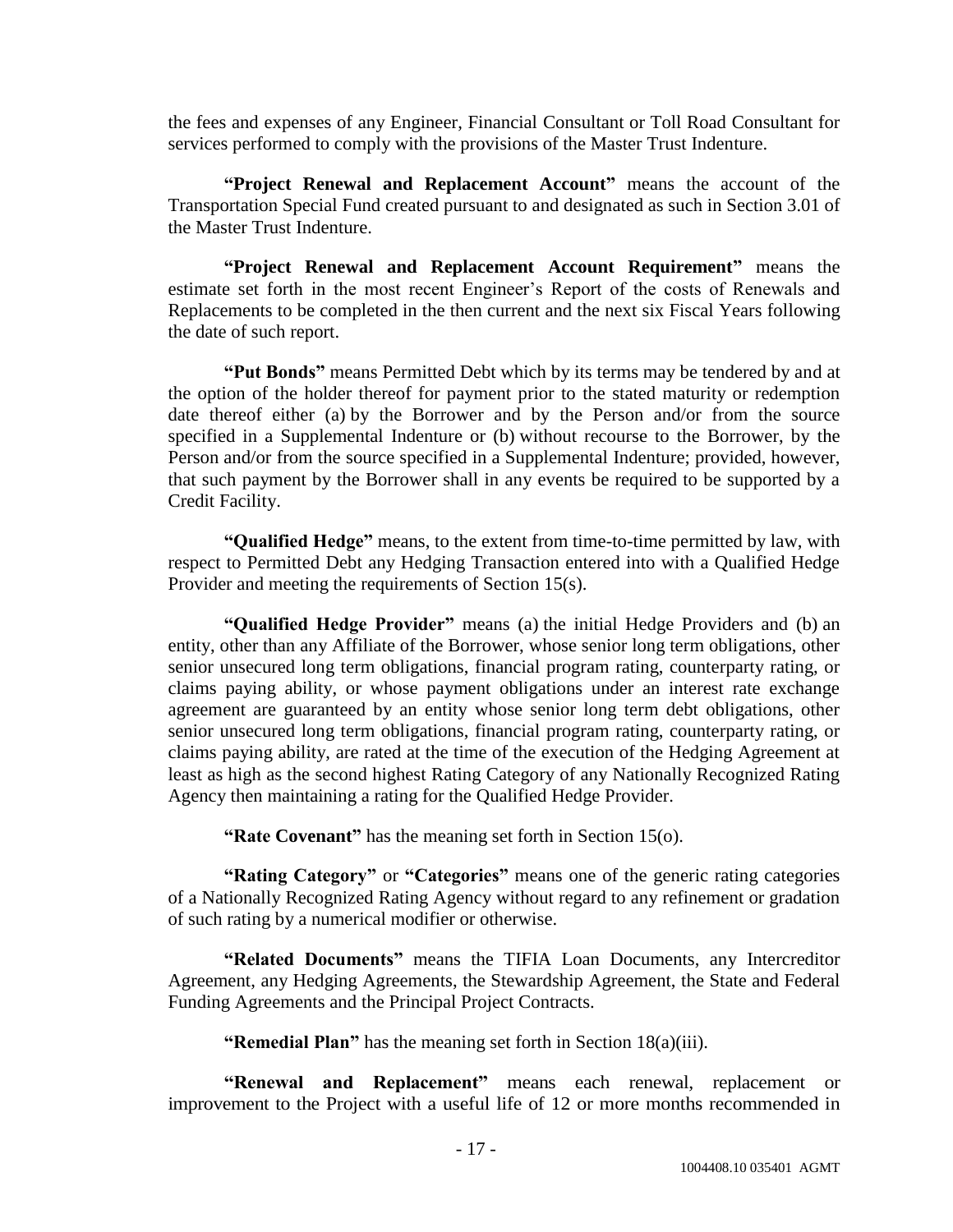the most recent Engineer's Report. A renewal, replacement or an improvement to the Project with a useful life of less than 12 months is not a Renewal and Replacement and shall be paid for as a Project O&M Expense or from the System Surplus Account.

**"Renewal and Replacement Requirement"** means has the meaning assigned to it in Section 4.06 of the Master Trust Indenture.

**"Requisition"** has the meaning provided in Section 4.

"RTD" means the Regional Transportation District, a public agency created in 1969 by the Colorado General Assembly whose bus and light rail transportation system serves all or parts of Denver, Broomfield, Boulder, Jefferson, western Adams and Arapahoe counties, northern Douglas County, and small areas of Weld County.

**"RTD Funding Agreement"** means the CDOT, HPTE, and RTD U.S. 36 Project Intergovernmental Agreement, dated as of August 31, 2011, among CDOT, the Borrower and RTD, which among other items, includes RTD's \$120 million funding commitment.

**―Secretary‖** means the United States Secretary of Transportation.

**―Secured Parties‖** means the Trustee, the TIFIA Lender and the Hedging Banks.

**"Semi-Annual Payment Date"** means each January 1 and July 1 or if such day is not a Business Day, then the Business Day following such January 1 or July 1.

**―Senior Bonds Debt Service Reserve Account‖** means the Senior Bonds Debt Service Reserve Account established and maintained pursuant to the Master Trust Indenture for purposes of complying with Section 15(n) hereof.

**―Senior Bonds Debt Service Reserve Account Requirement‖** means the Senior Bonds Debt Service Reserve Account Requirement as defined in the Master Trust Indenture.

**"Senior Debt Service"** means, with respect to any Senior Obligations, for any period, as of any date of calculation, an amount equal to the sum of all fees and interest and principal of Senior Obligations accruing and payable during such period. In determining the principal amount of Senior Obligations due in such period (unless a different subsection of this definition applies for purposes of determining principal maturities or amortization), payment shall be assumed to be made in accordance with any amortization schedule established for such Senior Obligations, including any scheduled redemption of Permitted Debt on the basis of Accreted Value or Appreciated Value, as applicable, and for such purpose the redemption payment shall be deemed a principal payment.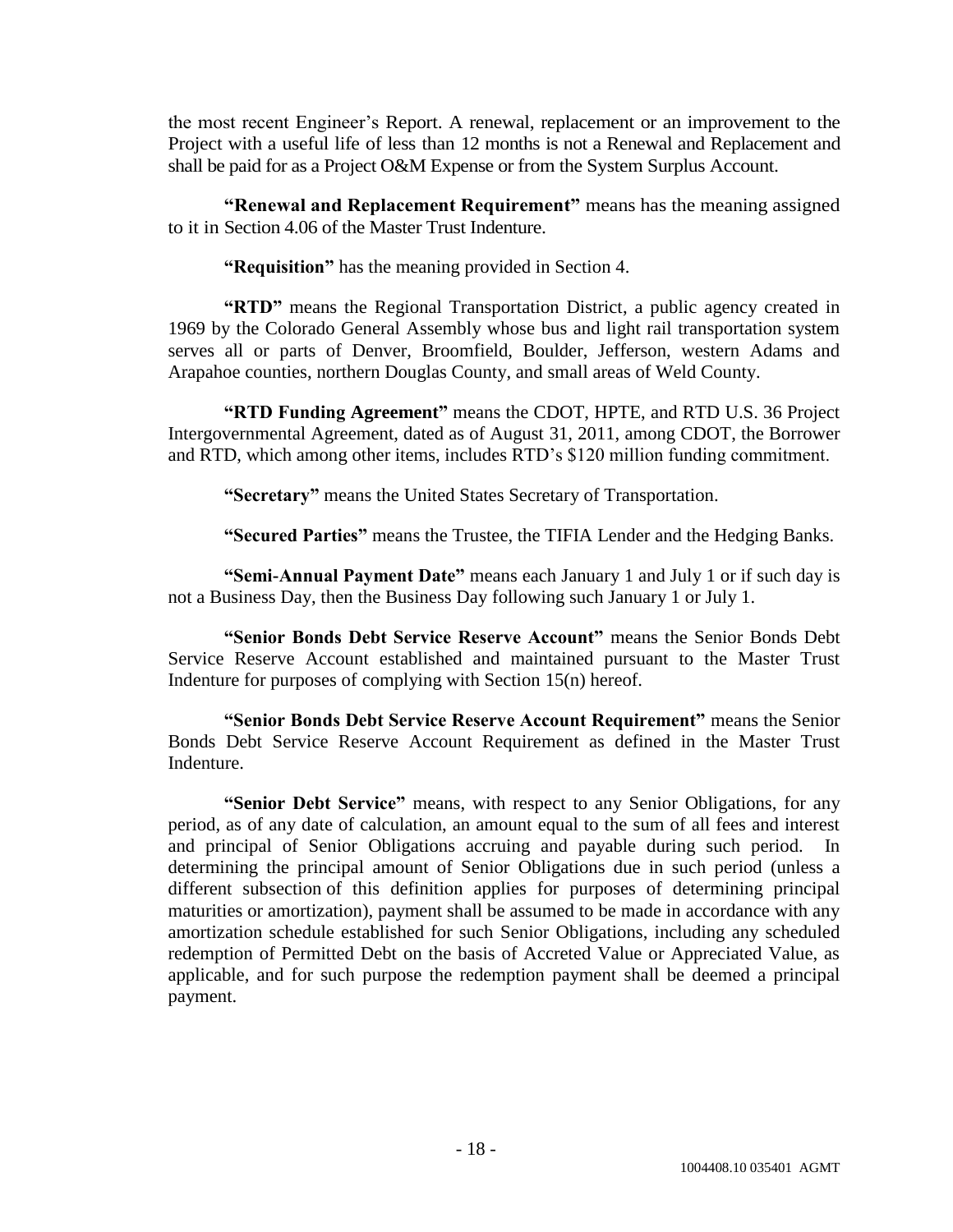In calculating Senior Debt Service for any future period (except as otherwise specifically provided herein):

(a) any Permitted Debt bearing interest at a Variable Interest Rate in respect of which the Borrower has entered into a Qualified Hedge shall be deemed to bear interest at the Bank Lending Margin plus (i) during the period for which such Qualified Hedge is in effect, at the fixed rate on the Qualified Hedge and (ii) during all other times for the period, at the Loan Underwriting Rate;

(b) to the extent the requirements of Section 15(s) have been waived so that paragraph (a) of this definition no longer applies, any Variable Interest Rate Bonds shall be deemed to bear interest at all times prior to the maturity date thereof for which the interest rate payable thereon has not yet been determined shall be the rate which is the highest 12-month rolling average of one-month LIBOR over the past ten years preceding the date of calculation plus the Bank Lending Margin, provided that if such index is no longer published, the index to be used shall be that index which the TIFIA Lender, in consultation with the Borrower, determines most closely replicates it;

(c) any Put Bonds outstanding during such period which by their terms are not required to be paid by the Borrower upon tender by the holder thereof shall be assumed to mature on the stated maturity date thereof;

(d) any Put Bonds outstanding during such period which by their terms are required to be paid by the Borrower upon tender by the holder thereof shall be assumed to mature on the earliest to occur of (i) the stated maturity date thereof, (ii) the date provided in an applicable Supplemental Indenture, or (iii) if the Credit Facility securing such Put Bonds expires within six months or less of the date of calculation and has not been renewed or replaced, the expiration date of such Credit Facility;

(e) the principal amount of any Put Bonds tendered for payment by the Borrower which are required to be paid by the Borrower which have not yet been purchased in lieu of such payment by the Borrower shall be deemed to mature on the date required to be paid pursuant to such tender;

(f) subject to the provisions of the Supplemental Indenture authorizing any Extendible Maturity Bonds, Extendible Maturity Bonds outstanding during such period shall be deemed to mature on the later of the stated maturity date or the date to which such stated maturity date has been extended; and

(g) the principal and/or interest portion (whether by redemption or otherwise) of Capital Appreciation Bonds and Deferred Income Bonds shall be the Accreted Value and Appreciated Value thereof, respectively, due and payable during such period.

**"Senior Debt Service Coverage Ratio"** means, for any Calculation Period, the ratio of Pledged Revenues for such Calculation Period to Senior Debt Service for such Calculation Period.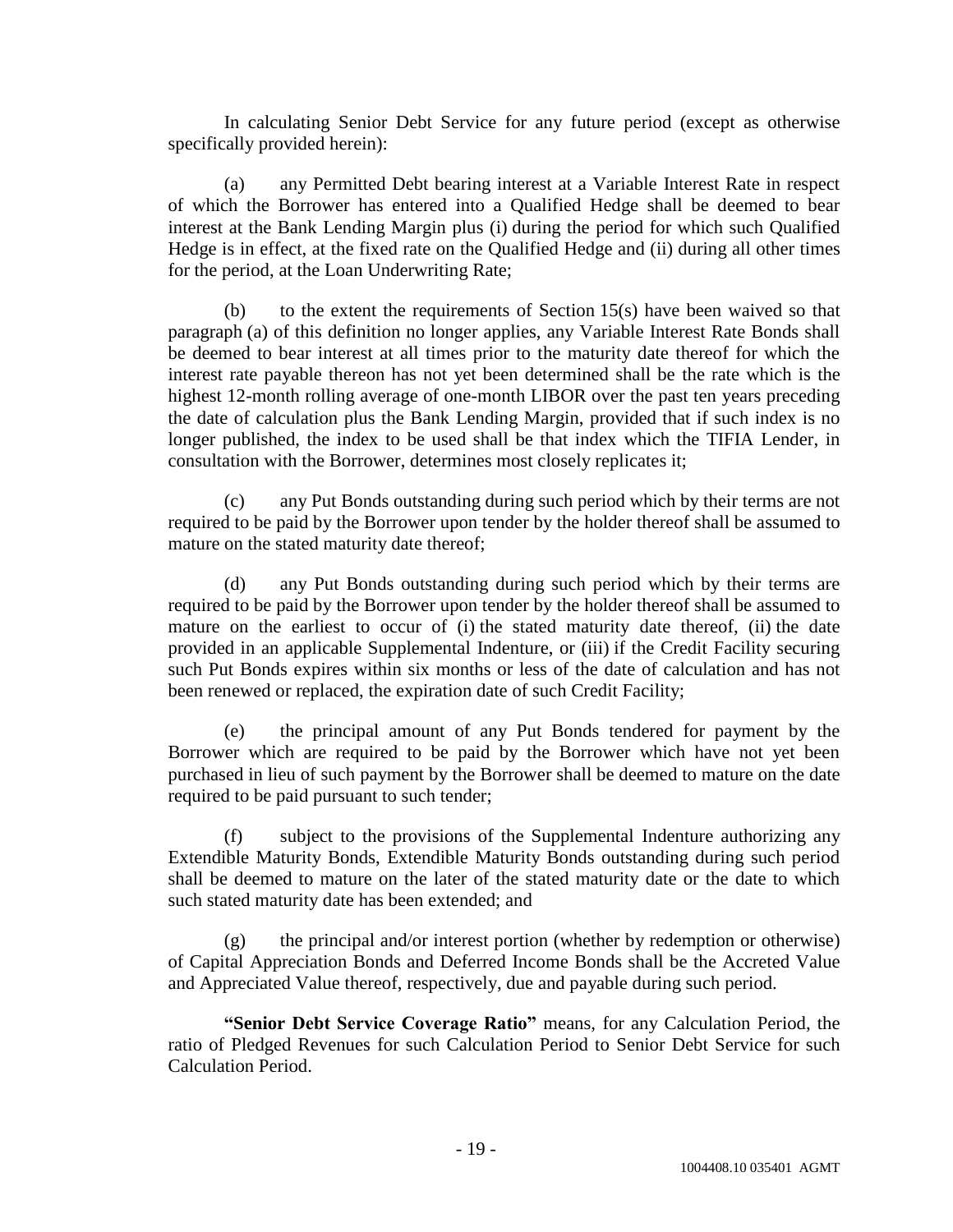**"Senior Lender"** means collectively the financial institution or institutions or Governmental Authority (or any agent or trustee acting on behalf of any of the foregoing) providing any Senior Loan under the Master Trust Indenture, which as of the Effective Date hereof there is none, and any Senior Lender thereafter is subject to written approval of the TIFIA Lender.

**"Senior Loan Agreement"** means the Master Trust Indenture and any other loan agreement or similar document entered into by the Borrower in connection with the incurrence of additional Senior Obligations incurred in addition to, in replacement of, in substitution for, or in connection with a refinancing of the indebtedness incurred pursuant to the Initial Senior Loan Agreement or any subsequent Senior Loan Agreement.

**―Senior Obligations‖** means any borrowings or indebtedness permitted, including Senior Bond Payment Obligations (as defined in the Master Trust Indenture), or not prohibited, under Section 15(b) of this Agreement and under the Master Trust Indenture.

"Servicer" means such entity or entities as the TIFIA Lender shall designate from time-to-time to perform, or assist the TIFIA Lender in performing, certain duties hereunder.

**"State"** means the State of Colorado.

**―State and Federal Funding Agreements‖** means the RTD Funding Agreement, the CBE Funding Commitment, the TIGER Grant Agreements, and the CDOT - HPTE IGA.

**"Stewardship Agreement"** means the CDOT Federal-Aid Highway Program Stewardship Agreement developed in partnership with the FHWA Colorado Division Office, attached as Exhibit F and incorporated herein.

**―Subordinated Hedging Termination Obligations‖** means Hedging Termination Obligations under the Hedging Agreements other than those arising as a result of a Permitted Hedging Termination or as a result of a tax or illegality event or upon failure of the Borrower to pay any Hedging Obligations when due.

**"Subsequent Qualified Hedge"** has the meaning set forth in Section 15(s)(iii).

**"Substantial Completion"** means the opening of the U.S. 36 Managed Lanes Project–Phase 1 in its entirety to tolled vehicular or passenger traffic.

"Substantial Completion Date" means the date on which the U.S. 36 Managed Lanes Project–Phase 1 is open in its entirety to tolled vehicular or passenger traffic, as specified in the Base Case Projections, as such date may be revised as reflected in a Financial Plan pursuant to clause (ii) of Section 20(a) hereof.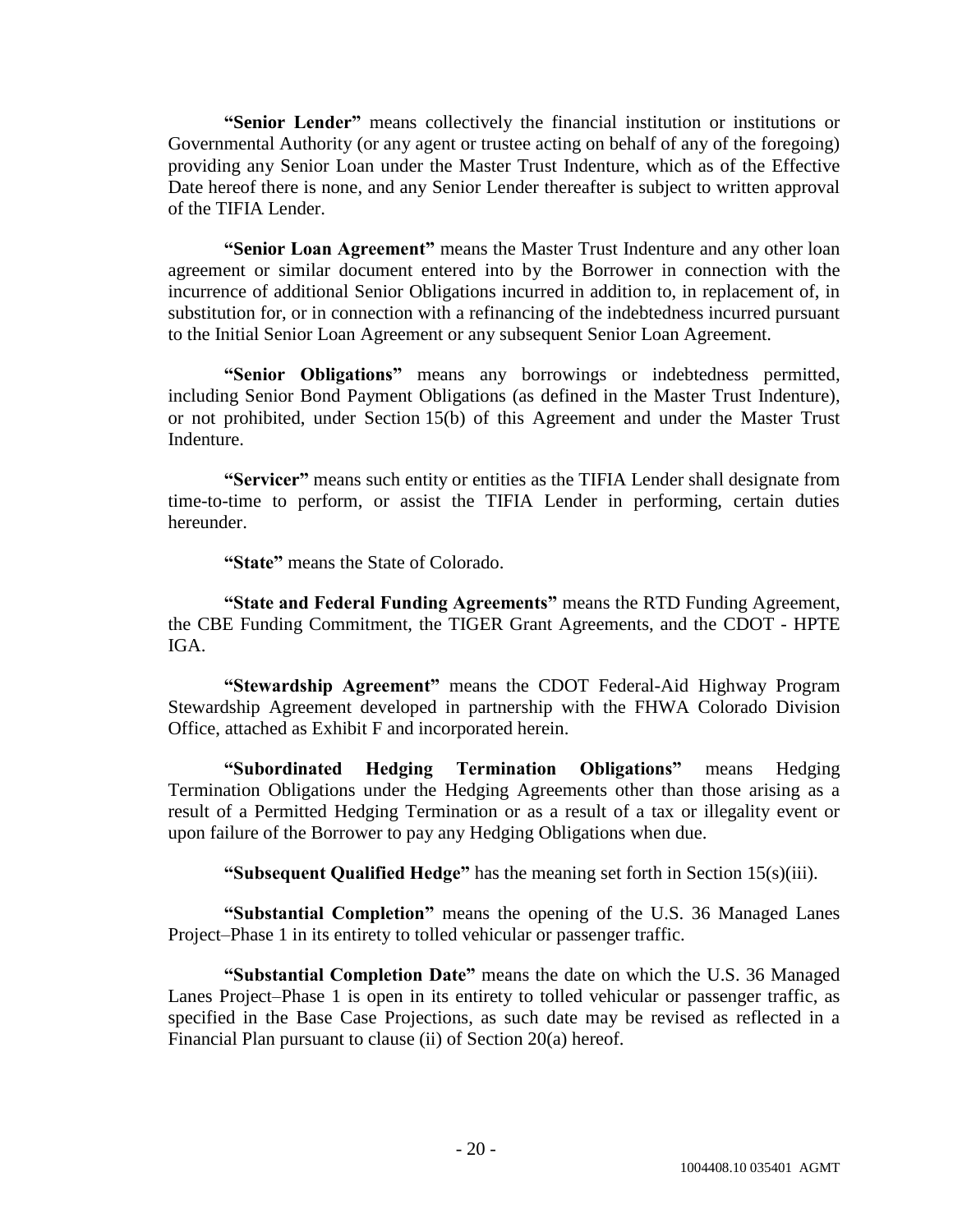"Supplemental Indenture" means any resolution, indenture, agreement or similar document which supplements or amends the Master Trust Indenture and which sets forth the pricing and other financial and related terms of Permitted Debt.

**"TIFIA Debt Service"** means, with respect to any Payment Date occurring after the Debt Service Payment Commencement Date, the principal and/or interest required to be paid on the TIFIA Loan on such Payment Date as shown on Exhibit G in accordance with the provisions of Section 9(c) and Exhibit H.

**"TIFIA Default Rate"** means an interest rate of 200 basis points above the TIFIA Interest Rate.

**"TIFIA Interest Rate"** has the meaning set forth in Section 6.

**"TIFIA Lender"** means USDOT, acting by and through the Administrator, and its successors and assigns.

"TIFIA Lender's Authorized Representative" means any Person who shall be designated as such pursuant to Section 25 and the Administrator.

**―TIFIA Loan‖** means the secured loan made by the TIFIA Lender to the Borrower hereunder, pursuant to the Act, in a principal amount not to exceed \$54,000,000 (excluding capitalized interest), to be used to pay Eligible Project Costs of this agreement.

**―TIFIA Loan Documents‖** means this Agreement, the Note, any Intercreditor Agreement, the Direct Agreement and the Master Trust Indenture.

**"TIFIA Loan Prepayment Account"** means the Account of Subfund 1 of the Transportation Enterprise Special Fund (as defined in the Master Trust Indenture) created pursuant to and designated as such in Section 3.01 of the Master Trust Indenture.

**―TIFIA Loan Prepayment Commencement Date‖** means the first Transfer Date following the substantial completion date for the U.S. 36 Managed Lanes Project– Phase 2.

**―TIFIA Loans Debt Service Account‖** means the account of Subfund 1 of the Transportation Enterprise Special Fund (as defined in the Master Trust Indenture) created pursuant to and designated as such in Section 3.01 of the Master Trust Indenture.

**―TIFIA Loans Debt Service Reserve Account‖** means the Account of Subfund 1 of the Transportation Enterprise Special Fund (as defined in the Master Trust Indenture) created pursuant to and designated as such in Section 3.01 of the Master Trust Indenture.

**―TIFIA Loans Debt Service Reserve Account Requirement‖** means the sum of the amounts calculated with respect to the TIFIA Loan equal to the Borrower's maximum fiscal year annual scheduled debt service on the TIFIA Loan in the year in which this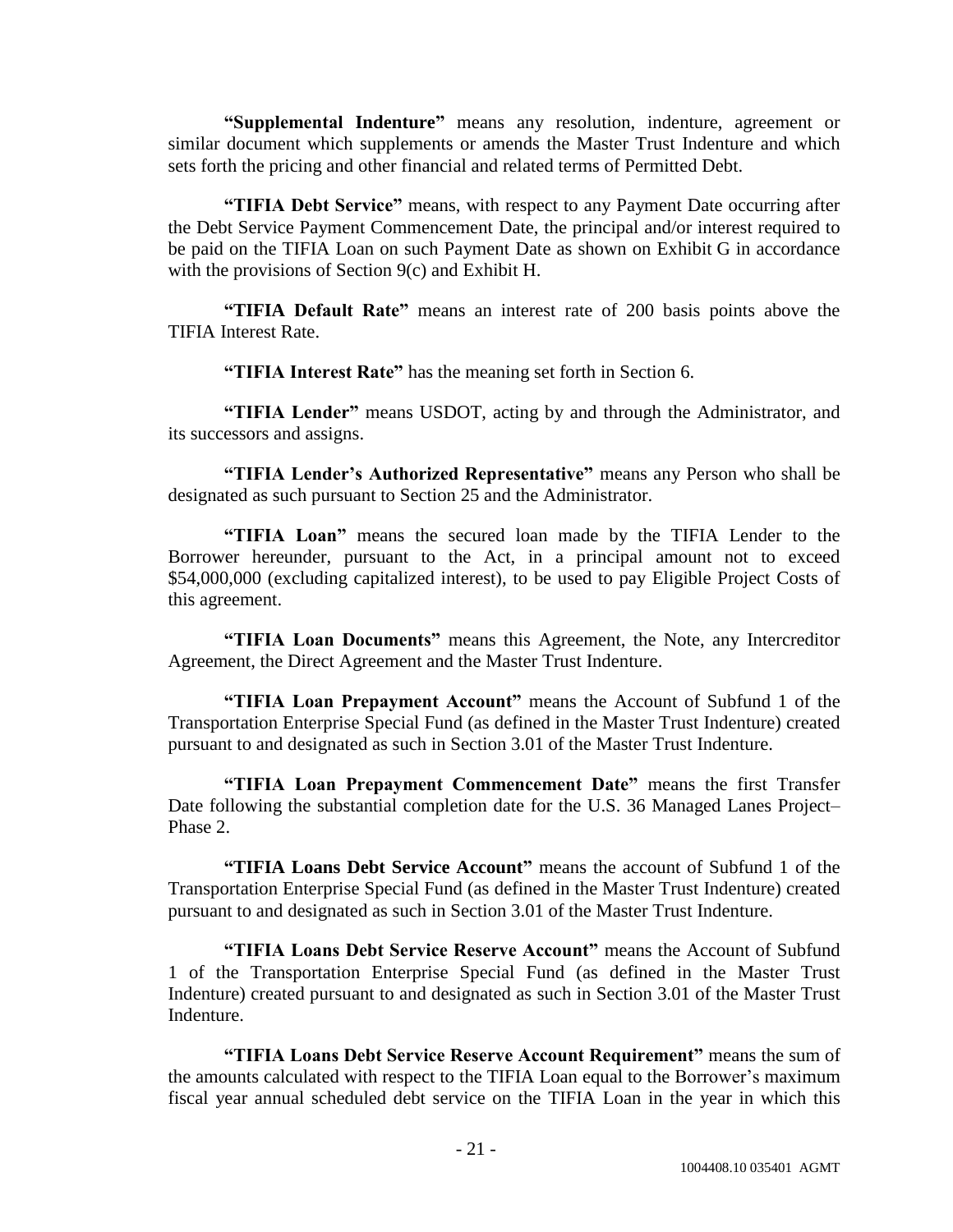definition is being applied and the four fiscal years of the Borrower immediately following such fiscal year.

**"TIFIA Loans Subaccount"** means the Subaccount of the Construction Account created pursuant to and designated as such in Section 3.01 of the Master Trust Indenture.

"TIFIA Revenue Share Amount" means a prepayment to be made pursuant to Section 3.03(c) of the Master Trust Indenture and Section 15(q) of this Agreement on and after the TIFIA Loan Prepayment Commencement Date.

**"TIGER Grant Agreements"** means (i) the Grant Agreement with an effective date of July 22, 2010, by and between FHWA and CDOT and (ii) the Compliance Agreement Addendum to the Grant Agreement, dated as of September 1, 2011, by and among FHWA, CDOT and the Borrower, each attached hereto as Exhibit J.

**―Tolling Agreements‖** means the I-25 Excess Revenues IGA, the I-25 Toll Enforcement Agreement, the Tolling Services Agreement, and the FHWA Tolling Agreement.

**―Tolling Services Agreement‖** means the Intergovernmental Agreement by and between the Borrower and E-470 Public Highway Authority, dated as of June 29, 2011, amending and restating the Intergovernmental Agreement by and between the Colorado Tolling Enterprise, the predecessor of the Borrower, and E-470 Public Highway Authority, dated as of December 13, 2005.

**―Total Debt Service Coverage Ratio‖** means, for any Calculation Period, the ratio of Pledged Revenues for such Calculation Period to the sum of (a) Senior Debt Service for such Calculation Period and (b) TIFIA Debt Service for such Calculation Period.

"Traffic and Revenue Study" means the Final Traffic and Revenue Study for the Project, dated February 18, 2011, prepared for the Borrower by the Traffic Consultant, and any amendments, supplements or updates thereto.

**―Traffic Consultant‖** means initially Wilbur Smith Associates and shall include any replacement traffic consultant firm which shall be selected from a list jointly maintained by the Trustee and the Borrower and approved by the TIFIA Lender.

**"Transfer Date"** means a date on which available moneys from the Existing I-25 Express Lanes Revenue Account or the Pledged Revenues Account are to be transferred or disbursed to another Account or Subaccount pursuant to Sections 3.02(b) and 3.03(c) of the Master Trust Indenture.

**―Trust Estate‖** has the meaning assigned to it in the Master Trust Indenture.

**―Trust Estate Accounts or Subaccounts‖** means the Accounts or Subaccounts (as defined in the Master Trust Indenture) included in the Trust Estate.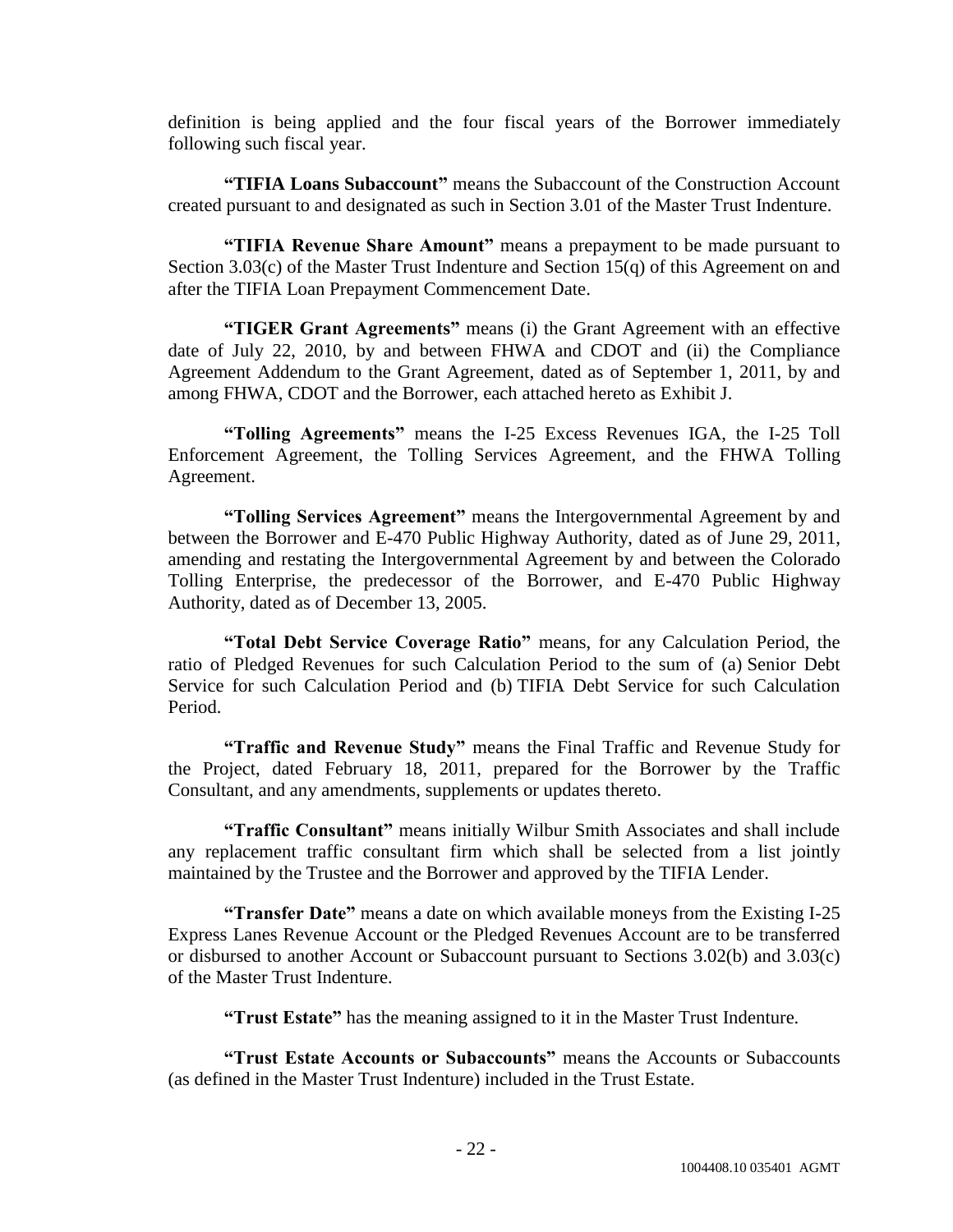**―Trustee‖** means Zions First National Bank or any successor thereto designated pursuant to the terms of the Master Trust Indenture.

**―2011 Supplemental Indenture‖** means the 2011 Supplemental Indenture dated as of September 1, 2011 between the Borrower and the Trustee entered into pursuant to the Master Trust Indenture.

**―Uncontrollable Force‖** means any cause beyond the control of the Borrower, including but not limited to: (a) a tornado, flood or similar occurrence, landslide, earthquake, fire or other casualty, strike or labor disturbance, freight embargo, act of a public enemy, explosion, war, blockade, terrorist act, insurrection, riot, general arrest or restraint of government and people, civil disturbance or similar occurrence, or sabotage; or act of God provided that the Borrower shall not be required to settle any strike or labor disturbance in which it may be involved or (b) the order or judgment of any federal, state or local court, administrative agency or governmental officer or body, if it is not also the result of willful or negligent action or a lack of reasonable diligence of the Borrower and the Borrower does not control the administrative agency or governmental officer or body; provided that the diligent contest in good faith of any such order or judgment shall not constitute or be construed as a willful or negligent action or a lack of reasonable diligence of the Borrower.

"Uniform Commercial Code" means the Uniform Commercial Code, as in effect from time-to-time in the State.

**―U.S. 36 CDOT Project‖** means the U.S. 36 CDOT Project**–**Phase 1 and the U.S. 36 CDOT Project**–**Phase 2, collectively.

**―U.S. 36 CDOT Project–Phase 1‖** means the planning, designing, engineering, reconstruction, repair, maintenance, operation and financing of the existing general purpose traffic lanes on U.S. 36 between Pecos Street and Interlocken Loop.

**―U.S. 36 CDOT Project–Phase 2‖** means the planning, designing, engineering, reconstruction, repair, maintenance, operation and financing of the existing general purpose traffic lanes on U.S. 36 between Interlocken Loop and Table Mesa Drive.

**―U.S. 36 Managed Lanes Project‖** means the U.S. 36 Managed Lanes Project– Phase 1 and the U.S. 36 Managed Lanes Project–Phase 2, collectively.

**―U.S. 36 Managed Lanes Project–Phase 1‖** means the planning, designing, engineering, acquisition, installation, construction, repair, reconstruction, maintenance, operation and financing of two managed lanes on U.S. 36 between Pecos Street and Interlocken Loop.

**―U.S. 36 Managed Lanes Project–Phase 2‖** means the planning, designing, engineering, acquisition, installation, construction, repair, reconstruction, maintenance, operation and financing of two managed lanes on U.S. 36 between Interlocken Loop and Table Mesa Drive.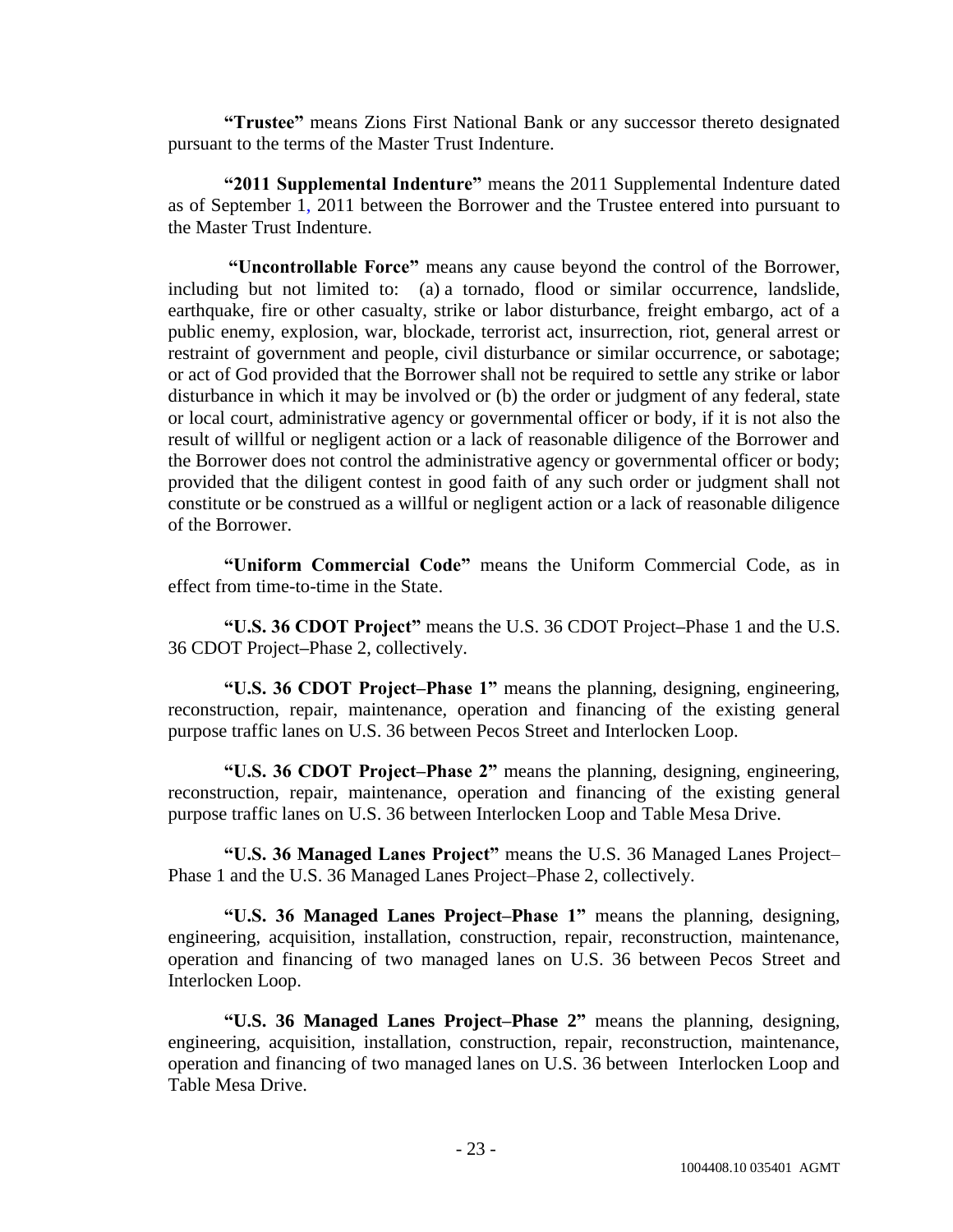**―U.S. 36 Project‖** means the U.S. 36 CDOT Project and the U.S. 36 Managed Lanes Project, collectively.

**―U.S. 36 Project–Phase 1‖** means the U.S. 36 CDOT Project–Phase 1 and the U.S. 36 Managed Lanes Project–Phase 1, collectively**.**

**―U.S. 36 Project–Phase 2‖** means the U.S. 36 CDOT Project–Phase 2 and the U.S. 36 Managed Lanes Project–Phase 2, collectively.

**―USDOT‖** means the United States Department of Transportation.

**―User Fees‖** means user fees imposed by the Borrower with respect to the Project pursuant to FASTER.

**"Valuation Date"** means (a) with respect to any Capital Appreciation Bonds, the date or dates set forth in the Supplemental Indenture authorizing such Bonds on which specific Accreted Values are assigned to the Capital Appreciation Bonds and (b) with respect to any Deferred Income Bonds, the date or dates on or prior to the Interest Commencement Date set forth in the Supplemental Indenture authorizing such Bonds on which specific Appreciated Values are assigned to the Deferred Income Bonds.

"Variable Interest Rate" means a variable interest rate to be borne by any Permitted Debt. The method of computing such variable interest rate shall be specified in the Master Trust Indenture pursuant to which such Permitted Debt is incurred. Such Master Trust Indenture shall also specify either (i) the particular period or periods of time for which each value of such variable interest rate shall remain in effect or (ii) the time or times upon which any change in such variable interest rate shall become effective.

**―Variable Interest Rate Bonds‖** means Permitted Debt which bears a Variable Interest Rate but does not include any Permitted Debt for which the interest rate has been fixed during the remainder of the term thereof to maturity; provided, however, that Permitted Debt bearing a Variable Interest Rate shall not be deemed Variable Interest Rate Bonds if (a) the Issuer or the Borrower has entered into a Qualified Hedge with respect to such Permitted Debt during the period for which such Qualified Hedge is in effect, or (b) such Permitted Debt constitutes Floater/Inverse Floater Debt; provided further that Permitted Debt bearing a fixed rate of interest shall be deemed Variable Interest Rate Bonds to the extent that the Issuer or the Borrower has entered into a Qualified Hedge pursuant to which the Borrower or Issuer is obligated to pay a floating rate of interest and receives a fixed rate of interest and shall be deemed to bear interest at the lesser of the rate determined pursuant to paragraph (a) of the definition of the term Senior Debt Service or the maximum interest rate, if any, payable pursuant to such Qualified Hedge.

**"Variable Interest Rate Senior Obligations"** means any Senior Obligations under a Senior Loan Agreement that accrue interest at a Variable Interest Rate.

SECTION 2. Interpretation. Unless the context shall otherwise require, the words "hereto," "herein," "hereof" and other words of similar import refer to this Agreement as a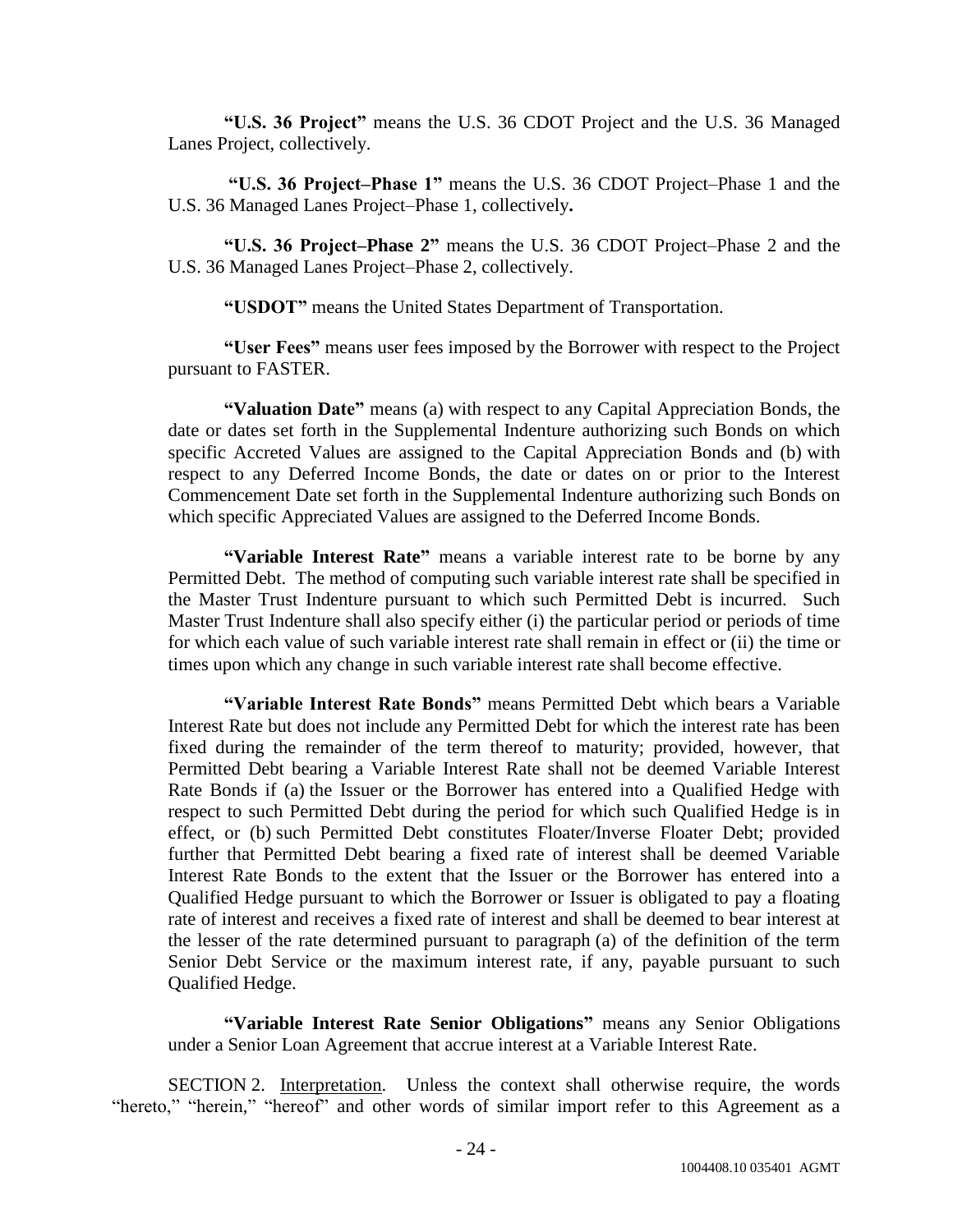whole. Words of the masculine gender shall be deemed and construed to include correlative words of the feminine and neuter genders and vice versa. Words importing the singular number shall include the plural number and vice versa unless the context shall otherwise require. The words "include," "includes" and "including" shall be deemed to be followed by the phrase "without limitation." Unless the context shall otherwise require, references to any Person shall be deemed to include such Person's successors and permitted assigns. Unless the context shall otherwise require, references to sections, subsections, and provisions are to the applicable sections, subsections and provisions of this Agreement. The headings or titles of this Agreement and its sections, schedules or exhibits, as well as any table of contents, are for convenience of reference only and shall not define or limit its provisions. Unless the context shall otherwise require, all references to any resolution, contract, agreement, lease or other document shall be deemed to include any amendments or supplements to, or modifications or restatements or replacements of, such documents that are approved from time-to-time in accordance with the terms thereof and hereof. Every request, order, demand, application, appointment, notice, statement, certificate, consent or similar communication or action hereunder by any party shall, unless otherwise specifically provided, be delivered in writing in accordance with Section 35 and signed by a duly authorized representative of such party.

SECTION 3. TIFIA Loan Amount. The principal amount of the TIFIA Loan shall not exceed \$54,000,000 (excluding any interest that is capitalized in accordance with the terms hereof); provided, however, in no event shall the maximum principal amount of the TIFIA Loan disbursed by the TIFIA Lender, together with the amount of any other credit assistance provided under the Act, exceed 33% of Eligible Project Costs. TIFIA Loan proceeds shall be disbursed from time-to-time in accordance with Section 4.

# SECTION 4. Disbursement Conditions.

(a) TIFIA Loan proceeds shall be disbursed solely to pay directly for, or to reimburse the Borrower for its prior payment of, Eligible Project Costs incurred in connection with the Project. Each disbursement of the TIFIA Loan shall be made pursuant to a requisition and certification (a "Requisition") in the form set forth in Appendix One to Exhibit D submitted by the Borrower to, and approved by, the TIFIA Lender, all in accordance with the procedures of Exhibit D and subject to the conditions set forth therein and the additional conditions set forth below in this Section 4. Disbursements of TIFIA Loan proceeds shall be made no later than the earlier of (i) one year after the Substantial Completion Date and (ii) September 30, 2016.

(b) Subject to the last paragraph of this Section 4, copies of each Requisition shall be delivered to the TIFIA Lender, the FHWA TIFIA Joint Program Office, any Servicer and the FHWA Colorado Division Office on or before the first day of each month for which a disbursement is requested, or the next succeeding Business Day if such first day is not a Business Day. If the TIFIA Lender shall expressly approve a Requisition or shall not expressly deny a Requisition, disbursements of funds shall be made on the 15<sup>th</sup> day of the month for which a disbursement has been requested, or on the next succeeding Business Day if such  $15<sup>th</sup>$  day is not a Business Day. Express TIFIA Lender approval or denial shall be substantially in the form attached hereto as Appendix Three to Exhibit D. In no event shall disbursements be made more than once each month. At the time of any disbursement, the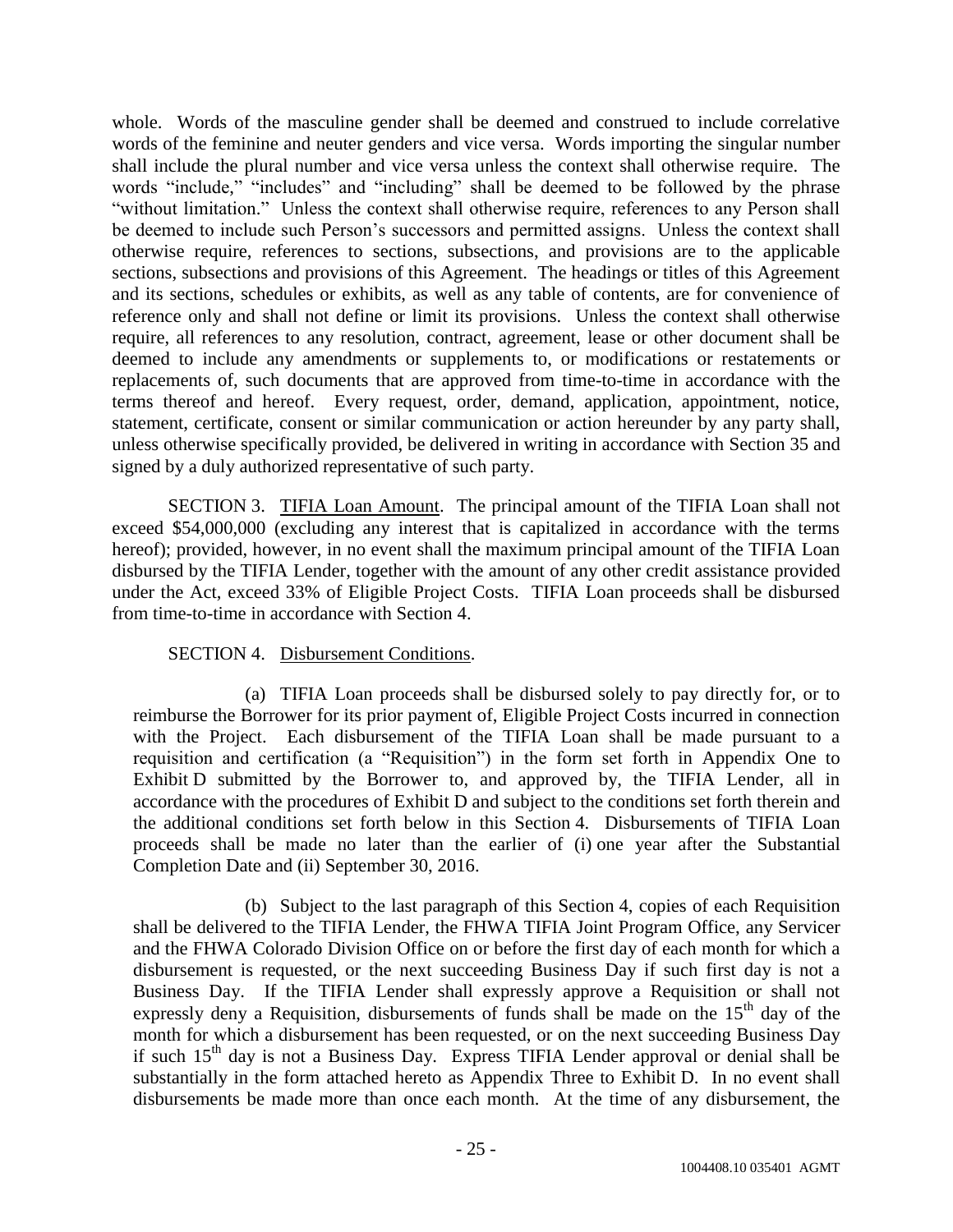sum of all prior disbursements of TIFIA Loan proceeds and the disbursement then to be made shall not exceed the cumulative disbursements through the end of the then-current year set forth in the Anticipated TIFIA Loan Disbursement Schedule, as the same may be amended from time-to-time.

(c) The Borrower may amend the Anticipated TIFIA Loan Disbursement Schedule by submitting revisions to the TIFIA Lender no later than fifteen days prior to the proposed effective date thereof, a revised Schedule, together with a detailed explanation of the reasons for such revisions. Such revised Schedule shall become effective upon the TIFIA Lender's approval thereof, which approval shall not be unreasonably withheld.

(d) As a condition to the initial disbursement of the TIFIA Loan, the Borrower shall provide the TIFIA Lender with evidence satisfactory to the TIFIA Lender that prior thereto, or simultaneously therewith, (i) the Design-Build Contract has been executed, is effective and, based on the Design-Build Contract price, funding is sufficient to complete the Project; (ii) the TIFIA Lender has been made an "additional insured" party for each policy of insurance as described in Section 15(h); (iii) the TIFIA Loans Debt Service Reserve Account is fully funded at the TIFIA Loans Debt Service Reserve Account Requirement or that the Borrower has provided the TIFIA Lender with an irrevocable letter of credit, or another irrevocable financial commitment, in form and substance acceptable to the TIFIA Lender, to fully fund any reserve shortfall by the Substantial Completion Date; and (iv) the State's approved transportation improvement program and approved statewide transportation improvement program pursuant to 23 U.S.C. §§134 and 135 has been amended to reflect all funding sources for the Project, including the TIFIA Loan.

SECTION 5. Term. The term of the TIFIA Loan shall extend from the Effective Date to the Final Maturity Date or to such earlier or later date as all amounts due or to become due to the TIFIA Lender hereunder have been paid.

SECTION 6. Interest Rate. The interest rate with respect to the TIFIA Loan (the "TIFIA Interest Rate") shall be 3.58% per annum. Interest will be computed on the Outstanding TIFIA Loan Balance (as well as on any past due interest) from time-to-time on the basis of a 365-day or 366-day year, as appropriate, for the actual number of days elapsed and will be compounded semi-annually; provided, however, in the event of a Payment Default, the Borrower shall pay interest on any overdue amount from its due date to the date of actual payment at the TIFIA Default Rate.

SECTION 7. Outstanding TIFIA Loan Balance and Revisions to Exhibit G and the Loan Amortization Schedule.

(a) The Outstanding TIFIA Loan Balance will be (i) increased on each occasion on which the TIFIA Lender shall disburse loan proceeds hereunder, by the amount of such disbursement of loan proceeds, (ii) increased on each occasion on which interest on the TIFIA Loan is capitalized pursuant to the provisions of Section 9 hereof, by the amount of interest so capitalized and (iii) decreased upon each payment or prepayment of the principal amount of the TIFIA Loan, by the amount of principal so paid. The TIFIA Lender may in its discretion at any time and from time-to-time, or when so requested by the Borrower, advise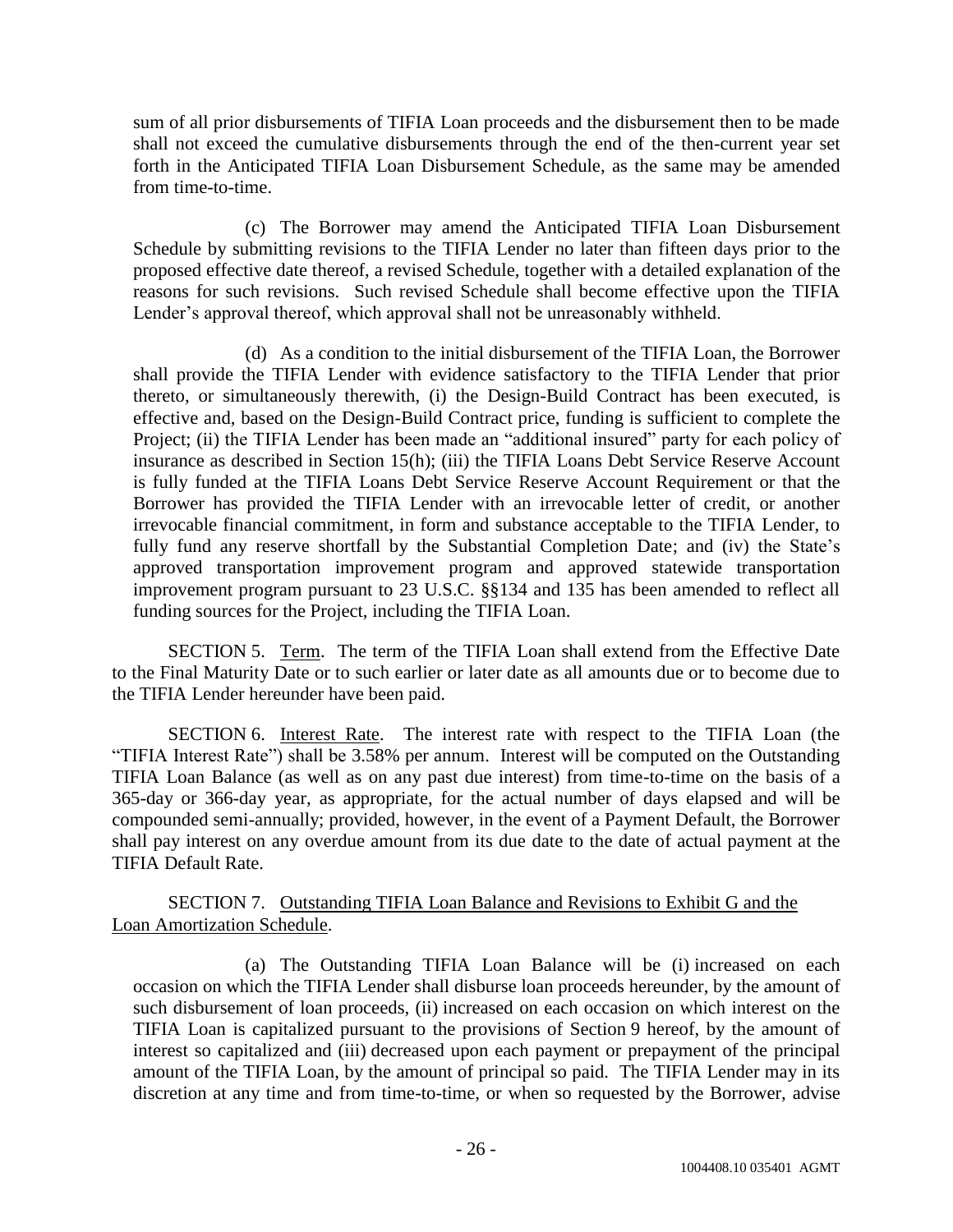the Borrower by written notice of the amount of the Outstanding TIFIA Loan Balance as of the date of such notice, and its determination of such amount in any such notice shall be deemed conclusive absent manifest error. Upon any determination of the Outstanding TIFIA Loan Balance, the TIFIA Lender may, but shall not be obligated to, make applicable revisions to Exhibit G and the Loan Amortization Schedule pursuant to Section 9 and in such event shall provide the Borrower with a copy of such Exhibit G and Loan Amortization Schedule as revised, but no failure to provide or delay in providing the Borrower with such copy shall affect any of the obligations of the Borrower under this Agreement or the other TIFIA Loan Documents. The Loan Amortization Schedule, as of the date hereof, has been determined based on the Loan Disbursement Schedule in effect on the Effective Date.

(b) The TIFIA Lender shall make applicable revisions to Exhibit G and the Loan Amortization Schedule pursuant to Section 9 (i) as of the Debt Service Payment Commencement Date and (ii) upon any prepayment of the TIFIA Loan. Upon any such revisions the TIFIA Lender shall provide the Borrower with copies of such Exhibit G and Loan Amortization Schedule as revised, but no failure to provide or delay in providing the Borrower with such copies shall affect any of the obligations of the Borrower under this Agreement or the other TIFIA Loan Documents. Each of Exhibit G and the Loan Amortization Schedule, as of the Effective Date, has been determined based on the Anticipated TIFIA Loan Disbursement Schedule in effect on the Effective Date.

## SECTION 8. Security and Priority; Flow of Funds.

(a) As security for the TIFIA Loan, the Borrower shall pledge, assign and grant, or shall cause to be pledged, assigned and granted, to the Trustee, Liens on the Trust Estate in accordance with the provisions of the Master Trust Indenture. The TIFIA Loan shall be secured by the Liens on the Trust Estate subordinate, during any period when an Event of Default described in Section  $18(a)(ix)$  has not occurred, only (except as otherwise required by law) to the Lien on the Trust Estate of any Senior Obligations, Hedging Obligations and Hedging Termination Obligations other than Subordinated Hedging Termination Obligations. From and after the occurrence of an Event of Default described in Section 18(a)(ix), the TIFIA Loan shall be secured by a first priority security interest in the Trust Estate on a parity with any Senior Obligations and the Hedging Obligations and Hedging Termination Obligations under the Hedging Agreements other than Subordinated Hedging Termination Obligations.

(b) Except to the extent otherwise provided in paragraph (a) of this Section, clauses (i) and (j) of the definition of Permitted Liens or as may be entitled to priority as a matter of law, the items pledged in said paragraph are and will be free and clear of any pledge, lien, charge or encumbrance thereon or with respect thereto prior to, or of equal rank with, the pledge created hereby, and all corporate action on the part of the Borrower to that end has been duly and validly taken.

(c) The Borrower shall not use Pledged Revenues to make any payments or satisfy any obligations other than in accordance with the provisions of this Section 8 and the Master Trust Indenture and shall not apply any portion of the Pledged Revenues in contravention of this Agreement or the Master Trust Indenture.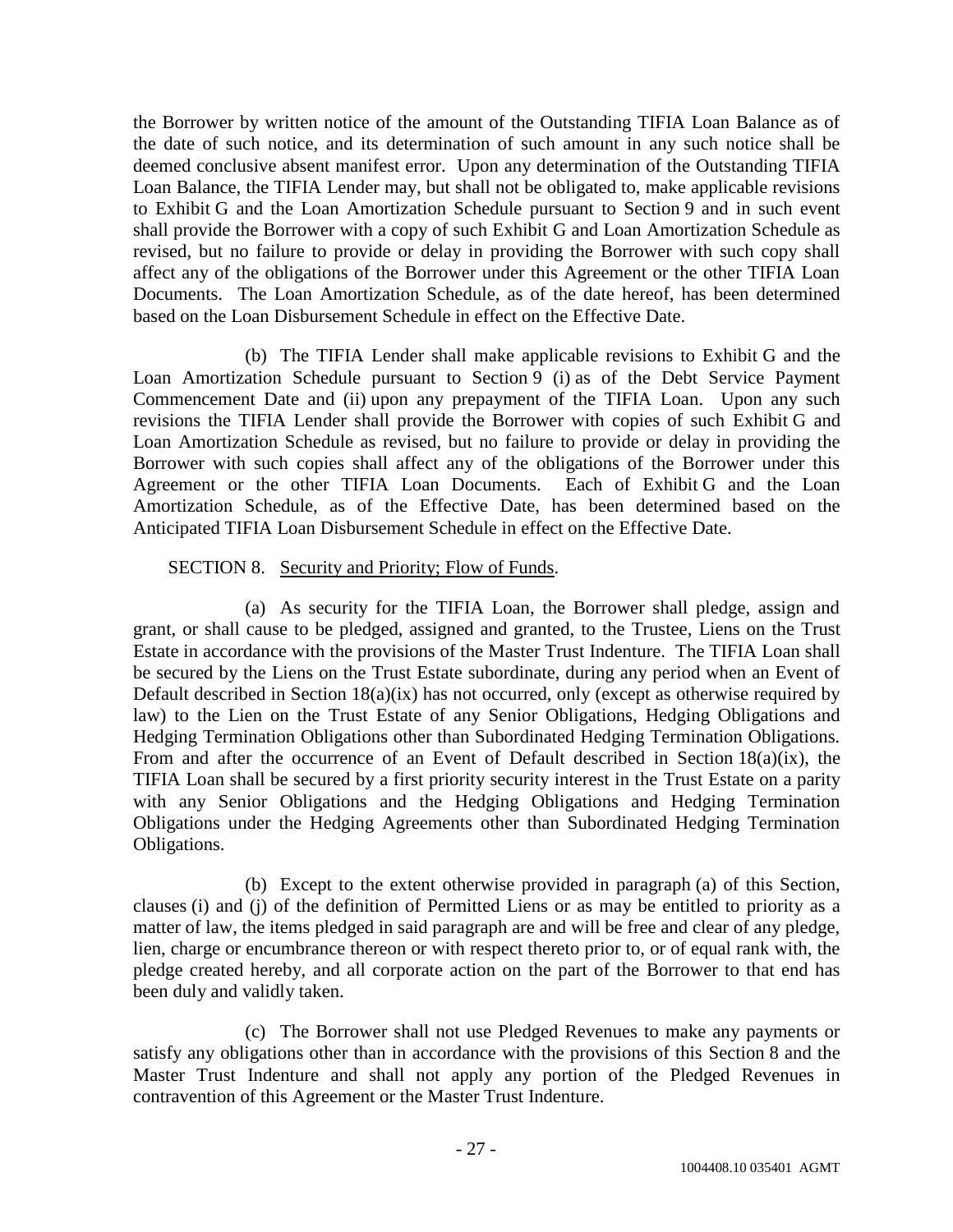(d) Amounts on deposit in the Construction Account during the period on and prior to one year after the Substantial Completion Date and amounts on deposit in the Senior Bonds Debt Service Reserve Account and the TIFIA Loans Debt Service Reserve Account established under the Master Trust Indenture shall be held uninvested or invested in Permitted Investments. Any investments shall mature or be redeemable at the election of the holder on or prior to the related Payment Date in amounts sufficient to make such payment.

(e) All terms used in this Section  $8(e)$ , which are not otherwise defined in this Agreement, shall have the meaning assigned to such terms as provided for in the Master Trust Indenture. The Master Trust Indenture provides that all Pledged Revenues shall, subject to Section 3.03 of the Master Trust Indenture, be applied substantially in the following order of priority, as more fully described, and in accordance with the requirements specified, in Article III of the Master Trust Indenture on the last day of each calendar month:

> (i) *first*, to the Senior Bonds Debt Service Account in an amount which, together with any amounts then on deposit in such Account, equals the sum of:

(A) one-sixth of the interest due (including the interest component of the Redemption Price due in connection with any Scheduled Mandatory Redemption or Purchase) on any Series of Senior Bonds on the next Debt Service Payment Date for such Series of Bonds that occurs within six months and one day after such Transfer Date, minus any moneys that are to be transferred to such Account from the Capitalized Interest Account on or before such Debt Service Payment Date; and

(B) one-twelfth of the principal or Maturity Value due (including the principal component of the Redemption Price due on any Current Interest Bond and the Redemption Price due on any Capital Appreciation Bond in connection with any Scheduled Mandatory Redemption or Purchase) on any Series of Senior Bonds on the next Debt Service Payment Date for such Series of Bonds that occurs within 12 months and one day after such Transfer Date;

(ii) *second*, if the Senior Bonds Debt Service Reserve Account contains less than the Senior Bonds Debt Service Account Requirement (any such difference is referred to as a "deficiency"), to the Senior Bonds Debt Service Reserve Account in an amount equal to the lesser of (A) 1/60 of the Senior Bonds Debt Service Account Requirement or (B) the amount required to satisfy the deficiency;

(iii) *third*, to the Rebate Account in an amount which, together with any amounts then on deposit in such Account, equals the amount required to be on deposit in such Account pursuant to Section 3.08(b) of the Master Trust Indenture and the Tax Compliance Certificates;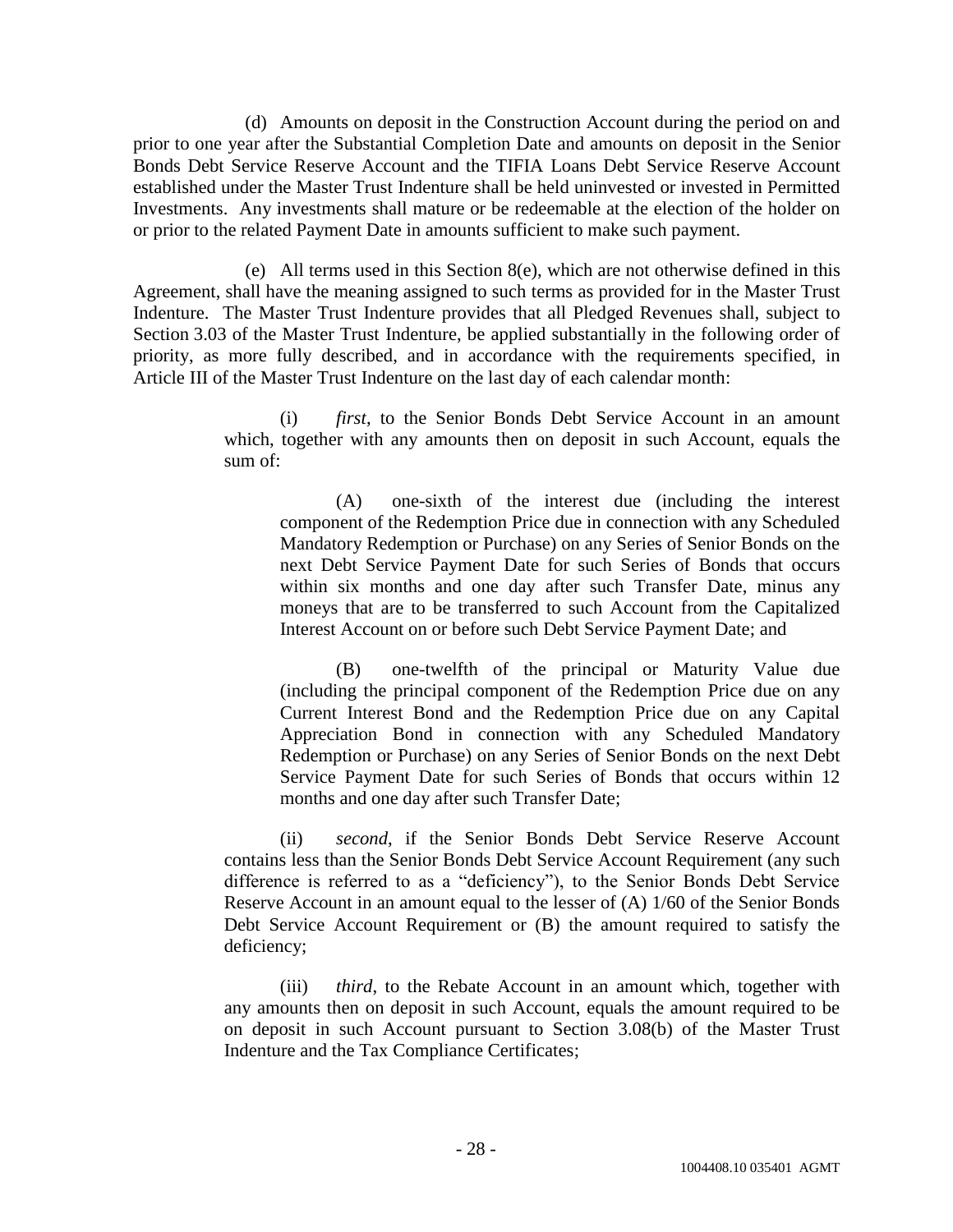(iv) *fourth*, to the TIFIA Debt Service Account in an amount which, together with any amounts then on deposit in such Account, equals the sum of:

(A) one-sixth of the interest due on any TIFIA Loan on the next Debt Service Payment Date for such TIFIA Loan that occurs within six months and one day after such Transfer Date; and

(B) one-twelfth of the principal due on any TIFIA Loan on the next Debt Service Payment Date for such TIFIA Loan that occurs within 12 months and one day after such Transfer Date;

(v) *fifth*, if the TIFIA Loans Debt Service Reserve Account contains less than the TIFIA Loans Debt Service Reserve Account Requirement (any such difference is referred to as a "deficiency"), to the TIFIA Loans Debt Service Reserve Account in an amount equal to the lesser of (A) the TIFIA Loans Debt Service Account Requirement or (B) the amount required to satisfy the deficiency;

(vi) *sixth*, to the Junior Bonds Debt Service Account in an amount which, together with any amounts then on deposit in such Account, equals the sum of:

(A) one-sixth of the interest due (including the interest component of the Redemption Price due in connection with any Scheduled Mandatory Redemption or Purchase) on any Series of Junior Bonds on the next Debt Service Payment Date for such Series of Bonds that occurs within six months and one day after such Transfer Date, minus any moneys that are to be transferred to such Account from the Capitalized Interest Account on or before such Debt Service Payment Date; and

(B) one-twelfth of the principal or Maturity Value due (including the principal component of the Redemption Price due on any Current Interest Bond and the Redemption Price due on any Capital Appreciation Bond in connection with any Scheduled Mandatory Redemption or Purchase) on any Series of Junior Bonds on the next Debt Service Payment Date for such Series of Bonds that occurs within 12 months and one day after such Transfer Date;

(vii) *seventh*, if the Junior Bonds Debt Service Reserve Account contains less than the Junior Bonds Debt Service Account Requirement (any such difference is referred to as a "deficiency"), to the Junior Bonds Debt Service Reserve Account in an amount equal to the lesser of (A) 1/60 of the Junior Bonds Debt Service Account Requirement or (B) the amount required to satisfy the deficiency;

(viii) *eighth*, if, after taking into account moneys transferred to the Existing I-25 Express Lanes Excess Revenue Subaccount of the Project O&M Account on such Transfer Date from the following Accounts and Subaccounts in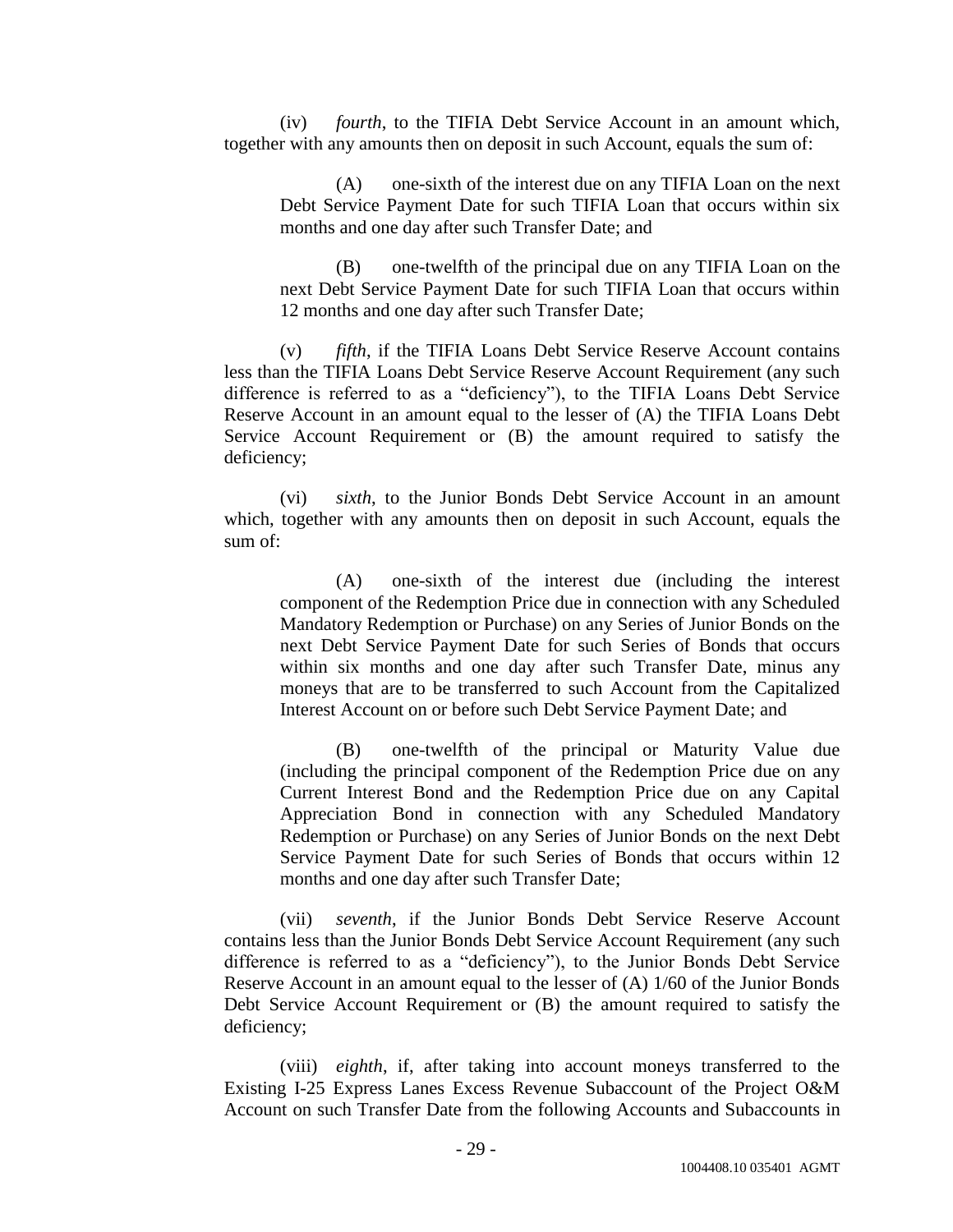the order listed: *first*, from the Existing I-25 Express Lanes Excess Revenue Account pursuant to Section 3.02(b) of the Master Trust Indenture; *second*, from the I-25 Express Lanes Surplus Account pursuant to Section 3.12 of the Master Trust Indenture; *third*, from the System Surplus Account pursuant to Section 3.11 of the Master Trust Indenture; and *fourth*, moneys paid or payable to the Borrower pursuant to the CDOT O&M Loan Agreement, the sum of the balance in the Project O&M Account (including both the Existing I-25 Express Lanes Excess Revenues Subaccount and Pledged Revenues Subaccount of the Project O&M Account) and the balance in the Transportation Enterprise Operating Fund (based on the balance in the Transportation Enterprise Operating Fund most recently provided by the Borrower to the Trustee in writing) will be less than the Project O&M Account Target Balance (any such difference is referred to as a "deficiency"), to the Pledged Revenues Account of the Project O&M Account in an amount equal to the deficiency;

(ix) *ninth*, if and to the extent such amount has not been funded from moneys paid to CDOT on such Transfer Date from the following Accounts in the order listed: *first*, from the Existing I-25 Express Lanes Excess Revenue Account pursuant to Section 3.02(b) of the Master Trust Indenture, *second*, from the I-25 Express Lanes Surplus Account pursuant to Section 3.12 of the Master Trust Indenture and, *third*, from the System Surplus Account pursuant to Section 3.11 of the Master Trust Indenture, to CDOT in an amount which equals the interest and principal due on any CDOT O&M Loan on the next Debt Service Payment Date for such CDOT O&M Loan that occurs within one month and one day after such Transfer Date;

(x) *tenth*, after taking into account moneys transferred to the Existing I-25 Express Lanes Excess Revenue Subaccount of the Project Renewal and Replacement Account on such Transfer Date from the following Accounts in the order listed: *first*, from the Existing I-25 Express Lanes Excess Revenue Account pursuant to Section 3.02(b) of the Master Trust Indenture, *second*, from the I-25 Express Lanes Surplus Account pursuant to Section 3.12 of the Master Trust Indenture and, *third*, from the System Surplus Account pursuant to Section 3.11 of the Master Trust Indenture, the Project Renewal and Replacement Account (including the Existing I-25 Express Lanes Excess Revenue Subaccount and the Pledged Revenues Subaccount of the Project Renewal and Replacement Account) contains less than the Renewal and Replacement Requirement and there is a shortfall in making a required Monthly Renewal and Replacement Deposit (referred to in this Section  $8(e)(x)$  as a "Monthly Renewal and Replacement" Deposit deficiency"), to the Pledged Revenues Subaccount of the Project Renewal and Replacement Account in an amount equal to the Monthly Renewal and Replacement Deposit deficiency;

(xi) *eleventh*, after the disbursements and transfers pursuant to paragraphs (i) through (x) of this Section 8(e) have been made, on the Transfer Date immediately preceding the TIFIA Loans Prepayment Commencement Date and on each Transfer Date thereafter, 50% of the remaining balance in the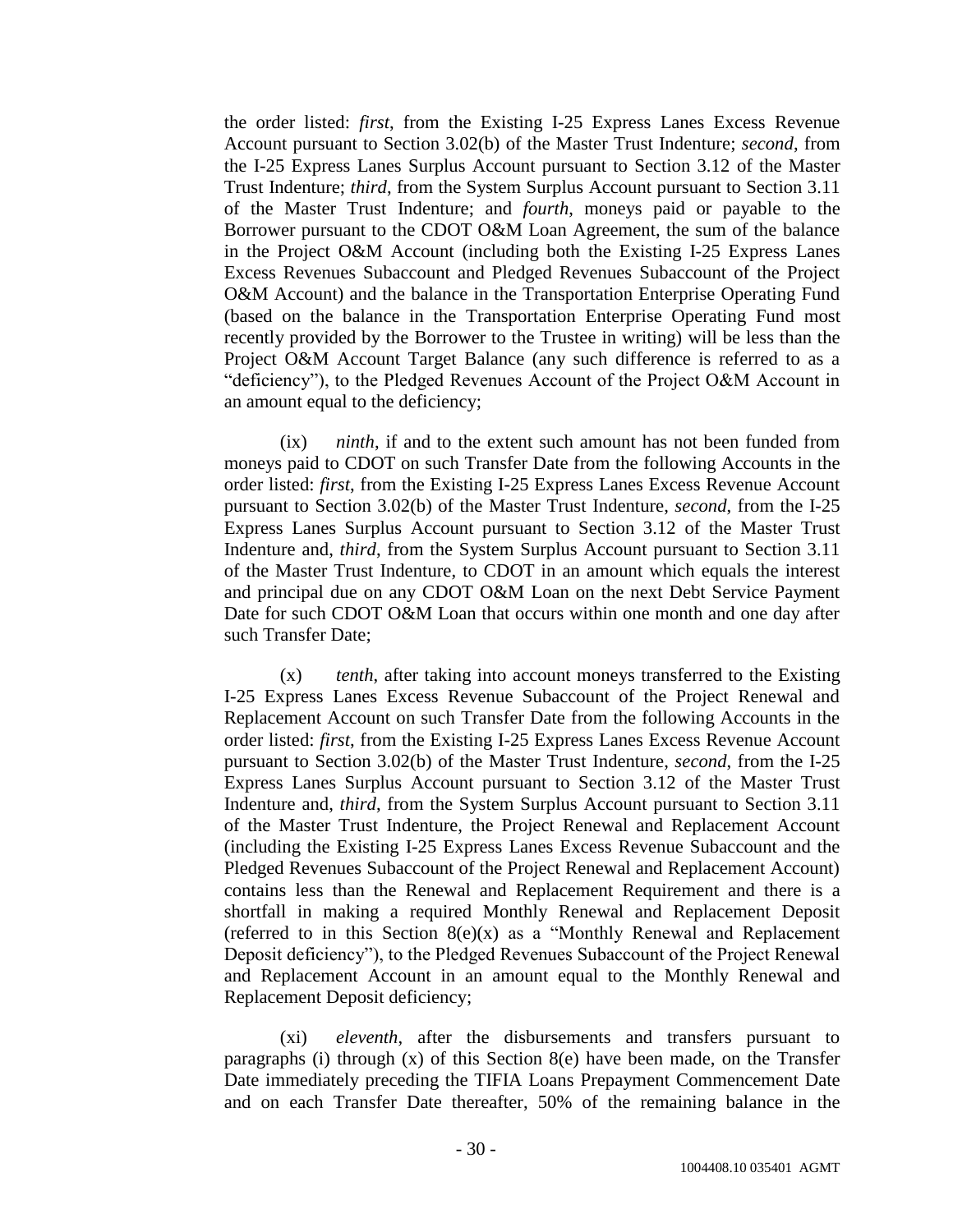Pledged Revenues Account shall be transferred to the TIFIA Loans Prepayment Account; and

(xii) *twelfth*, after the disbursements and transfers pursuant to paragraphs (i) through  $(x)$  of this Section 8(e) have been made and, if such Transfer Date immediately precedes or is after the TIFIA Loans Prepayment Commencement Date and the transfer pursuant to paragraph (xi) of this Section 8(e) has been made, the remaining balance in the Pledged Revenues Account shall be transferred to the System Surplus Account.

## SECTION 9. Payment of Principal and Interest.

(a) The Borrower agrees to pay the principal of and interest on the TIFIA Loan by making payments in accordance with the provisions of this Agreement and the Master Trust Indenture on each Payment Date and on each other date (including, without limitation, the Final Maturity Date and any date on which payment thereof is due by reason of the acceleration of the maturity of the TIFIA Loan) on which payment thereof is required to be made hereunder.

(b) Capitalized Interest Period. No payment of the principal of or interest on the TIFIA Loan is required to be made during the Capitalized Interest Period. On each June 30 and December 31 occurring during the Capitalized Interest Period, interest accrued in the six month period ending immediately prior to such date on the TIFIA Loan shall be capitalized and added to the Outstanding TIFIA Loan Balance. Within 30 days after the end of the Capitalized Interest Period, the TIFIA Lender shall give written notice to the Borrower stating the Outstanding TIFIA Loan Balance as of the close of business on the last day of the Capitalized Interest Period, which statement thereof shall be deemed conclusive absent manifest error; provided, however, that no failure to give or delay in giving such notice shall affect any of the obligations of the Borrower hereunder or under any of the other TIFIA Loan Documents.

(c) Payment of TIFIA Debt Service. On each Payment Date occurring on or after the Debt Service Payment Commencement Date and on or prior to the Level Payment Commencement Date, the Borrower shall pay TIFIA Debt Service in the amount of principal and interest on the TIFIA Loan equal to the amount required pursuant to Exhibit H, as further set forth on Exhibit G hereto, which payments shall be made in accordance with Section 9(d); provided that if such Payment Date is an Interim Payment Date, the amount payable shall be as calculated in Section  $9(d)(ii)$ . To the extent that the aggregate amount of TIFIA Debt Service actually paid during any Payment Period for the TIFIA Loan in accordance with the provisions hereof shall be less than current interest for such period as provided in Exhibit H, then the unpaid portion of such TIFIA interest shall be deferred until the period commencing on the Level Payment Commencement Date and shall be part of the Outstanding TIFIA Loan Balance that is due and payable over the remaining life of the TIFIA Loan from the Level Payment Commencement Date to the Final Maturity Date. Following any such deferral, Exhibit G shall be revised on each such Payment Date in accordance with Section 7(b)(ii). On each Payment Date commencing on the Level Payment Commencement Date, the Borrower shall pay TIFIA Debt Service in the amount of 100% of the amount of principal of and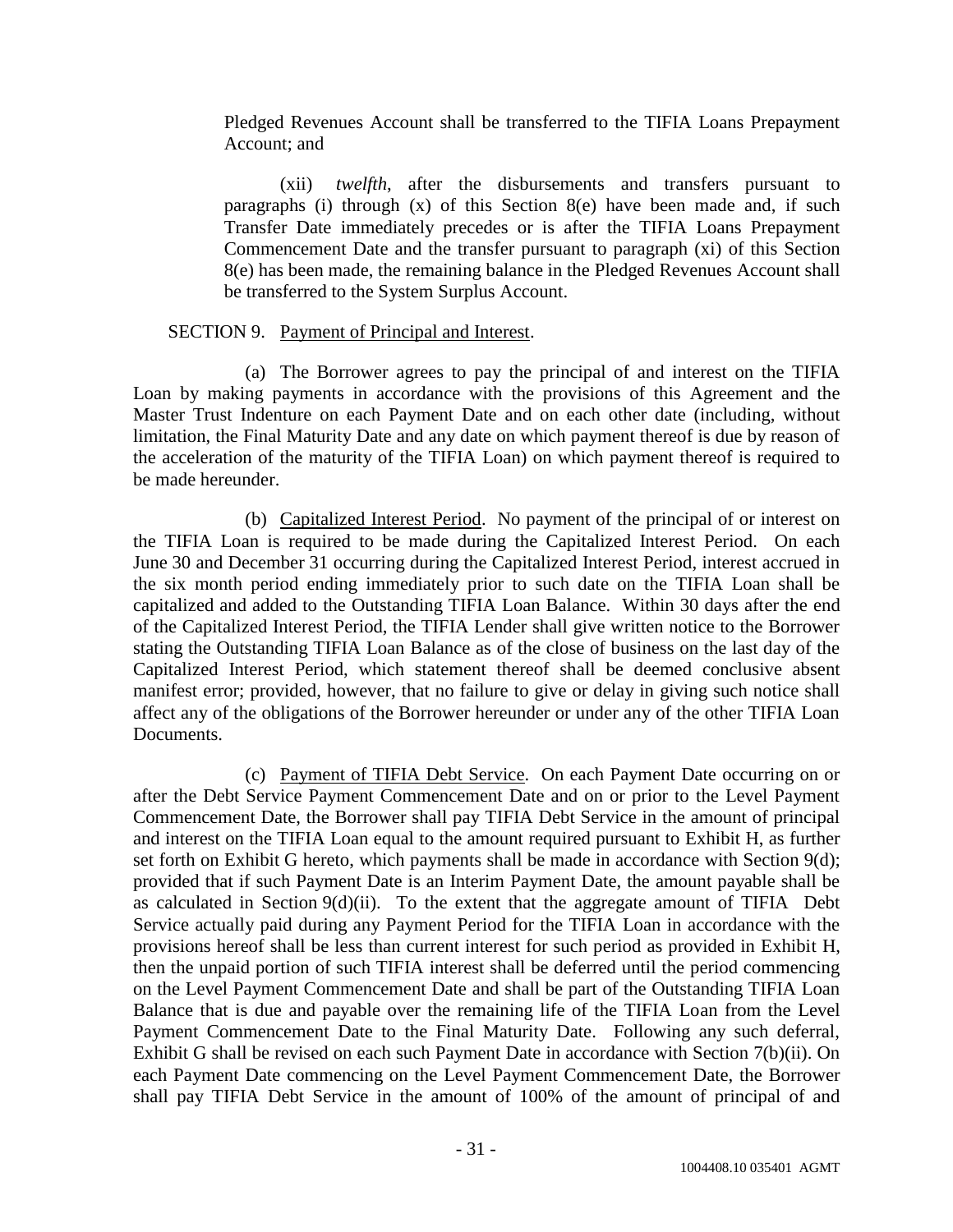interest on the TIFIA Loan due and payable as of such date as set forth on Exhibit G and Exhibit H, which payments shall be made in accordance with Section 9(d); provided that if such Payment Date is an Interim Payment Date, the amount payable shall be as calculated in Section 9(d)(ii).

(d) Dates and Amounts of Payment. The Borrower shall make payments of TIFIA Debt Service on each Payment Date commencing with the Debt Service Payment Commencement Date, as follows:

> (i) If Senior Obligations have any payment of principal or interest due on any Interim Payment Date after the Debt Service Payment Commencement Date, the Borrower shall promptly notify the TIFIA Lender thereof in writing, identifying the period covered by such Interest Period and the interest payment date on which interest on or principal of the Senior Obligations for such Interest Period is due and payable.

> (ii) The amount of TIFIA Debt Service due and payable on any Payment Date occurring during any Payment Period shall be equal to the amount of TIFIA Debt Service for such Payment Period as shown on Exhibit G, as the same may be revised as provided in Section 7(b), multiplied by a fraction, the numerator of which is equal to the number of months contained in the Interest Period ending on such Payment Date and the denominator of which is equal to 6.

> (iii) Notwithstanding the foregoing provisions of this Section 9(d) or any other provision of this Agreement, at any time when no Senior Obligations shall be outstanding, or when no Senior Obligations shall be outstanding other than Senior Obligations with respect to which principal and interest are payable on Semi-Annual Payment Dates, then TIFIA Debt Service hereunder shall be payable only on each Semi-Annual Payment Date occurring during the Payment Period. In the event that an Interim Payment Date is other than a monthly date, the method for determining the method for calculating interim payments shall be determined at such time by the parties hereto.

(e) Fixed Level Payments. During the Level Payment Period for the TIFIA Loan, the Borrower shall make level payments of principal and interest (each a "Fixed Level Payment") of such amount so that each annual payment shall be approximately equal in amount. The amount of the Fixed Level Payment shall be calculated as of the first day of the Level Payment Commencement Date in such manner that the Outstanding TIFIA Loan Balance of the TIFIA Loan as of such date shall be reduced to \$0 on the Final Maturity Date (assuming that interest accrues during such period on the principal balance of such TIFIA Loan at the rate per annum set forth in Section 6 in the absence of an Event of Default, that all Fixed Level Payments are made in a timely manner during such period, and that no additional payments of principal of or interest on the TIFIA Loan are made during such period); provided that (i) the amount payable on the first Payment Date occurring during a Level Payment Period shall be appropriately adjusted in the event that the duration of the period from the commencement of the Level Payment Period to such first Payment Date shall be less than six months, and (ii) there shall be due and payable on the Final Maturity Date of the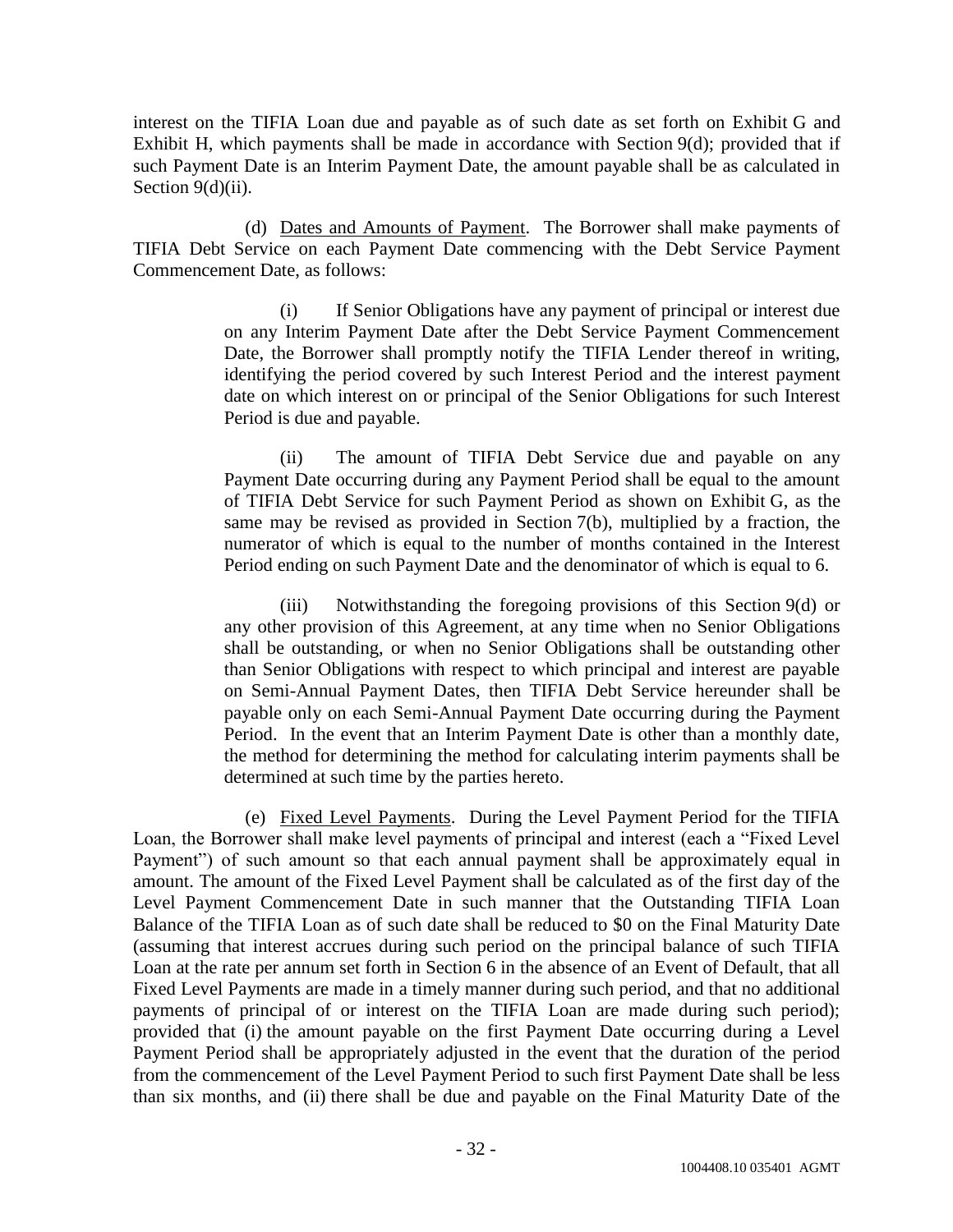TIFIA Loan (or on any earlier date on which the maturity of the TIFIA Loan shall be accelerated pursuant to the provisions of Section 18) all amounts of principal and interest not otherwise paid pursuant to the provisions of this Agreement. Within 30 days prior to the beginning of the Level Payment Period for the TIFIA Loan, the TIFIA Lender shall give written notice to the Borrower of the amount of the related Fixed Level Payment (including any adjustment in respect of the first such payment), which amount shall be deemed conclusive absent manifest error. To the extent that any prepayments of the TIFIA Loan shall be made during the Level Payment Period in addition to the Fixed Level Payments, such prepayments shall be applied to the remaining Outstanding TIFIA Loan Balance and the resulting Fixed Level Payments shall be recalculated as provided in Section 10(c) and reflected in a revised Exhibit G.

(f) Manner of Payment. Payments under this Agreement and the Note shall be made by wire transfer on or before each Payment Date in immediately available funds in accordance with payment instructions provided by a TIFIA Lender's Authorized Representative pursuant to Section 35, as modified in writing from time-to-time by the TIFIA Lender's Authorized Representative.

(g) Note; Adjustments to Loan Amortization Schedule. As evidence of the Borrower's obligation to repay the TIFIA Loan, the Borrower shall issue and deliver to the TIFIA Lender, on or prior to the Effective Date, the Note substantially in the form of Exhibit A, attached hereto and incorporated herein by reference, having a maximum principal amount of \$54,000,000 (subject to increase or decrease as herein provided) and bearing interest at the rate set forth in Section 6. The TIFIA Lender is hereby authorized to enter on the grid attached to such Note as Appendix One, attached hereto and incorporated herein by reference, the amount of each disbursement made under this Agreement and to amend the Loan Amortization Schedule from time-to-time in accordance with Section 7 hereof. Absent manifest error, the TIFIA Lender's determination of such matters as set forth on Appendix One to the Note and the Loan Amortization Schedule shall be conclusive evidence thereof.

## SECTION 10. Prepayment.

(a) Mandatory. The Borrower shall prepay the TIFIA Loan in whole or in part, without penalty or premium, in the amounts and at the times required pursuant to the provisions of Section  $15(b)(iv)(1)$  and Section 15(q). Such prepayments shall be used first to pay interest on TIFIA Loan to the extent that interest has accrued and has not been paid on a current basis under the Loan Amortization Schedule and then to prepay principal as provided in Section 7. Each such prepayment shall be accompanied by a certificate signed by the Borrower's Authorized Representative identifying the provision of this Agreement pursuant to which such prepayment is being made and containing a calculation in reasonable detail of the amount of such prepayment.

(b) Optional. The Borrower may prepay the TIFIA Loan in whole or in part (and, if in part, the amounts thereof to be prepaid shall be determined by the Borrower; provided, however, that such prepayments shall be in principal amounts of \$1,000,000 or any integral multiple thereof), at any time or from time-to-time, without penalty or premium, by paying to the TIFIA Lender such principal amount of the TIFIA Loan to be prepaid, together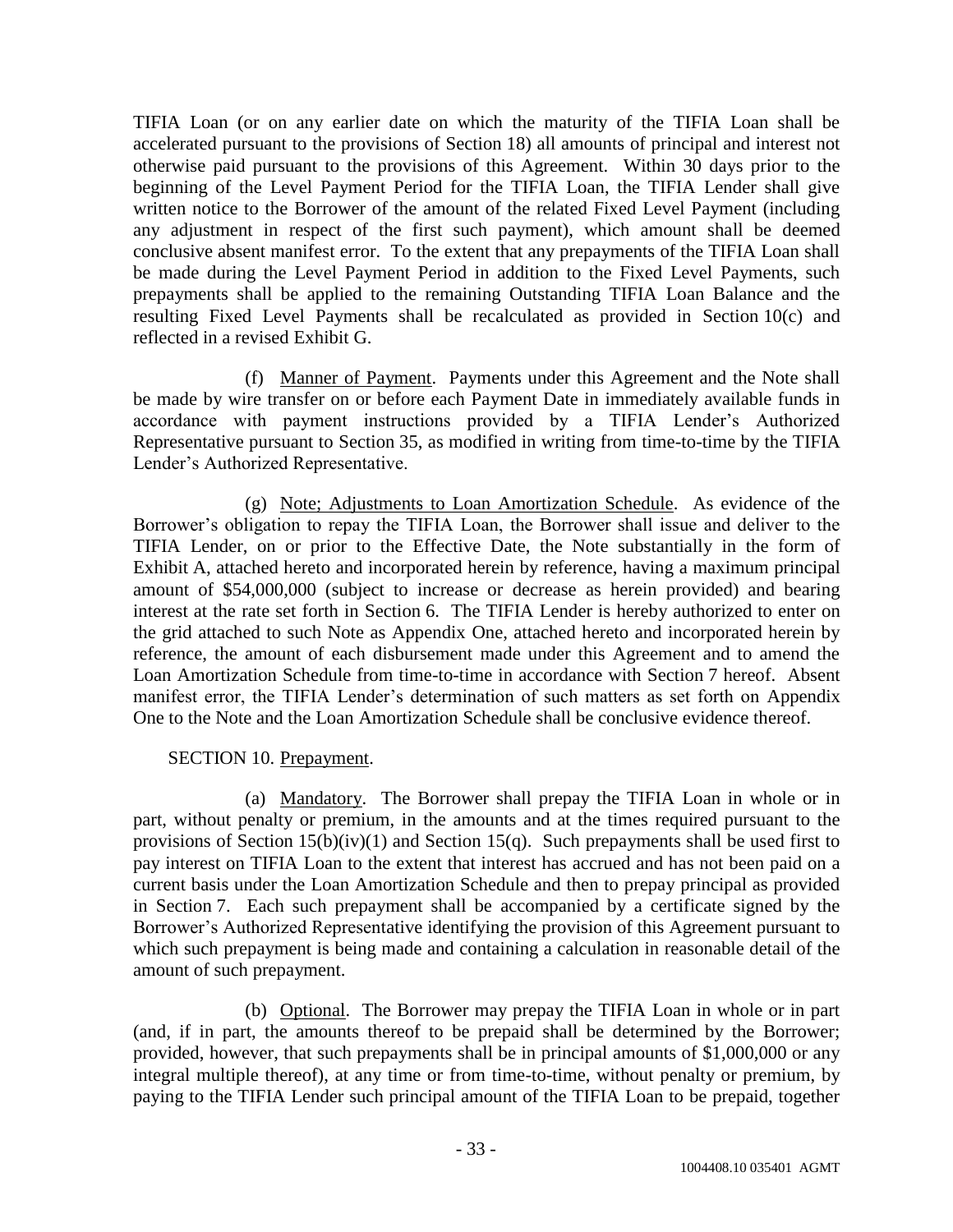with the unpaid interest accrued on the amount of principal so prepaid to the date of such prepayment. Each prepayment of the TIFIA Loan shall be made on such date and in such principal amount as shall be specified by the Borrower in a written notice delivered to the TIFIA Lender. In the case of any partial prepayment, such written notice shall be delivered to the TIFIA Lender not less than 10 days or more than 30 days prior to the date set for prepayment.

(c) General. Notice having been given as provided in Section 10(b), the principal amount of the TIFIA Loan stated in such notice or the whole thereof, as the case may be, shall become due and payable on the prepayment date stated in such notice, together with interest accrued and unpaid to the prepayment date on the principal amount then being prepaid. The amount of principal and interest due and payable as a result of a mandatory or optional prepayment shall be paid (i) in case the entire unpaid balance of the principal of the Note is to be prepaid, upon presentation and surrender of such Note evidencing the obligation to repay such TIFIA Loan to the Borrower or its representative at the principal office of the TIFIA Lender, and (ii) in case only part of the unpaid balance of principal of such Note is to be prepaid, the TIFIA Lender may make a notation on the Note indicating the amount of principal of and interest on such Note then being prepaid. All such partial prepayments of principal shall be applied to the remaining Outstanding TIFIA Loan Balance and the remaining Fixed Level Payments will be recalculated to be an amount sufficient to amortize the remaining Outstanding TIFIA Loan Balance at the TIFIA Interest Rate over the period ending on the Final Maturity Date and the resulting Fixed Level Payments will be reflected in a revised Exhibit G, and the TIFIA Lender shall, and is hereby authorized by the Borrower to, make the appropriate notations thereof on Appendix One to the Note and to revise the Loan Amortization Schedule in accordance herewith. Absent manifest error such TIFIA Lender notations and revisions shall be conclusive. If said moneys shall not have been so paid on the prepayment date, such principal amount of such Note shall continue to bear interest until payment thereof at the rate provided for in Section 6.

SECTION 11. Compliance with Laws. The Borrower covenants to require its contractors and subcontractors to abide by all applicable federal and State laws. The list of federal laws attached as Exhibit E is illustrative of the type of requirements generally applicable to transportation projects and is not intended to be exhaustive. The FHWA Colorado Division Office has oversight responsibility for ensuring compliance with all applicable provisions of federal law. Pursuant to 23 U.S.C. § 106(c) and the Stewardship Agreement, CDOT will be responsible for certain Project oversight activities. The Borrower agrees to cooperate with CDOT and the FHWA Colorado Division Office in carrying out their duties under the Agreements. The Borrower agrees that there will be no irreversible or irretrievable commitment of resources, including but not limited to physical construction, before all state and/or federal environmental permits required for commencement of construction of the relevant portion of the Project are finalized and approved by the appropriate resource agencies. In the event that an environmental permit that has not been obtained is required after construction has begun, the Borrower shall take immediate steps to acquire that permit. If the Borrower begins construction before all required permits have been obtained, the Borrower shall assume the risk of any loss associated therewith.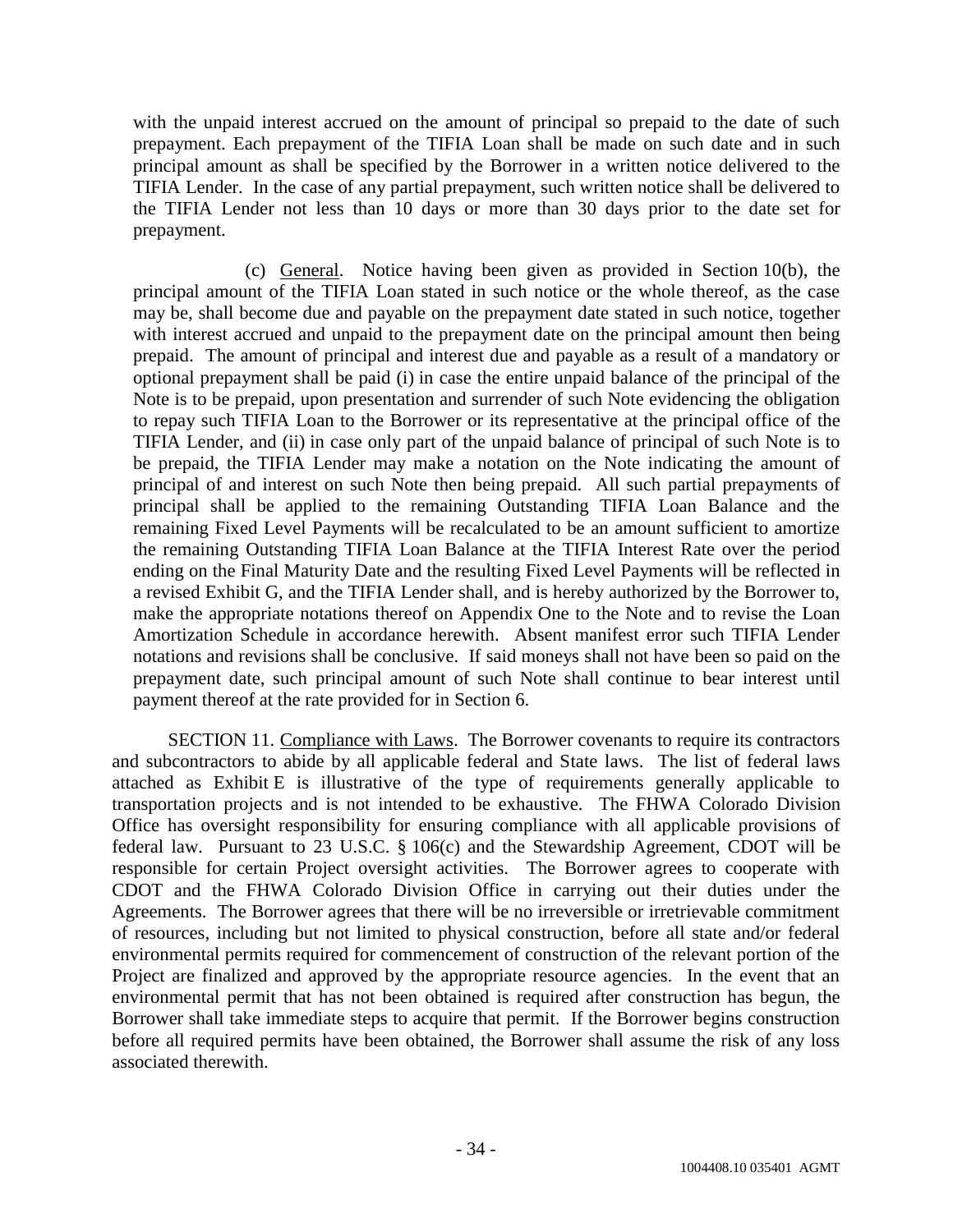SECTION 12. Conditions Precedent. Notwithstanding anything in this Agreement to the contrary, this Agreement shall not become effective and the TIFIA Lender shall have no obligation to disburse any loan proceeds to the Borrower until each of the following conditions precedent shall have been satisfied:

(a) The Borrower (i) shall have duly executed and delivered to the Trustee, each of the Master Trust Indenture, the 2011 Supplemental Indenture, this Agreement, and the Direct Agreement, each in form and substance satisfactory to the TIFIA Lender and the Trustee and (ii) shall have duly executed and delivered the Note to the TIFIA Lender, in form and substance satisfactory to the TIFIA Lender and the Trustee.

(b) Counsel to the Borrower shall have rendered to the TIFIA Lender legal opinions in substantially the forms attached hereto as Exhibit I.

(c) The Borrower shall have provided a certificate as to the absence of debarment, suspension or voluntary exclusion from participation in Government contracts, procurement and non-procurement matters substantially in the form attached hereto as Exhibit C.

(d) The Borrower shall have provided to the TIFIA Lender's satisfactory evidence that the Project has satisfied the applicable planning and programmatic requirements of 23 U.S.C. §§134 and 135.

(e) The Borrower shall have provided evidence to the TIFIA Lender's satisfaction, not later than 14 days prior to the Effective Date or such other date as deemed acceptable by the TIFIA Lender, of the assignment by a Nationally Recognized Rating Agency of an Investment Grade Rating on the TIFIA Loan.

(f) The Borrower shall have delivered to the TIFIA Lender a certificate designating the Borrower's Authorized Representative and such person's position and incumbency and a certificate of the Borrower to the effect that the insurance requirements of Section 15(h) have been satisfied as of the Effective Date. The foregoing condition is waived pursuant to the Borrower's satisfaction of the covenants in Section 15(h).

(g) The Borrower shall have demonstrated to the TIFIA Lender's satisfaction that the funds forecasted to be available under the Base Case Projections will be sufficient to complete the Project.

(h) The Borrower shall have delivered an original fully executed counterpart of the Traffic and Revenue Study in form and substance acceptable to the TIFIA Lender.

(i) The Borrower shall have provided certified copies of all available agreements and any plans of acquisition related to the acquisition or control of any Project right-of-way to be acquired with the proceeds of the TIFIA Loan.

(j) The Borrower shall have demonstrated to the TIFIA Lender's satisfaction that it has all necessary, permits and governmental approvals necessary to commence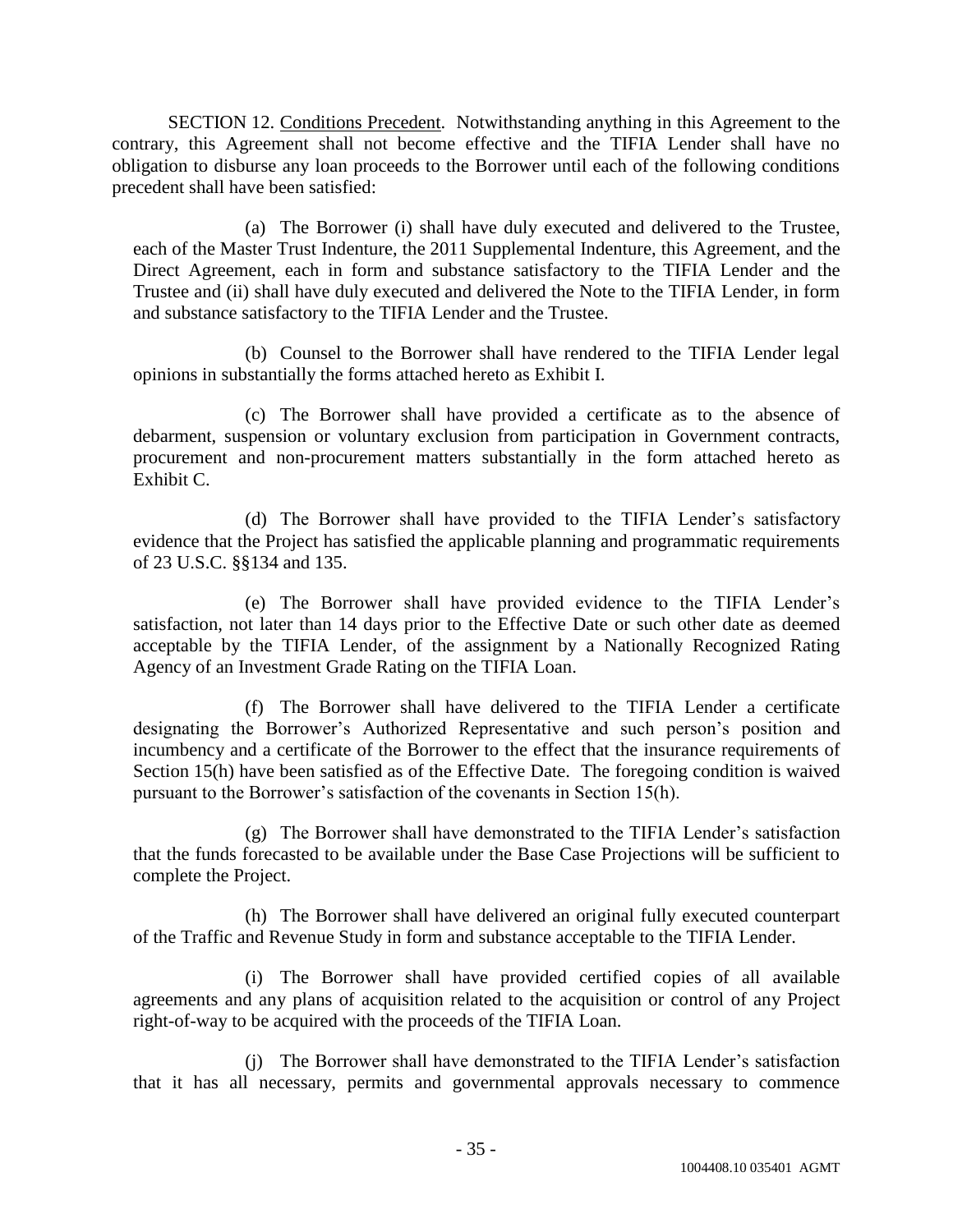construction, except those hereinafter required to be obtained by the Construction Contractor pursuant to the Design Build Contract and delivered to the TIFIA Lender.

(k) The Borrower shall have delivered to the TIFIA Lender a certified schedule acceptable to the TIFIA Lender demonstrating that the projected Pledged Revenues shall be sufficient to meet the Loan Amortization Schedule and meet the requirements of the Rate Covenant contained in Section 15(o) hereof.

(l) The Borrower shall have provided evidence of compliance with the National Environmental Policy Act of 169 (42 U.S.C. §4321 et seq.).

(m) The TIFIA Lender shall have delivered its initial TIFIA Lender's Authorized Representative certificate.

(n) The Borrower shall also have delivered such other agreements, documents, instruments, opinions and other items required by the TIFIA Lender, all in form and substance satisfactory to the TIFIA Lender, including, but not limited to, evidence that all other Project funding requirements have been met (including evidence of other funding sources or funding commitments).

(o) The Borrower shall have obtained a Data Universal Number System number with the federal Central Contractor Registry.

(p) The Borrower shall have delivered an executed version of the CDOT O&M Loan Agreement in form and substance satisfactory to the TIFIA Lender.

(q) The Borrower shall have delivered executed versions of each of the State and Federal Funding Agreements in effect on or prior to the Effective Date, in form and substance satisfactory to the TIFIA Lender.

(r) The Borrower shall have delivered executed versions of each of the Tolling Agreements in form and substance satisfactory to the TIFIA Lender.

(s) [Intentionally Omitted].

(t) The Borrower shall have caused counsel to the Trustee to have rendered to the TIFIA Lender a legal opinion as to the due execution and validity of the documents to be executed by the Trustee, namely, the Master Trust Indenture, the 2011 Supplemental Indenture and the Direct Agreement.

(u) The Borrower shall have caused the Office of the Attorney General of the State to have rendered to the TIFIA Lender a legal opinion (i) as to the due execution and validity of the Financing Documents to which CDOT is a party and (ii) that states that, to its knowledge after due inquiry, there are no actions, suits, proceedings or investigations against CDOT, the Borrower or any other party by or before any court, arbitrator or any other governmental authority in connection with the Financing Documents or the Project that are pending.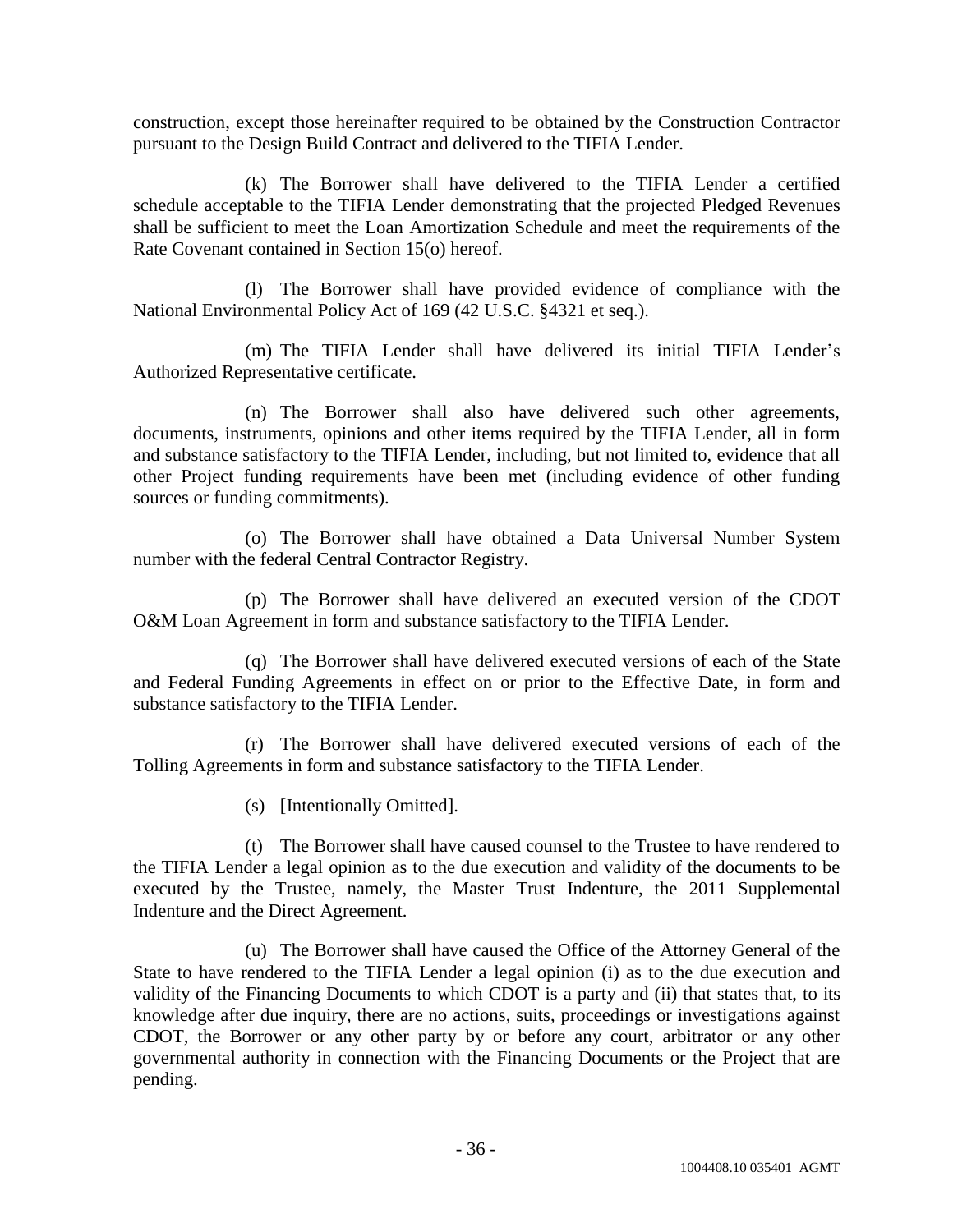(v) The Borrower shall have delivered, in form and substance satisfactory to the TIFIA Lender, a letter addressed to CDOT acknowledging the Borrower's obligation to comply with the Stewardship Agreement.

SECTION 13. Representations and Warranties of Borrower. The Borrower hereby represents and warrants that as of the Effective Date and, as to each of the representations and warranties below other than those contained in clauses (b) and (i) of this Section, as of each date on which any disbursement of the TIFIA Loan is made:

(a) The Borrower is a government-owned business within CDOT created by FASTER, for the purpose of financing Surface Transportation Infrastructure Projects, is duly organized, validly existing and in good standing under the laws of the State, has full legal right, power and authority to enter into the Related Documents then in existence, to execute the Note, and to carry out and consummate all transactions contemplated by hereby and thereby and has duly authorized the execution, delivery and performance of the Related Documents.

(b) As of the Effective Date, the officers of the Borrower executing the Related Documents to which the Borrower is a party, are duly and properly in office and fully authorized to execute the same.

(c) Each of the TIFIA Loan Documents has been duly authorized, executed and delivered by the Borrower and constitutes the legal, valid and binding agreement of the Borrower enforceable in accordance with its terms, except as such enforceability (A) may be limited by applicable bankruptcy, insolvency, reorganization, moratorium or similar laws affecting the rights of creditors generally and (B) is subject to general principles of equity (regardless of whether enforceability is considered in equity or at law).

(d) The execution and delivery of the Related Documents to which the Borrower is a party, the consummation of the transactions contemplated in the Related Documents and the fulfillment of or compliance with the terms and conditions of the Related Documents will not, in any material respect, conflict with or constitute a violation or breach of or default (with due notice or the passage of time or both) by the Borrower of any applicable law or administrative rule or regulation, or any applicable court or administrative decree or order, or any indenture, mortgage, deed of trust, loan agreement, lease, contract or other agreement or instrument to which the Borrower is a party or by which it or its properties are otherwise subject or bound, or result in the creation or imposition of any prohibited Lien, charge or encumbrance of any nature whatsoever upon any of the property or assets of the Borrower.

(e) No consent or approval of any trustee, holder of any indebtedness of the Borrower or any other Person, and no consent, permission, authorization, order or license of, or filing or registration with, any Governmental Authority required as of the date hereof is necessary in connection with the execution and delivery by the Borrower of the Related Documents, the consummation of any transaction contemplated by the Related Documents, or the fulfillment of or compliance with the Borrower of the terms and conditions of the Related Documents, except as have been obtained or made and as are in full force and effect.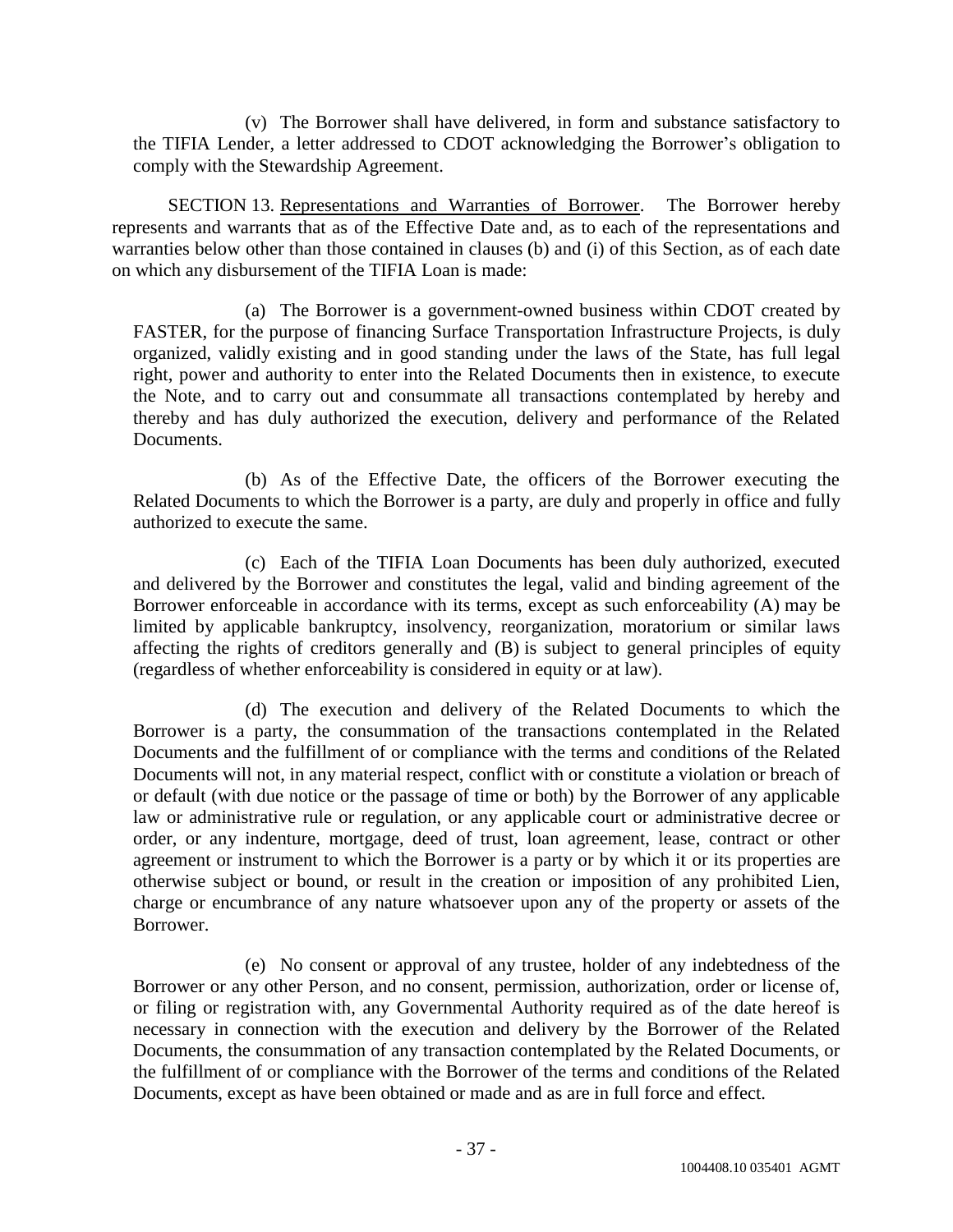(f) There is no action, suit, proceeding, inquiry or investigation before or by any court or other Governmental Authority, pending, or to the knowledge of the Borrower after reasonable inquiry and investigation, threatened against or affecting the Borrower or the assets, properties or operations of the Borrower which are likely to have a Material Adverse Effect. The Borrower is not in default (and no event has occurred and is continuing which with the giving of notice or the passage of time or both could constitute a default) with respect to any order or decree of any court or any order, regulation or demand of any other Governmental Authority, which default would be reasonably likely to have a Material Adverse Effect.

(g) The Master Trust Indenture establishes, in favor of the Trustee for the benefit of the TIFIA Lender, the valid and perfected Liens on the Trust Estate which it purports to create; such Liens are in full force and effect and are not subordinate or junior to any other Liens in respect of the Trust Estate except as to the extent such other Liens are entitled to priority as a matter of law and the Borrower is not in breach of any covenants set forth in Section 15(c) of this Agreement and the Master Trust Indenture with respect thereto.

(h) Neither the Borrower nor CDOT is debarred, suspended or voluntarily excluded from participation in Government contracts, procurement or non-procurement matters or delinquent on a Government debt as more fully set forth in the certificate delivered in substantially the form of Exhibit C.

(i) As of the Effective Date, the representations, warranties and certifications of the Borrower set forth in this Agreement, the State and Federal Funding Agreements, the Direct Agreement, the Tolling Agreements, the Stewardship Agreement, and the Master Trust Indenture and all information provided by the Borrower to the TIFIA Lender when taken as a whole and after giving effect to any updates, remain true and accurate.

(j) The Borrower has complied, with respect to the Project, with all applicable requirements of the National Environmental Policy Act of 1969 (42 U.S.C. §4321 et seq.).

(k) The Project has been included in the metropolitan transportation improvement program for the DRCOG, in the State transportation plan and the approved State transportation improvement program to the extent required by  $23 \text{ U.S.C. } §602(a)(1)$ .

(l) The TIFIA Loan has received an Investment Grade Rating from at least one Nationally Recognized Rating Agency, and written evidence of such rating has been provided to the TIFIA Lender prior to the Effective Date, and to the knowledge of the Borrower, no such rating has been reduced, withdrawn or suspended as of the Effective Date.

(m) Upon execution and delivery of this Agreement and the Note, the Borrower is not in default in any material respect under the terms hereof or thereof and no event has occurred or condition exists which, with due notice or lapse of time or both, would constitute an Event of Default.

(n) All authorizations, consents, approvals, licenses, permits and reviews required as of the Effective Date for the undertaking and completion by the Borrower of the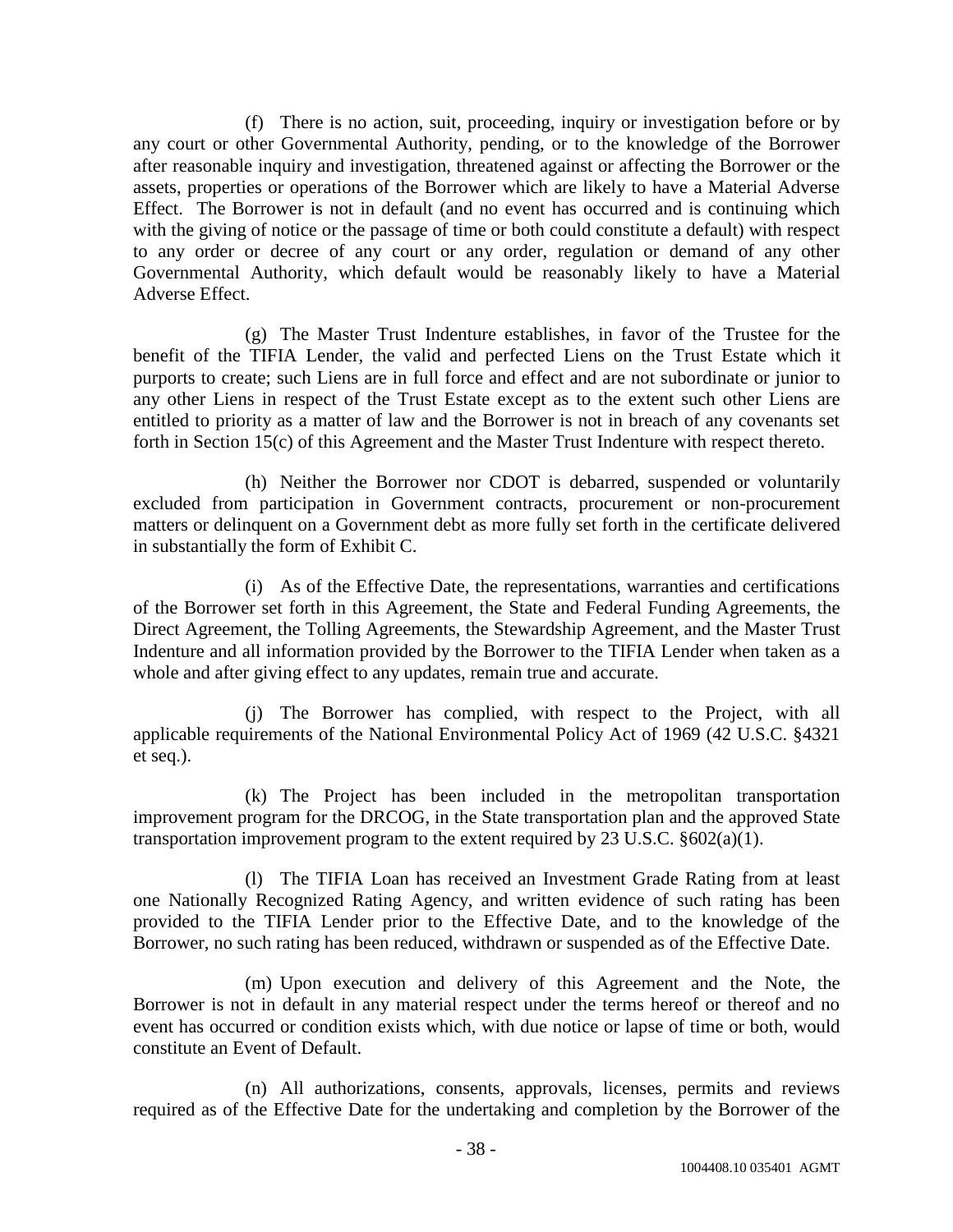Project have been obtained or effected and are in full force and effect and there is no basis for the revocation of any such authorization, consent, commitments or approval.

(o) The State and Federal Funding Agreements, the CDOT O&M Loan Agreement and the Principal Project Contracts, which have been executed and delivered as of the Effective Date, are all in full force and effect, the Borrower is not in default under any of such agreements or contracts, and, to the knowledge of the Borrower, no party to any of such agreements or contracts is in default thereunder.

# SECTION 14. Representations, Warranties, and Covenants of TIFIA Lender.

(a) The TIFIA Lender represents and warrants that:

(i) The TIFIA Lender has all requisite power and authority to make the TIFIA Loan and to perform all transactions contemplated by the Related Documents to which it is a party.

(ii) The Related Documents to which it is a party have been duly authorized, executed and delivered by TIFIA Lender, and are legally valid and binding agreements of the TIFIA Lender, enforceable in accordance with their terms.

(iii) The officers of the TIFIA Lender executing each of the Related Documents to which the TIFIA Lender is a party is duly and properly in office and fully authorized to execute the same on behalf of the TIFIA Lender.

(b) The TIFIA Lender hereby covenants to provide a certificate containing the applicable Loan Underwriting Rate following the execution of any Senior Loan Agreement entered into by the Borrower and the relevant Senior Lender with respect to the incurrence of Variable Interest Rate Senior Obligations by the Borrower.

SECTION 15. Borrower Covenants. The Borrower hereby covenants and agrees that:

(a) Permitted Indebtedness. Except for Permitted Debt, the Borrower shall not issue or incur indebtedness of any kind. Prior to the incurrence of Permitted Debt described in clauses (a) and (d) of the definition thereof, the Borrower shall provide a certificate to the TIFIA Lender certifying that such proposed Senior Obligations, purchase money obligations or capitalized leases, as applicable, are authorized pursuant to this Section 15(a) and, in the case of Senior Obligations, specifying the subparagraph(s) of Section 15(b) under which such indebtedness is authorized.

(b) Senior Obligations. The Borrower shall not incur Senior Obligations without the prior written approval of the TIFIA Lender and subject to the provisions herein. Senior Obligations may be incurred; provided that, no Indenture Event of Default under the Master Trust Indenture or Event of Default this Agreement has occurred and is continuing, there is no deficiency in the Senior Bonds Debt Service Reserve Account or the TIFIA Loans Debt Service Reserve Account, each lender of any such Senior Obligations (or an agent or trustee acting on its behalf) at the time of execution of any documentation with respect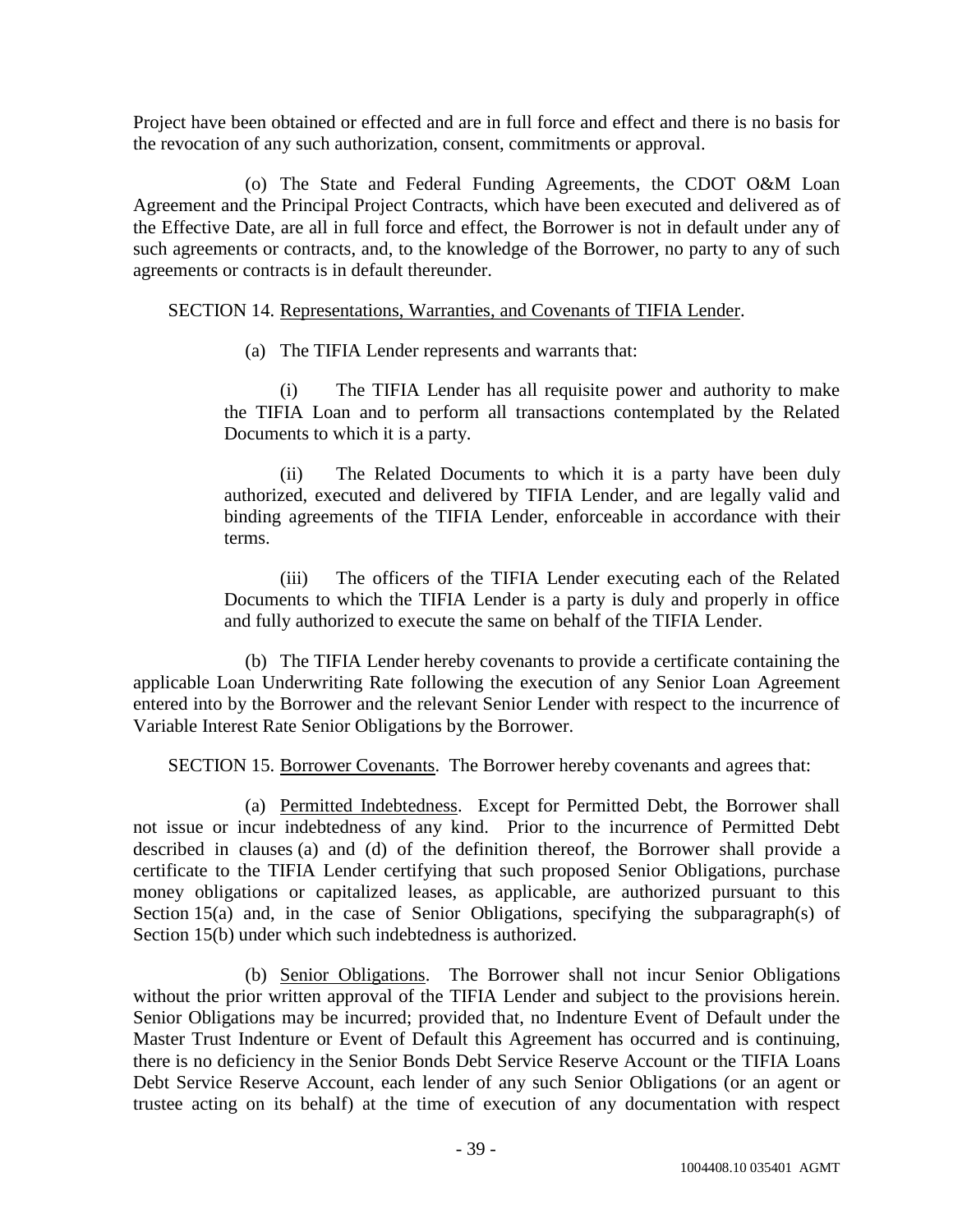thereto, shall become a party to and be bound by an Intercreditor Agreement as a Senior Lender thereunder, except for the Trustee with respect to Senior Obligations that are Bonds as defined in the Master Trust Indenture, and such Senior Obligation is incurred in order to:

> (i) complete the construction of the Project or to comply with obligations under the Principal Project Contracts, so long as the Borrower certifies to the Senior Lender and the TIFIA Lender that the additional investment is necessary and that the proceeds, together with other funds available to complete the Project, are expected to be sufficient to complete the construction of the Project, provided that the aggregate amount of any Senior Obligations incurred pursuant to this paragraph (b) may not, without the prior written consent of the TIFIA Lender, exceed \$5 million;

> (ii) (x) refurbish, upgrade, modify, expand or add to the Project or (y) finance the initial construction of the U.S. 36 Project–Phase 2, so long as such Senior Obligations and the TIFIA Loan have Investment Grade Ratings and the Borrower certifies to the TIFIA Lender that (1) there will be no fundamental change in the use of the Project, (2) the proceeds of such Senior Obligations, together with other funds available, shall be sufficient for the proposed purpose, (3) the additional investment is not expected to have a Material Adverse Effect, and (4) the Total Debt Service Coverage Ratio for each Calculation Period during the term of the TIFIA Loan is not less than 1.30 (based on a certified revenue forecast prepared by the Traffic Consultant);

> (iii) refinance the Senior Obligations, so long as (1) such additional Senior Obligations and the TIFIA Loan have Investment Grade Ratings, (2) the net proceeds thereof (after deducting any deposits required to satisfy the Debt Service Reserve Required Balance and costs of issuance not to exceed 2% of the principal amount of such additional Senior Obligations) do not exceed the principal amount of the Senior Loan outstanding and being refinanced and (3) Senior Debt Service, after the incurrence of such additional Senior Obligations, in each year of the remaining term of the TIFIA Loan is forecast to be less than the Senior Debt Service forecast for such year in the Base Case Projections;

> (iv) add to, refinance or replace the existing Senior Obligations for purposes not covered in clauses (i), (ii) and (iii) above, so long as (1) at least 50% of the net proceeds (after repayment of any outstanding Senior Loan refinanced with such additional Senior Loan and after any deposits required to satisfy the Debt Service Reserve Required Balance, and costs of issuance not to exceed 2% of the principal amount of such additional Senior Obligations) of each such additional Senior Obligations is used to prepay the TIFIA Loan, (2) the additional Senior Obligations and the TIFIA Loan have Investment Grade Ratings and (3) the Total Debt Service Coverage Ratio, after giving effect to such additional Senior Obligations, is forecast to be 1.30 or more for each year of the remaining term of the TIFIA Loan (based on actual revenues for the prior 12 month period and a certified revenue forecast prepared by the Traffic Consultant); or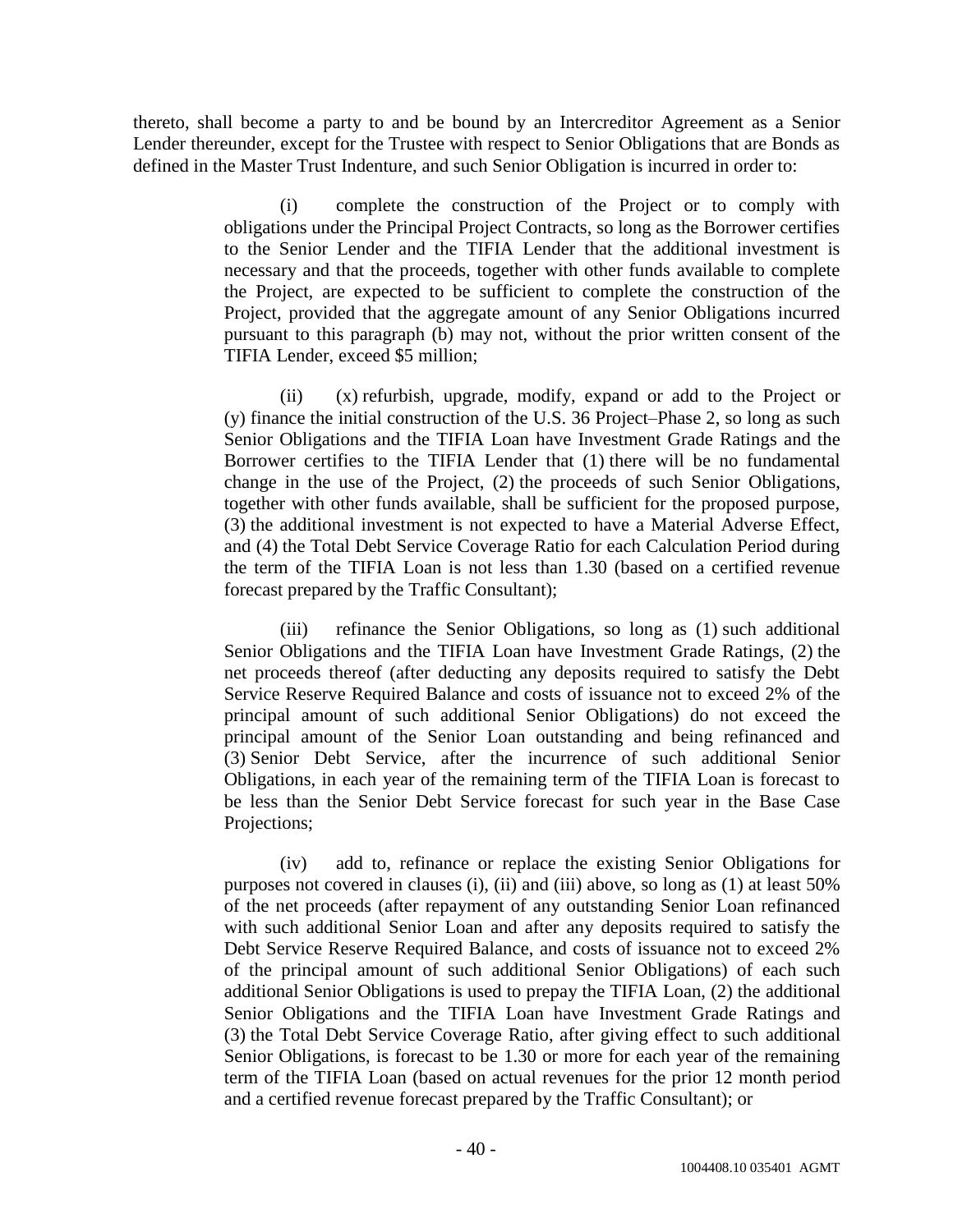(v) issue debt for the initial funding of the TIFIA Loans Debt Service Reserve Account up to the amount of the TIFIA Loans Debt Service Reserve Account Requirement.

(c) Securing Liens. The Borrower shall at any and all times, so far as it may be authorized by law, pass, make, do, execute, acknowledge and deliver, all and every such further resolutions, acts, deeds, conveyances, assignments, transfers and assurances as may be necessary or desirable for the better assuring, conveying, granting, assigning, securing and confirming the Liens in and to the Trust Estate (whether now existing or hereafter arising) granted to the Trustee for the benefit of the TIFIA Lender, pursuant to the Master Trust Indenture, or intended so to be granted pursuant to the Master Trust Indenture, or which the Borrower may become bound to grant and the Trust Estate is and will be free and clear of any pledge, Lien, charge or encumbrance thereon or with respect thereto prior to, or of equal rank with the Liens created by the Master Trust Indenture, other than as permitted by such documents or by this Agreement, and all corporate action on the part of the Borrower to that end shall be duly and validly taken at such times. The Borrower shall at all times, to the extent permitted by law, defend, preserve and protect the Liens on the Trust Estate granted pursuant to the Master Trust Indenture and all the rights of the Trustee for the benefit of the TIFIA Lender under the Master Trust Indenture against all claims and demands of all Persons whomsoever, subject to Permitted Liens.

(d) Copies of Documents. The Borrower shall furnish to the TIFIA Lender a copy of any offering document and cash flow projections prepared in connection with the incurrence of any Permitted Debt, prior to the incurrence of any such Permitted Debt, as well as copies of any continuing disclosure documents, in each case prepared or filed in connection with the applicable rules of the Securities and Exchange Commission, in each case promptly following the preparation or filing thereof; as well as copies of annual reports to the State legislature from the Borrower as required by section 43-4-806 of FASTER.

(e) Use of Proceeds. The Borrower shall use the proceeds of the TIFIA Loan only to pay, or to reimburse the Borrower for, Eligible Project Costs.

(f) Prosecution of Work. The Borrower shall diligently prosecute the work relating to the Project and complete the Project in accordance with the Construction Schedule, including, without limitation, the provisions of Section 18(a)(iii) hereof, and in accordance with the highest standards of Borrower's industry, using its best efforts at all times.

(g) Operations and Maintenance. The Borrower shall operate and maintain the U.S. 36 Managed Lanes Project–Phase 1 in a reasonable and prudent manner and shall maintain the U.S. 36 Managed Lanes Project–Phase 1 in good repair, working order and condition and shall from time-to-time make or cause to be made all necessary and proper replacements, repairs, renewals and improvements so that the U.S. 36 Managed Lanes Project–Phase 1 shall not be materially impaired. The Borrower shall at all times do or cause to be done all things necessary to obtain, preserve, renew, extend and keep in full force and effect the rights, licenses, permits, franchises and authorizations material to the conduct of its business, and comply in all material respects with all applicable laws, rules, regulations, orders, decrees, judgments or administrative decisions, whether now in effect or hereafter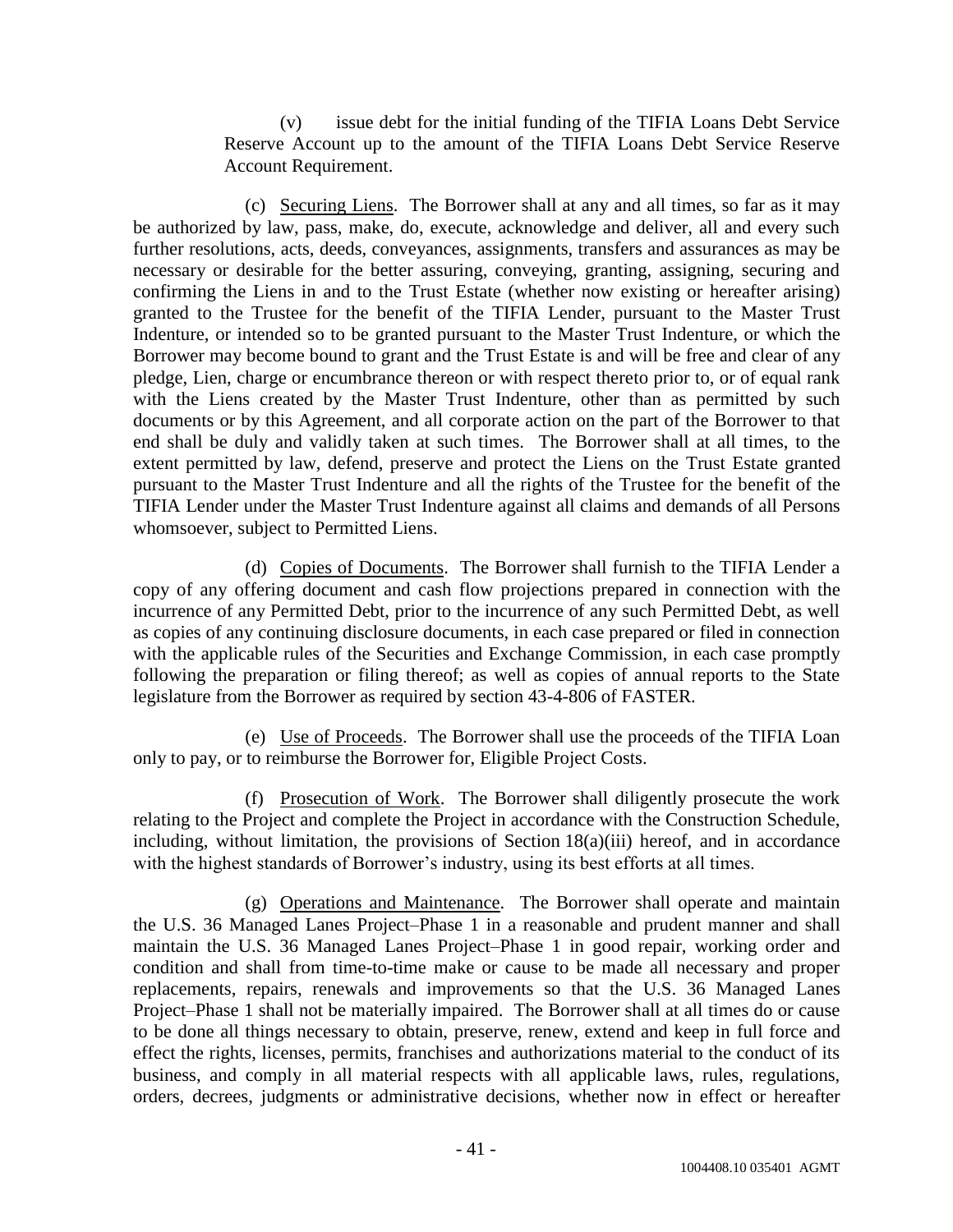enacted, of any Governmental Authority having jurisdiction over the Borrower or its assets or operations (including, without limitation, the National Environmental Policy Act of 1969 (42 U.S.C. §4321 et seq.) and all other federal, state and local laws, rules, regulations, orders, decrees, judgments and administrative decisions relating to the environment, the preservation or reclamation of natural resources, the management, release or threatened release of any hazardous material or to health and safety matters).

(h) Insurance. From and after the commencement of construction of the U.S. 36 Managed Lanes Project–Phase 1, the Borrower shall at all times maintain or cause to be maintained insurance on the U.S. 36 Managed Lanes Project–Phase 1, with responsible insurers, as is customarily maintained by CDOT in the United States with respect to works and properties of like character, against accident to, loss of or damage to such works or properties in accordance with the requirements of the Master Trust Indenture, as applicable. The Borrower shall review with the TIFIA Lender and the FHWA Colorado Division each policy of insurance to be secured under the Design Build Contract, and where requested by the TIFIA Lender, cause the TIFIA Lender to be included as an "additional insured" party for each such policy.

(i) Notice. The Borrower shall, within five (5) Business Days after the Borrower learns of the occurrence, give the TIFIA Lender notice of any of the following events, setting forth details of such event:

> (i) Events of Default: any Event of Default or any event which, given notice or the passage of time or both, would constitute an Event of Default;

> (ii) Litigation: the filing of any actual litigation, suit or action, or the delivery to the Borrower of any written claim, which could reasonably be expected to have a Material Adverse Effect; and

> (iii) Other Adverse Events: the occurrence of any other event or condition, which could reasonably be expected to result in a Material Adverse Effect.

(j) Remedied Action. Within 30 calendar days after the Borrower learns of the occurrence of an event specified in Section 15(i), the Borrower's Authorized Representative shall provide a statement setting forth the actions the Borrower proposes to take with respect thereto.

(k) No Lien Extinguishment or Adverse Amendments. Borrower shall not, without the prior written consent of the TIFIA Lender, either (i) extinguish the Liens on the Trust Estate, except as provided under the Master Trust Indenture, (ii) amend, modify or supplement any Related Document or the CDOT O&M Loan Agreement in a manner that could adversely affect the TIFIA Lender in connection with the TIFIA Loan or (iii) terminate, assign, amend or modify, or waive timely performance by CDOT or any other party of material covenants under, the Design-Build Contract or any other Principal Project Contract except for termination, assignment, amendment, modification or waiver that could not reasonably be expected to have a Material Adverse Effect. Except as otherwise agreed by the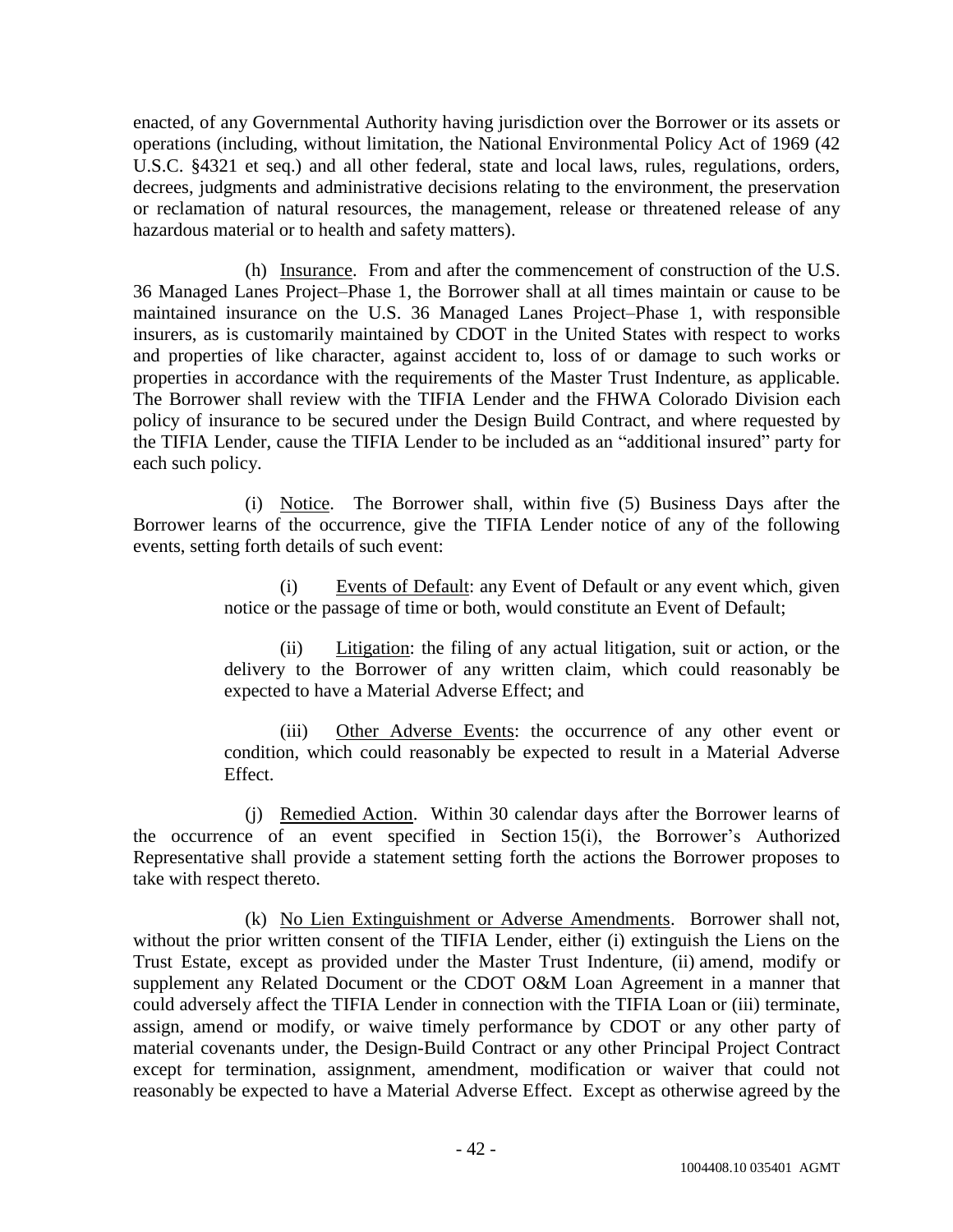TIFIA Lender in writing, the Borrower will provide to the TIFIA Lender copies of any proposed amendments to any Related Document at least 30 days prior to the effective date thereof.

(l) Maintain Legal Structure. The Borrower shall maintain its existence as a government-owned business within CDOT, as an "enterprise" for purposes of section 20 article X of the State constitution, and under FASTER and the other laws of the State.

(m) Annual Rating. The Borrower shall, commencing in 2012, no later than the last Business Day of December of each year over the term of the TIFIA Loan, at no cost to the TIFIA Lender, provide to the TIFIA Lender a rating on any Senior Obligations and the TIFIA Loan by a Nationally Recognized Rating Agency.

(n) Senior Bonds Debt Service Reserve Account and TIFIA Loans Debt Service Reserve Account. The Borrower shall maintain each of the Senior Bonds Debt Service Reserve Account and the TIFIA Loans Debt Service Reserve Account in an amount equal to the Senior Bonds Debt Service Reserve Account Requirement and the TIFIA Loans Debt Service Reserve Account Requirement respectively, in accordance with the provisions of the Master Trust Indenture. Amounts in the Senior Bonds Debt Service Reserve Account shall be made available to ensure the timely payment of any Senior Debt Service on any Senior Obligation. Amounts in the TIFIA Loans Debt Service Reserve Account shall be made available to ensure the timely payment of the TIFIA Loan. The Borrower may replace all or a portion of the required balance thereof, in accordance with the terms of the Master Trust Indenture, with an irrevocable letter of credit, insurance policy or similar instrument provided by a financial institution with a long-term credit rating in one of the top two Rating Categories.

(o) Rate Covenant. The Borrower shall, subject to the remainder of this paragraph, fix, charge and collect rates and charges such that Pledged Revenues in any year shall be projected to produce (i) a Senior Debt Service Coverage Ratio at least equal to 1.40 in such year and (ii) a Total Debt Service Coverage Ratio at least equal to 1.30 in such year (the "Rate Covenant"). If the Borrower determines that Pledged Revenues may be inadequate to comply with the Rate Covenant for any year, or if audited financial statements show that the Rate Covenant was not satisfied for any year, the Borrower shall (a) engage the Traffic Consultant to review and analyze the operations of the U.S. 36 Managed Lanes Project–Phase 1 and recommend actions regarding revising the rates, changing the methods of operations or other actions to increase the Pledged Revenues as to satisfy the Rate Covenant and (b) either implement the Traffic Consultant's recommendation or undertake an alternative plan that the Traffic Consultant agrees is likely to generate equivalent or greater Pledged Revenues than the Traffic Consultant's recommended actions; provided, that the Borrower shall not be required to take any action that may result in a breach by the Borrower of its obligations under the Master Trust Indenture.

(p) No Prohibited Liens. The Borrower will not create, incur, assume or permit to exist any Lien on any property or asset now owned or hereafter acquired by it, except Permitted Liens, or assign or sell any income or revenues (including accounts receivable) or rights in respect of any thereof.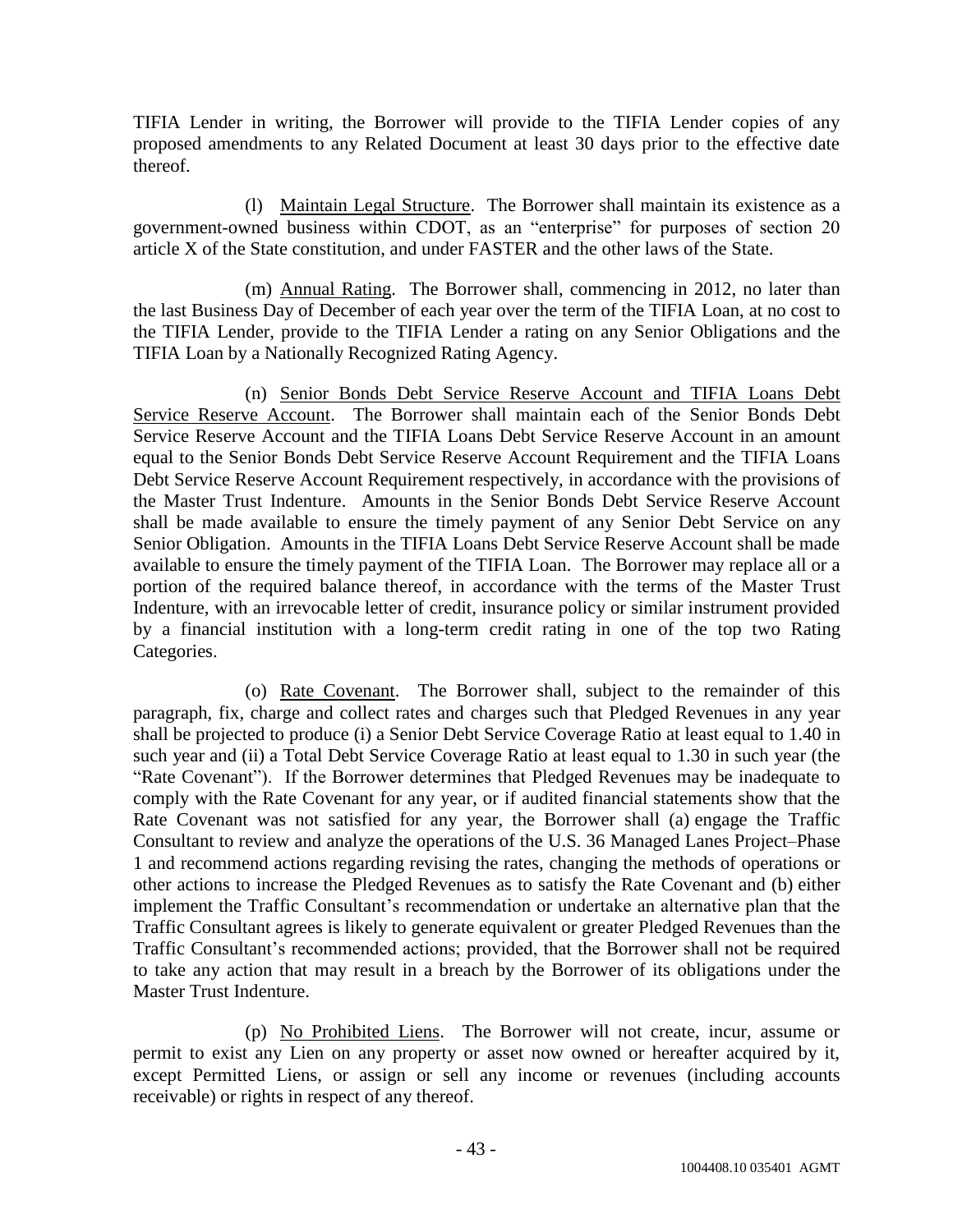(q) TIFIA Revenue Share Amount and Loan Prepayment. Pursuant to Section 3.03(c) of the Master Trust Indenture and Section 8(e) of this Agreement, beginning on the first monthly Transfer Date, following the TIFIA Loan Prepayment Commencement Date, 50% of the remaining amount in the Pledged Revenues Account after giving effect to the payments in clauses (i) through (x) of Section 8(e) of this Agreement shall be transferred to the TIFIA Loan Prepayment Account. On the last Business Day of each January (or on the next Business Day if such date is not Business Day) on and after the TIFIA Loan Prepayment Commencement Date, the Borrower shall cause the Trustee to transfer amounts on deposit in the TIFIA Prepayment Account to the TIFIA Lender to prepay the TIFIA Loan.

(r) Copies of Additional Project Contracts. The Borrower shall provide a copy of each Additional Project Contract to the TIFIA Lender promptly after execution thereof.

> (s)Hedging. (i) To protect against fluctuations in interest rates, the Borrower shall make arrangements for a Qualified Hedge to be in place and maintained at all times with respect to the Senior Obligations during any period in which the Senior Obligations bear interest at a Variable Interest Rate. The initial Qualified Hedge must have an aggregate stated notional amount of not less than 98% of the aggregate principal amount of the Variable Interest Rate Senior Obligations projected to be outstanding during the term of the Qualified Hedges and have a stated maturity or termination date not earlier than the final maturity date of the Initial Senior Obligations. The Borrower, at all times when the TIFIA Loan is outstanding, shall have in full force and effect Qualified Hedges with an aggregate notional amount of not less than 98% of the aggregate principal amount of the Variable Interest Rate Senior Obligations projected by the Borrower from time-to-time to be outstanding during the term of the TIFIA Loan and (x) at least 98% of the notional amount of such Qualified Hedges shall be subject to a Qualified Hedge with a stated maturity or termination date not earlier than the final maturity date of the TIFIA Loan and (y) the notional amount of the balance of such Qualified Hedges shall be subject to a Qualified Hedge with a stated maturity or termination date of at least one year.

> (ii) Each Qualified Hedge shall provide for a fixed interest rate or interest rate cap resulting in fixed payment amounts payable by the Borrower which, when taken together with the Bank Lending Margin, shall be a rate which is less than or equal to the Loan Underwriting Rate. The Borrower's obligations to pay (a) any payments required in connection with the acquisition of a Qualified Hedge to assure that the fixed interest rate to be paid by the Borrower or interest rate cap provided to the Borrower under the Qualified Hedge, together with the Bank Lending Margin, shall be at or below the Loan Underwriting Rate, (b) Hedging Obligations and (c) Hedging Termination Obligations shall be from the sources and in the priority specified in the Master Trust Indenture. Each Qualified Hedge shall be secured and documented on terms and conditions substantially similar to the terms and conditions of the Initial Qualified Hedge unless otherwise approved by the TIFIA Lender (the "Hedge Documents"). The Borrower shall ensure that, as of the day following the termination date of any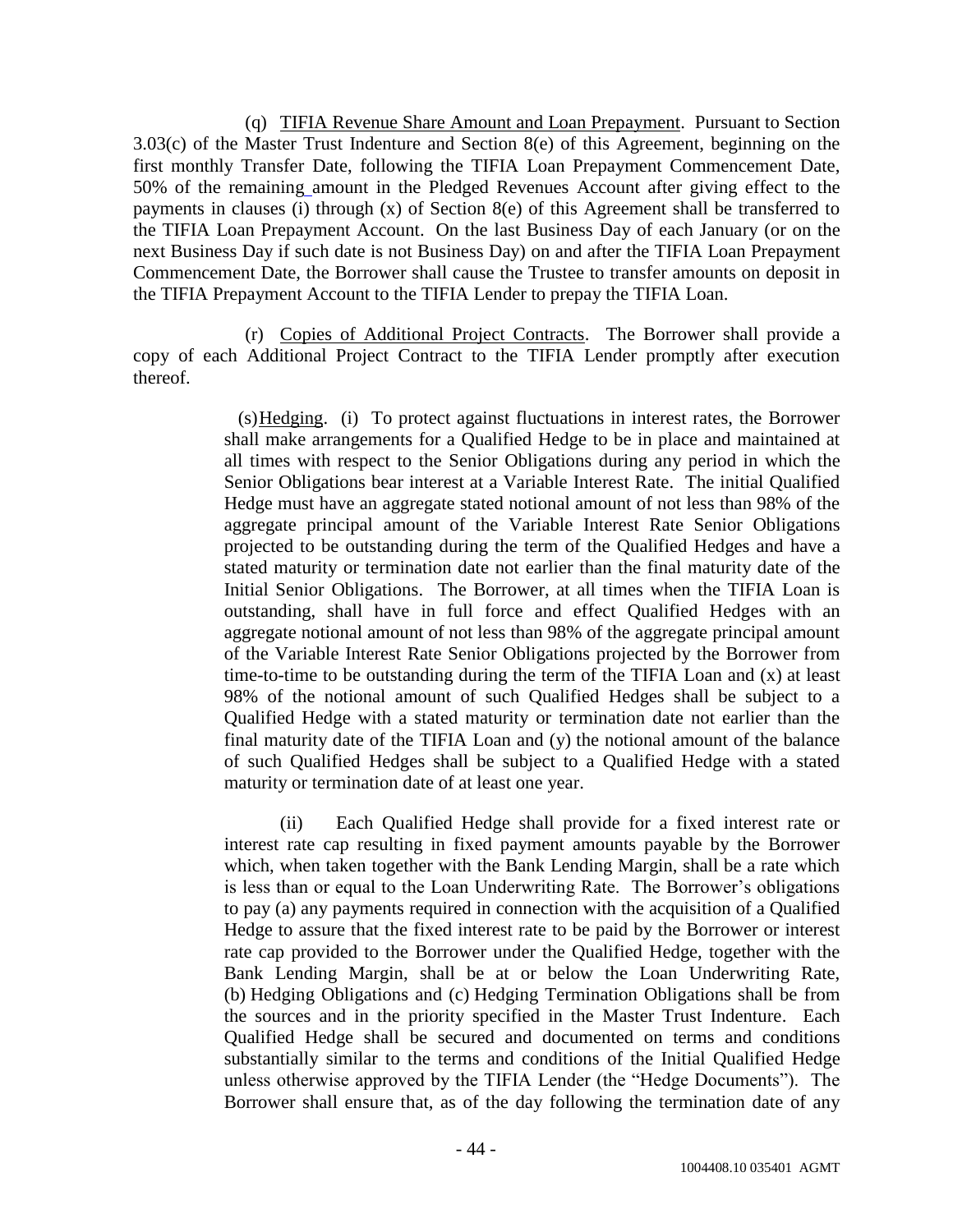Qualified Hedge, either (a) a Subsequent Qualified Hedge (as defined below) is in full force and effect to the extent the Senior Obligations bear interest at a Variable Interest Rate or (b) the Variable Interest Rate Senior Obligations have been converted to a fixed rate, in each case in accordance with this Agreement and the Senior Loan Agreement.

(iii) Any Qualified Hedge entered into subsequent to the Initial Qualified Hedge (a "Subsequent Qualified Hedge") shall (1) commence no later than the termination date of the Qualified Hedge which is terminating and terminate no earlier than the date which is the first  $(1<sup>st</sup>)$  anniversary of the effective date of such Subsequent Qualified Hedge or (2) commence no later than the termination date of the existing Qualified Hedge and terminate no earlier than the final maturity date of the Variable Interest Rate Senior Obligations.

(iv) No later than thirty days prior to the Borrower seeking any bids from any Qualified Hedge Provider for a Subsequent Qualified Hedge, the Borrower shall obtain the written consent of the TIFIA Lender to the effect that the process for selecting a Subsequent Qualified Hedge is a competitive process designed to obtain a fair market price and to avoid conflicts of interest. At the time the Subsequent Qualified Hedge is priced, the Borrower shall provide to the TIFIA Lender a certificate from a qualified third party acceptable to the TIFIA Lender to the effect that either the underlying LIBOR based fixed rate or the price of acquiring a Subsequent Qualified Hedge is a fair price based on the interest rate market at the time such Qualified Hedge is priced.

(v) The Trustee shall be granted a security interest in each Qualified Hedge and payments due under each Qualified Hedge in order to secure the Borrower's obligations to the TIFIA Lender under this Agreement. The Hedge Documents shall provide that all payments due thereunder to the Borrower shall be made directly to the Trustee for deposit and disbursement in accordance with the Master Trust Indenture.

(vi) The Borrower shall neither terminate (other than Permitted Hedging Terminations), transfer nor consent to any transfer (other than to a Qualified Hedge Provider) of any existing Qualified Hedge without the TIFIA Lender's prior written consent as long as the Borrower is required to maintain a Qualified Hedge pursuant to this Agreement.

# (vii) Hedge Deposits.

(A) The Borrower shall be required to establish an account under the Master Trust Indenture (the "Hedging Acquisition Account") and make payments to the Trustee (each a "Hedge Deposit") for deposit into the Hedging Acquisition Account (1) on the Calculation Date occurring twelve months prior to entering into each Subsequent Qualified Hedge with a remaining term of one year or less (a "Short Term Qualified Hedge") and (2) on each of the Calculation Dates occurring twelve and six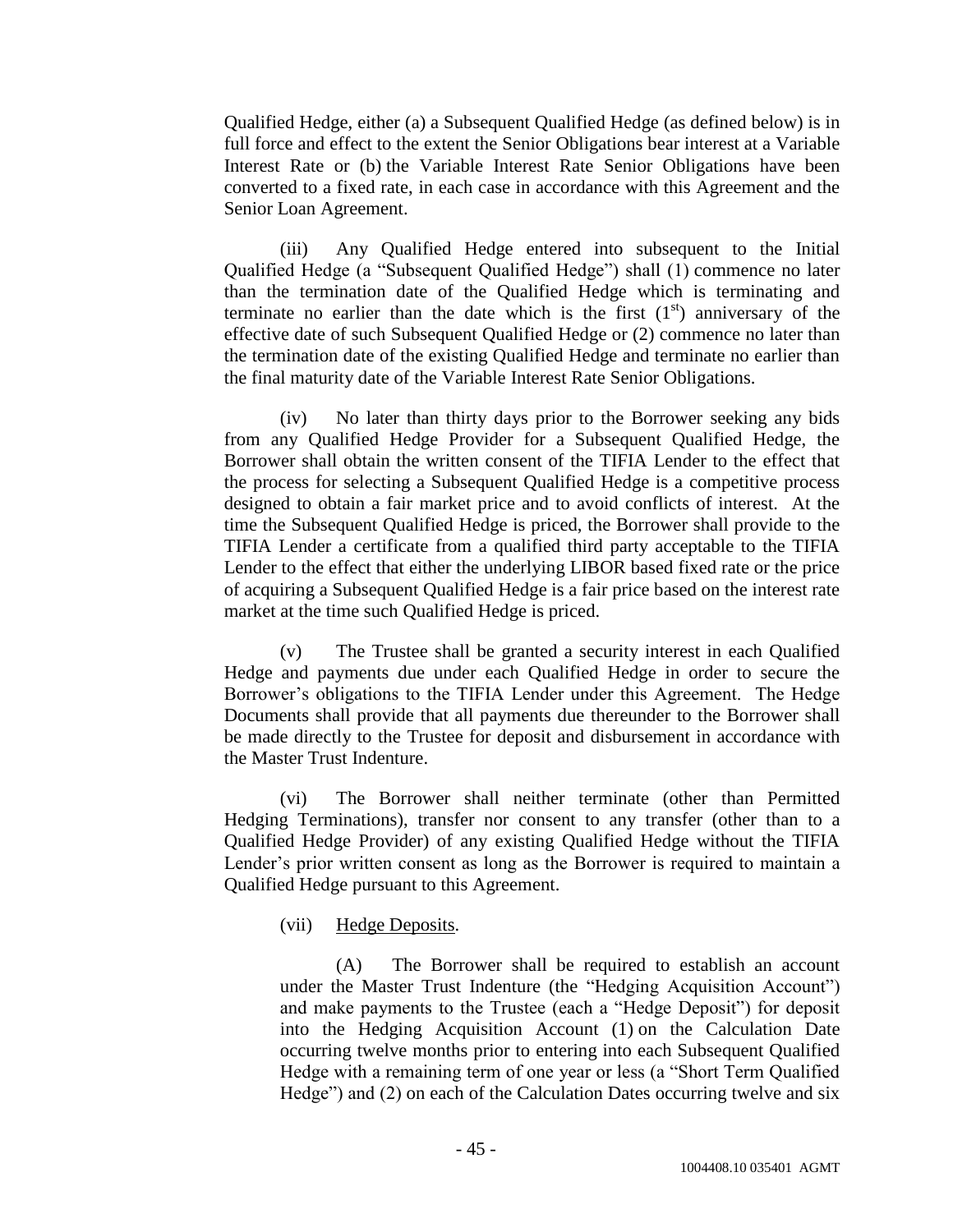months prior to entering into Subsequent Qualified Hedge with a remaining term of greater than one year (a "Long Dated Qualified Hedge").

(B) The Hedge Deposit for a Short Term Qualified Hedge shall be the mid-market amount estimated by the Borrower at that time to be necessary to purchase, at the scheduled termination of the then existing Qualified Hedge, a Subsequent Qualified Hedge obligating the Borrower to make payments based on a fixed rate of interest or interest rate cap equal to or less than the Loan Underwriting Rate minus the Bank Lending Margin for a period of one year or less having a notional amount equal to the principal amount of the Variable Interest Rate Senior Obligations projected to be outstanding during the term of such Qualified Hedge.

(C) The first Hedge Deposit for a Long Dated Qualified Hedge shall be the mid-market amount estimated by the Borrower at that time to be necessary to provide one-half of the funds needed to purchase, at the scheduled termination of the then existing Qualified Hedge, a Subsequent Qualified Hedge obligating the Borrower to make payments based on a fixed rate of interest or interest rate cap equal to or less than the Loan Underwriting Rate minus the Bank Lending Margin for a period of greater than one (1) year having a notional amount equal to the principal amount of the Variable Interest Rate Senior Obligations projected to be outstanding during the term of such Qualified Hedge. The second Hedge Deposit for a Long Dated Qualified Hedge shall be the mid-market amount, if any, estimated by the Borrower at that time to be necessary, when added to the amount deposited for the first Hedge Deposit for a Long Dated Qualified Hedge, to purchase, at the scheduled termination date of the then existing Qualified Hedge, a Subsequent Qualified Hedge obligating the Borrower to make payments based on a fixed rate of interest or interest rate cap equal to or less than the Loan Underwriting Rate minus the Bank Lending Margin for a period of greater than one (1) year, having a notional amount equal to the principal amount of the Variable Interest Rate Senior Obligations projected to be outstanding during the term of such Qualified Hedge.

(D) For the purpose of determining the required Hedge Deposits, the Borrower shall provide the anticipated notional amounts of the Subsequent Qualified Hedge to a qualified third party who shall in turn calculate the amount of the Hedge Deposit in accordance with (vii) (B) and (C) above. The Borrower shall select, subject to the TIFIA Lender's approval, the qualified third party at least 15 days prior to the applicable Calculation Date.

1. The Borrower's obligation to make any Hedge Deposit payments shall be from the sources and in the priority specified in Article III of the Master Trust Indenture.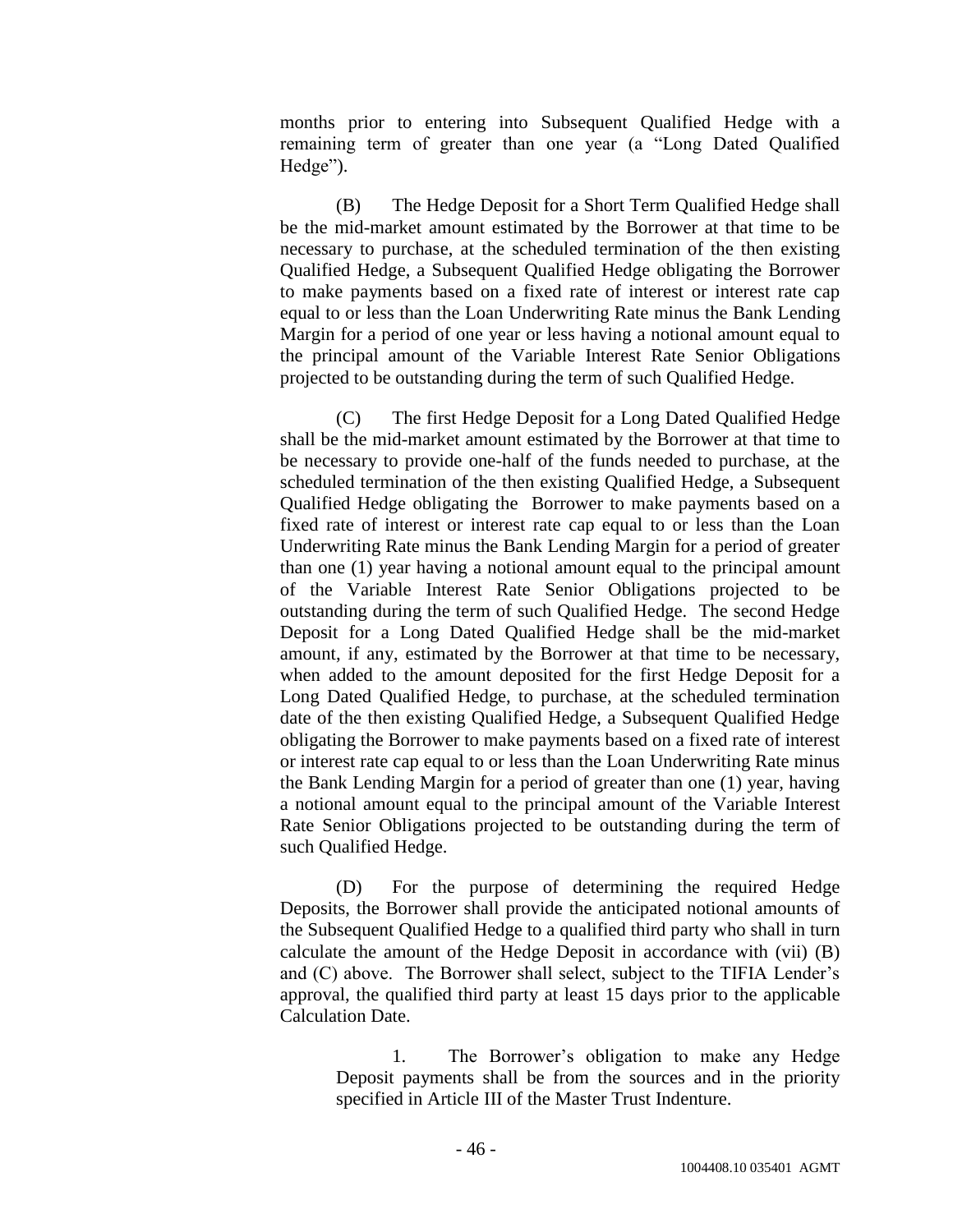2. Provided that no Event of Default has occurred and is continuing, funds on deposit in the Hedging Acquisition Account shall be applied towards the purchase of a Subsequent Qualified Hedges. Any remaining balance in the Hedging Acquisition Account after such purchase which exceeds the amount required to satisfy the Hedge Deposit requirements in this clause (vii) shall be transferred to the Pledged Revenues Account, as provided in the Master Trust Indenture.

(t) No Prohibited Sale or Assignment. The Borrower shall not sell or assign its rights in and to the U.S. 36 Managed Lanes Project–Phase 1 or its rights and obligations under this Agreement unless such sale or assignment is not expected to result in a Material Adverse Effect and is upon terms and conditions approved in writing by the TIFIA Lender in its sole discretion. The TIFIA Lender acknowledges that the Borrower's current plan of finance includes the option of entering into a public-private partnership with a private entity with respect to the U.S. 36 Managed Lanes Project and the Borrower acknowledges that an assignment of this Agreement in connection therewith will require the approval of the TIFIA Lender.

(u) Material Obligations. The Borrower will pay its material obligations promptly and in accordance with their terms and pay and discharge promptly all material taxes, assessments and governmental charges or levies imposed upon it or upon its income or profits or in respect of its property, before the same shall become delinquent or in default, as well as all lawful and material claims for labor, materials and supplies or other claims which, if unpaid, might give rise to a Lien upon such properties or any part thereof; provided, however, that such payment and discharge shall not be required with respect to any such tax, assessment, charge, levy or claim so long as the validity or amount thereof shall be contested by the Borrower in good faith by appropriate proceedings and so long as the Borrower shall, to the extent required by GAAP on a consistent basis, set aside on its books adequate reserves with respect thereto.

(v) Fiscal Year. The Borrower will not at any time adopt any fiscal year other than the State Fiscal Year, except with the prior written consent of the TIFIA Lender.

(w) No Prohibited Business. The Borrower will not at any time engage in any business or activity other than as authorized by FASTER and the laws of the State, including but not limited to the design, construction, operation and maintenance of the Project and activities incidental or related thereto.

(x) Tolling Agreements. The Borrower shall take all necessary steps to cause the Tolling Agreements to remain in full force and effect and at all times applicable to the U.S. 36 Managed Lanes Project–Phase 1 and to ensure that such agreements do not lapse or otherwise become unenforceable during the term of the TIFIA Loan.

(y) Maintenance Agreements. The Borrower shall take all necessary steps to cause the Maintenance Agreements to remain in full force and effect and at all times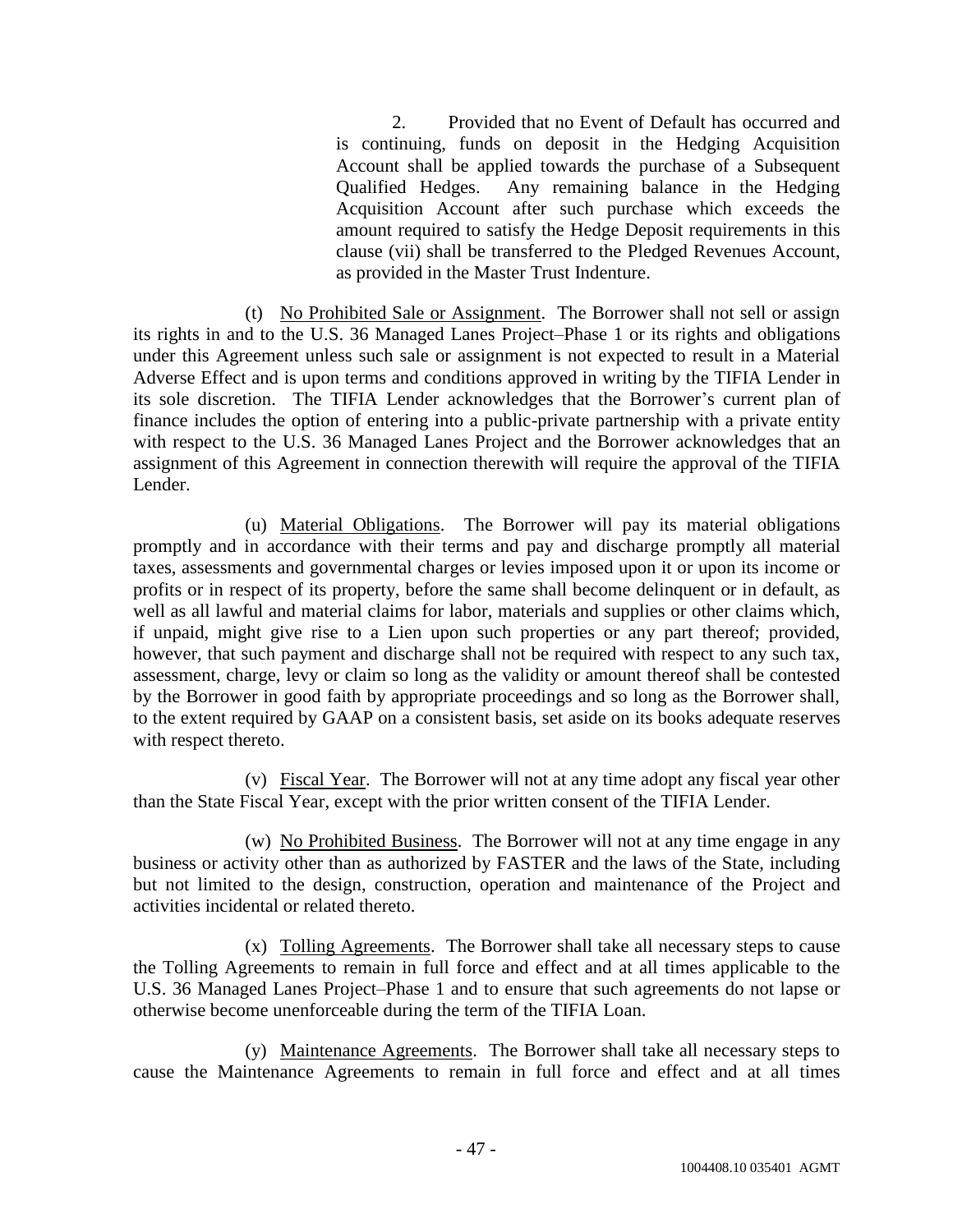applicable to the U.S. 36 Managed Lanes Project–Phase 1 and to ensure that such agreements do not lapse or otherwise become unenforceable during the term of the TIFIA Loan.

(z) Design-Build Contract. The Borrower (i) will comply with the Design-Build Contract in all material respects and (ii) shall not terminate the Design-Build Contract without the TIFIA Lender's consent.

(aa) Operations and Maintenance Costs. The Borrower shall not increase in any year the amount of Project O&M Expenses by more than 10% over the amount shown for such expenditures in such year in the Base Case Financial Model, without the TIFIA Lender's prior written consent; provided, that no consent shall be required for (i) reasonably unforeseen expenditures to the extent necessary to pay for compliance with emergency expenses in accordance with the Direct Agreement and (ii) reasonably unforeseen expenditures to the extent necessary to be made to cause the Project to be in compliance with applicable mandatory Governmental Authority.

(bb) Execution and Delivery of Agreements after the Effective Date. The Borrower shall, as soon as reasonably practicable, cause any of the State and Federal Funding Agreements, the Principal Project Contracts, the Maintenance Agreements, and the Tolling Agreements, not executed as of the Effective Date, to be executed, in form and substance satisfactory to the TIFIA Lender, and shall deliver certified copies thereof to the TIFIA Lender.

(cc) Execution of Amended Agreements. The Borrower shall cause (i) the I-25 Toll Enforcement Agreement to be amended to include toll enforcement authority over the two managed lanes on U.S. 36 between Pecos Street and Interlocken Loop beginning as of January  $1^{st}$  of the year in which Substantial Completion of the U.S. 36 Managed Lanes Project**–**Phase 1 is scheduled to occur, (ii) the Tolling Services Agreement to be amended to include tolling services related to the two managed lanes on U.S. 36 between Pecos Street and Interlocken Loop beginning as of January  $1<sup>st</sup>$  of the year in which Substantial Completion of the U.S. 36 Managed Lanes Project**–**Phase 1 is scheduled to occur, and (iii) the Maintenance Agreements to be amended to include maintenance services for the two managed lanes on U.S. 36 between Pecos Street and Interlocken Loop beginning as of January  $1<sup>st</sup>$  of the year in which Substantial Completion of the U.S. 36 Managed Lanes Project**–**Phase 1 is scheduled to occur, and shall provide to the TIFIA Lender fully executed, certified copies of each such agreement, as so amended, in form and substance satisfactory to the TIFIA Lender.

(dd) CDOT Loan. The Borrower shall request a loan from CDOT pursuant to and subject to the terms and conditions of the CDOT O&M Loan Agreement for Project O&M Expenses if the projected Project O&M Expenses are anticipated to exceed the projected balance in the Existing I-25 Express Lanes Excess Revenue Subaccount of the Project O&M Account by 5%.

SECTION 16. Indemnification. To the extent authorized and permitted by applicable law, the Borrower shall indemnify the TIFIA Lender and any official, employee, agent or representative of the TIFIA Lender (each such Person being herein referred to as an "Indemnitee") against, and hold each Indemnitee harmless from, any and all losses, claims,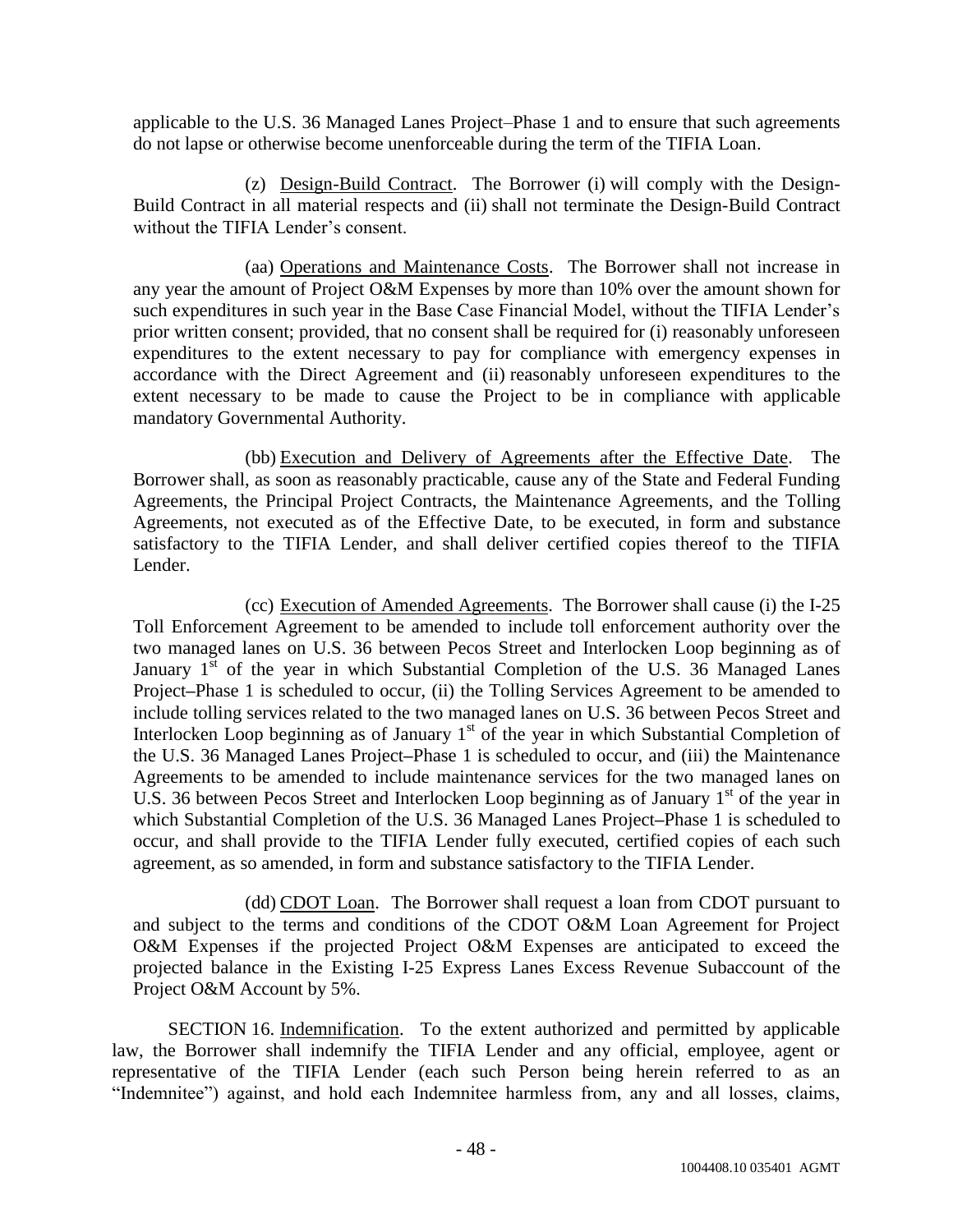damages, liabilities, fines, penalties, costs and expenses (including, without limitation, the fees, charges and disbursements of any counsel for any Indemnitee and the costs of environmental remediation), whether known, unknown, contingent or otherwise, incurred by or asserted against any Indemnitee arising out of, in connection with, or as a result of (i) the execution, delivery and performance of this Agreement or any of the Related Documents, (ii) the TIFIA Loan or the use of the proceeds thereof, or (iii) the violation of any law, rule, regulation, order, decree, judgment or administrative decision relating to the environment, the preservation or reclamation of natural resources, the management, release or threatened release of any hazardous material or to health and safety matters; in each case arising out of or in direct relation to the Project; provided that such indemnity shall not, as to any Indemnitee, be available to the extent that such losses, claims, damages, liabilities or related expenses are determined by a court of competent jurisdiction by final and nonappealable judgment to have resulted from the gross negligence or willful misconduct of such Indemnitee. In case any action or proceeding is brought against an Indemnitee by reason of any claim with respect to which such Indemnitee is entitled to indemnification hereunder, the Borrower upon notice from such Indemnitee shall defend the same and such Indemnitee shall cooperate with the Borrower at the expense of the Borrower in connection therewith. Nothing herein shall be construed as a waiver of any legal immunity that may be available to any Indemnitee. To the extent permitted by applicable law, the Borrower shall not assert, and hereby waives, any claim against any Indemnitee, on any theory of liability, for special, indirect, consequential or punitive damages (as opposed to direct or actual damages) arising out of, in connection with, or as a result of, this Agreement, any of the Related Documents, the TIFIA Loan and the other transactions contemplated hereby and thereby, or the use of the proceeds thereof. All amounts due to any Indemnitee under this Section shall be payable promptly upon demand therefor. The obligations of the Borrower under this Section shall survive the payment or prepayment in full or transfer of the Note, the enforcement of any provision of this Agreement or the Related Documents, any amendments, waivers (other than amendments or waivers in writing with respect to this Section) or consents in respect hereof or thereof, any Event of Default, and any workout, restructuring or similar arrangement of the obligations of the Borrower hereunder or thereunder.

SECTION 17. Sale of TIFIA Loan. The TIFIA Lender shall not sell the TIFIA Loan at any time prior to the date of Substantial Completion. After such date, the TIFIA Lender may sell the TIFIA Loan to another entity or reoffer the TIFIA Loan into the capital markets only in accordance with the provisions of this Section. Such sale or reoffering shall be on such terms as the TIFIA Lender shall deem advisable. However, in making such sale or reoffering the TIFIA Lender shall not change the terms and conditions of the TIFIA Loan without the prior written consent of the Borrower, which consent shall not be unreasonably withheld. The TIFIA Lender shall provide (i) at least 60 days prior to any sale or reoffering of the TIFIA Loan, written notice to the Borrower to the effect that the TIFIA Lender is considering the sale or reoffering of the TIFIA Loan and (ii) at least 30 days prior to any sale or reoffering of the TIFIA Loan, written notice to the Borrower confirming TIFIA Lender's intention to consummate such a sale or reoffering; provided, however, that no such notice shall be required during the continuation of any Event of Default. The provision of any notice pursuant to this Section shall not (i) obligate the TIFIA Lender to sell nor (ii) provide the Borrower with any rights or remedies in the event the TIFIA Lender, for any reason, does not sell the TIFIA Loan. The TIFIA Lender and the Borrower agree that, for so long as any Senior Obligations or Hedging Agreements remain outstanding, the provisions contained in Section 8(a) hereof and in the Master Trust Indenture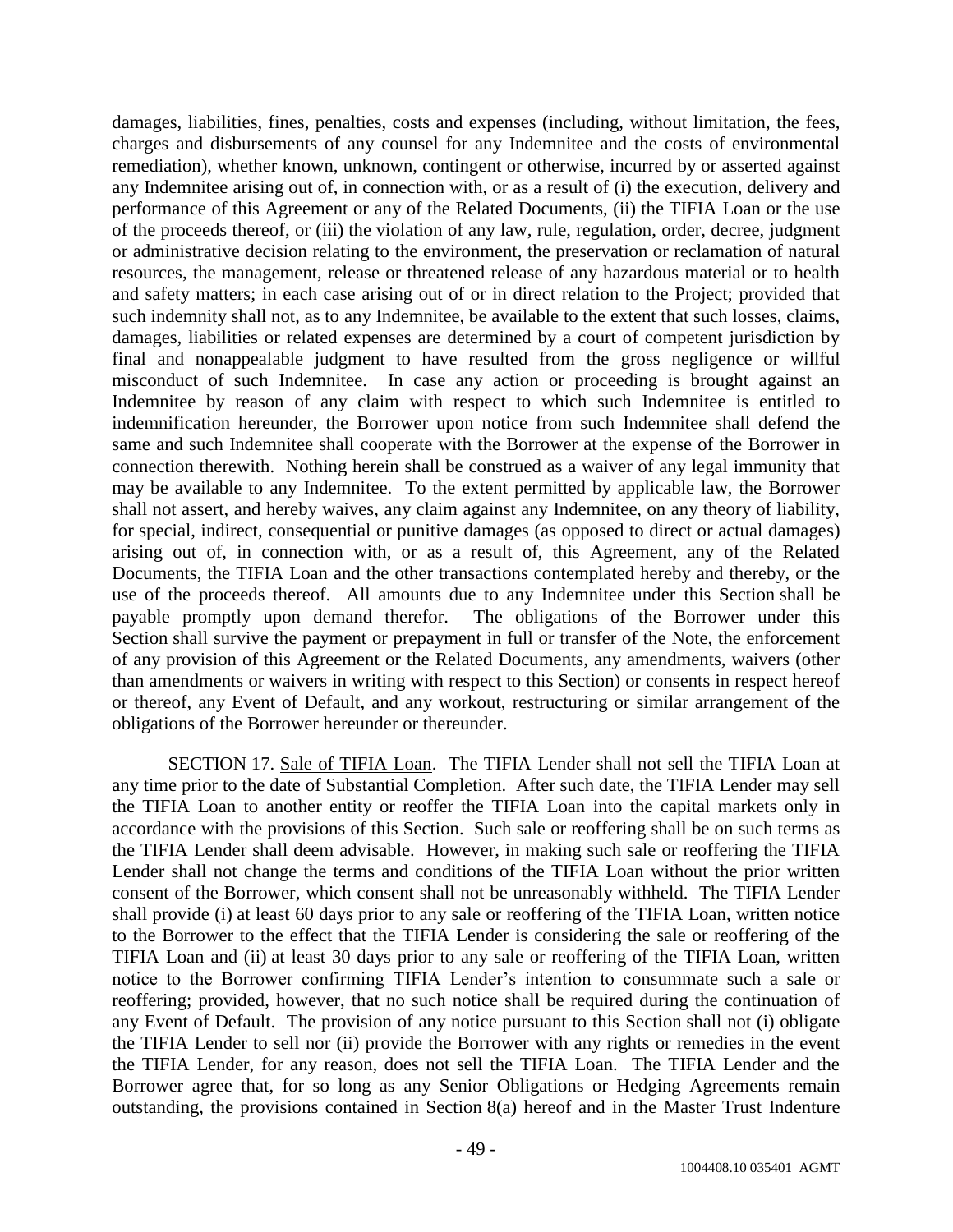with respect to the TIFIA Lender's right to a first priority security interest in the Trust Estate from and after the occurrence of a Bankruptcy Related Event shall be of no force or effect following the complete sale of the TIFIA Loan to a non-governmental commercial entity. However, should an assignment or sale be made to a federal government agency or instrumentality, the federal government shall retain the right to a first priority security interest in the Trust Estate from and after the occurrence of any Bankruptcy Related Event.

SECTION 18. Events of Default and Remedies.

(a) An Event of Default shall exist under this Agreement if:

(i) Payment Default. The Borrower shall fail to pay any of the principal amount of or interest on the TIFIA Loan (including, without limitation, TIFIA Debt Service required to have been paid pursuant to the provisions of Section 9, and any mandatory prepayment required pursuant to the provisions of Section 10(a)) (each a "Payment Default");

(ii) Covenant Default. The Borrower shall fail to observe or perform any covenant, agreement or obligation of the Borrower under this Agreement, the Note or any other TIFIA Loan Document (other than in the case of any Payment Default or any Development Default), and such failure shall not be cured within 30 days after receipt by the Borrower from the TIFIA Lender of written notice thereof; provided, however, that if such failure is capable of cure but cannot reasonably be cured within such 30-day period, then no Event of Default shall be deemed to have occurred or be continuing under this clause (ii) if and so long as within such 30-day period the Borrower shall commence actions reasonably designed to cure such failure and shall diligently pursue such actions until such failure is cured, provided such failure is cured within 180 days;

(iii) Development Default. The Borrower fails to complete the Project by September 30, 2015, unless the Borrower demonstrates to the TIFIA Lender's satisfaction that it is proceeding with the construction of the Project with due diligence toward the date acceptable to the TIFIA Lender (a "Development Default"). In such a case, the TIFIA Lender may: (A) suspend the disbursement of the TIFIA Loan proceeds under this Agreement; and (B) pursue such other remedies as provided in Section 18 of this Agreement, including declaring the TIFIA Default Rate in effect. The Borrower shall immediately repay any unexpended TIFIA Loan proceeds previously disbursed to the Borrower. For the purposes of this Section 18(a)(iii), the Borrower shall have the right to amend the construction schedule to extend the date for Substantial Completion for a period of up to 60 days (unless a longer extension is required due to the occurrence of an Uncontrollable Force) within thirty (30) days of receipt of notice of an alleged Development Default; provided that the Borrower shall provide the TIFIA Lender with (x) a remedial plan with respect to the construction of the Project (a "Remedial Plan") reviewed by a general engineering consultant satisfactory to the TIFIA Lender and (y) a certificate from such general engineering consultant concluding that Substantial Completion is likely to occur by the date specified in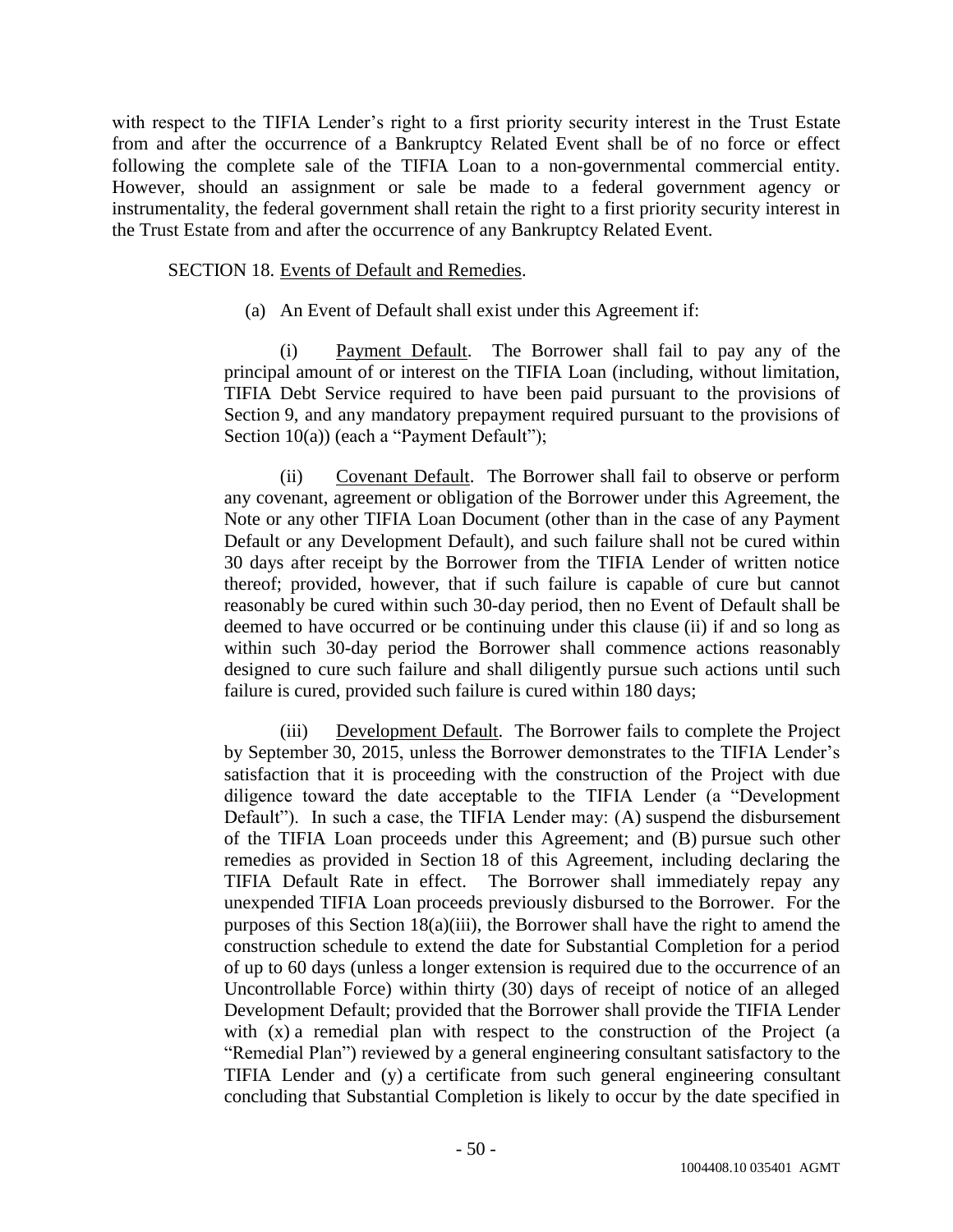the Remedial Plan, and the TIFIA Lender approves the Remedial Plan (such approval not to be unreasonably withheld);

(iv) Misrepresentation Default. Any of the representations, warranties or certifications of the Borrower made in or delivered pursuant to the TIFIA Loan Documents shall prove to have been false or misleading in any material respect when made;

(v) Acceleration of Senior Obligations or Other Material Indebtedness. Any acceleration shall occur of the maturity of the Senior Loan or of any other indebtedness of the Borrower in an aggregate principal amount equal to or greater than \$500,000 (inflated annually by CPI) that is senior to, or in parity with, the TIFIA Loan in right of payment or in right of security ("Other Material Indebtedness"), or any such Senior Obligations or Other Material Indebtedness shall not be paid in full upon the final maturity thereof;

(vi) Cross Default. (A) Any of the representations, warranties or certifications of the Borrower made in or delivered pursuant to the Master Trust Indenture, or made in or delivered pursuant to the documents (the "Other Loan Documents") under which any Other Material Indebtedness shall be created or incurred, shall prove to be false or misleading in any material respect (each a "Misrepresentation Cross Default"), or any default shall occur in respect of the performance of any covenant, agreement or obligation of the Borrower under the Master Trust Indenture or the Other Loan Documents, and such default shall be continuing after the giving of any applicable notice and the expiration of any applicable grace period specified in the Master Trust Indenture or the Other Loan Documents (as the case may be) with respect to such default (each a "Covenant Cross Default"), if the effect of such Misrepresentation Cross Default or Covenant Cross Default shall be to permit the immediate acceleration of the maturity of any or all of the Senior Obligations or the Other Material Indebtedness (as the case may be), and, in the case of any such Misrepresentation Cross Default or Covenant Cross Default, the Borrower shall have failed to cure such Misrepresentation Cross Default or Covenant Cross Default or to obtain an effective written waiver thereof within 30 days after receipt of written notice thereof from the TIFIA Lender; provided, however, that if such cure or waiver of such Misrepresentation Cross Default or Covenant Cross Default cannot reasonably be obtained within such 30-day period, then no Event of Default shall be deemed to have occurred or be continuing under this clause (vi) if and so long as within such 30-day period the Borrower shall commence actions reasonably designed to obtain a cure or waiver of such default and shall diligently pursue such actions until such cure or waiver is obtained, provided such failure is cured or effectively waived (as the case may be) within 180 days; or

(B) The Borrower or CDOT shall default in the timely performance of any covenant, agreement or obligation under any Related Document or any Related Document shall be terminated prior to its scheduled expiration (unless in any case such default or termination could not reasonably be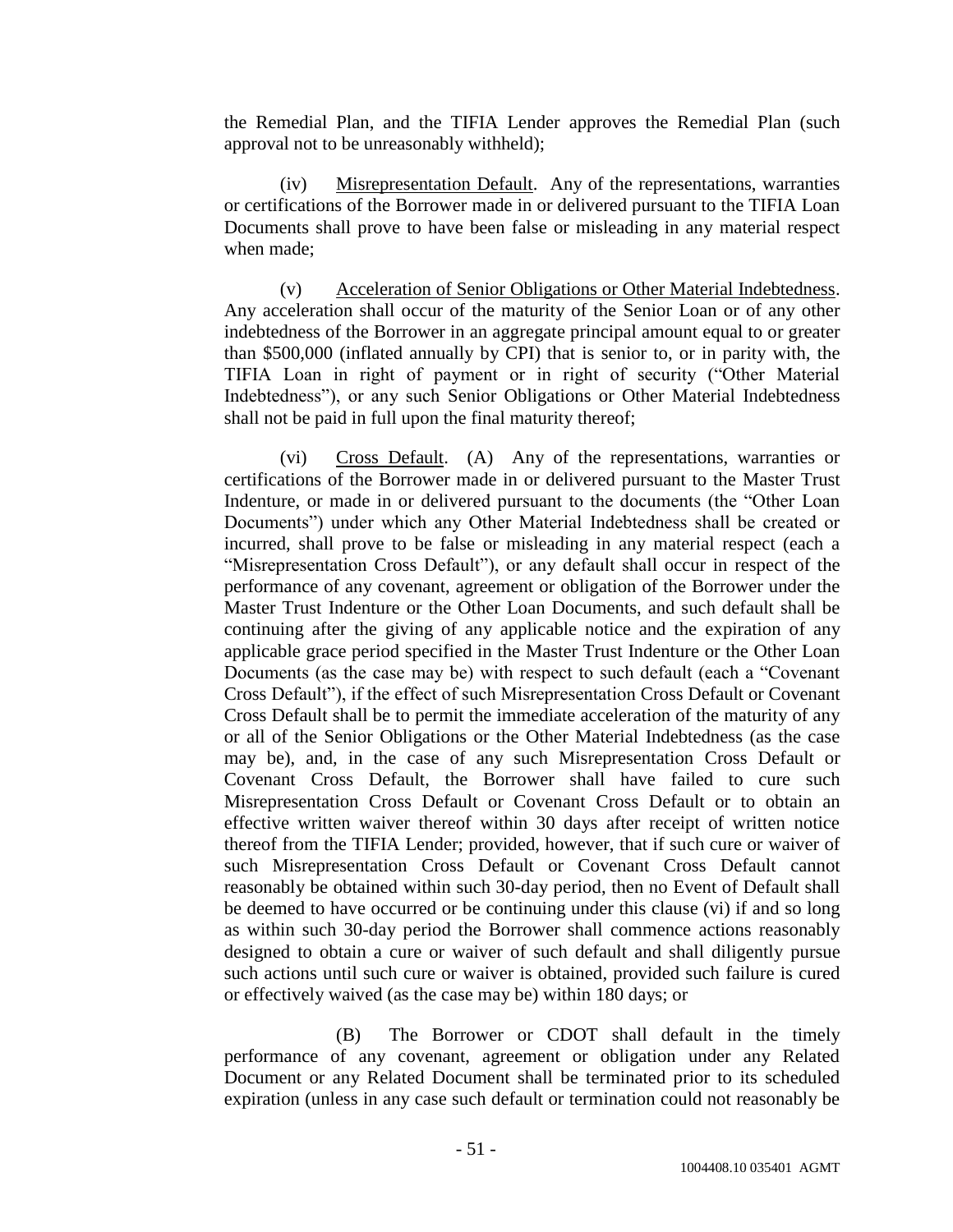expected to have a Material Adverse Effect), and the Borrower or CDOT shall have failed to cure such default or to obtain an effective written waiver thereof, or to obtain an effective revocation of such termination (as the case may be), within 30 days after receipt of written notice thereof from the TIFIA Lender; provided, however, that if such cure or waiver or revocation (as the case may be) cannot reasonably be obtained within such 30-day period, then no Event of Default shall be deemed to have occurred or be continuing under this clause if and so long as within such 30-day period the Borrower or CDOT shall commence actions reasonably designed to obtain a cure or waiver of such default or a revocation of such termination (as the case may be) and shall diligently pursue such actions until such cure or waiver or revocation is obtained, provided such failure is cured or effectively waived, or such effective revocation has been obtained (as the case may be) within 180 days;

(vii) Judgments. One or more judgments for the payment of money in an aggregate amount in excess of \$1,000,000 (inflated annually by CPI) and not otherwise covered by insurance shall be rendered against the Borrower and the same shall remain undischarged for a period of 30 consecutive days during which execution shall not be effectively stayed, or any action shall be legally taken by a judgment creditor to attach or levy upon any assets of the Borrower to enforce any such judgment;

(viii) Failure to Maintain Existence. The Borrower shall fail to maintain its existence as a government-owned business within CDOT under FASTER and the other laws of the State;

(ix) Occurrence of A Bankruptcy Related Event. A Bankruptcy Related Event shall occur;

(x) Project Abandonment. The Borrower shall abandon the Project;

(xi) Cessation of Operations. Operation of the Project shall cease for a continuous period of not less than 180 days unless such cessation of operations shall occur by reason of an Uncontrollable Force and the Borrower shall have in force an insurance policy or policies under which the Borrower is entitled to recover substantially all Senior Debt Service, TIFIA Debt Service and costs and expenses of the Borrower during such cessation of operations; or

(xii) CDOT Default. CDOT shall fail to observe or perform any covenant, agreement or Obligation of CDOT under the Direct Agreement or fail to diligently pursue an advance of funds subject to and in accordance with the terms of the CDOT O&M Loan Agreement.

(b) Upon the occurrence of an Event of Default described in Section 18(a)(iii), all obligations of the TIFIA Lender hereunder with respect to the disbursement of any undisbursed amounts of the TIFIA Loan shall immediately be deemed terminated.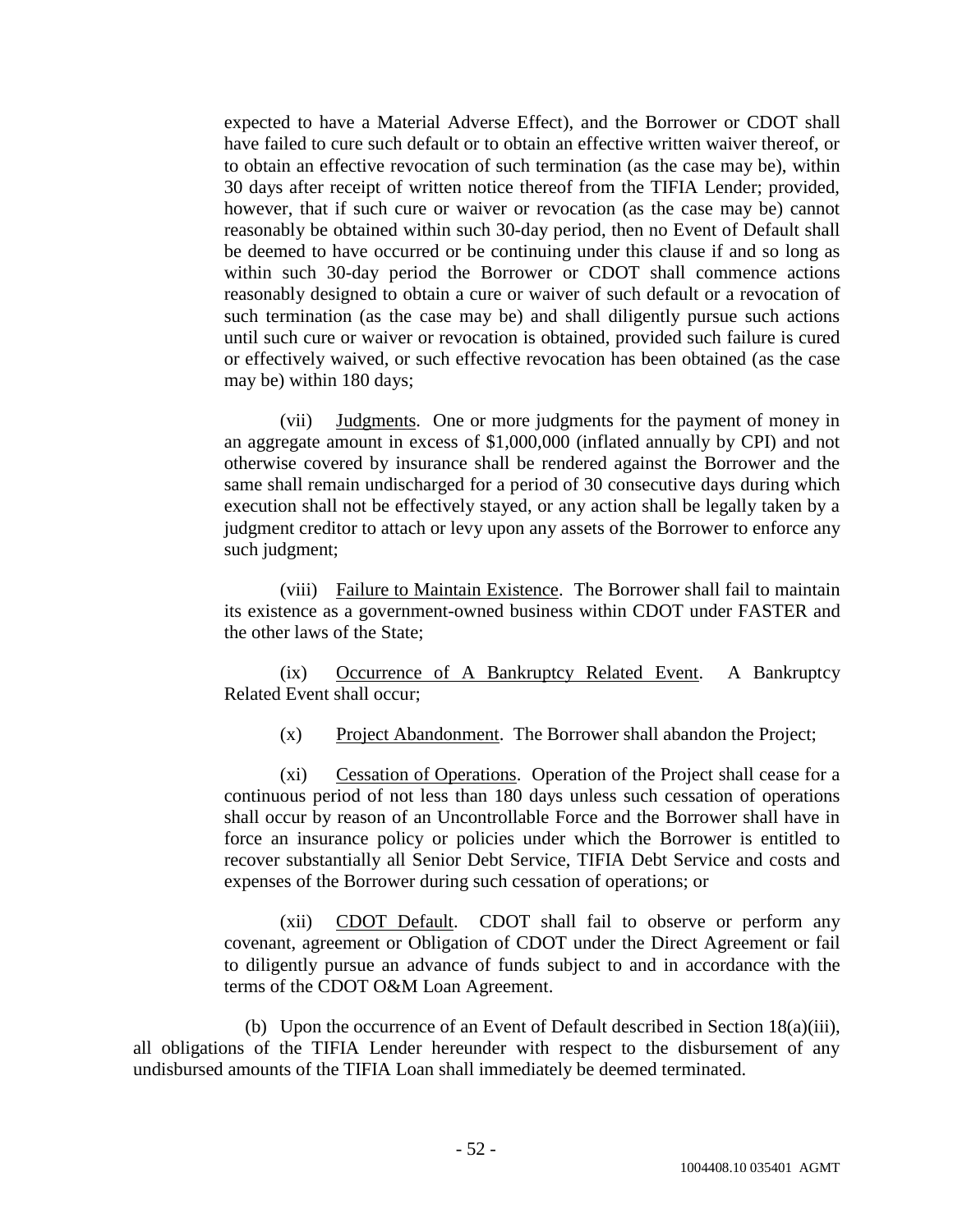(c) (i) Upon the occurrence of any Event of Default described in Section 18(a)(ix), all obligations of the TIFIA Lender hereunder with respect to the disbursement of any undisbursed amounts of the TIFIA Loan shall automatically be deemed terminated, and the unpaid principal amount of the TIFIA Loan, together with all interest accrued thereon and all fees, costs, expenses, indemnities and other amounts payable under this Agreement, the Note or the other TIFIA Loan Documents, shall automatically become immediately due and payable, without presentment, demand, notice, declaration, protest or other requirements of any kind, all of which are hereby expressly waived.

(ii) Upon the occurrence of any other Event of Default, the TIFIA Lender, by written notice to the Borrower, may (A) suspend or terminate all of its obligations hereunder with respect to the disbursement of any undisbursed amounts of the TIFIA Loan and (B) declare the unpaid principal amount of the Note to be, and the same shall thereupon forthwith become, immediately due and payable, together with the interest accrued thereon and all fees, costs, expenses, indemnities and other amounts payable under this Agreement, the Note or the other TIFIA Loan Documents, all without presentment, demand, notice, protest or other requirements of any kind, all of which are hereby expressly waived.

(d) Whenever any Event of Default hereunder shall have occurred and be continuing, the TIFIA Lender shall be entitled and empowered to institute any actions or proceedings at law or in equity for the collection of any sums due and unpaid hereunder or under the Note or the other TIFIA Loan Documents, and may prosecute any such judgment or final decree against the Borrower including confession of judgment by the Borrower against the Borrower and collect in the manner provided by law out of the property of the Borrower the moneys adjudged or decreed to be payable, and the TIFIA Lender shall have all of the rights and remedies of a secured creditor under the Uniform Commercial Code and may take such other actions at law or in equity as may appear necessary or desirable to collect all amounts payable by Borrower under this Agreement, the Note or the other TIFIA Loan Documents then due and thereafter to become due, or to enforce performance and observance of any obligation, agreement or covenant of the Borrower under this Agreement, the Note or the other TIFIA Loan Documents.

(e) Whenever any Event of Default hereunder shall have occurred and be continuing, the TIFIA Lender may suspend or debar the Borrower from further participation in any Government program administered by the TIFIA Lender and to notify other departments and agencies of such default.

(f) No action taken pursuant to this Section shall relieve Borrower from its obligations pursuant to this Agreement, the Note or the other TIFIA Loan Documents, all of which shall survive any such action.

(g) Whenever any Event of Default hereunder shall have occurred and be continuing, the Borrower hereby confesses judgment in favor of the TIFIA Lender, absolutely and unconditionally, whereupon the TIFIA Lender may apply to any court of competent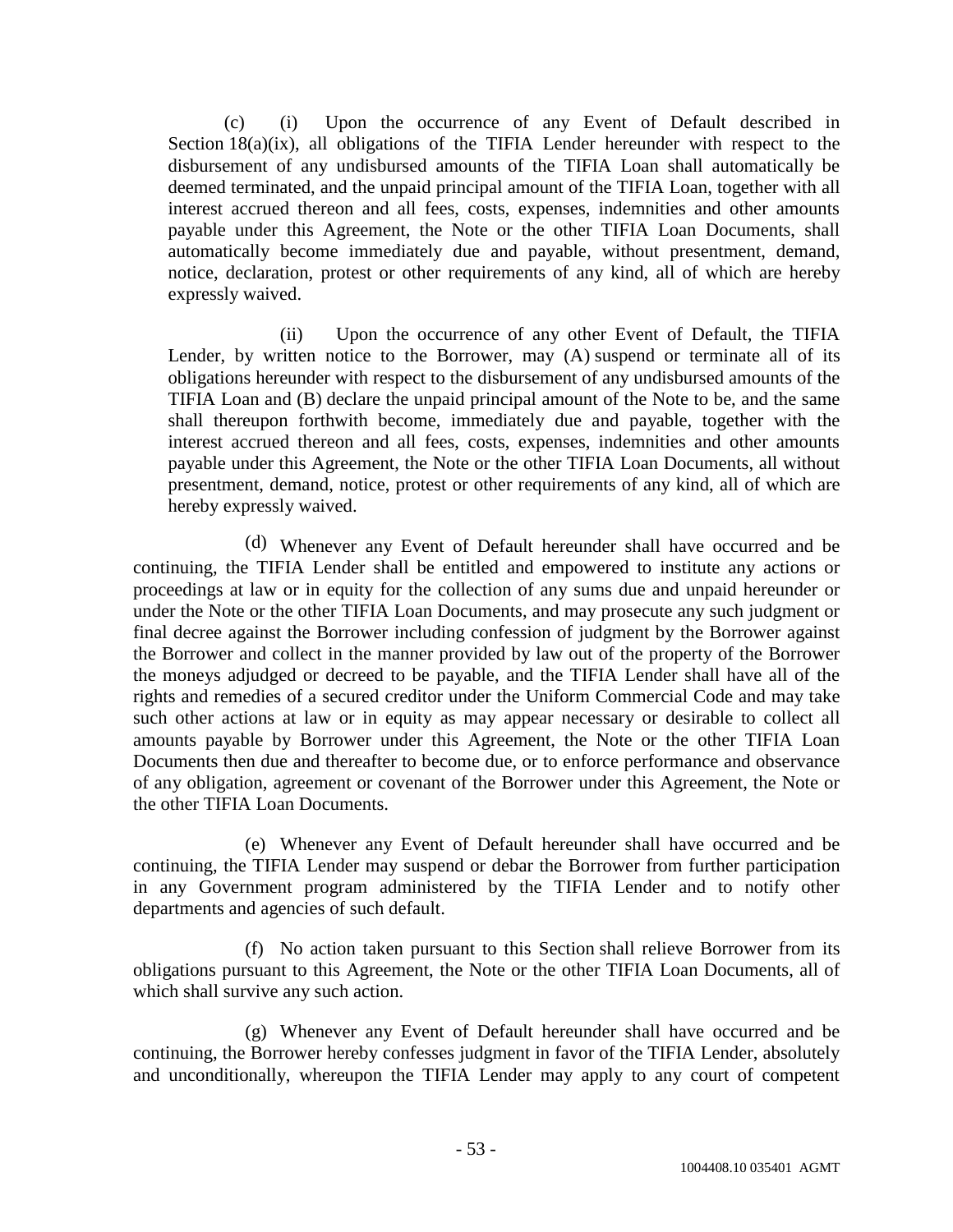jurisdiction to render such judgment in favor of the TIFIA Lender, where permissible under applicable law.

# SECTION 19. Accounting and Audit Procedures; Inspections; Reports and Records.

(a) The Borrower shall establish fiscal controls and accounting procedures sufficient to assure proper accounting for all Project-related transactions (including collection of Pledged Revenues, and any other revenues attributable to the Project, and TIFIA Loan requisitions received and disbursements made with regard to the Project), so that audits may be performed to ensure compliance with and enforcement of this Agreement. The Borrower shall use accounting, audit and fiscal procedures conforming to GASB, including, with respect to the TIFIA Loan, accounting of principal and interest payments, disbursements, prepayments and calculation of interest and principal amounts outstanding.

(b) So long as the TIFIA Loan or any portion thereof shall remain outstanding and until five years after the TIFIA Loan shall have been paid in full, the TIFIA Lender shall have the right, upon reasonable prior notice, to visit and inspect any of the locations or properties of the Borrower, to examine its books of account and records, to make copies and extracts therefrom at the Borrower's expense, and to discuss the Borrower's affairs, finances and accounts with, and to be advised as to the same by, its officers and employees and the State Auditor or its independent public accountants (and by this provision the Borrower irrevocably authorizes the State Auditor or its independent public accountants to discuss with the TIFIA Lender the affairs, finances and accounts of the Borrower, whether or not any representative of the Borrower is present, it being understood that nothing contained in this Section 19(b) is intended to confer any right to exclude any such representative from such discussions), all at such reasonable times and intervals as the TIFIA Lender may desire. The Borrower agrees to pay all out-of-pocket expenses incurred by the TIFIA Lender in connection with the TIFIA Lender's exercise of its rights under this Section 19(b) at any time when an Event of Default shall have occurred and be continuing.

(c) The Borrower shall maintain and retain all files relating to the Project and the TIFIA Loan until five years after the later of the date on which (1) all rights and duties hereunder and under the Note (including payments) have been fulfilled and necessary audits have been performed and (2) any litigation relating to the Project, the TIFIA Loan or this Agreement is finally resolved. The Borrower shall provide the TIFIA Lender in a timely manner all records and documentation relating to the Project that the TIFIA Lender may reasonably request from time-to-time.

(d) The Borrower shall provide to the TIFIA Lender, promptly after the sending or receipt thereof, copies of (i) all reports or other written materials sent to any Nationally Recognized Rating Agency that has provided, or is being requested to provide, a rating on any indebtedness of the Borrower, (ii) all notices and other written communications relating to the Master Trust Indenture, the TIFIA Loan Documents, the Project or the financing thereof, and (iii) all reports, notices and other written materials required to be sent to the Bondholders under the Master Trust Indenture, including, without limitation, all such notices relating to any of the Project Contracts, including the Design-Build Contract.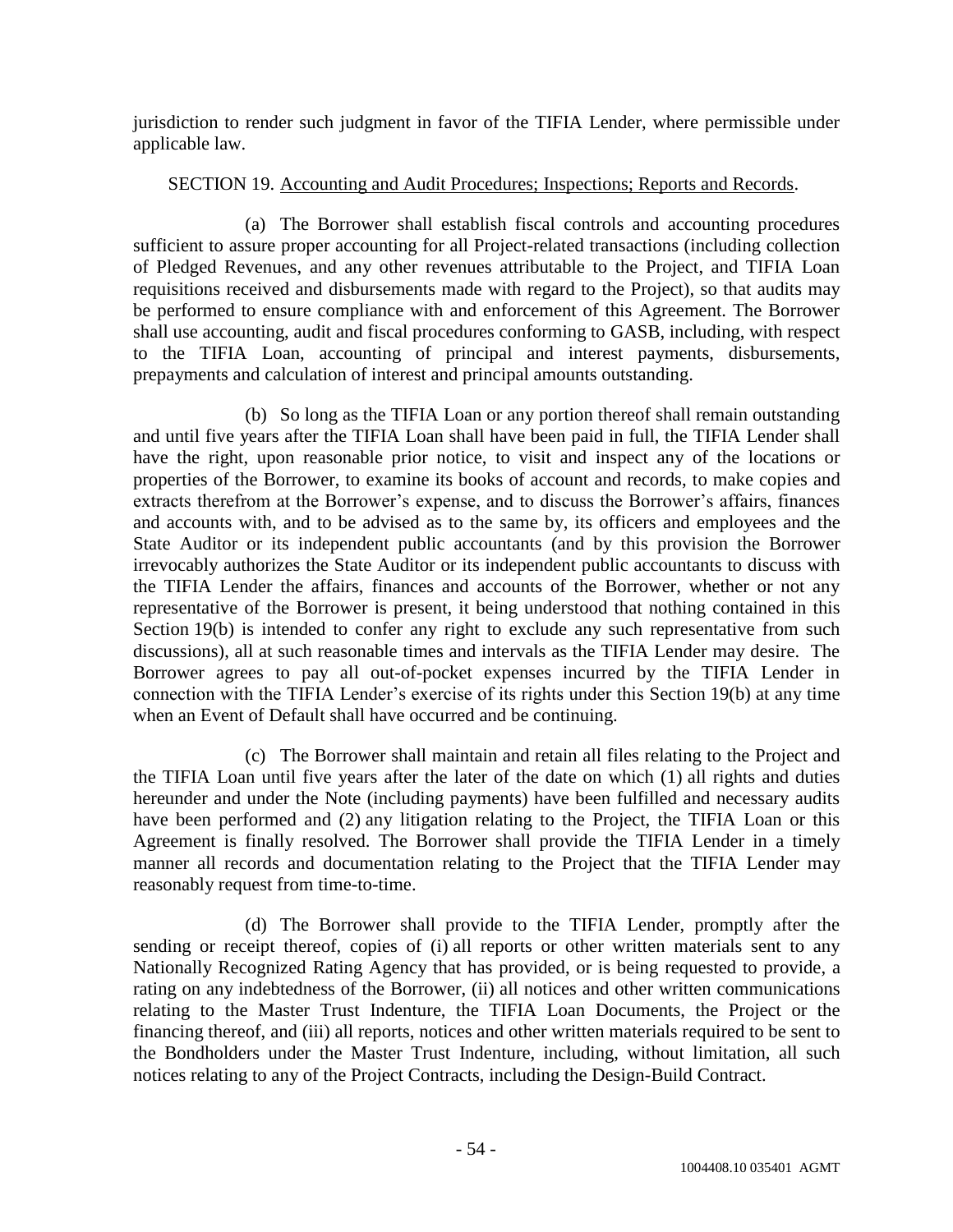(e) The TIFIA Lender shall have the right to conduct from time-to-time independent financial and compliance audits of the Borrower in accordance with the Single Audit Act of 1984, as amended, and Office of Management and Budget Circular A 133, "Audits of State and Local Governments," or as otherwise requested by the TIFIA Lender. Upon reasonable notice, the Borrower shall cooperate fully in conducting audits and shall provide full access to any books, documents, papers or other records which are pertinent to the Project or the TIFIA Loan, to the Secretary, or the designee thereof, for necessary project or programmatic audits pursuant to 23 U.S.C. § 607, 49 CFR 80.19, 31 U.S.C. § 6503(h) and 31 U.S.C. § 7503(b).

### SECTION 20. Financial Plan, Statements, and Reports.

(a) The Borrower shall provide to the TIFIA Lender and the FHWA Colorado Division Office, within 60 days after the Effective Date and annually thereafter not later than 90 days after the beginning of each Borrower Fiscal Year, a Financial Plan. The Base Case Financial Plan submitted within 60 days after the Effective Date should be consistent in all respects with the projections, assumptions and other information contained or reflected in the Base Case Financial Model. For the period through Substantial Completion, the Financial Plan shall be approved by the FHWA Colorado Division with the concurrence of the TIFIA Lender and FHWA's Office of Innovative Program Delivery. The FHWA Colorado Division Office's approval of the Base Case Financial Plan is required prior to the physical commencement of construction of the Project. The Financial Plan shall be prepared in accordance with recognized financial reporting standards, such as those in the "Guide for Prospective Financial Information" of the American Institute of Certified Public Accountants, shall meet FHWA's Major Project Financial Plan Guidance, as amended from time-to-time, and shall be in form and substance satisfactory to the TIFIA Lender.

> (i) The Financial Plan shall include: (1) a certificate signed by the Borrower's Authorized Representative to the effect that the Financial Plan, including the assumptions and supporting documentation, is accurate and reasonable to the "best of the Borrower's knowledge and belief"; (2) a certificate signed by the Borrower's Authorized Representative demonstrating that annual projected Pledged Revenues shall be sufficient to meet the Loan Amortization Schedule and to meet the Rate Covenant established pursuant to Section 15(o); and (3) an electronic copy of the updated "base case" financial model of the operation of the Project for the period from inception thereof through the Final Maturity Date, in substantially the form heretofore provided to the TIFIA Lender, based upon assumptions and projections with respect to the revenues, expenses and other financial aspects of the Project which shall reflect the prior experience and current status of the Project, and the expectations of management with respect to the Project, as of the most recent practicable date prior to the delivery of such model.

> (ii) For the period through Substantial Completion, the Financial Plan shall: (1) provide the current estimate of the total cost of the Project and the remaining cost to complete the Project, identify any significant cost changes since the previous Financial Plan, discuss reasons for and implications of the cost changes, and include a summary table showing the history of Project Costs by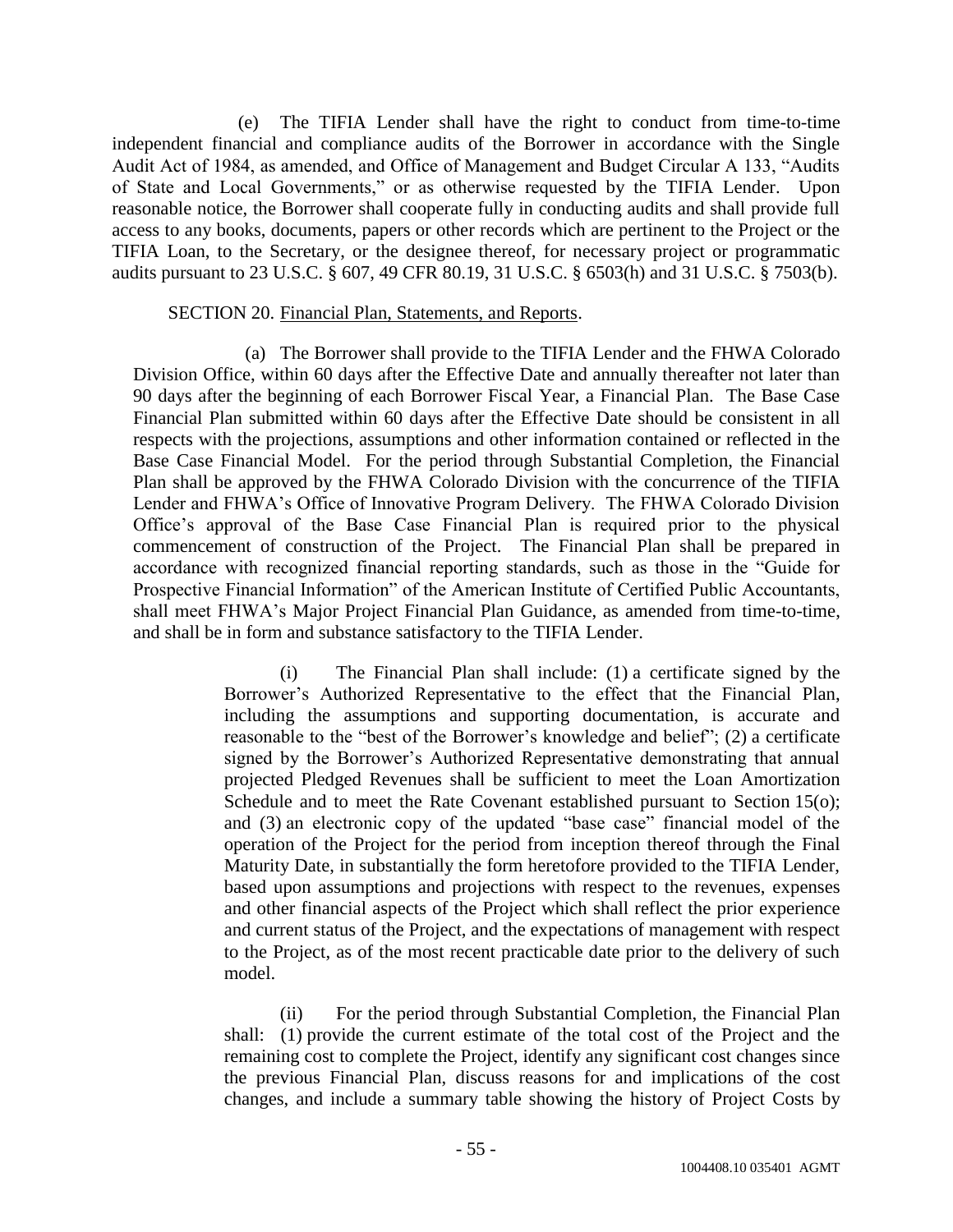major activity or category since the Base Case Financial Plan and the preceding Financial Plan; (2) provide the current schedule and implementation plan for completing the Project, including a the Substantial Completion Date, identify major milestones for each phase of the Project and compare current milestone dates with milestone dates in the Base Case Financial Plan and the preceding Financial Plan, and discuss reasons for changes in Project milestones; (3) provide current estimates of sources and uses of funds for the Project, identify any significant funding changes since the preceding Financial Plan, discuss reasons for and implications of the funding changes, and include a summary table showing the history of Project funding since the Base Case Financial Plan and the preceding Financial Plan; (4) provide an updated cash flow schedule showing annual cash needs versus available revenue and funding to meet those needs and identify any potential revenue and funding shortfalls and addressing contingency measures that will or may be taken to address any shortfalls; (5) based on the updated cash flow schedule, provide projected debt service coverage ratios for any Senior Obligations and the TIFIA Loan through the Final Maturity Date; (6) provide cost containment strategies and risk mitigation plans that have been or may be implemented to address factors that are affecting or could affect the scheduled completion or financial viability of the Project; (7) provide the total value of approved changes in project design or scope, and provide a listing of each individual change valued at \$2,500,000 or more, setting forth the rationale or need for the proposed change and describing the impact of such change on the Project; (8) contain, in form and substance satisfactory to the TIFIA Lender, a written narrative report on the progress of design, permitting, acquisition and construction of the Project since the Base Case Financial Plan and the preceding Financial Plan, describing in reasonable detail all significant activities concerning Project status including any material matters that may affect the future performance of the Borrower's obligations under this Agreement and the causes thereof; and (9) comply in all respects with FHWA's Major Project Financial Plan requirements.

(iii) For the period following Substantial Completion until repayment of the TIFIA Loan in full, the Financial Plan shall: (1) provide an updated cash flow schedule showing annual cash inflows (Pledged Revenues, interest and other income) and outflows (operating costs, capital costs, Senior Debt Service, TIFIA Debt Service, replenishment of reserves and other uses) with a narrative identifying any potential revenue or funding shortfall and discussing contingency measures that will or may be taken to address any shortfalls; (2) provide current and estimated amounts of revenues received and the amounts deposited into each fund and account held under the Master Trust Indenture and the amount disbursed from such funds and accounts and the balance in each of the funds and accounts; (3) provide an updated schedule of actual and projected Pledged Revenues, showing actual and projected coverage ratios for the TIFIA Loan; (4) provide a schedule of then current toll rates and planned increases; and (5) provide a written narrative report explaining any variances in costs or revenues since the Base Case Financial Plan and the preceding Financial Plan and describing in reasonable detail any material matters that may affect the future performance of the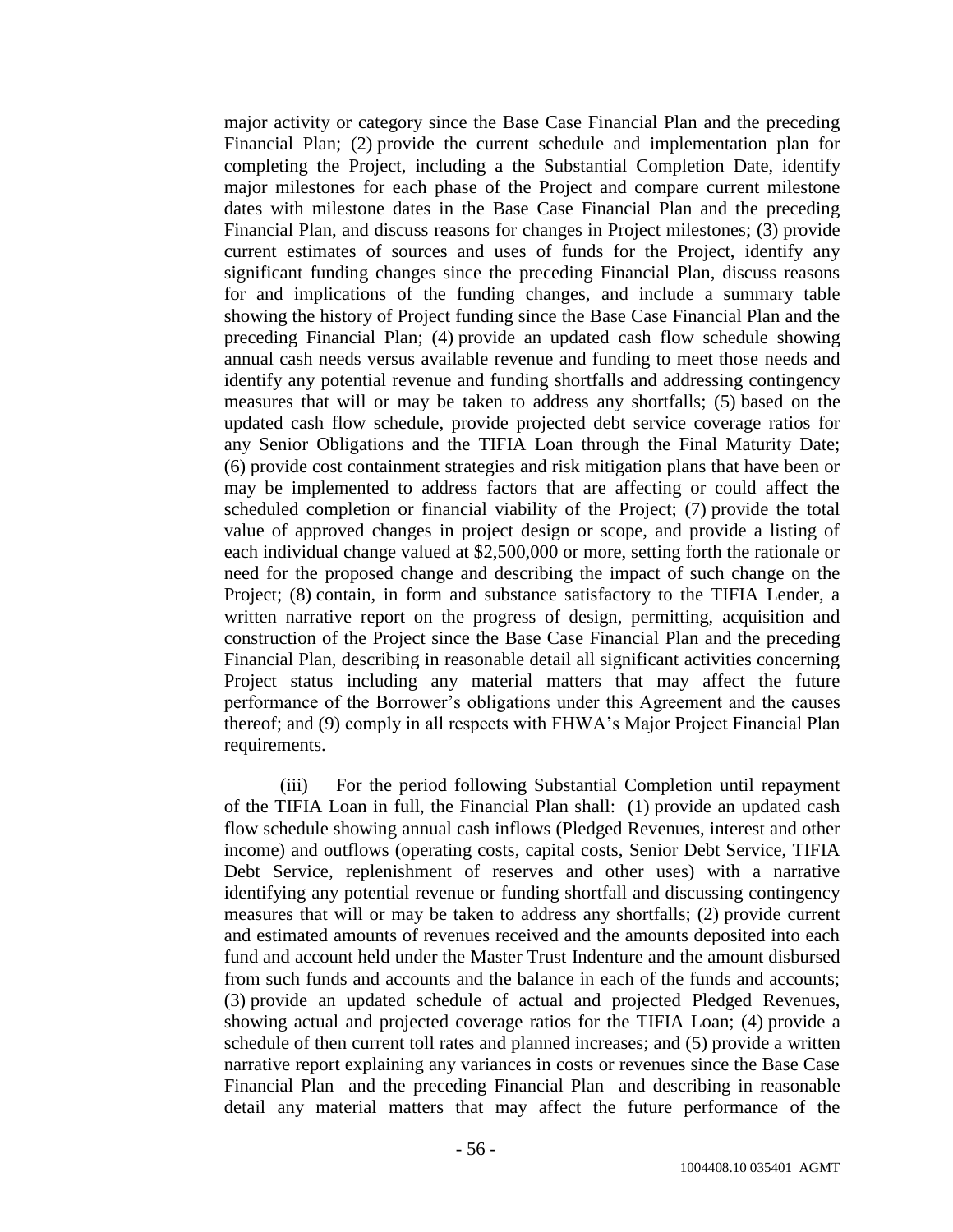Borrower's obligations under this Agreement and the causes thereof to include, but not limited, traffic and revenue reports, operational contracts, and third-party transactions.

(b) Not later than ninety (90) days following the Substantial Completion Date, the Borrower shall provide the TIFIA Lender with a final written narrative report, summarizing all significant activities and events, since the Base Case Financial Plan, affecting the operation, maintenance, financing, or management of the project in a form reasonably satisfactory to the TIFIA Lender. Such report shall include an updated cash flow schedule and currently projected Total Debt Service Coverage Ratios. For the avoidance of doubt, the Borrower must comply with the continued reporting requirements of FHWA Major Projects Financial Plan Guidance, as amended from time-to-time.

(c) For the period through Substantial Completion, the Borrower shall provide the TIFIA Lender with written notification, before instituting any increase or decrease of the overall Project Costs in an amount equal to or greater than \$2,500,000, setting forth the nature of the proposed increase or decrease and estimating the impact of such increase or decrease on the capital costs, operating costs, and the Financial Plan. The Borrower's notice shall demonstrate that the proposed increase or decrease is consistent with the provisions of this Agreement, is necessary or beneficial to the Project and does not materially impair the TIFIA Lender's security.

(d) The Borrower shall furnish to the TIFIA Lender:

(i) As soon as available, but no later than sixty (60) days after the end of each semi-annual period of each fiscal year, an unaudited income statement and balance sheet as of the end of such period and the related unaudited statements of operations and changes in capital and of cash flow of the Borrower for such period and for the portion of the fiscal year through the end of such period, setting forth in each case in comparative form the figures for the previous period, certified by the chief executive officer or chief financial officer of the Borrower as fairly stating in all material respects the financial condition of the Borrower as at the end of such period and the results of its operations and its cash flows for such period (subject to normal year-end audit adjustments); and

(ii) as soon as available, but no later than one hundred eighty (180) days after the end of each fiscal year of the Borrower, a copy of the audited income statement and balance sheet of the Borrower as of the end of such fiscal year and the related audited statements of operations, changes in capital and of cash flow of the Borrower for such fiscal year, setting forth in each case in comparative form the figures for the previous fiscal year, certified without a "going concern" or like qualification or exception, or qualification as to the scope of the audit, by the State Auditor, or, if not provided by the State Auditor, by an independent public accounting firm selected by the Borrower, which is reasonably acceptable to the TIFIA Lender.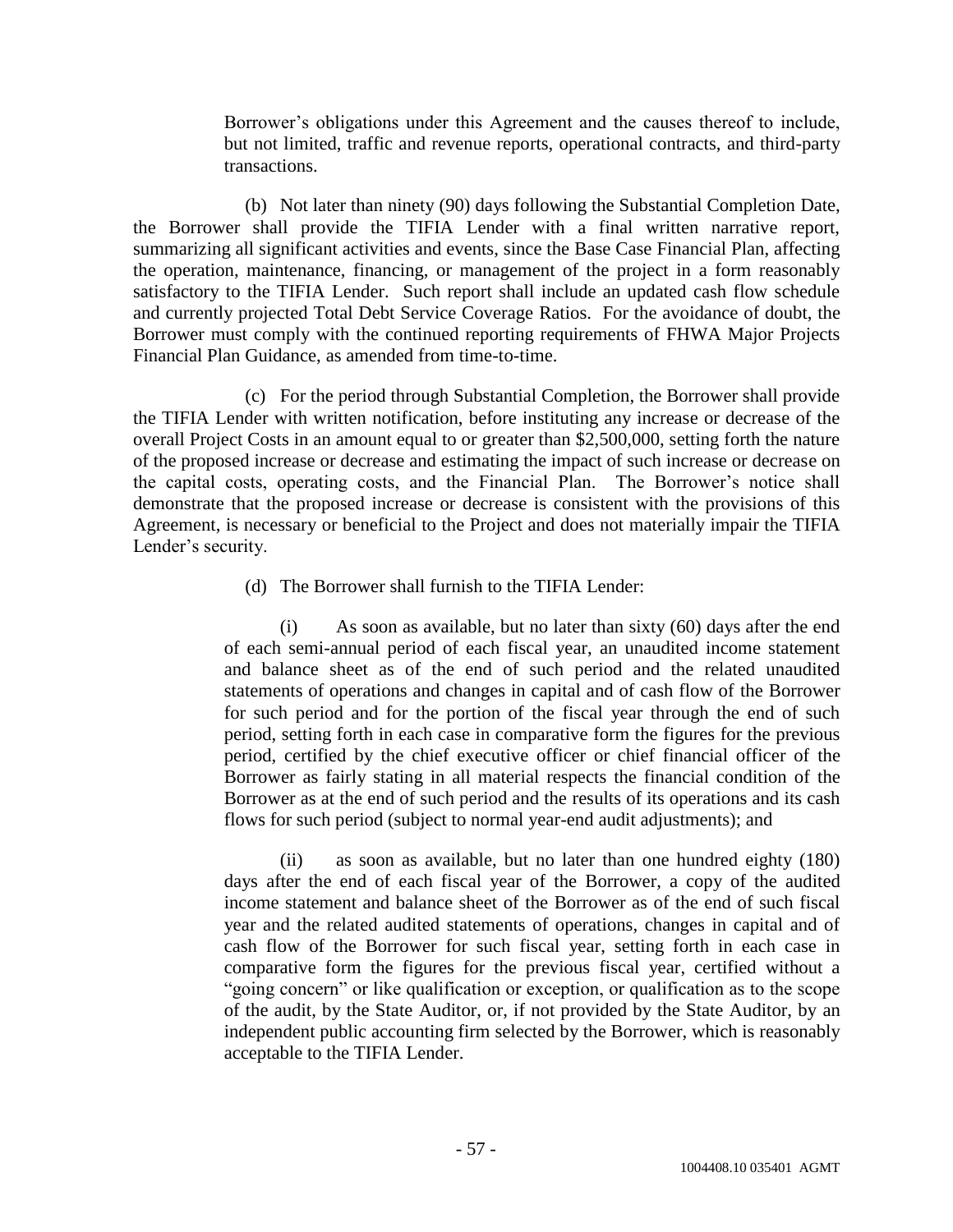All such financial statements of the Borrower shall be complete and correct in all material respects and shall be prepared in reasonable detail and in accordance with GASB applied consistently throughout the periods reflected therein (except for changes approved or required by the State Auditor or any independent public accountants certifying such statements and disclosed therein).

(e) The Borrower shall furnish to the TIFIA Lender, together with each delivery of annual audited or interim unaudited financial statements of the Borrower pursuant to Section 20(d), a certificate signed by the Borrower's Authorized Representative stating whether or not, during the annual or semi-annual period (as the case may be) covered by such financial statements, there occurred any Event of Default or event which, with notice or lapse of time or both, would become an Event of Default, and, if any such Event of Default or other event shall have occurred during such period, the nature of such Event of Default or other event and the actions that the Borrower has taken or intends to take in respect thereof.

# SECTION 21. Project Oversight and Monitoring.

(a) Project Development, Design and Construction. The TIFIA Lender shall have the right in its sole discretion to monitor (or direct its agents to monitor) development, including but not limited to environmental compliance, design, right-of-way acquisition, and construction of the Project. CDOT shall be responsible for administering construction oversight of the Project in accordance with the Design-Build Contract. CDOT's oversight of Project development, environmental compliance, design, right-of-way acquisition, and construction monitoring shall be conducted pursuant to the Stewardship Agreement, which may be amended from time-to-time upon mutual agreement of CDOT and FHWA, or when so required by federal statute or otherwise required by the United States Congress. The Borrower agrees to cooperate in good faith with the TIFIA Lender in the conduct of such monitoring by promptly providing the TIFIA Lender with such reports, documentation or other information as shall be requested by the TIFIA Lender, or its agents, including any independent engineer reports, documentation or information.

# (b) Reporting. The Borrower shall furnish to the TIFIA Lender the following:

(i) Monthly Construction Progress Report. On or before the last Business Day of any calendar month during the Construction Period, a report executed by a Borrower's Authorized Representative (A) of the amount of Project Costs expended since the Effective Date as well as during the preceding calendar month and the amount of Project Costs estimated to be required to complete the Project, (B) providing an assessment of the overall construction progress of the Project since the date of the last report and since the Effective Date, together with an assessment of how such progress compares to the Construction Schedule, (C) specifying the Substantial Completion Date, (D) providing a detailed description of all material problems (including but not limited to actual and anticipated cost and/or schedule overruns, if any) encountered or anticipated in connection with the construction of the Project since the date of the last report, together with an assessment of how such problems may impact the Construction Schedule and the meeting of critical dates thereunder and a detailed description of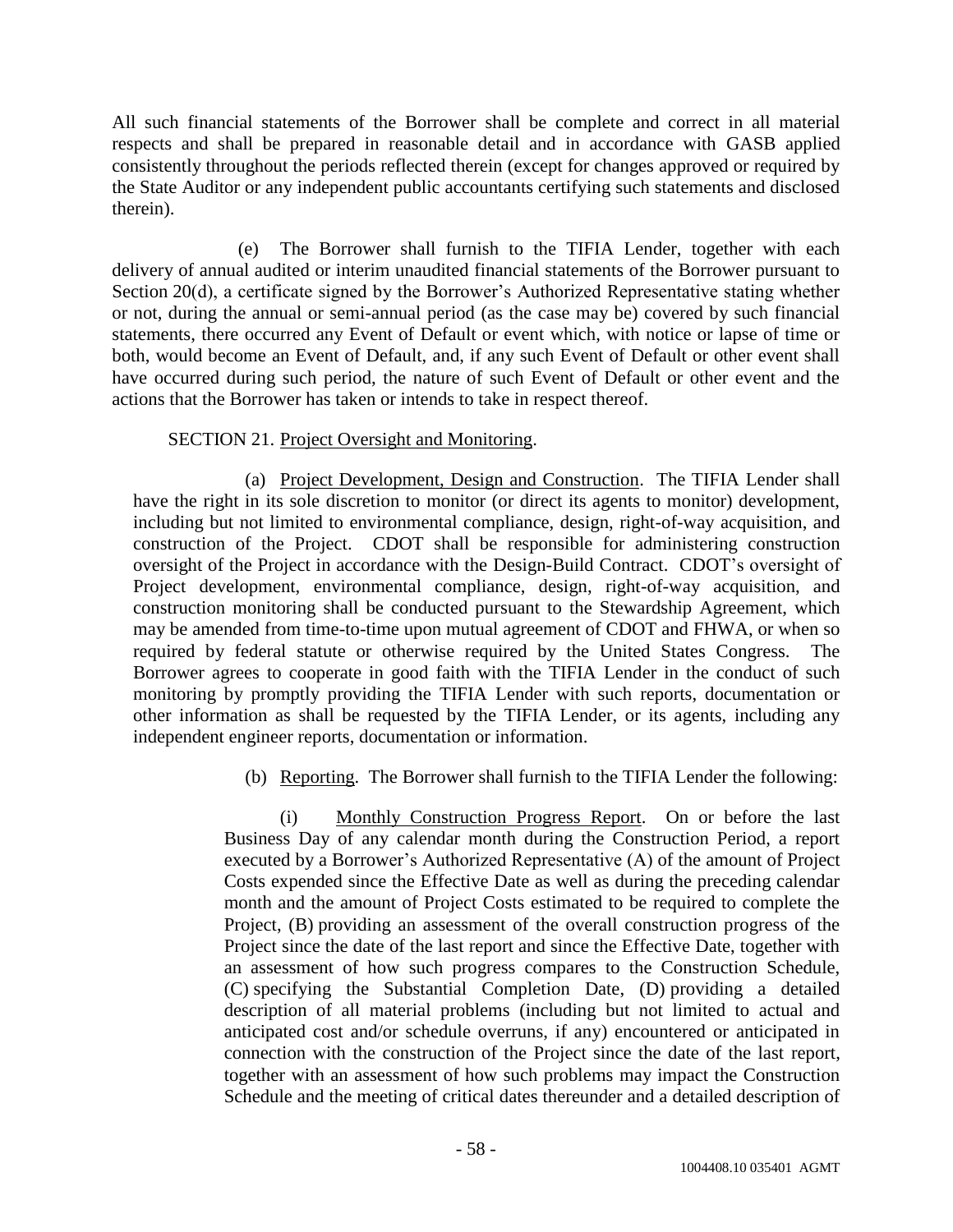the proposed solutions to any such problems, (E) specifying the delivery status of major equipment and the effect, if any, that the anticipated delivery dates of such equipment has on the overall Construction Schedule, (F) specifying any proposed or pending change orders, (G) specifying any material changes or deviations from the Borrower's land procurement plans or schedule, and (H) a discussion or analysis of such other matters related to the Project as the TIFIA Lender may reasonably request. The Borrower shall respond, and use commercially reasonable efforts to cause the Design-Build Contractor to respond, to the TIFIA Lender's inquiries regarding such report, the construction of the Project and any Design-Build Contractor's performance of its obligations under the Design-Build Contract.

(ii) Design-Build Contractor Reports. During the Construction Period, promptly after receipt thereof, a copy of each report delivered by the Design-Build Contractor to the Borrower pursuant to the Design-Build Contract to which it is a party.

(iii) Annual Operating Budget. No later than 30 days prior to the commencement of each fiscal year of the Borrower, the Borrower shall submit an operating plan and a budget on a cash flow basis of projected traffic, Pledged Revenues, O&M Expenses, Project Renewal and Replacement Expenditures, interest, and other costs and a pro forma balance sheet prepared in accordance with GASB for the next Fiscal Year (collectively, an "Annual Operating Budget"), each prepared by the Borrower in good faith and accompanied by a certificate of an Authorized Representative of the Borrower to the effect that such officer has no reason to believe that it is incorrect or misleading in any material respect, based upon information then known by such Authorized Representative.

(iv) Traffic and Operating Report. For the period commencing after the Substantial Completion Date, deliver to the TIFIA Lender, not later than ninety (90) days after the end of each financial quarter, a traffic and operating report showing (1) the operating data for the Project for the previous financial quarter, including total Pledged Revenues received and total Project O&M Expenses and Capital Expenditures incurred, (2) the variances for such period between the Pledged Revenues actually received and the budgeted Pledged Revenues as shown in the Annual Operating Budget, together with a brief narrative explanation of the reasons for any such variance of 20% or more, and (3) the variances for such period between the actual Operation and Maintenance Expenses incurred and the budgeted Project O&M Expenses as shown in the Annual Operating Budget, together with a brief narrative explanation of the reasons for any such variance of 20% or more.

(v) Permits. Promptly after the receipt or filing thereof, as the case may be (but in no event later than thirty (30) days after such receipt or filing), a copy of (A) each Governmental Approval or other consent or approval obtained by the Borrower, or obtained by any Design-Build Contractor and delivered to the Borrower pursuant to any Design-Build Contract after the Effective Date, and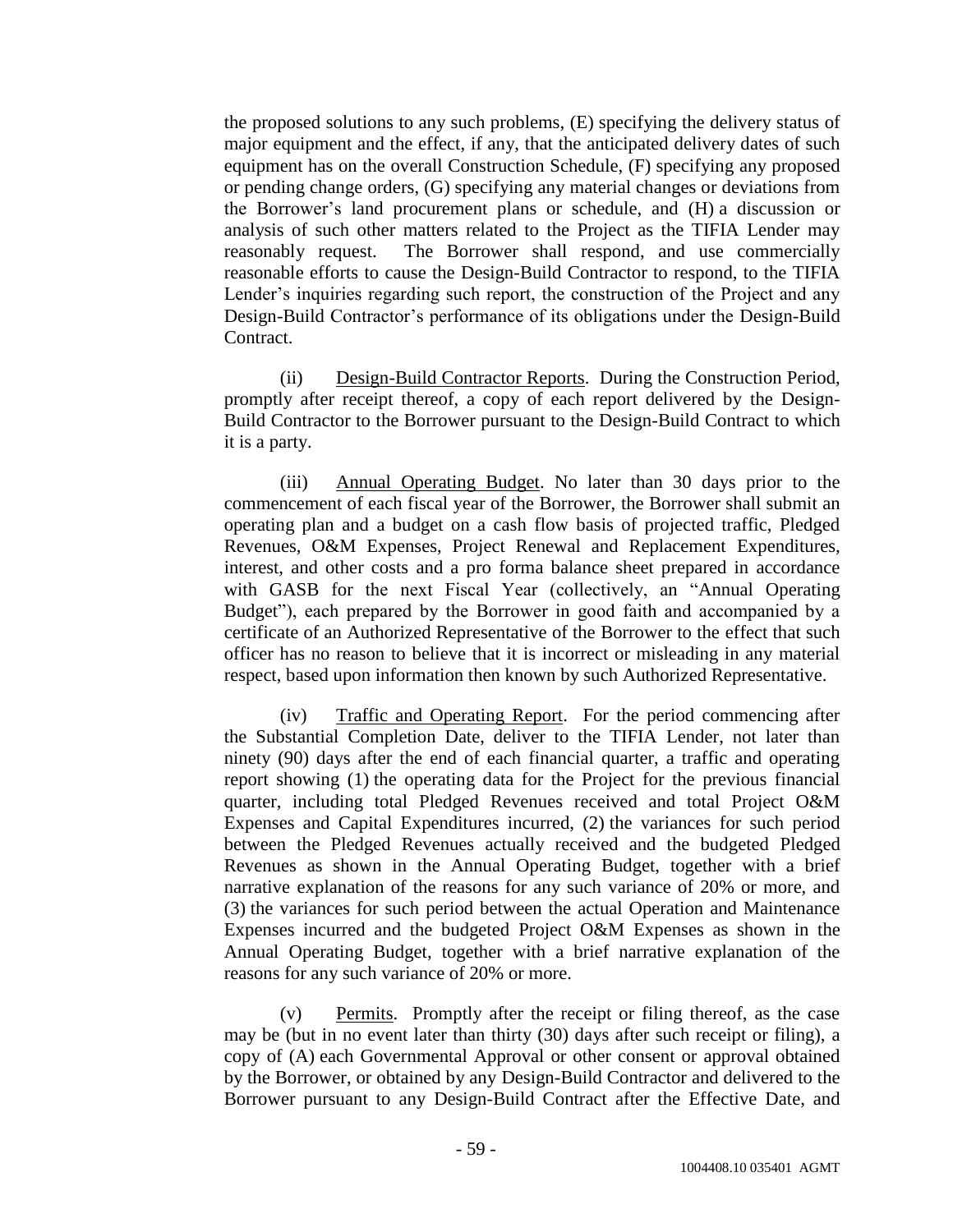(B) each filing made by the Borrower or the Design-Build Contractor with any Governmental Authority with respect to a Governmental Approval, except such as are routine or ministerial in nature.

(vi) Annual Engineer's Report. During the Construction Period, promptly after the receipt or filing thereof (but in no event later than thirty (30) days after such receipt or filing), a copy of each annual engineer's report required pursuant to Section 4.06 of the Master Trust Indenture.

(c) Project Operations. For the period following Substantial Completion, the TIFIA Lender shall have the right, in its sole discretion, to monitor (or direct its agents to monitor) the Project's operations and to require reporting on the operation and management of the Project and to provide copies of any contracts relating to the operation, maintenance and safety services for the Project as may be required from time-to-time. The Borrower agrees to cooperate in good faith with the TIFIA Lender in the conduct of such monitoring by promptly providing the TIFIA Lender with such reports, documentation, or other information as shall be requested by the TIFIA Lender. In the event that the TIFIA Lender retains a financial oversight advisor under contract with the TIFIA Lender, which decision shall be within the sole discretion of the TIFIA Lender, to carry out the provisions of this Section, the full cost of such monitoring shall be borne by the Borrower. Any costs incurred by the TIFIA Lender for such monitoring shall be promptly reimbursed by the Borrower upon demand therefor in the form of an invoice reasonably acceptable to the Borrower.

SECTION 22. No Personal Recourse. No official, employee or agent of the TIFIA Lender or the Borrower or any Person executing this Agreement or any of the other TIFIA Loan Documents shall be personally liable on this Agreement or such other TIFIA Loan Documents by reason of the issuance, delivery or execution hereof or thereof, provided that nothing in this Section shall be construed to relieve the Borrower from any liability it may incur under this Agreement or any of the other TIFIA Loan Document.

SECTION 23. No Third Party Rights. The parties hereby agree that this Agreement and the Master Trust Indenture create no third party rights against the United States or the TIFIA Lender, solely by virtue of the TIFIA Loan, and the Borrower agrees to hold the above Federal parties harmless, to the extent permitted by laws, from any lawsuit or claim arising in law or equity solely by reason of the TIFIA Loan, and that no third party creditor or creditors of the Borrower shall have any right against the TIFIA Lender with respect to the TIFIA Loan made pursuant to this Agreement or otherwise under the Master Trust Indenture. No payment obligations arising under the Master Trust Indenture or any other document shall be payable by the TIFIA Lender, except to the extent of funds appropriated and legally available therefor.

SECTION 24. Borrower's Authorized Representative. The Borrower shall at all times have appointed a Borrower's Authorized Representative by designating such Person or Persons from time-to-time to act on the Borrower's behalf pursuant to a written certificate furnished to the TIFIA Lender, the Trustee and the Servicer, if any, containing the specimen signature or signatures of such Person or Persons and signed by the Borrower.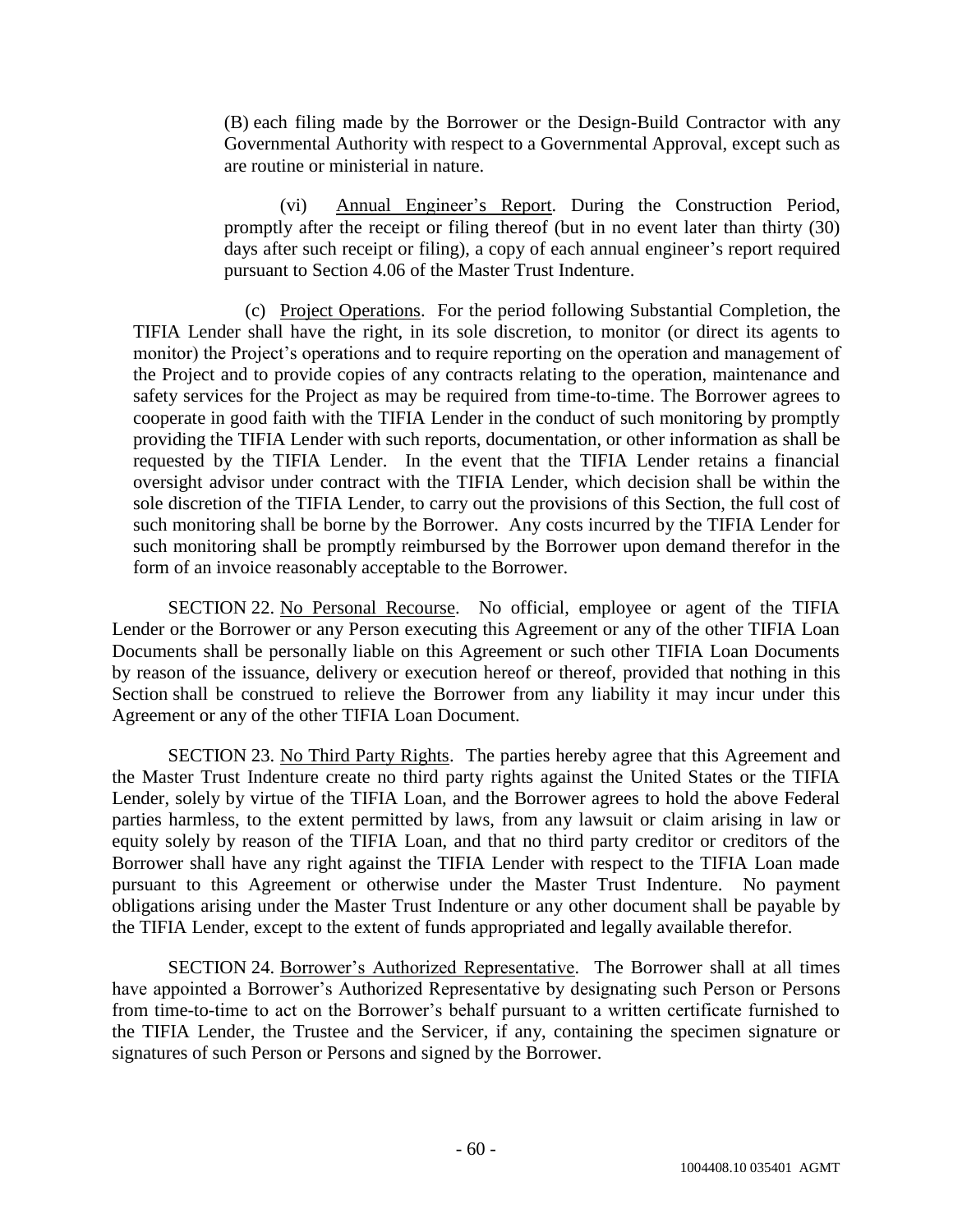# SECTION 25. TIFIA Lender's Authorized Representative.

(a) The TIFIA Lender shall at all times have appointed a TIFIA Lender's Authorized Representative by designating such Person or Persons from time-to-time to act on the TIFIA Lender's behalf pursuant to a written certificate furnished to the Borrower, the Trustee and the Servicer, if any, containing the specimen signature or signatures of such Person or Persons and signed by the TIFIA Lender.

(b) Pursuant to a Delegation of Authority dated July 24, 2003, the Administrator delegated the authority to enter into contracts and sign all contractual and funding documents (with the exception of the term sheets and credit agreements) necessary to implement the Act, including entering into technical amendments to, and restatements of, term sheets and credit agreements that do not materially impair the credit quality of the revenues pledged to repay the USDOT. This authority was delegated to the Associate Administrator for Administration who in turn delegated such authority to the Director of the Office of Innovative Program Delivery on June 15, 2009. Pursuant to these delegations the above named officers, any of whom alone may act, serve as the Lender's Authorized Representative under this Agreement, in addition to the Administrator for the purposes set forth herein.

SECTION 26. Servicer. The TIFIA Lender may from time-to-time designate an entity or entities to perform, or assist the TIFIA Lender in performing, the duties of the Servicer or specified duties of the TIFIA Lender under this Agreement and the Note. The TIFIA Lender shall give the Borrower written notice of the appointment of any Servicer and shall enumerate the duties or any change in duties to be performed by any Servicer. Any references in this Agreement to the TIFIA Lender shall be deemed to be a reference to the Servicer with respect to any duties which the TIFIA Lender shall have delegated to such Servicer.

# SECTION 27. Fees and Expenses.

(a) Commencing in Federal Fiscal Year (FFY) 2012 and continuing thereafter each year throughout the term of this Agreement, the Borrower shall pay to the TIFIA Lender an annual loan servicing fee on or before the  $15<sup>th</sup>$  of November of each such year. The TIFIA Lender shall establish the amount of this annual fee, and the TIFIA Lender shall notify the Borrower of the amount, at least 30 days before payment is due.

(b) In establishing the amount of the fee, the TIFIA Lender will adjust the previous year's base amount utilizing the Consumer Price Index for All Urban Consumers (CPI-U) for the U.S. City Average for All Items, 1982-84=100, or its successor(s), published by the Bureau of Labor Statistics, or its successor(s). For the FFY 2012 calculation, the TIFIA Lender will use the FFY 2011 base amount of \$11,675 which applies to other TIFIA borrowers, as the previous year's base amount. The TIFIA Lender will calculate the percentage change in the CPI-U, before seasonal adjustment, from August of the previous year to August of the current year and will then adjust the previous year's base amount in proportion to the CPI percentage change. To calculate the amount of the fee, the TIFIA Lender shall round the current year's base amount using increments of \$500. Results with the ending integers between 250-499 or between 750-999 shall be rounded upward, and results with the ending integers between 001-249 or between 501-749 shall be rounded downward.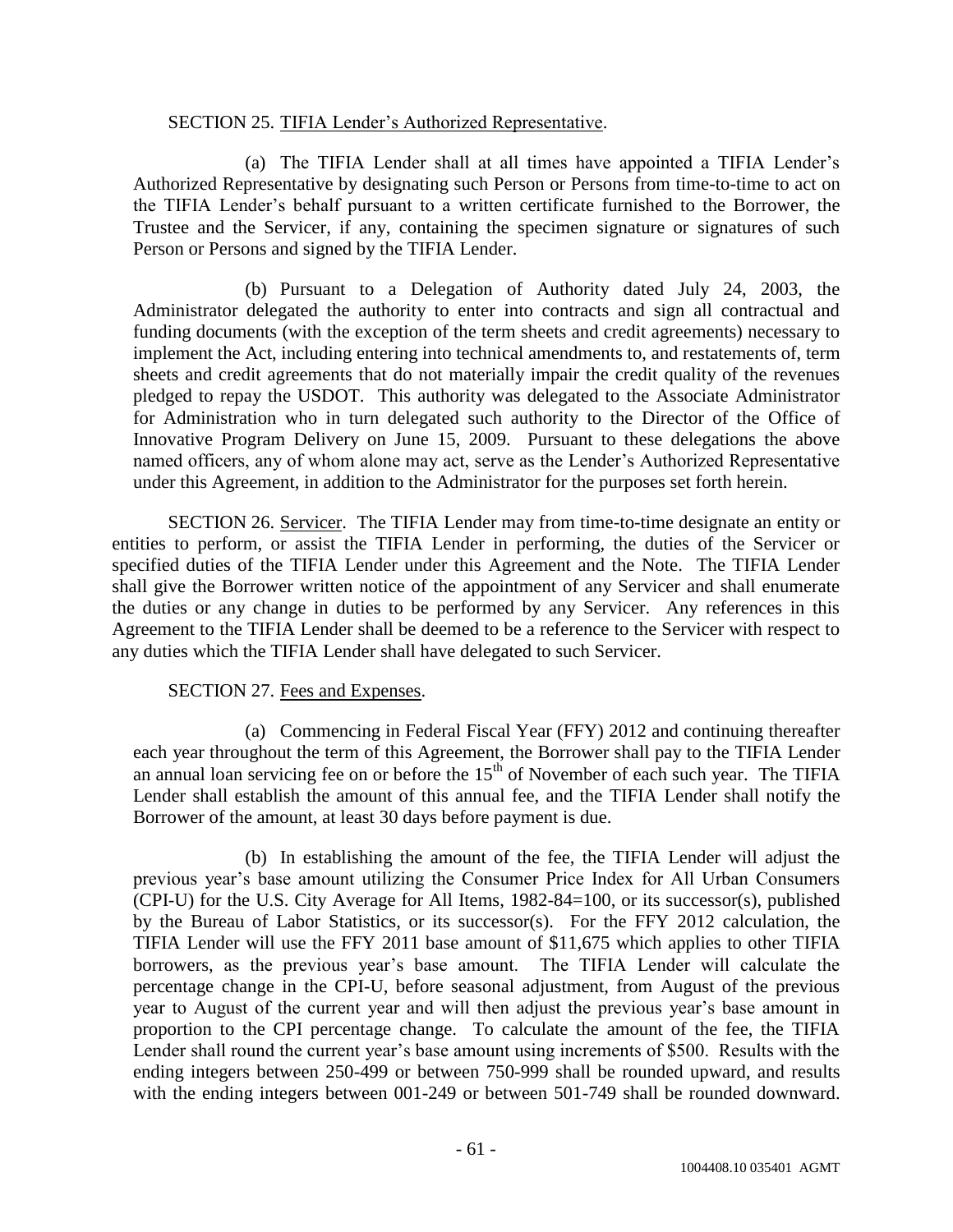The CPI adjustments in the following years shall begin with the base amount, not the rounded fee.

(c) The Borrower shall cooperate and respond to any reasonable request of the Servicer for information, documentation or other items reasonably necessary for the performance by the Servicer of its duties hereunder.

(d) The Borrower agrees, whether or not the transactions hereby contemplated shall be consummated, to reimburse the TIFIA Lender on demand from time-to-time on and after the date hereof for any and all fees, costs, charges and expenses incurred by it (including the reasonable fees, costs and expenses of counsel and other advisors) in connection with the negotiation, preparation, execution, delivery and performance of this Agreement and the other TIFIA Loan Documents and the transactions hereby and thereby contemplated, including without limitation, reasonable attorneys', engineers', and planning fees and professional costs, including all such fees, costs and expenses incurred as a result of or in connection with:

> (i) the enforcement of or attempt to enforce any provision of this Agreement or any of the other TIFIA Loan Documents;

> (ii) any amendment or requested amendment of, or waiver or consent or requested waiver or consent under or with respect to, this Agreement or any of the other TIFIA Loan Documents, or advice in connection with the administration of this Agreement or any of the other TIFIA Loan Documents or the rights of the TIFIA Lender thereunder; and

> (iii) any work-out, restructuring or similar arrangement of the obligations of the Borrower under this Agreement or the other TIFIA Loan Documents during the pendency of one or more Events of Default;

provided, however, with respect to the foregoing fees, costs and expenses set forth in subsections (d)(i)-(iii), any costs incurred by the TIFIA Lender for costs and expenses of counsel and financial advisor prior to the Effective Date shall be paid by the TIFIA Lender from amounts available under the TIGER Grant Agreements.

(e) The obligations of the Borrower under this Section shall survive the payment or prepayment in full or transfer of the Note, the enforcement of any provision of this Agreement or the other TIFIA Loan Documents, any such amendments, waivers or consents, any Event of Default, and any such workout, restructuring or similar arrangement.

SECTION 28. Amendments and Waivers. No amendment, modification, termination or waiver of any provision of this Agreement shall in any event be effective without the written consent of each of the parties hereto.

SECTION 29. Governing Law. This Agreement shall be governed by the federal laws of the United States if and to the extent such federal laws are applicable and the internal laws of the State of Colorado, if and to the extent such federal laws are not applicable.

SECTION 30. Severability. In case any provision in or obligation under this Agreement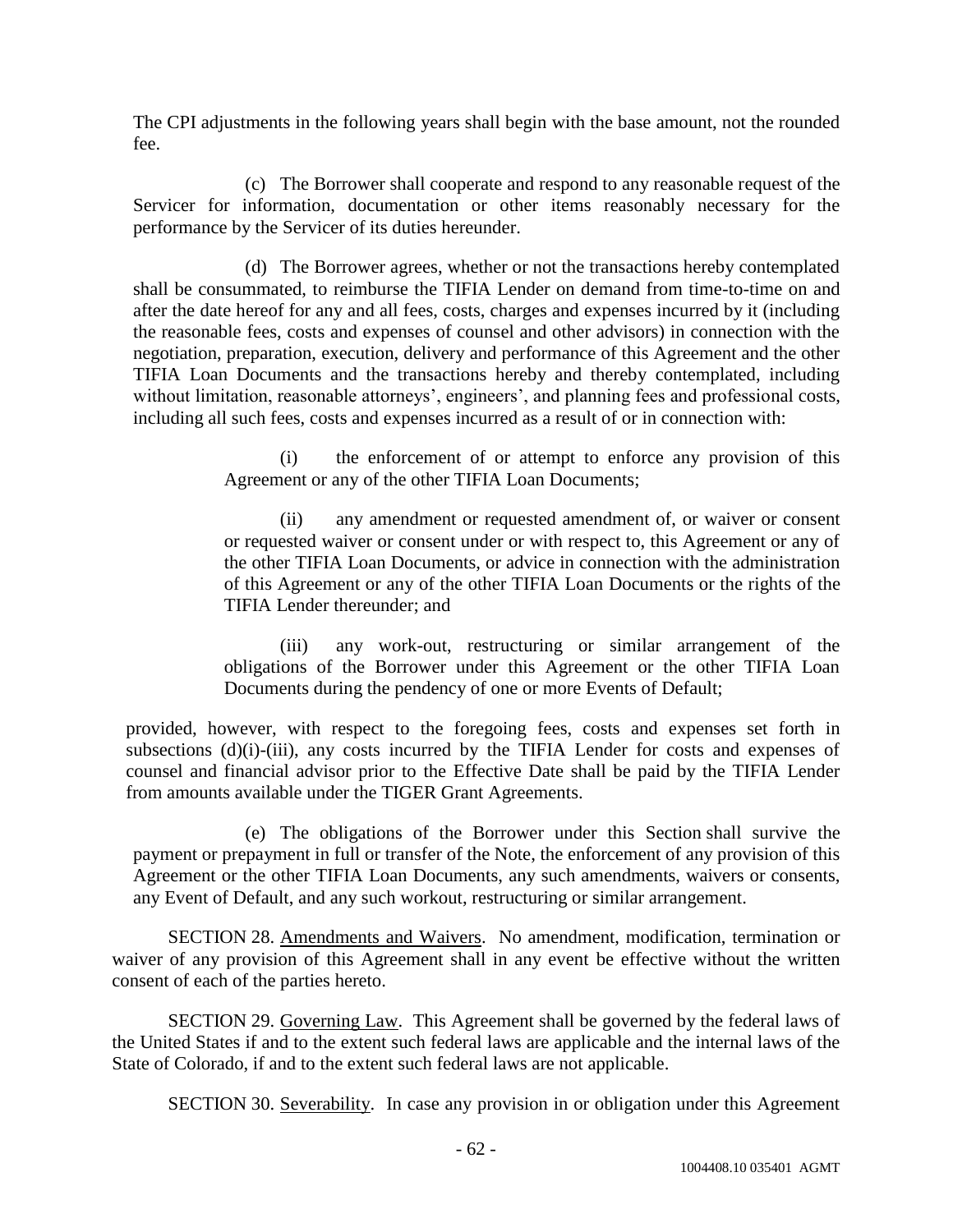shall be invalid, illegal or unenforceable in any jurisdiction, the validity, legality and enforceability of the remaining provisions or obligations, or of such provision or obligation in any other jurisdiction, shall not in any way be affected or impaired thereby.

SECTION 31. Successors and Assigns. This Agreement shall be binding upon the parties hereto and their respective permitted successors and assigns and shall inure to the benefit of the parties hereto and their permitted successors and assigns. Neither the Borrower's rights or obligations hereunder nor any interest therein may be assigned or delegated by the Borrower without the prior written consent of the TIFIA Lender.

SECTION 32. Remedies Not Exclusive. No remedy conferred herein or reserved to the TIFIA Lender is intended to be exclusive of any other available remedy or remedies, but each and every such remedy shall be cumulative and shall be in addition to every other remedy given hereunder or now or hereafter existing at law or in equity or by statute.

SECTION 33. Delay or Omission Not Waiver. No delay or omission of the TIFIA Lender to exercise any right or remedy provided hereunder upon a default of the Borrower (except a delay or omission pursuant to a written waiver) shall impair any such right or remedy or constitute a waiver of any such default or acquiescence therein. Every right and remedy given by this Agreement or by law to the TIFIA Lender may be exercised from time-to-time, and as often as may be deemed expedient by the TIFIA Lender.

SECTION 34. Counterparts. This Agreement and any amendments, waivers, consents or supplements hereto or in connection herewith may be executed in any number of counterparts and by the different parties hereto in separate counterparts, each of which when so executed and delivered shall be deemed an original, but all such counterparts together shall constitute one and the same instrument; signature pages may be detached from multiple separate counterparts and attached to a single counterpart so that all signature pages are physically attached to the same document.

SECTION 35. Notices; Payment Instructions. Notices hereunder shall be effective upon receipt and shall be given by certified mail, return receipt requested, or by other delivery service providing evidence of receipt to:

| If to the TIFIA Lender | TIFIA Joint Program Office (HITJ) |
|------------------------|-----------------------------------|
|                        | Federal Highway Administration    |
|                        | Room E64 301                      |
|                        | 1200 New Jersey Avenue, SE        |
|                        | Washington, DC 20590              |
|                        | Attention: Director               |
|                        | Telephone: 202-366-9644           |
|                        | Facsimile: 202-366-2908           |
|                        | E-mail: TIFIACredit@dot.gov       |
| with copies to:        | Federal Highway Administration    |
|                        | <b>Colorado Division Office</b>   |
|                        | 12300 W. Dakota Avenue, Suite 180 |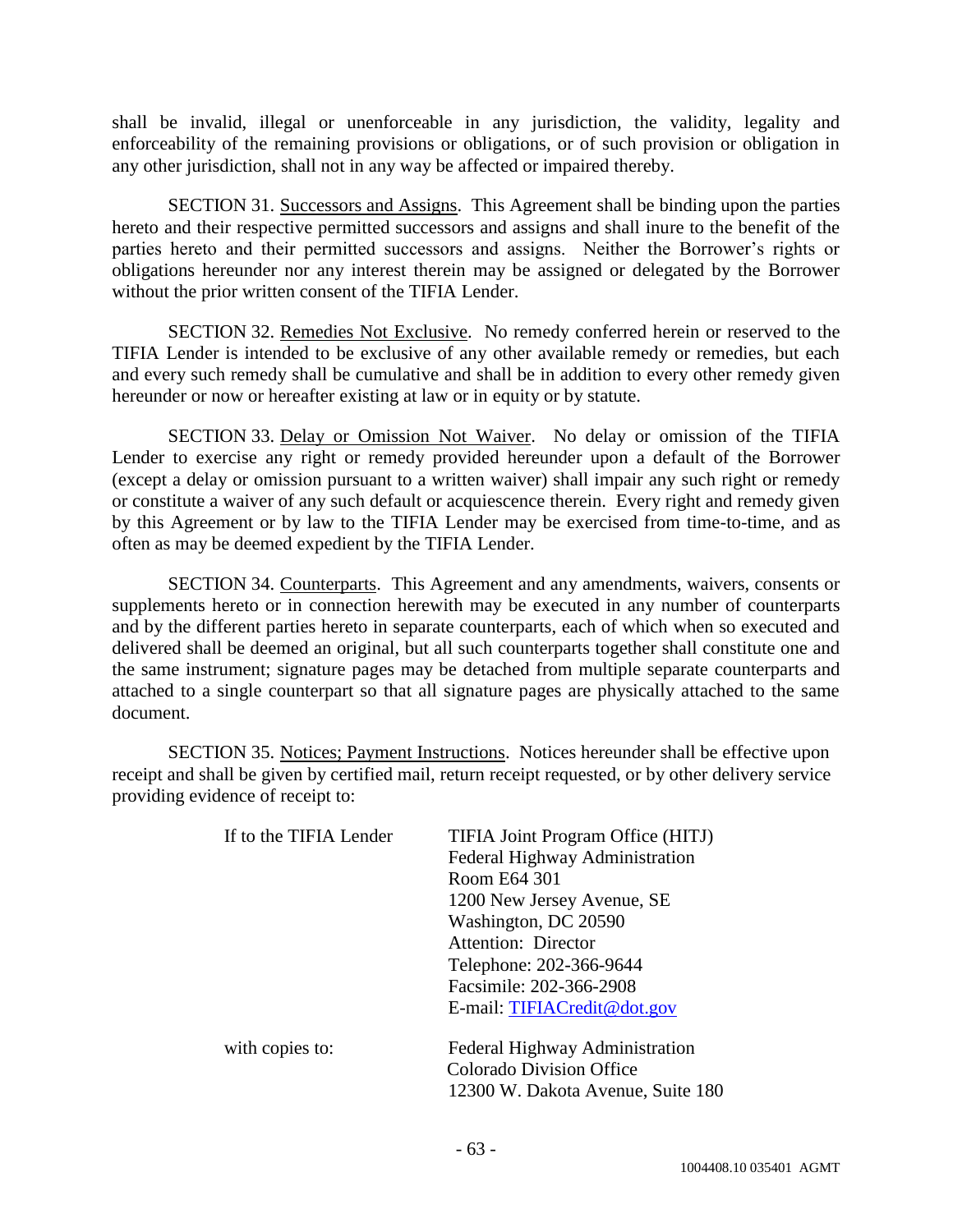| Lakewood, Colorado 80228                 |  |  |  |
|------------------------------------------|--|--|--|
| <b>Attention: Division Administrator</b> |  |  |  |
| Telephone: 720-963-3000                  |  |  |  |
| Facsimile: 720-963-3001                  |  |  |  |
| E-mail: Colorado.fhwa@dot.gov            |  |  |  |
|                                          |  |  |  |

| If to the Borrower: | Colorado High Performance Transportation  |  |
|---------------------|-------------------------------------------|--|
|                     | Enterprise                                |  |
|                     | 4201 E. Arkansas Avenue, #284             |  |
|                     | Denver, Colorado 80222                    |  |
|                     | Attention: Michael L. Cheroutes, Director |  |
|                     | Telephone: 303-757-9607                   |  |
|                     | Facsimile: 303-757-9656                   |  |
|                     | E-mail: Michael.Cheroutes@dot.state.co.us |  |

Notices required to be provided herein shall be provided to such different addresses or to such further parties as may be designated from time-to-time by a Borrower's Authorized Representative with respect to notices to the Borrower or by a TIFIA Lender's Authorized Representative with respect to notices to the TIFIA Lender or the Servicer. The Borrower shall make any payments hereunder or under the Note in accordance with the payment instructions hereafter provided by a TIFIA Lender's Authorized Representative, as modified from time-totime by a TIFIA Lender's Authorized Representative.

SECTION 36. Required Project Funding. This Agreement is being executed and made effective September 1, 2011 with the expectation by the TIFIA Lender that funds for the Project from the TIGER Grant program in the amount of \$3.9 million (as set forth in the Project Budget, in addition to funds in the amount of \$900,000 previously obligated) will be obligated prior to September 26, 2011. If such TIGER Grant funds are not obligated by September 26, 2011, the TIFIA Lender may terminate this Agreement, unless the Borrower provides evidence by October 31, 2011, in a form satisfactory to the TIFIA Lender, of another funding source or other funding sources in the same amount to fully fund the Project. The TIFIA Lender shall provide the Borrower with a copy of the Project Agreement/E-76 evidencing FHWA's obligation of such TIGER Grant funds as soon as such document becomes available to the TIFIA Lender.

SECTION 37. Effectiveness. This Agreement shall be effective on the Effective Date.

SECTION 38. Termination. This Agreement shall terminate upon payment in full by the Borrower of the TIFIA Loan, provided, however, that the indemnification requirements of Section 16, the reporting and record keeping requirements of Section 19(b) and (c) and the payment requirements of Section 27 shall survive the termination of this Agreement.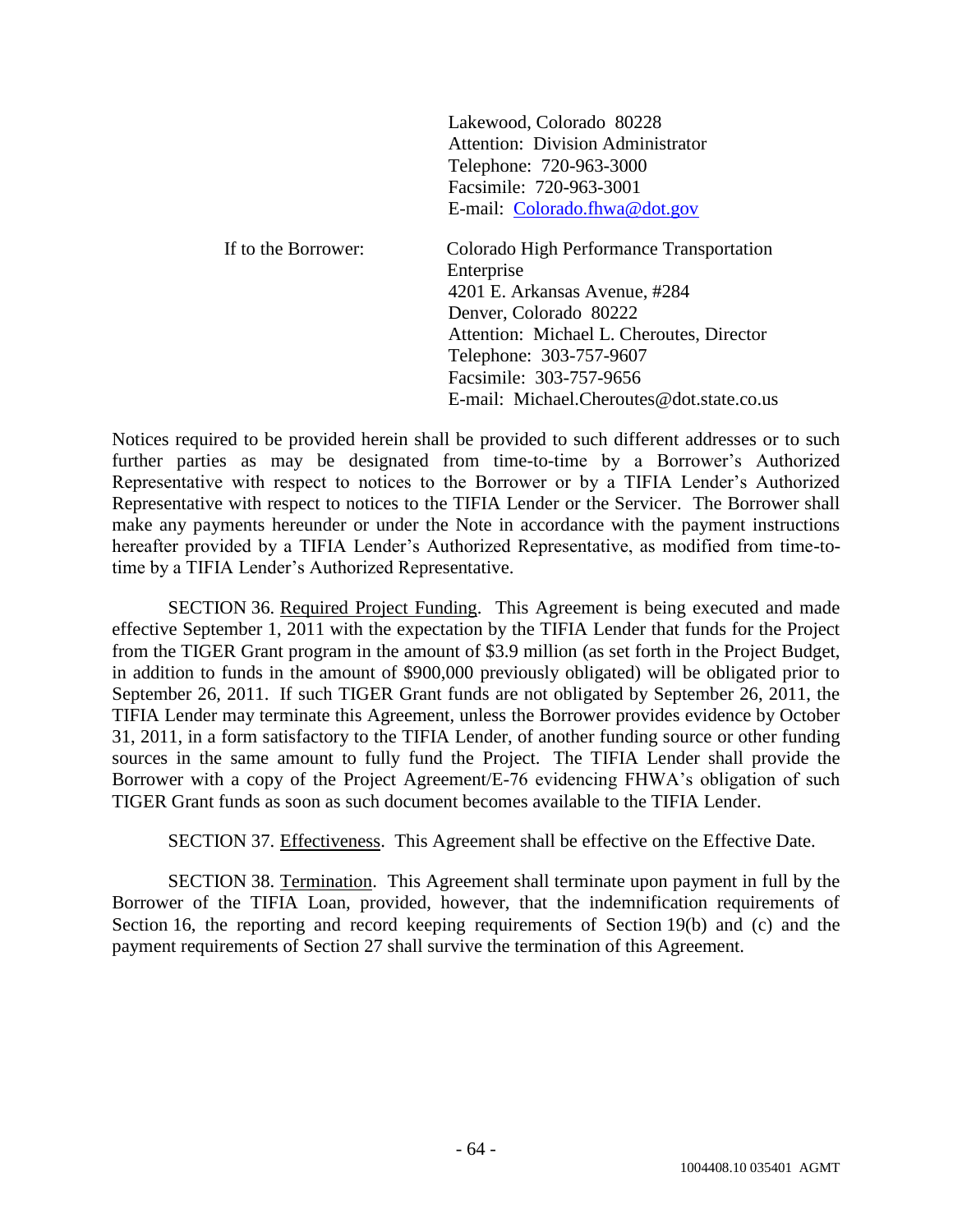IN WITNESS WHEREOF, the parties hereto have caused this Agreement to be duly executed and delivered by their respective officers thereunto duly authorized as of the date first written above.

# **COLORADO HIGH PERFORMANCE TRANSPORTATION ENTERPRISE**

 $By:$ Name: Michael L. Cheroutes Title: Director

# **UNITED STATES DEPARTMENT OF TRANSPORTATION**, acting by and through the Federal Highway Administrator

 $By:$ 

Name: Victor M. Mendez Title: Administrator

[Signature Page to TIFIA Loan Agreement]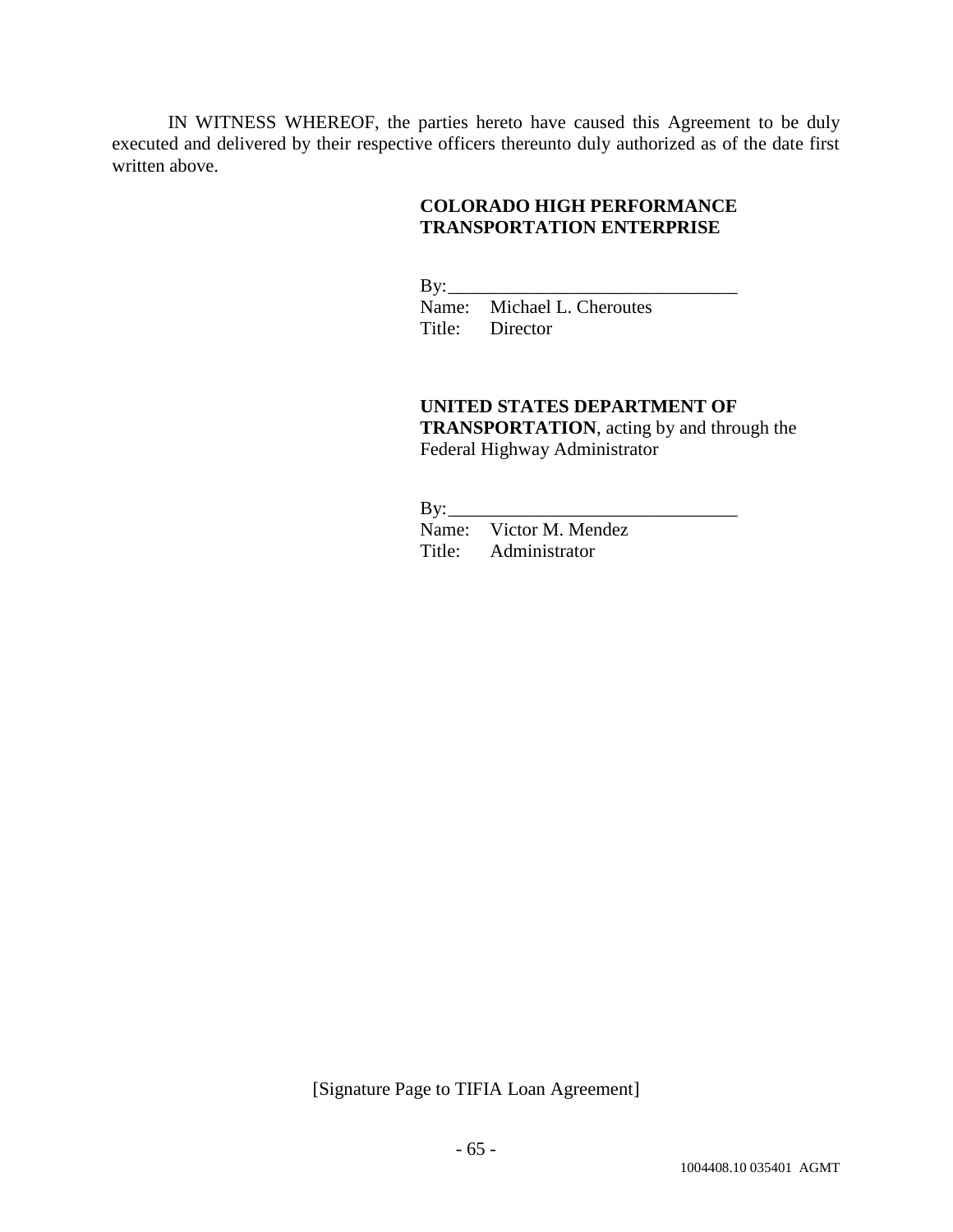# **Schedule I U.S. 36 Managed Lanes/Bus Rapid Transit Project**

# **Project Budget**

(Dollars in Millions)

| <b>Sources and Uses</b>              |             |
|--------------------------------------|-------------|
| <b>TIFIA Loan Proceeds</b>           | \$<br>54.0  |
| Bridge Enterprise Funds              | 46.0        |
| CDOT Federal & State Grant Funds     | 38.0        |
| <b>RTD Sales Tax Revenues</b>        | 120.0       |
| DRCOG Federal Funds                  | 44.0        |
| <b>TIGER Grant</b>                   | 4.8         |
| <b>Total Sources of Funds</b>        | \$<br>306.8 |
| <b>Uses of Funds</b>                 |             |
| Preliminary Engineering/Procurement  | \$<br>5.4   |
| Row Acquisition                      | 15.8        |
| Force Account                        | 5.4         |
| Construction Engineering Costs/Other | 29.2        |
| Construction                         | 205.0       |
| Bridge Enterprise Structures         | 46.0        |
| <b>Total Uses of Funds</b>           | \$<br>306.8 |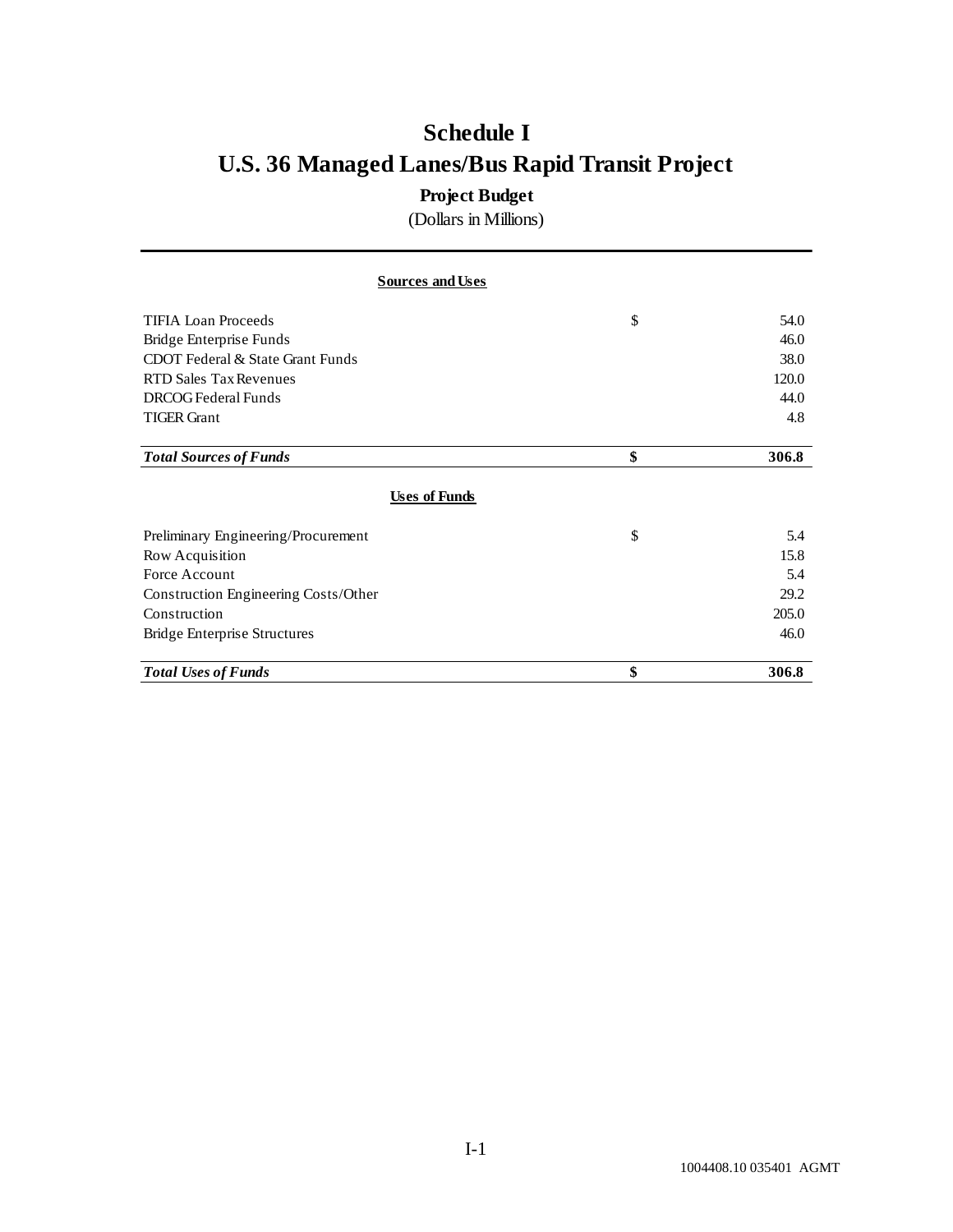# **Schedule II**

# **TIFIA Eligible Project Costs**

| <b>Project Cost Categories</b>                           | <b>TIFIA</b><br>Eligible<br><b>Costs</b> | <b>Basis for Determination</b>                                                            |
|----------------------------------------------------------|------------------------------------------|-------------------------------------------------------------------------------------------|
| <b>Development Phase Activities</b>                      |                                          |                                                                                           |
| Sponsors' Traffic and Revenue Advisor Fees               | Yes                                      | 23 U.S.C. $601(a)(1)(A)$ - "revenue forecasting"                                          |
| Costs of Traffic Counts and Surveys                      | Yes                                      | 23 U.S.C. 601(a)(1)(A) - "revenue forecasting"                                            |
| Socioeconomic Advisor Fees                               | Yes                                      | 23 U.S.C. 601(a)(1)(A) - "revenue forecasting"                                            |
| Lenders Traffic and Revenue Advisor Fees                 | Yes                                      | 23 U.S.C. $601(a)(1)(A)$ - "revenue forecasting"                                          |
| O&M Advisor                                              | Yes                                      | 23 U.S.C. $601(a)(1)(A)$ - "feasibility analysis"                                         |
| Tolling and ITS Advisor                                  | Yes                                      | 23 U.S.C. 601(a)(1)(A) - "feasibility analysis"                                           |
| HPTE /CDOT Preliminary Engineering Expenditures          | Yes                                      | 23 U.S.C. 601(a)(1)(A) - "preliminary engineering                                         |
| (On and after the date which is three years prior to the |                                          | and design work".                                                                         |
| application date of February 2, 2011)                    |                                          | TIFIA Program Guide - "Eligible Project Costs" -                                          |
|                                                          |                                          | "prior Project expenditures for the three-year period<br>preceding the application date." |
| Design                                                   |                                          |                                                                                           |
| Design-Build Contract Price: Design Amount               | Yes                                      | 23 U.S.C. $601(a)(1)(A)$ - "design work"                                                  |
| <b>Construction</b>                                      |                                          |                                                                                           |
| Design-Build Contract Price: Civil Work                  | Yes                                      | 23 U.S.C. $601(a)(1)(B)$ - "construction"                                                 |
| Tolling and Intelligent Transportation System            | Yes                                      | 23 U.S.C. $601(a)(1)(B)$ - "construction"; "acquisition"                                  |
| Establishment                                            |                                          | of equipment"                                                                             |
| <b>Right of Way Acquisition Costs</b>                    | Yes                                      | 23 U.S.C. $601(a)(1)(B)$ - "acquisition of real property"                                 |
| <b>Capital Issuance Expenses</b>                         |                                          |                                                                                           |
| <b>Insurance Advisor Fees</b>                            | Yes                                      | 23 U.S.C. 601(a)(1)(C) - "capital issuance expenses"                                      |
| Lenders Technical Advisor Fees                           | Yes                                      | 23 U.S.C. $601(a)(1)(C)$ - "capital issuance expenses"                                    |
| <b>Escrow Agent Fees</b>                                 | Yes                                      | 23 U.S.C. $601(a)(1)(C)$ - "capital issuance expenses"                                    |
| <b>Financial Advisor Fees</b>                            | Yes                                      | 23 U.S.C. $601(a)(1)(C)$ - "capital issuance expenses"                                    |
| Rating Agency Fees for TIFIA Loan Ratings of             | No                                       | TIFIA Rule - 49 CFR §80.17(b)                                                             |
| <b>TIFIA Legal Advisor Fees</b>                          | N <sub>o</sub>                           | TIFIA Rule - 49 CFR §80.17(b)                                                             |
| <b>TIFIA Financial Advisor Fees</b>                      | N <sub>o</sub>                           | TIFIA Rule - 49 CFR §80.17(b)                                                             |
| TIFIA Administrative Charges and Processing Fees         | No                                       | TIFIA Rule - 49 CFR §80.17(b)                                                             |
| Underwriter's Legal Counsel Fees                         | Yes                                      | 23 U.S.C. 601(a)(1)(C) - "capital issuance expenses"                                      |
| Underwriter's Expenses                                   | Yes                                      | 23 U.S.C. $601(a)(1)(C)$ - "capital issuance expenses"                                    |
| Conduit Issuer's Legal Counsel Fees                      | Yes                                      | 23 U.S.C. 601(a)(1)(C) - "capital issuance expenses"                                      |
| Conduit Issuer's Disclosure Counsel (if any) Fees        | Yes                                      | 23 U.S.C. $601(a)(1)(C)$ - "capital issuance expenses"                                    |
| Conduit Issuer's Financial Advisor and other             | Yes                                      | 23 U.S.C. $601(a)(1)(C)$ - "capital issuance expenses"                                    |
| <b>Consultants Fees</b>                                  |                                          |                                                                                           |
| Borrower's Legal Counsel Fees                            | Yes                                      | 23 U.S.C. $601(a)(1)(C)$ - "capital issuance expenses"                                    |
| <b>Bond Counsel Fees</b>                                 | Yes                                      | 23 U.S.C. 601(a)(1)(C) - "capital issuance expenses"                                      |
| Paying Agent Fees                                        | Yes                                      | 23 U.S.C. $601(a)(1)(C)$ - "capital issuance expenses"                                    |
| Printing Costs for Bonds and Offering Documents          | Yes                                      | 23 U.S.C. 601(a)(1)(C) - "capital issuance expenses"                                      |
| <b>Collateral Agent and Trustee Fees</b>                 | Yes                                      | 23 U.S.C. 601(a)(1)(C) - "capital issuance expenses"                                      |
| Verification Agent Fees                                  | Yes                                      | 23 U.S.C. 601(a)(1)(C) - "capital issuance expenses"                                      |
| Bond Registrar, Certification and Authentication Fees    | Yes                                      | 23 U.S.C. $601(a)(1)(C)$ - "capital issuance expenses"                                    |
| <b>Public Approval Process Costs</b>                     | Yes                                      | 23 U.S.C. $601(a)(1)(C)$ -"capital issuance expenses"                                     |
| <b>Legal Counsel Fees</b>                                | Yes                                      | 23 U.S.C. $601(a)(1)(C)$ - "capital issuance expenses"                                    |
| <b>Remarketing Agent Fees</b>                            | Yes                                      | 23 U.S.C. $601(a)(1)(C)$ -"capital issuance expenses"                                     |
| <b>Carrying Costs During Construction</b>                |                                          | $1.40$ $\alpha$ $\Gamma$ $\Gamma$ $\beta$ $\gamma$ $\gamma$ $\gamma$                      |

Borrower Direct Costs

on item-by-

Determined Costs allowable under 48 C.F.R. §31.2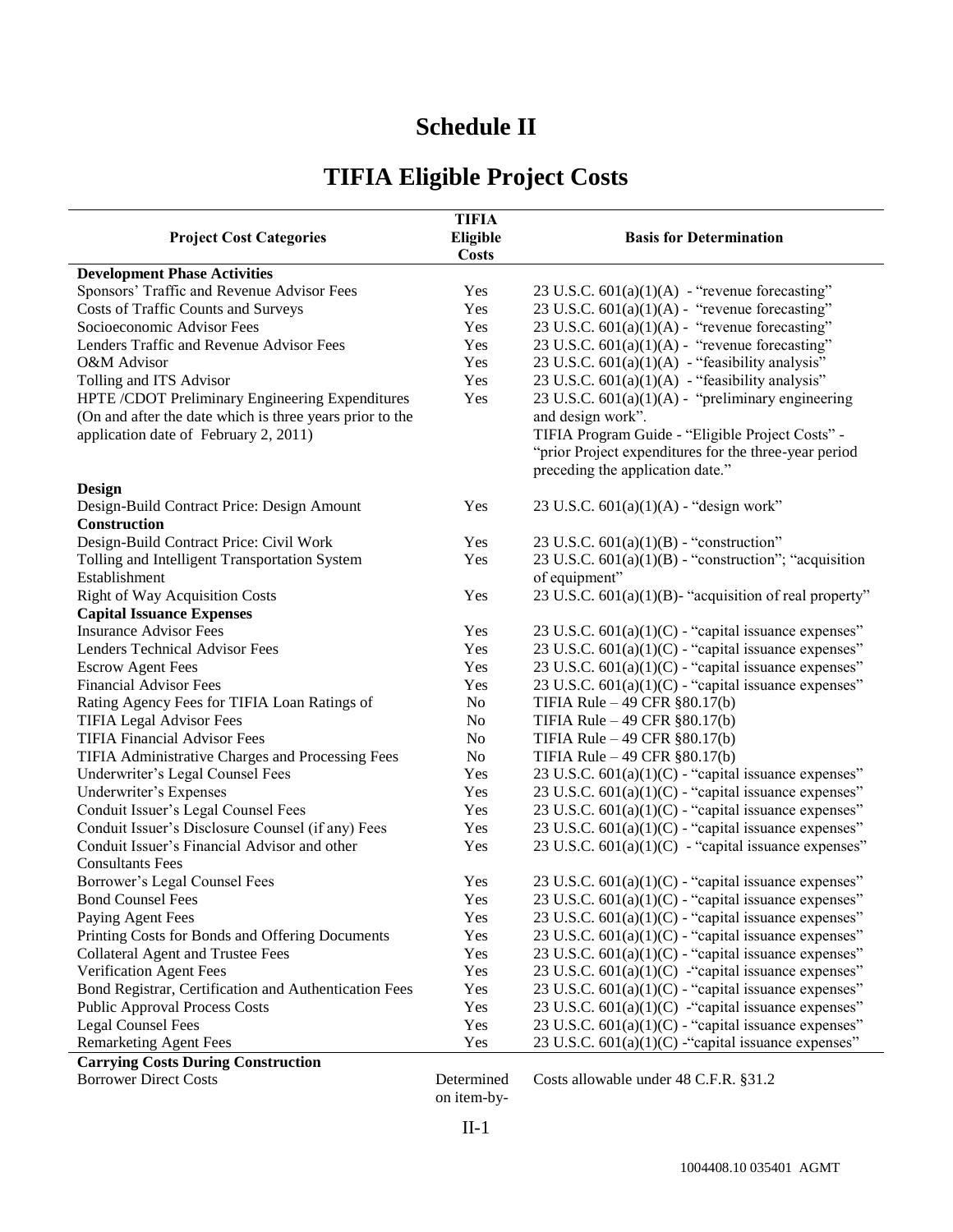|                                                             | <b>TIFIA</b>             |                                                                                             |
|-------------------------------------------------------------|--------------------------|---------------------------------------------------------------------------------------------|
| <b>Project Cost Categories</b>                              | Eligible<br><b>Costs</b> | <b>Basis for Determination</b>                                                              |
|                                                             | item basis.              |                                                                                             |
| <b>Independent Engineer Fees</b>                            | Yes                      | 23 U.S.C. $601(a)(1)(C)$ - "other carrying costs during<br>construction"                    |
| Insurance during Construction Period                        | <b>Yes</b>               | 48 C.F.R. §31.205-19                                                                        |
| Administrative, Collateral, and Intercreditor Agent<br>Fees | Yes                      | 23 U.S.C. $601(a)(1)(C)$ - "other carrying costs during<br>construction"                    |
| <b>Working Capital</b>                                      | Yes                      | 23 U.S.C. $601(a)(1)(C)$ - "other carrying costs during<br>construction"                    |
| Technical Assistance Fees (Payable to Sponsor)              | Yes                      | 23 U.S.C. $601(a)(1)(C)$ - "other carrying costs during<br>construction"                    |
| <b>Capitalized Interest</b>                                 |                          |                                                                                             |
| <b>Interest During Construction on Senior Debt</b>          | Yes                      | 23 U.S.C. $601(a)(1)(C)$ - "capitalized interest"<br>necessary to meet market requirements" |
| Interest During Construction on TIFIA                       | N <sub>0</sub>           | TIFIA Program Guide, Chapter 3, Eligibility Costs                                           |
| <b>Reserve Funds</b>                                        |                          |                                                                                             |
| Cash Funded Debt Service Reserve                            | Yes                      | 23 U.S.C. $601(a)(1)(C)$ - "reasonably required reserve"<br>funds"                          |
| Cash Funded Major Maintenance Reserve                       | Yes                      | 23 U.S.C. $601(a)(1)(C)$ - "reasonably required reserve"<br>funds"                          |
| Letter of Credit Backed Debt Service Reserve                | Yes                      | 23 U.S.C. $601(a)(1)(C)$ - "reasonably required reserve"<br>funds"                          |
| Letter of Credit Backed Major Maintenance Reserve           | Yes                      | 23 U.S.C. $601(a)(1)(C)$ - "reasonably required reserve<br>funds"                           |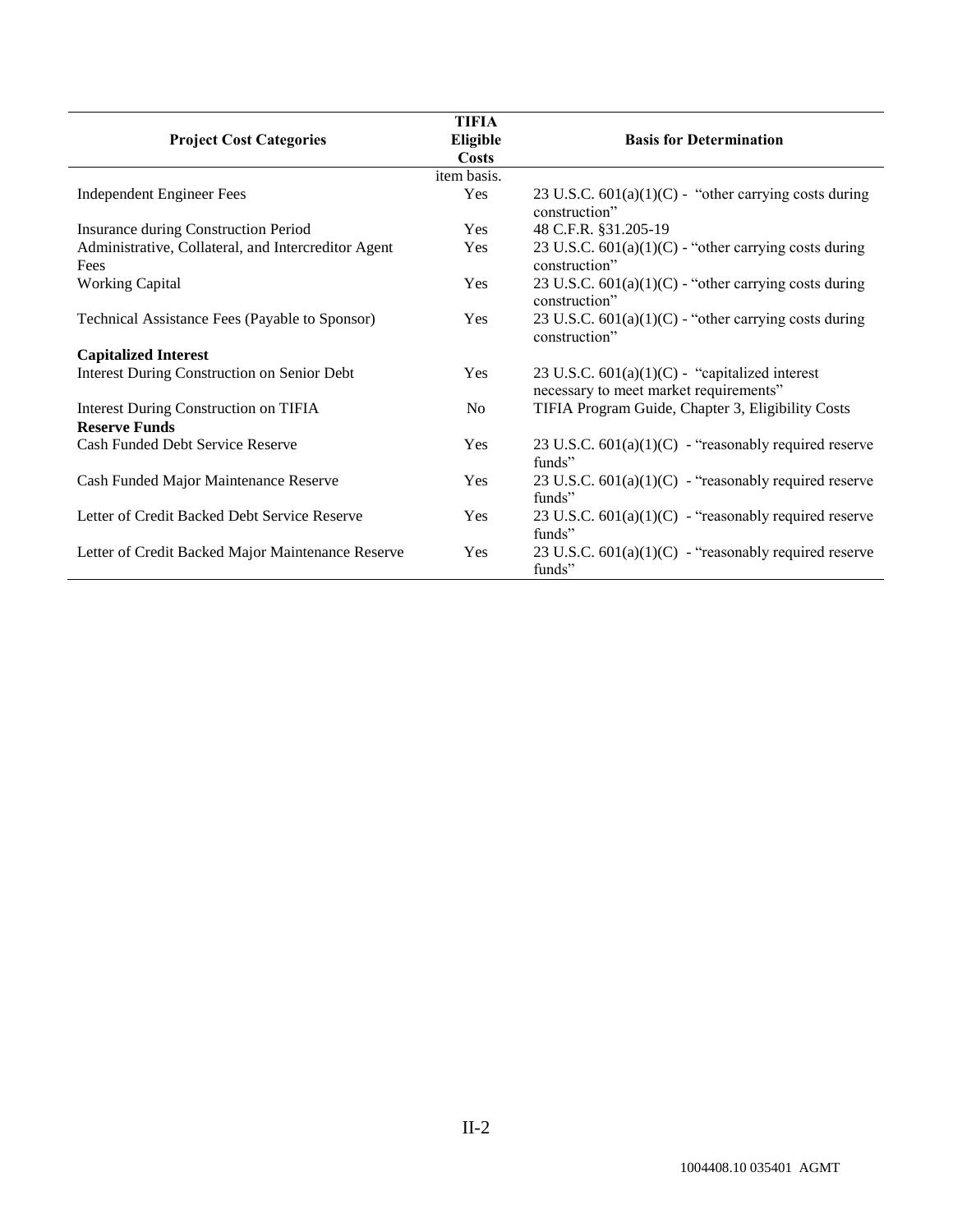# **Exhibit A**

# **FORM OF PROMISSORY NOTE**

# **COLORADO HIGH PERFORMANCE TRANSPORTATION ENTERPRISE**

**U.S. 36 MANAGED LANES/ BUS RAPID TRANSIT PROJECT (TIFIA – 2011-1001A)**

### **PROMISSORY NOTE**

#### **Maximum Principal Amount: \$ 54,000,000**

# **Effective Date: September 1, 2011 Due: July 1, 2049**

**COLORADO HIGH PERFORMANCE TRANSPORTATION ENTERPRISE**, a government-owned business within the Colorado Department of Transportation created by the Funding Advancements for Surface Transportation and Economic Recovery Act of 2009, title 43, article 4, part 8, Colorado Revised Statutes, as amended ("FASTER"), for the purpose of financing Surface Transportation Infrastructure Projects (the "Borrower"), for value received, hereby promises to pay to the order of the **UNITED STATES DEPARTMENT OF TRANSPORTATION,** acting by and through the Federal Highway Administrator, or its assigns (the "TIFIA Lender"), the lesser of  $(x)$  the Maximum Principal Amount set forth above and  $(y)$ the aggregate unpaid principal amount of all disbursements (the "Disbursements") made by the TIFIA Lender (such lesser amount, together with any interest that is capitalized and added to principal in accordance with the provisions of the TIFIA Loan Agreement referred to below, being hereinafter referred to as the "Outstanding Principal Sum"), together with accrued and unpaid interest (including, if applicable, interest at the TIFIA Default Rate, as defined in the TIFIA Loan Agreement) on the Outstanding Principal Sum and all fees, costs and other amounts payable in connection therewith, all as more fully described in the below-referenced TIFIA Loan Agreement. Each Disbursement made by the TIFIA Lender to the Borrower pursuant to the TIFIA Loan Agreement and each prepayment made on account of the Outstanding Principal Sum, shall be recorded by or on behalf of the TIFIA Lender and endorsed on the grid attached hereto as Appendix One in accordance with the terms of the TIFIA Loan Agreement, which is hereby made a part hereof. The principal hereof shall be payable in the manner and at the place provided in the TIFIA Loan Agreement in accordance with Appendix Two, as revised from timeto-time in accordance with the TIFIA Loan Agreement, until paid in full. Such Appendix Two shall be revised or completed by or on behalf of the TIFIA Lender in accordance with the terms of the TIFIA Loan Agreement. Payments hereon are to be made in accordance with Section 35 of the TIFIA Loan Agreement as the same become due. Principal of and interest on this Note shall be paid in funds available on or before the due date and in any lawful coin or currency of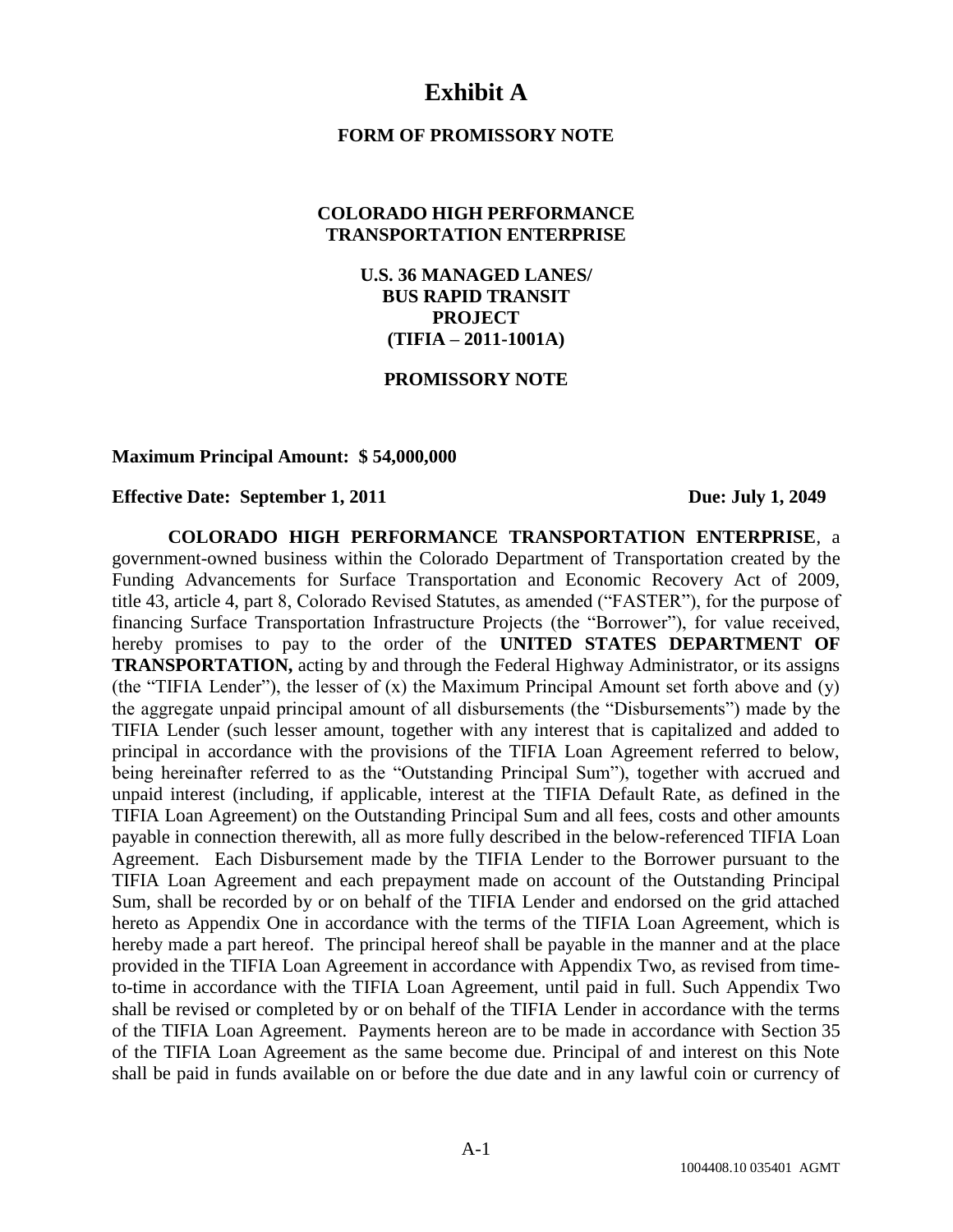the United States of America which at the date of payment is legal tender for the payment of public and private debts.

This Note has been executed under and pursuant to a TIFIA Loan Agreement, dated as of the date hereof, between the TIFIA Lender and the Borrower (the "TIFIA Loan Agreement") and is issued to evidence the obligation of the Borrower under the TIFIA Loan Agreement to repay the loan made by the TIFIA Lender and any other payments of any kind required to be paid by the Borrower under the TIFIA Loan Agreement or the other TIFIA Loan Documents referred to therein. Reference is made to the TIFIA Loan Agreement for all details relating to the Borrower's obligations hereunder. All capitalized terms used in this Note and not defined herein shall have the meanings set forth in the TIFIA Loan Agreement.

This Note shall be subject to mandatory prepayment in accordance with the TIFIA Loan Agreement.

This Note may be prepaid at the option of the Borrower in whole or in part (and, if in part, the principal installments and amounts thereof to be prepaid are to be determined in accordance with the TIFIA Loan Agreement; provided, however, such prepayments shall be in principal amounts of \$1,000,000 or any integral multiple thereof), at any time or from time-totime, without penalty or premium, by paying to the TIFIA Lender all or part of the principal amount of the Note in accordance with the TIFIA Loan Agreement.

Payment of the obligations of the Borrower under this Note is secured pursuant to a Master Trust Indenture and other Financing Documents referred to in the TIFIA Loan Agreement.

The obligations of the Borrower under this Note, the TIFIA Loan Agreement and the other TIFIA Loan Documents referred to therein are subordinated in right of security to certain senior indebtedness of the Borrower, in the manner and to the extent provided in any Intercreditor Agreement entered into in accordance with the terms of the TIFIA Loan Agreement.

On each payment due date, payments hereon are to be made in the manner and at the place specified by the TIFIA Lender.

Any delay on the part of the TIFIA Lender in exercising any right hereunder shall not operate as a waiver of any such right, and any waiver granted with respect to one default shall not operate as a waiver in the event of any subsequent default.

All acts, conditions and things required by the Constitution and laws of the State of Colorado to happen, exist, and be performed precedent to and in the issuance of this Note have happened, exist and have been performed as so required. This Note is issued with the intent that the federal laws of the United States of America shall govern its construction to the extent such federal laws are applicable and the internal laws of the State of Colorado shall govern its construction to the extent such federal laws are not applicable.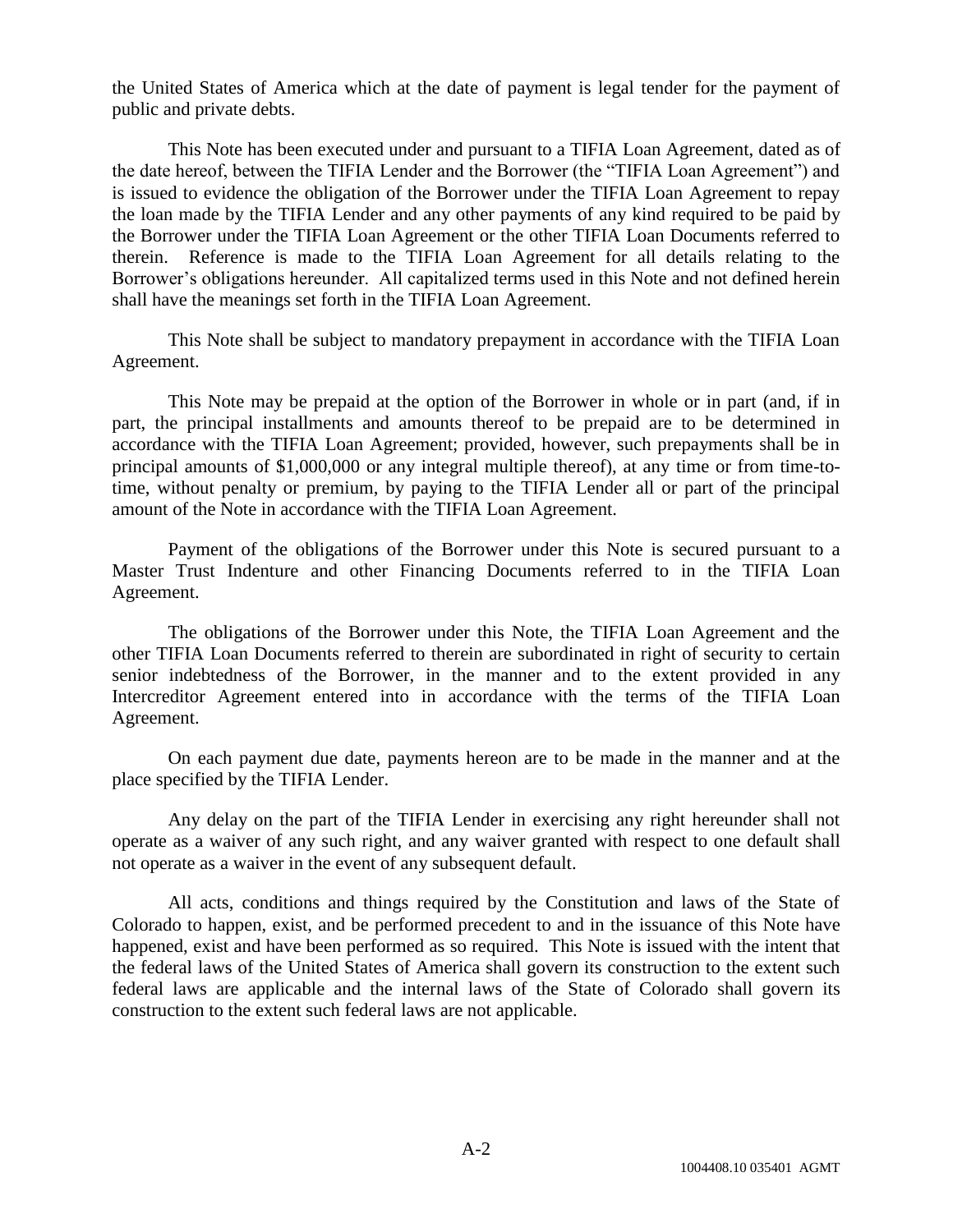IN WITNESS WHEREOF, the COLORADO HIGH PERFORMANCE TRANSPORTATION ENTERPRISE has caused this Note to be executed in its name and its seal to be affixed hereto and attested by its duly authorized officer, all as of the Effective Date set forth above.

#### **COLORADO HIGH PERFORMANCE TRANSPORTATION ENTERPRISE**

| (SEAL) | Bv |                            |
|--------|----|----------------------------|
|        |    | Name: Michael L. Cheroutes |
|        |    | Title: Director            |

ATTEST:

Secretary

\_\_\_\_\_\_\_\_\_\_\_\_\_\_\_\_\_\_\_\_\_\_\_\_\_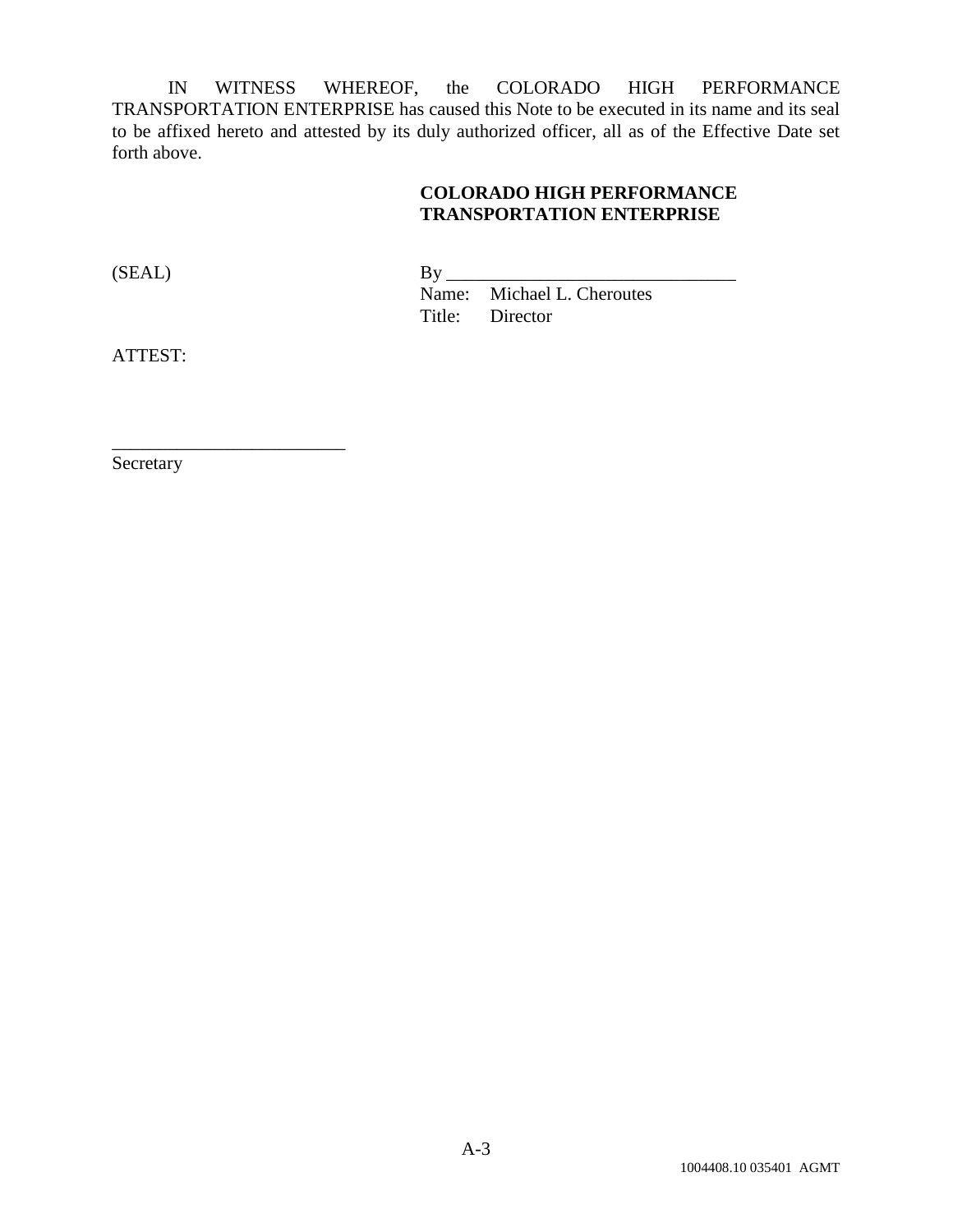#### (FORM OF ASSIGNMENT)

FOR VALUE RECEIVED, the Undersigned hereby unconditionally sells, assigns and transfers unto

(Please Insert Social Security or other identifying number of Assignee(s)):

the within note and all rights thereunder.

Dated: \_\_\_\_\_\_\_\_\_\_\_\_\_\_\_\_

NOTICE: The signature to this assignment must correspond with the name as it appears upon the face of the within note in every particular, without alteration or enlargement or any change whatever.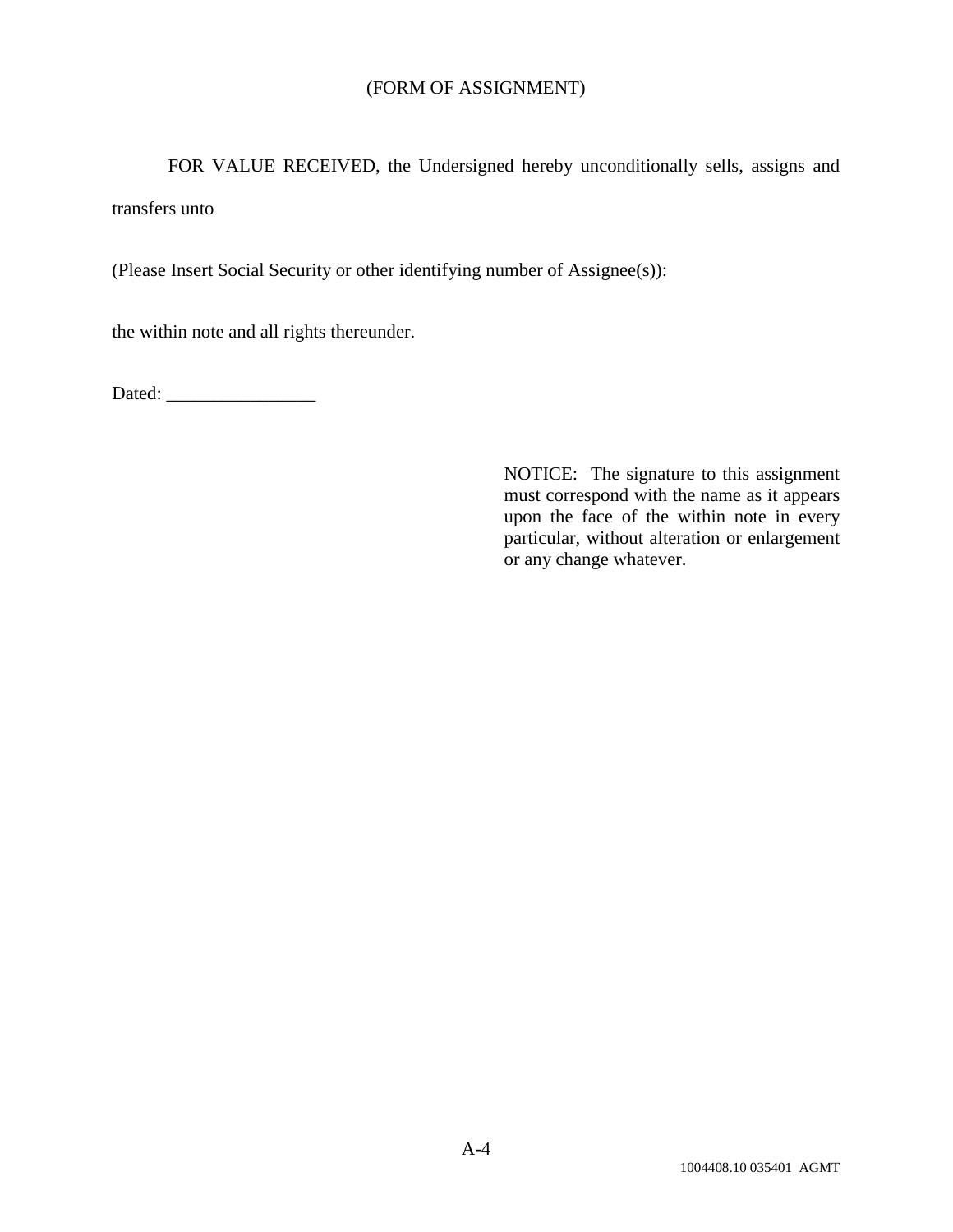### **Appendix One**

| Maximum Principal Sum: | \$54,000,000                                        | Maturity Date: July 1, 2049 |
|------------------------|-----------------------------------------------------|-----------------------------|
| Borrower:              | Colorado High Performance Transportation Enterprise |                             |
| TIFIA Lender:          | The United States Department of Transportation      |                             |

# **DISBURSEMENTS AND PAYMENTS OF PRINCIPAL<sup>1</sup>**

| <b>Date</b> | <b>Amount of</b><br><b>Disbursement</b> | <b>Amount of</b><br><b>Principal Paid</b> | Unpaid<br><b>Principal Sum</b> | <b>Notation Made</b><br><b>By</b> |
|-------------|-----------------------------------------|-------------------------------------------|--------------------------------|-----------------------------------|
|             |                                         |                                           |                                |                                   |
|             |                                         |                                           |                                |                                   |
|             |                                         |                                           |                                |                                   |
|             |                                         |                                           |                                |                                   |
|             |                                         |                                           |                                |                                   |
|             |                                         |                                           |                                |                                   |
|             |                                         |                                           |                                |                                   |
|             |                                         |                                           |                                |                                   |
|             |                                         |                                           |                                |                                   |
|             |                                         |                                           |                                |                                   |
|             |                                         |                                           |                                |                                   |
|             |                                         |                                           |                                |                                   |
|             |                                         |                                           |                                |                                   |
|             |                                         |                                           |                                |                                   |
|             |                                         |                                           |                                |                                   |
|             |                                         |                                           |                                |                                   |
|             |                                         |                                           |                                |                                   |
|             |                                         |                                           |                                |                                   |
|             |                                         |                                           |                                |                                   |
|             |                                         |                                           |                                |                                   |
|             |                                         |                                           |                                |                                   |
|             |                                         |                                           |                                |                                   |
|             |                                         |                                           |                                |                                   |
|             |                                         |                                           |                                |                                   |

<sup>&</sup>lt;sup>1</sup> This Grid may be extended if the number of Disbursements, payments and extensions so requires.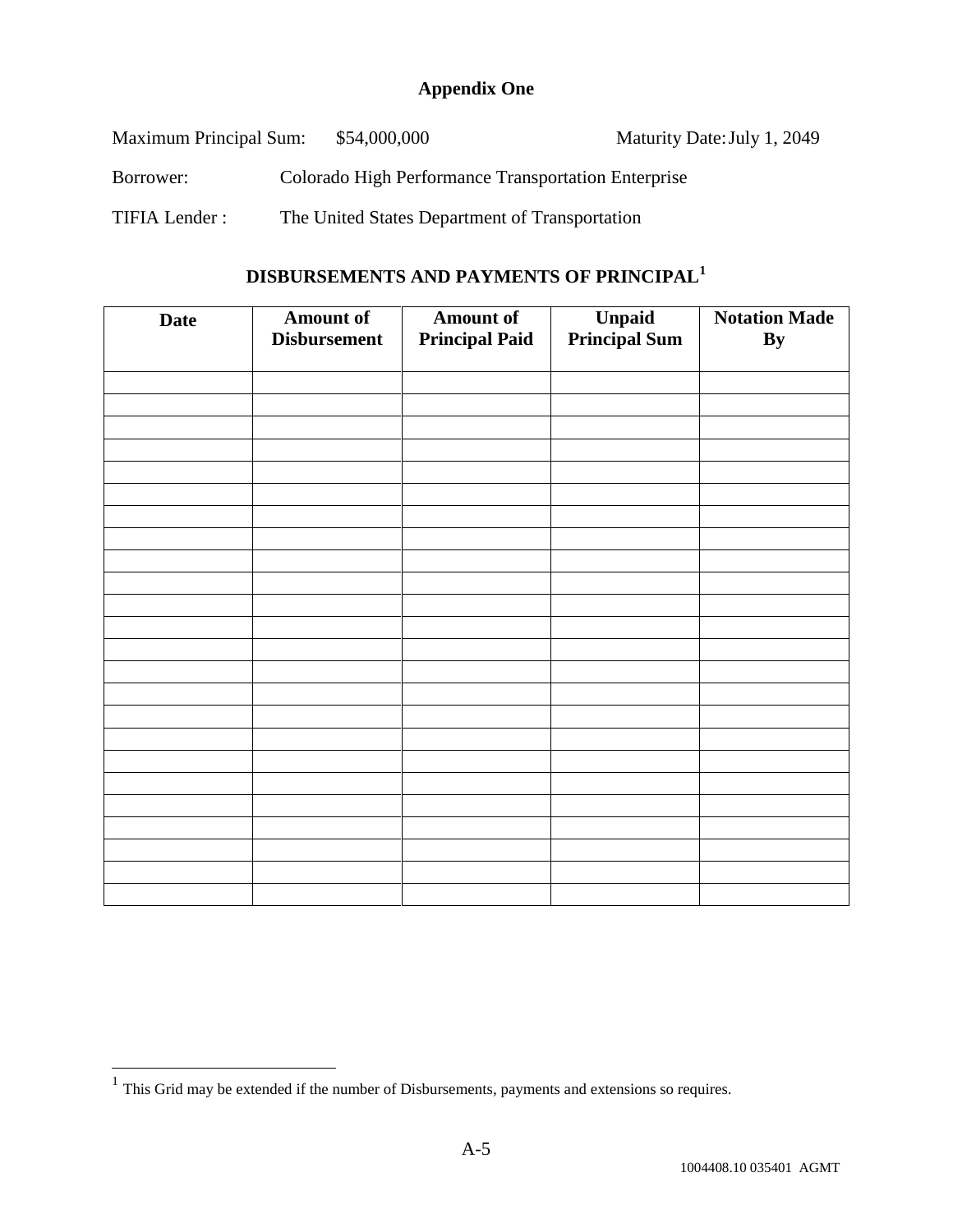#### **Appendix Two TIFIA Loan Amortization Schedule U.S. Managed Lanes/Bus Rapid Transit Project**

| Principal Amount: |              | \$54,000,000                 |                | Effective Date: September 1, 2011 | <b>Interest Rate:</b>    | 3.58%                 |
|-------------------|--------------|------------------------------|----------------|-----------------------------------|--------------------------|-----------------------|
|                   |              |                              | Interest       |                                   |                          |                       |
|                   | Beginning    |                              | (Capitalized & |                                   | Principal                |                       |
| Date              | Balance      | Disbursements                | Accrued)       | <b>Interest Paid</b>              | Repayment                | <b>Ending Balance</b> |
| 7/1/2014          | \$           | $\mathcal{S}$<br>17,200,000  | \$             | \$                                | $\mathbb{S}$             | \$17,200,000          |
| 10/1/2014         | 17,200,000   | 19,000,000                   | 153,940        | $\overline{\phantom{a}}$          | ÷,                       | 36,353,940            |
| 1/1/2015          | 36,353,940   | 9,300,000                    | 325,368        |                                   | $\overline{\phantom{a}}$ | 45,979,308            |
| 4/1/2015          | 45,979,308   | 6,500,000                    | 411,515        | $\overline{\phantom{a}}$          | $\overline{a}$           | 52,890,823            |
| 7/1/2015          | 52,890,823   | 2,000,000                    | 473,373        |                                   |                          | 55,364,195            |
| 1/1/2016          | 55,364,195   |                              | 991,019        |                                   |                          | 56,355,215            |
| 7/1/2016          | 56, 355, 215 | ÷,                           | 1,008,758      |                                   |                          | 57,363,973            |
| 1/1/2017          | 57,363,973   |                              | 1,026,815      |                                   | ÷,                       | 58,390,788            |
| 7/1/2017          | 58,390,788   | $\overline{\phantom{a}}$     | 1,045,195      | 783,896                           | $\blacksquare$           | 58,652,087            |
| 1/1/2018          | 58,652,087   | ÷,                           | 1,049,872      | 787,404                           |                          | 58,914,555            |
| 7/1/2018          | 58,914,555   |                              | 1,054,571      | 790,928                           |                          | 59,178,197            |
| 1/1/2019          | 59,178,197   |                              | 1,059,290      | 794,467                           |                          | 59,443,020            |
| 7/1/2019          | 59,443,020   |                              | 1,064,030      | 798,023                           | ÷,                       | 59,709,027            |
| 1/1/2020          | 59,709,027   | $\overline{\phantom{a}}$     | 1,068,792      | 801,594                           | ÷,                       | 59,976,225            |
| 7/1/2020          | 59,976,225   | $\qquad \qquad \blacksquare$ | 1,073,574      | 805,181                           | $\overline{\phantom{0}}$ | 60,244,619            |
| 1/1/2021          | 60,244,619   | ÷,                           | 1,078,379      | 808,784                           |                          | 60,514,214            |
| 7/1/2021          | 60,514,214   | $\overline{\phantom{m}}$     | 1,083,204      | 1,083,204                         | ÷,                       | 60,514,214            |
| 1/1/2022          | 60,514,214   |                              | 1,083,204      | 1,083,204                         |                          | 60,514,214            |
| 7/1/2022          | 60,514,214   |                              | 1,083,204      | 1,083,204                         | 440,000                  | 60,074,214            |
| 1/1/2023          | 60,074,214   | $\overline{\phantom{a}}$     | 1,075,328      | 1,075,328                         |                          | 60,074,214            |
| 7/1/2023          | 60,074,214   |                              | 1,075,328      | 1,075,328                         | 490,000                  | 59,584,214            |
| 1/1/2024          | 59,584,214   |                              | 1,066,557      | 1,066,557                         |                          | 59,584,214            |
| 7/1/2024          | 59,584,214   |                              | 1,066,557      | 1,066,557                         | 545,000                  | 59,039,214            |
| 1/1/2025          | 59,039,214   |                              | 1,056,802      | 1,056,802                         |                          | 59,039,214            |
| 7/1/2025          | 59,039,214   |                              | 1,056,802      | 1,056,802                         | 605,000                  | 58,434,214            |
| 1/1/2026          | 58,434,214   | $\overline{\phantom{m}}$     | 1,045,972      | 1,045,972                         |                          | 58,434,214            |
| 7/1/2026          | 58,434,214   | ÷,                           | 1,045,972      | 1,045,972                         | 660,000                  | 57,774,214            |
| 1/1/2027          | 57,774,214   |                              | 1,034,158      | 1,034,158                         |                          | 57,774,214            |
| 7/1/2027          | 57,774,214   |                              | 1,034,158      | 1,034,158                         | 1,660,000                | 56,114,214            |
| 1/1/2028          | 56,114,214   | ÷,                           | 1,004,444      | 1,004,444                         |                          | 56,114,214            |
| 7/1/2028          | 56,114,214   | ÷,                           | 1,004,444      | 1,004,444                         | 1,720,000                | 54,394,214            |
| 1/1/2029          | 54,394,214   | $\overline{\phantom{m}}$     | 973,656        | 973,656                           |                          | 54,394,214            |
| 7/1/2029          | 54,394,214   | $\overline{a}$               | 973,656        | 973,656                           | 1,780,000                | 52,614,214            |
| 1/1/2030          | 52,614,214   |                              | 941,794        | 941,794                           |                          | 52,614,214            |
| 7/1/2030          | 52,614,214   |                              | 941,794        | 941,794                           | 1,845,000                | 50,769,214            |
| 1/1/2031          | 50,769,214   |                              | 908,769        | 908,769                           |                          | 50,769,214            |
| 7/1/2031          | 50.769.214   |                              | 908.769        | 908,769                           | 1.910.000                | 48,859,214            |
| 1/1/2032          | 48,859,214   | $\overline{\phantom{a}}$     | 874,580        | 874,580                           |                          | 48,859,214            |
| 7/1/2032          | 48,859,214   |                              | 874,580        | 874,580                           | 1,980,000                | 46,879,214            |
| 1/1/2033          | 46,879,214   |                              | 839,138        | 839,138                           |                          | 46,879,214            |
| 7/1/2033          | 46,879,214   |                              | 839,138        | 839,138                           | 2,050,000                | 44,829,214            |
| 1/1/2034          | 44,829,214   | ÷,                           | 802,443        | 802,443                           |                          | 44,829,214            |
| 7/1/2034          | 44,829,214   | $\overline{\phantom{a}}$     | 802,443        | 802,443                           | 2,125,000                | 42,704,214            |
| 1/1/2035          | 42,704,214   | -                            | 764,405        | 764,405                           |                          | 42,704,214            |
| 7/1/2035          | 42,704,214   |                              | 764,405        | 764,405                           | 2,200,000                | 40,504,214            |

<sup>1</sup> Assumed Substantial Completion Date: July 1, 2015 Semiannual Interest, Annual Principal Semiannual Compounding Interest Calculated Based Upon Actual Days over Actual Days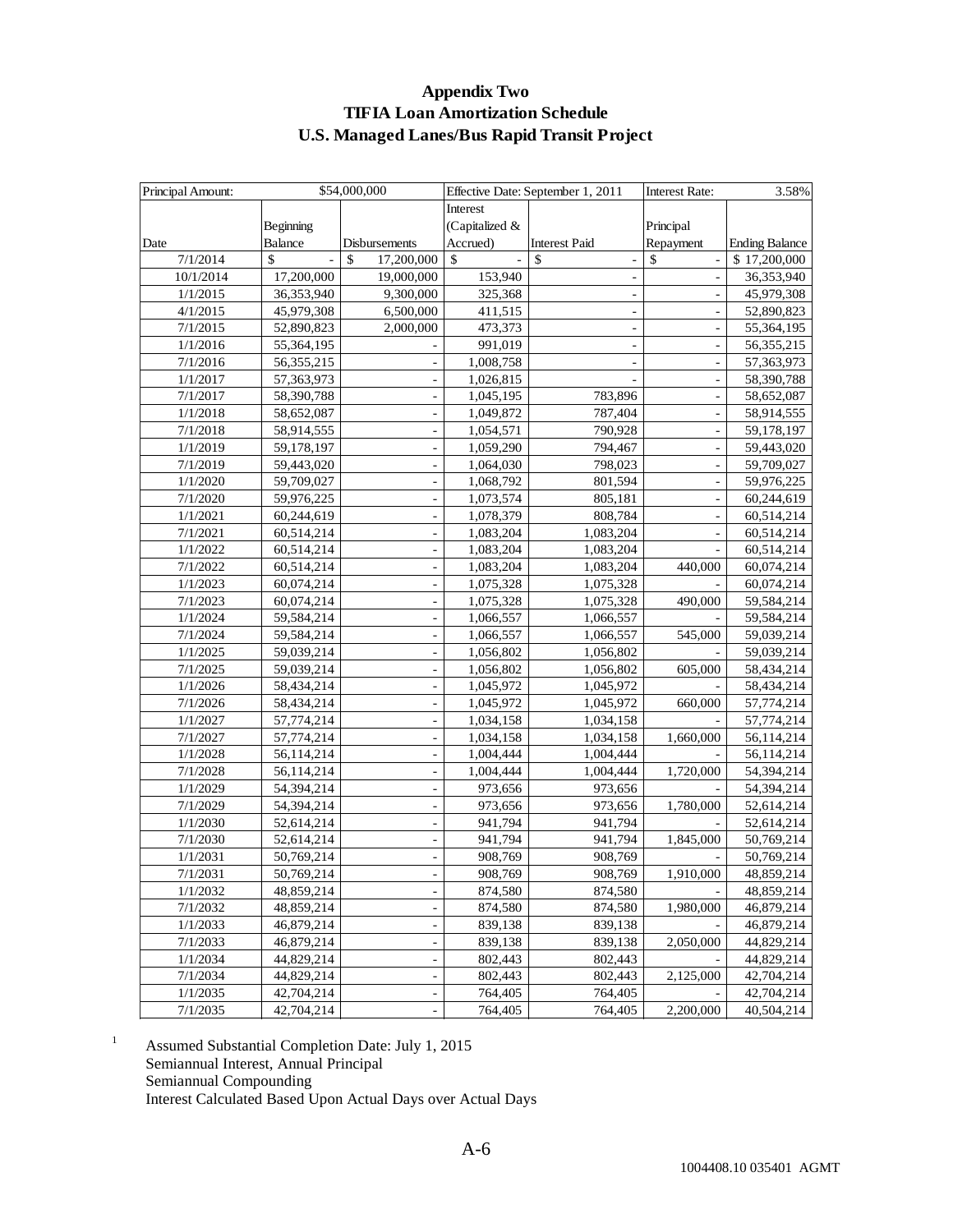#### **Appendix Two (Continued) TIFIA Loan Amortization Schedule U.S. Managed Lanes/Bus Rapid Transit Project**

| Principal Amount: |                | \$54,000,000     |                | Effective Date: September 1, 2011 | <b>Interest Rate:</b><br>3.58% |                       |  |
|-------------------|----------------|------------------|----------------|-----------------------------------|--------------------------------|-----------------------|--|
|                   |                |                  | Interest       |                                   |                                |                       |  |
|                   | Beginning      |                  | (Capitalized & |                                   | Principal                      |                       |  |
| Date              | <b>Balance</b> | Disbursements    | Accrued)       | <b>Interest Paid</b>              | Repayment                      | <b>Ending Balance</b> |  |
| 1/1/2036          | 40,504,214     |                  | 725,025        | 725,025                           |                                | 40,504,214            |  |
| 7/1/2036          | 40,504,214     |                  | 725,025        | 725,025                           | 2,280,000                      | 38,224,214            |  |
| 1/1/2037          | 38,224,214     |                  | 684,213        | 684,213                           |                                | 38,224,214            |  |
| 7/1/2037          | 38,224,214     |                  | 684,213        | 684,213                           | 2,360,000                      | 35,864,214            |  |
| 1/1/2038          | 35,864,214     |                  | 641,969        | 641,969                           |                                | 35,864,214            |  |
| 7/1/2038          | 35,864,214     |                  | 641,969        | 641,969                           | 2,445,000                      | 33,419,214            |  |
| 1/1/2039          | 33,419,214     |                  | 598,204        | 598,204                           |                                | 33,419,214            |  |
| 7/1/2039          | 33,419,214     |                  | 598,204        | 598,204                           | 2,535,000                      | 30,884,214            |  |
| 1/1/2040          | 30,884,214     |                  | 552,827        | 552,827                           |                                | 30,884,214            |  |
| 7/1/2040          | 30,884,214     |                  | 552,827        | 552,827                           | 2,625,000                      | 28,259,214            |  |
| 1/1/2041          | 28,259,214     |                  | 505,840        | 505,840                           |                                | 28,259,214            |  |
| 7/1/2041          | 28,259,214     |                  | 505,840        | 505,840                           | 2,715,000                      | 25,544,214            |  |
| 1/1/2042          | 25,544,214     |                  | 457,241        | 457,241                           |                                | 25,544,214            |  |
| 7/1/2042          | 25,544,214     |                  | 457,241        | 457,241                           | 2,815,000                      | 22,729,214            |  |
| 1/1/2043          | 22,729,214     |                  | 406,853        | 406,853                           |                                | 22,729,214            |  |
| 7/1/2043          | 22,729,214     |                  | 406,853        | 406,853                           | 2,915,000                      | 19,814,214            |  |
| 1/1/2044          | 19,814,214     |                  | 354,674        | 354,674                           |                                | 19,814,214            |  |
| 7/1/2044          | 19,814,214     |                  | 354,674        | 354,674                           | 3,020,000                      | 16,794,214            |  |
| 1/1/2045          | 16,794,214     |                  | 300,616        | 300,616                           |                                | 16,794,214            |  |
| 7/1/2045          | 16,794,214     |                  | 300,616        | 300,616                           | 3,130,000                      | 13,664,214            |  |
| 1/1/2046          | 13,664,214     |                  | 244,589        | 244,589                           |                                | 13,664,214            |  |
| 7/1/2046          | 13,664,214     |                  | 244,589        | 244,589                           | 3,240,000                      | 10,424,214            |  |
| 1/1/2047          | 10,424,214     |                  | 186,593        | 186,593                           |                                | 10,424,214            |  |
| 7/1/2047          | 10,424,214     | -                | 186,593        | 186,593                           | 3,355,000                      | 7,069,214             |  |
| 1/1/2048          | 7,069,214      |                  | 126,539        | 126,539                           |                                | 7,069,214             |  |
| 7/1/2048          | 7,069,214      |                  | 126,539        | 126,539                           | 3,475,000                      | 3,594,214             |  |
| 1/1/2049          | 3,594,214      |                  | 64,336         | 64,336                            |                                | 3,594,214             |  |
| 7/1/2049          | 3,594,214      |                  | 64,336         | 64,336                            | 3,594,214                      | (0)                   |  |
| <b>Total</b>      |                | \$<br>54,000,000 | \$52,609,248   | \$<br>46,095,034                  | \$60,514,214                   |                       |  |

1 Assumed Substantial Completion Date: July 1, 2015 Semiannual Interest, Annual Principal Semiannual Compounding Interest Calculated Based Upon Actual Days over Actual Days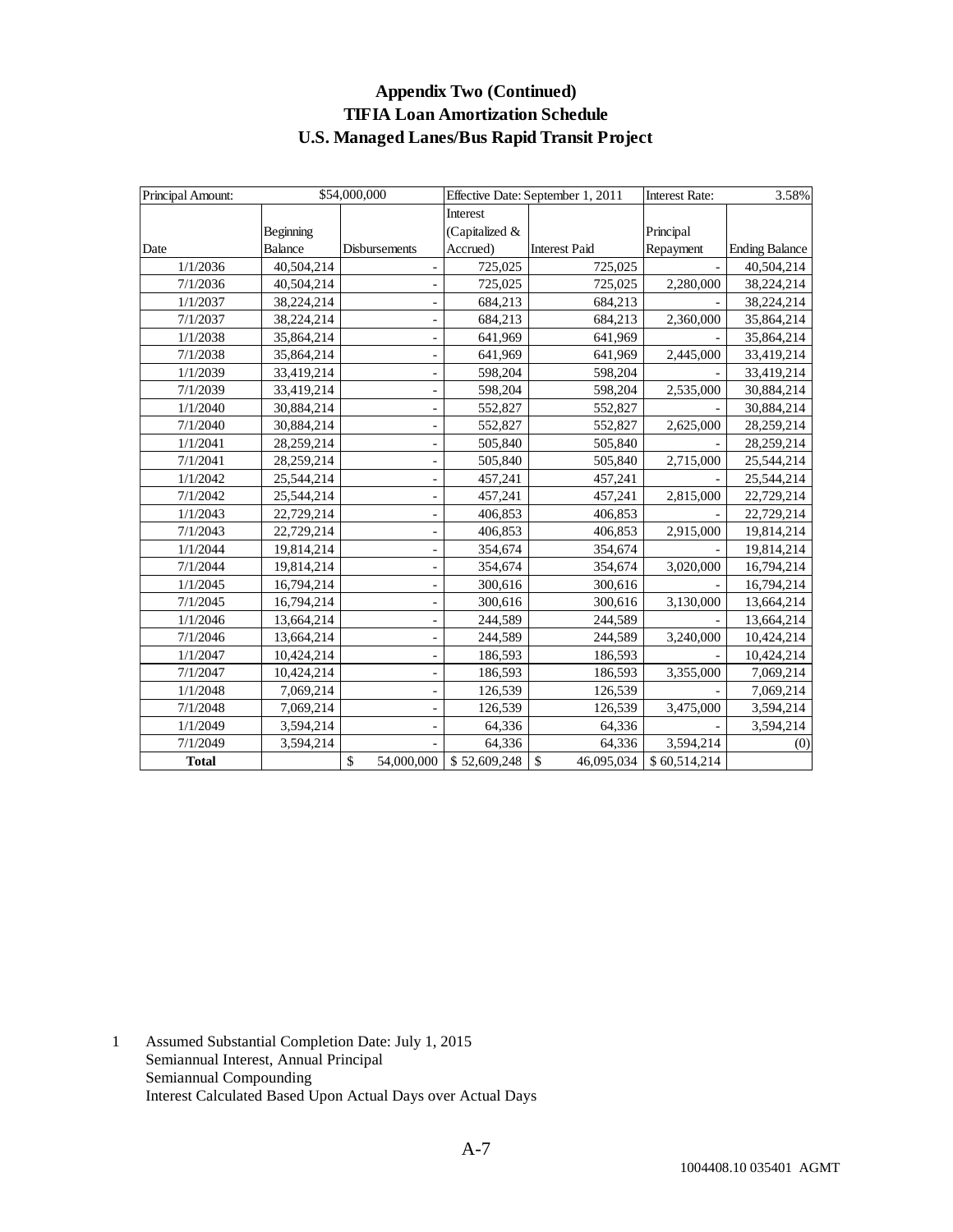# **Exhibit B U.S. 36 Managed Lanes/Bus Rapid Transit Project**

### **Anticipated TIFIA Loan Disbursement Schedule**

| <b>CDOT</b> Fiscal Year | Amount                   |        |  |
|-------------------------|--------------------------|--------|--|
| (July 1- June 30)       | $($\infty in thousands)$ |        |  |
| 2015                    | \$                       | 52,000 |  |
| 2016                    |                          | 2,000  |  |
| <b>Total</b>            | \$                       | 54,000 |  |

| <b>Federal Fiscal Year</b><br>$(Oct. 1 - Sept. 30)$ | <b>Amount</b><br>$($\infty in thousands)$ |        |
|-----------------------------------------------------|-------------------------------------------|--------|
| 2013                                                | \$                                        | 17,200 |
| 2014                                                |                                           | 19,000 |
| 2015                                                |                                           | 17,800 |
| <b>Total</b>                                        | \$                                        | 54,000 |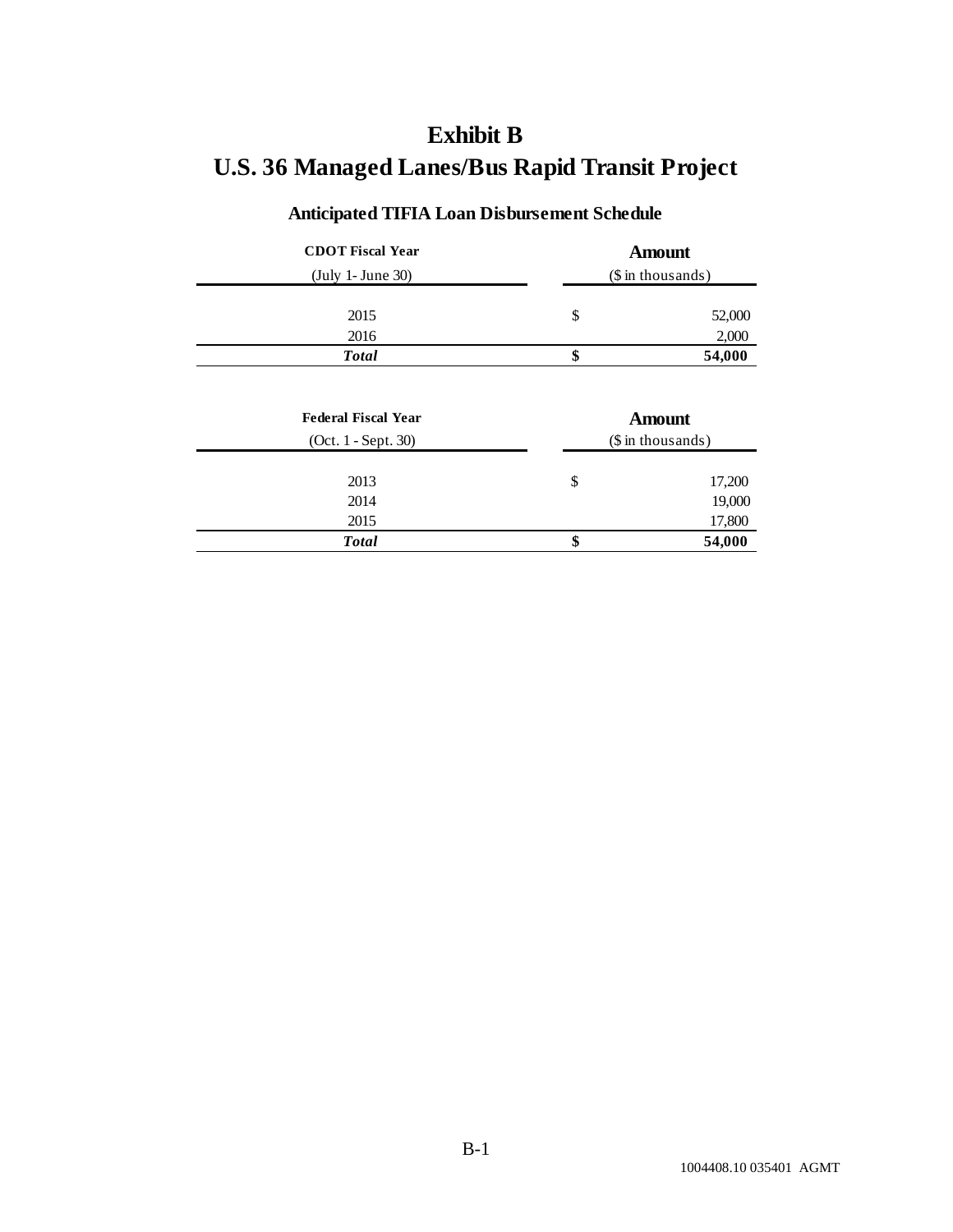### **Exhibit C**

#### **CERTIFICATION REGARDING DEBARMENT, SUSPENSION, AND OTHER RESPONSIBILITY MATTERS— PRIMARY COVERED TRANSACTIONS**

The Borrower certifies, to the best of its knowledge and belief, that it and its principals:

(a) Are not presently debarred, suspended, proposed for debarment, declared ineligible, or voluntarily excluded by any Federal department or agency;

(b) Have not within a three-year period preceding the Effective Date been convicted of or had a civil judgment rendered against them for commission of fraud or a criminal offense in connection with obtaining, attempting to obtain, or performing a public (Federal, State or local) transaction or contract under a public transaction; violation of Federal or State antitrust statutes or commission of embezzlement, theft, forgery, bribery, falsification or destruction of records, making false statements, or receiving stolen property;

(c) Are not presently indicted for or otherwise criminally or civilly charged by a governmental entity (Federal, State or local) with commission of any of the offenses enumerated in paragraph (b) of this certification; and

(d) Have not within a three-year period preceding the Effective Date had one or more public transactions (Federal, State or local) terminated for cause or default.

Capitalized terms used in the certificate and not defined shall have the respective meanings ascribed to such terms in the TIFIA Loan Agreement, dated as of September 1, 2011, between the TIFIA Lender and the Borrower, as the same may be amended from time-to-time.

Dated: \_\_\_\_\_\_\_\_\_\_\_\_\_\_\_\_\_

#### **COLORADO HIGH PERFORMANCE TRANSPORTATION ENTERPRISE**

 $By \_\_$ 

Name: Michael L. Cheroutes Title: Director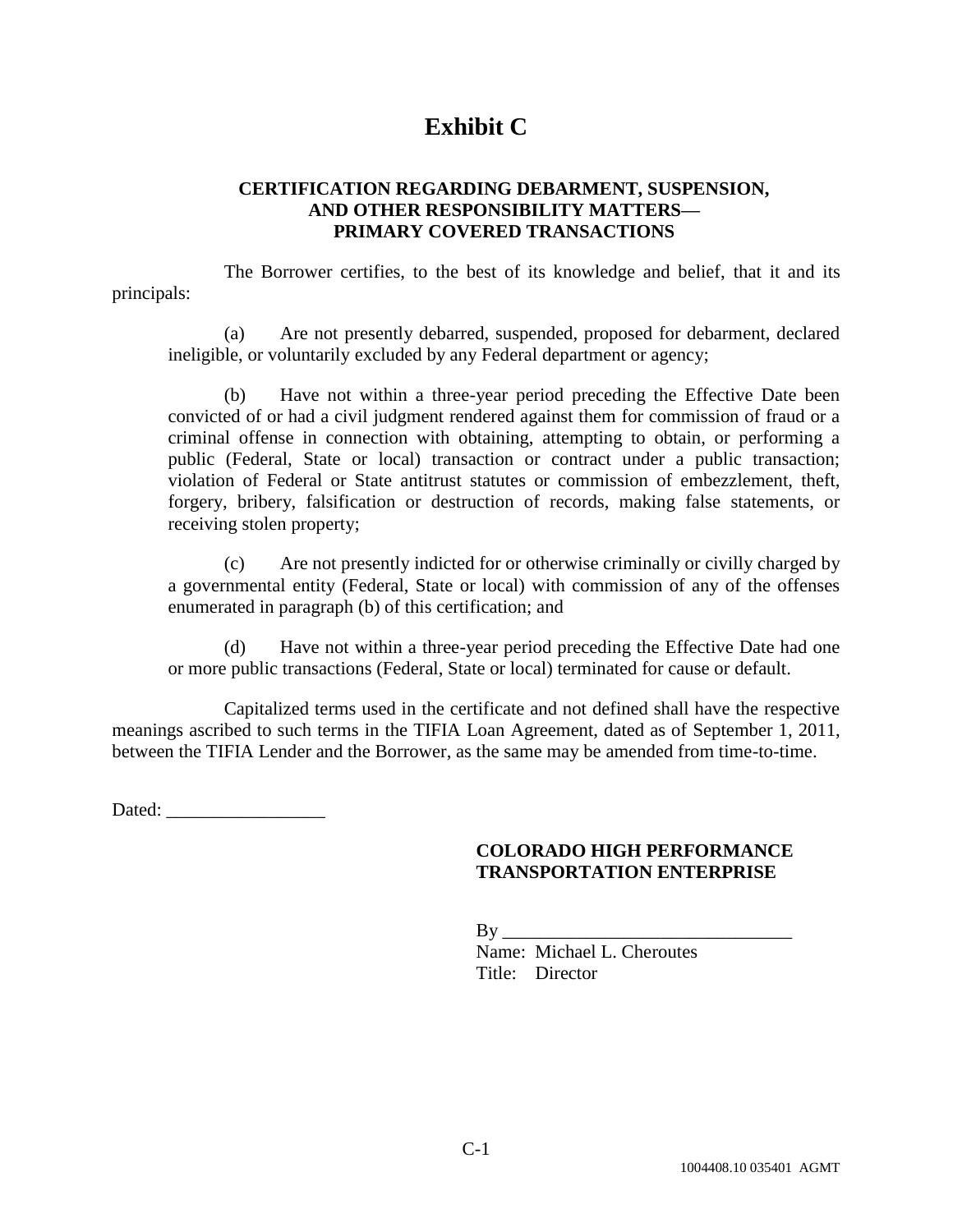### **Exhibit D**

#### **REQUISITION PROCEDURES**

This Exhibit D sets out the procedures which the Borrower agrees to follow in submitting Requisitions for the disbursement of TIFIA Loan proceeds to pay directly for, or reimburse the Borrower for, Eligible Project Costs incurred in connection with the Project. Section 1 sets out the manner in which Requisitions are to be submitted and reviewed. Sections 2 through 4 set out the circumstances in which the TIFIA Lender may reject or correct Requisitions submitted by the Borrower or withhold a disbursement. The Borrower expressly agrees to the terms hereof, and further agrees that (i) the rights of the TIFIA Lender contained herein are in addition to (and not in lieu of) any other rights or remedies available to the TIFIA Lender under the TIFIA Loan Agreement, and (ii) nothing contained herein shall be construed to limit the rights of the TIFIA Lender to take actions including, but not limited to, administrative enforcement action and actions for breach of contract against the Borrower if it fails to carry out its obligations under the TIFIA Loan Agreement during the term thereof.

Section 1. General Requirements. All requests by the Borrower for the disbursement of TIFIA Loan proceeds shall be made by electronic mail or overnight delivery service by submission to the TIFIA Lender, in accordance with Section 35 of the Agreement, of a Requisition, in form and substance satisfactory to the TIFIA Lender and completed and executed by a duly authorized representative of the Borrower. The form of Requisition is attached as Appendix One to this Exhibit D. Supporting documentation should be submitted with the requisition.

The TIFIA Lender agrees to promptly send to the Borrower in accordance with Section 35 of the Agreement, an acknowledgement of receipt of each Requisition in the form attached as Appendix Two to this Exhibit D setting forth the date of receipt by the TIFIA Lender of such Requisition and setting forth the Business Day on which disbursement will be made absent denial by the TIFIA Lender. All disbursement requests must be received by the TIFIA Lender at or before 5:00 P.M. (EST) on the first Business Day of a calendar month in order to obtain disbursement by the fifteenth day of such calendar month or, if either such day is not a Business Day, the next succeeding Business Day. If a Requisition is approved by the TIFIA Lender, the TIFIA Lender will notify the Borrower of such approval and of the amount so approved.

| Section 2. |  |  |  | Rejection. A Requisition may be rejected by the TIFIA Lender if it is: |
|------------|--|--|--|------------------------------------------------------------------------|
|            |  |  |  |                                                                        |

(a) submitted without signature;

(b) submitted under signature of a Person other than a Borrower's Authorized Representative;

(c) submitted after prior disbursement of all proceeds of the TIFIA Loan; or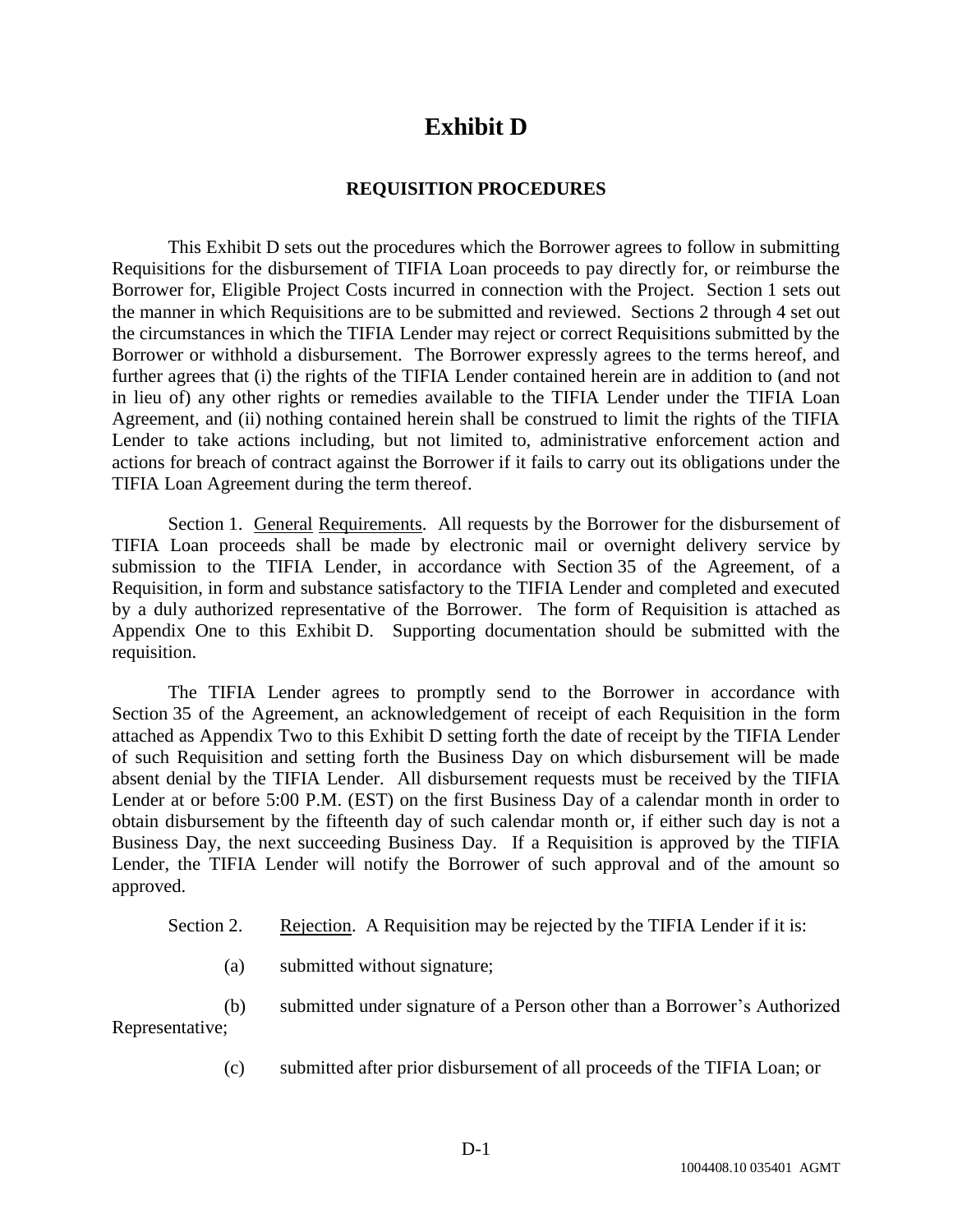(d) submitted without adequate documentation of Eligible Project Costs incurred or paid. Such documentation shall include detailed invoices for costs incurred or paid.

The TIFIA Lender will notify the Borrower of any Requisition so rejected, and the reasons therefor. Any Requisition rejected for the reasons specified in (a) or (b) above must be resubmitted in proper form in order to be considered for approval. If a Requisition exceeds the balance of the TIFIA Loan proceeds remaining to be disbursed, the request will be treated as if submitted in the amount of the balance so remaining, and the TIFIA Lender will so notify the Borrower.

Section 3. Correction. A Requisition containing an apparent mathematical error will be corrected by the TIFIA Lender, after telephonic notification to the Borrower, and will thereafter be treated as if submitted in the corrected amount. The TIFIA Lender will confirm correction of the error, to the Borrower, in writing.

Section 4. Withholding. The TIFIA Lender shall be entitled to withhold approval of any pending or subsequent requests for the disbursement of TIFIA Loan proceeds if:

(a) the Borrower

(i) fails to pay any principal or interest on the TIFIA Loan when the same is due and payable; or

(ii) applies TIFIA Loan proceeds for purposes other than payment of, or reimbursement for, Eligible Project Costs which have been the subject of an approved disbursement request hereunder; or

(iii) knowingly takes any action, or omits to take any action, amounting to fraud or violation of any applicable federal or local criminal law, in connection with the transactions contemplated hereby; or

(iv) An Event of Default under the TIFIA Loan Agreement shall have occurred and be continuing;

(b) the Borrower

(i) fails to construct the Project in a manner consistent with plans, specifications, engineering reports or facilities plans previously submitted to and approved by the TIFIA Lender, or with good engineering practices, where such failure prevents or materially impairs the Project from fulfilling its intended purpose, or prevents or materially impairs the ability of the TIFIA Lender to monitor compliance by the Borrower with applicable federal or local law pertaining to the Project, or with the terms and conditions of the TIFIA Loan Agreement; or

(ii) fails to observe or comply with any applicable federal or local law, or any term or condition of the TIFIA Loan Agreement; or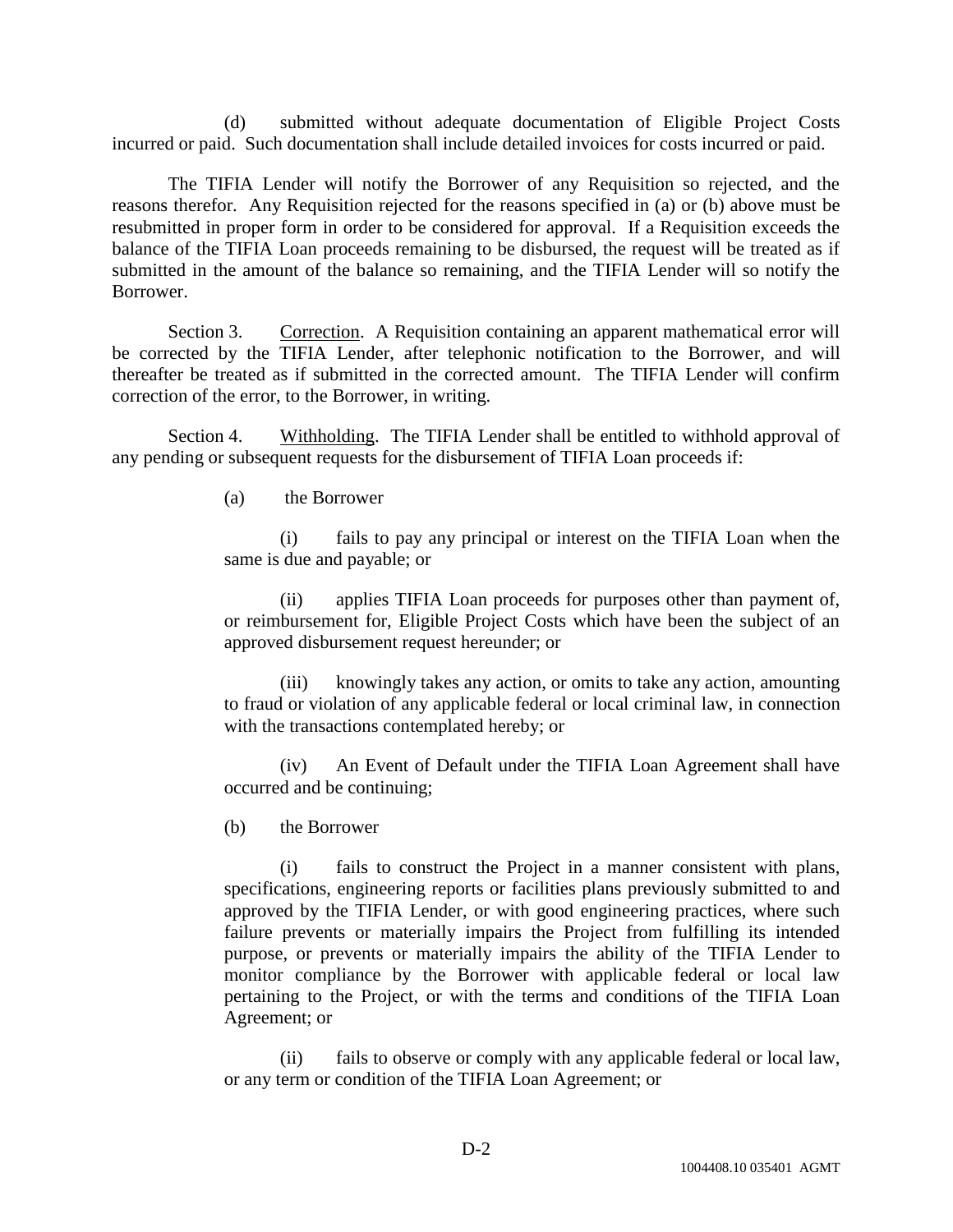(iii) fails to deliver documentation evidencing Eligible Project Costs claimed for disbursement at the times and in the manner specified by the TIFIA Loan Agreement; and such failure continues for a period of more than thirty (30) days following written notice from the TIFIA Lender to the Borrower, the TIFIA Lender shall be entitled to withhold, from any Requisition received after such thirty (30) day period has expired, and until such failure is cured or corrected, an amount determined by the TIFIA Lender (in its sole discretion) to be adequate for the cure or correction of such failure, which amount shall be stated in such notice; provided, that if the nature of the failure is such that it cannot reasonably be cured or corrected within such thirty (30) day period, the TIFIA Lender shall not withhold any disbursement by reason of such failure if the Borrower commences cure or correction within such thirty (30) day period and thereafter diligently completes such cure or correction within a further reasonable time period.

The foregoing notwithstanding, if, as of the date of such notice from the TIFIA Lender, the balance of the TIFIA Loan proceeds remaining to be disbursed is less than the amount determined by the TIFIA Lender to be adequate for the cure or correction of such failure, the TIFIA Lender may immediately withhold all further disbursement of TIFIA Loan proceeds until such failure is cured or corrected within the time period specified by the preceding paragraph.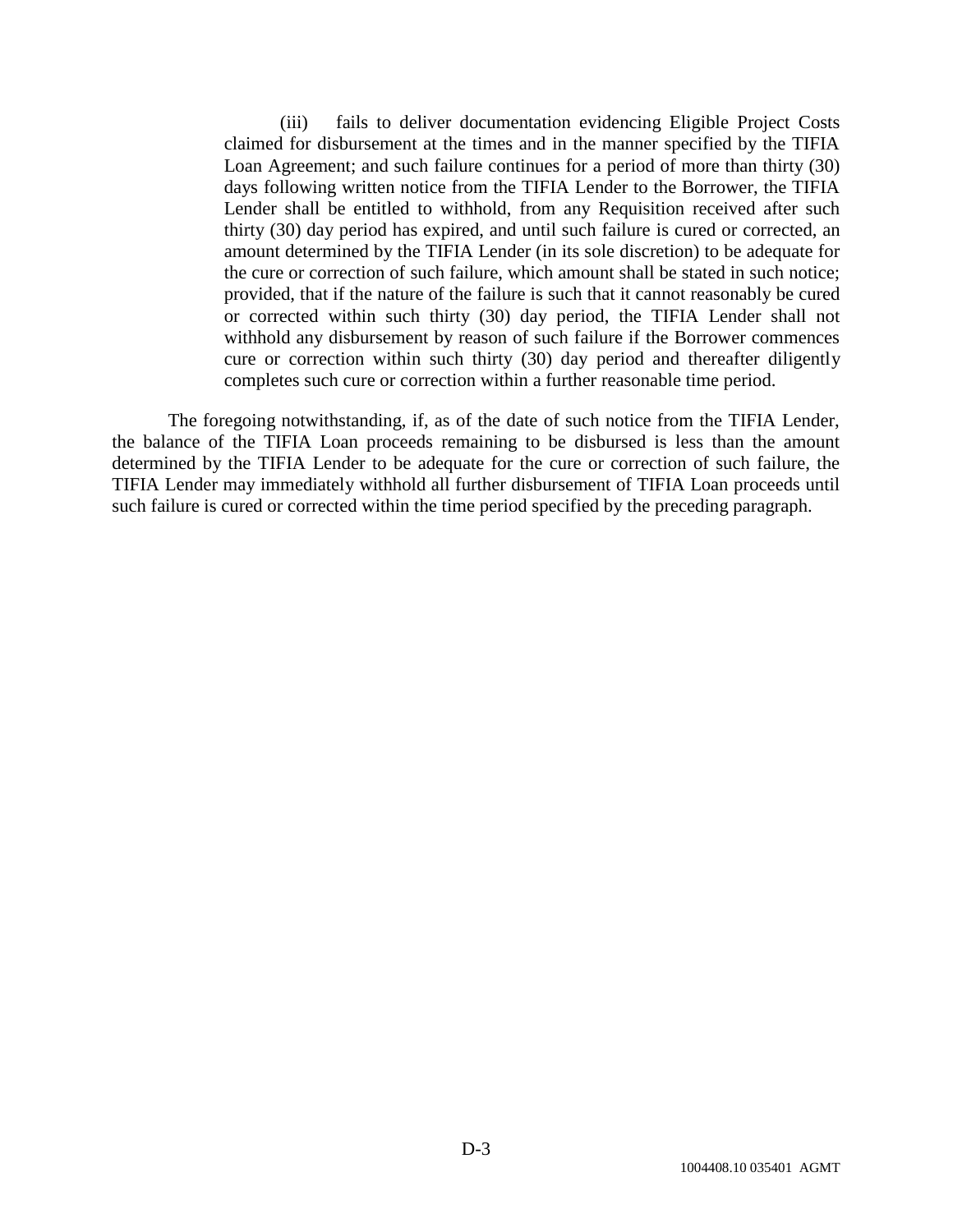### **Appendix One to Exhibit D**

#### **FORM OF REQUISITION**

United States Department of Transportation c/o Director, TIFIA Joint Program Office (HITJ) Federal Highway Administration Room E64-301 1200 New Jersey Avenue, SE, Washington, DC 20590

Federal Highway Administration Colorado Division Office 12300 Dakota Avenue Lakewood, Colorado 80228 Attention: Division Administrator

#### Re: U.S. 36 MANAGED LANES/BUS RAPID TRANSIT PROJECT (TIFIA-2011-1001A)

Ladies and Gentlemen:

Pursuant to Section 4 of the TIFIA Loan Agreement, dated as of September 1, 2011 (the "TIFIA Loan Agreement"), by and between the COLORADO HIGH PERFORMANCE TRANSPORTATION ENTERPRISE (the "Borrower") and the UNITED STATES DEPARTMENT OF TRANSPORTATION, acting by and through the Federal Highway Administrator (the "TIFIA Lender"), we hereby request disbursement in the amount of \$\_\_\_\_\_\_\_\_\_\_\_ for Eligible Project Costs. Capitalized terms used but not defined herein have the meaning set forth in the TIFIA Loan Agreement. In connection with this Requisition the undersigned does hereby represent and certify the following:

- 1. This Requisition is Requisition number \_\_\_\_\_\_\_.
- 2. The requested date of disbursement is  $[\_$  15,  $[\_$ which is the first Business Day following \_\_\_\_\_\_\_\_\_\_\_\_ 15, \_\_\_\_\_].
- 3. The amounts previously disbursed under the TIFIA Loan Agreement aggregate \$ and the amounts previously disbursed under the Master Trust Indenture aggregate \$\_\_\_\_\_\_\_\_\_\_\_\_\_\_.
- 4. The amounts hereby requisitioned have been incurred by or on behalf of the Borrower for Eligible Project Costs, and such amounts, together with the amounts set forth in paragraph 3 above, will not exceed as of the requested disbursement date 33% of reasonably anticipated Eligible Project Costs.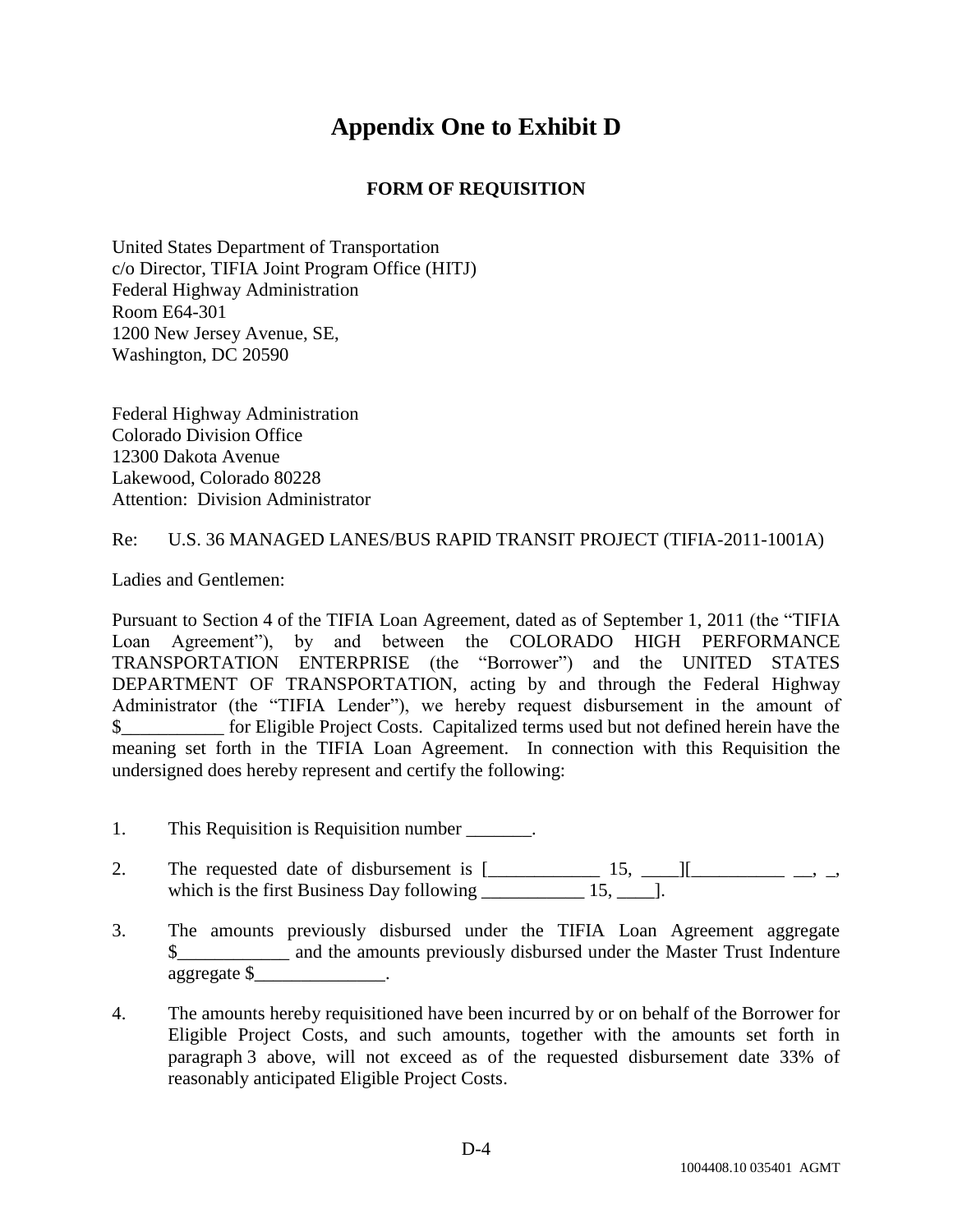- 5. The amount of this Requisition, together with all prior Requisitions, does not exceed the amount of the TIFIA Loan, and the amount of this Requisition together with the sum of all disbursements of TIFIA Loan proceeds made and to be made for the current year will not exceed the cumulative disbursements through the end of the current year as set forth in the Anticipated TIFIA Loan Disbursement Schedule, as such may be amended from time-to-time.
- 6. All amounts requisitioned hereunder are for Eligible Project Costs which have not been paid for or reimbursed by any previous disbursement from TIFIA Loan proceeds.
- 7. All documentation evidencing the Eligible Project Costs to be paid for or reimbursed by the disbursement has been delivered by the Borrower at the times and in the manner specified by the TIFIA Loan Agreement.
- 8. The Project has been, and is being, constructed in a manner consistent with all plans, specifications, engineering reports and facilities plans previously submitted to and approved by the TIFIA Lender and the FHWA Colorado Division and with good engineering practices.
- 9. The Borrower is in compliance with all of the terms and conditions of the TIFIA Loan Agreement and the Master Trust Indenture and there does not currently exist an Event of Default under the TIFIA Loan Agreement or an event of default under the Master Trust Indenture or any event which with the giving of notice or the passage of time or both would constitute such an Event of Default or event of default.
- 10. A copy of the monthly construction progress report pursuant to Section 21(b)(i) of the TIFIA Loan Agreement for the month preceding the date of the applicable Requisition has been delivered to each of the above named addresses.
- 11. The undersigned acknowledges that if the Borrower makes a false, fictitious, or fraudulent claim, statement, submission, or certification to the Government in connection with the Project, the Government reserves the right to impose on the Borrower the penalties of 18 U.S.C. §1001 and 49 U.S.C. §5307(n)(1), to the extent the Government deems appropriate.
- 12. A copy of this requisition has been delivered to each of the above named addressees.
- 13. The undersigned is duly authorized to execute and deliver this requisition on behalf of the Borrower.
- 14. [Add wire instructions for Trustee.]

Date:  $\Box$ 

Borrower's Authorized Representative

Name:\_\_\_\_\_\_\_\_\_\_\_\_\_\_\_\_\_\_\_\_\_\_\_\_\_\_ Title: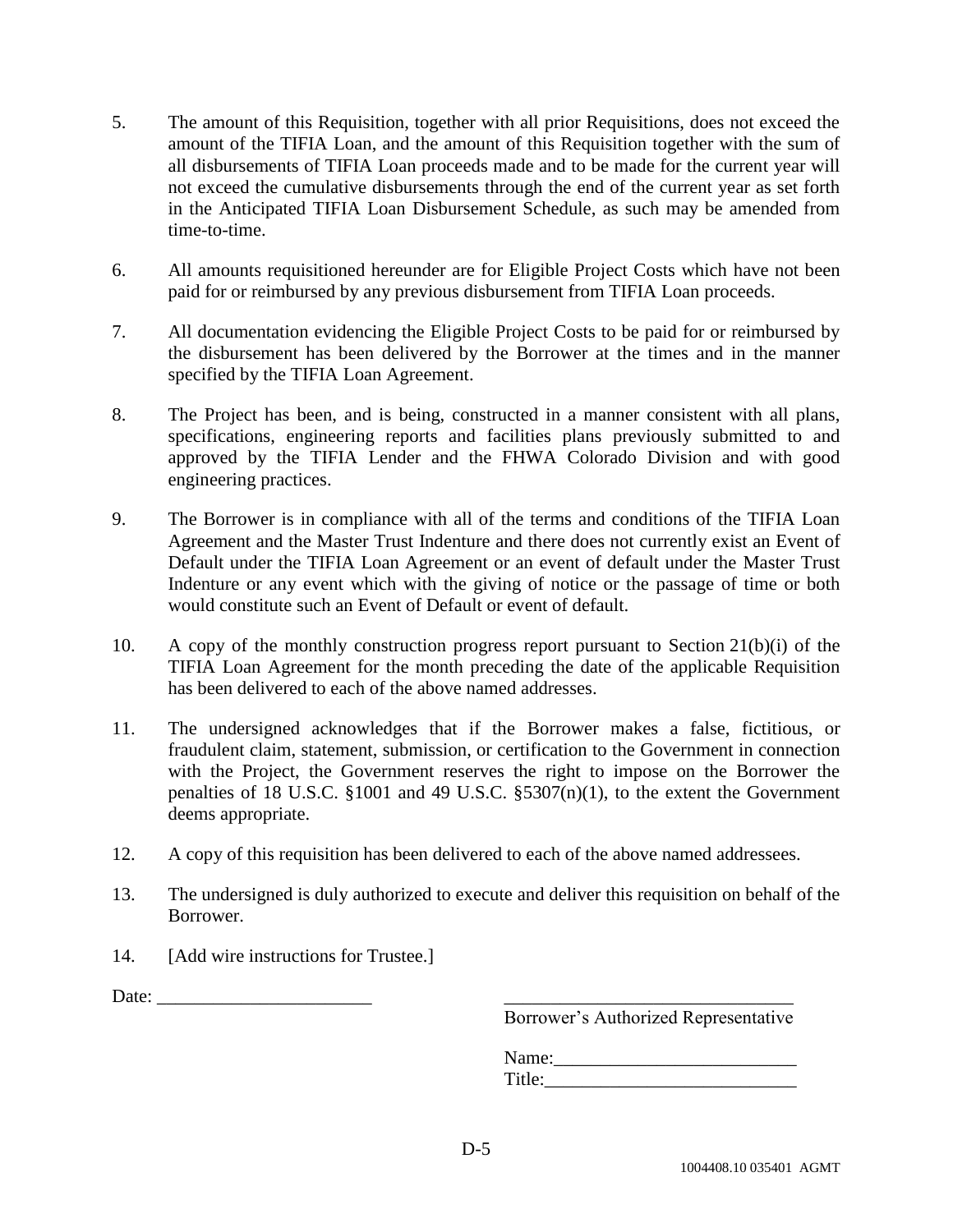### **Appendix Two to Exhibit D**

#### **FORM OF ACKNOWLEDGMENT OF RECEIPT OF**

#### **REQUISITION FOR DISBURSEMENT OF TIFIA LOAN PROCEEDS**

Colorado High Performance Transportation Enterprise 4201 E. Arkansas Avenue, #284 Denver, Colorado 80222

Re: Receipt of Requisition for Disbursement of TIFIA Loan Proceeds

Ladies and Gentlemen:

Pursuant to Section 4 of the TIFIA Loan Agreement, dated as of September 1, 2011, by and between the COLORADO HIGH PERFORMANCE TRANSPORTATION ENTERPRISE (the "Borrower") and the UNITED STATES DEPARTMENT OF TRANSPORTATION, acting by and through the Federal Highway Administrator (the "TIFIA Lender "), the undersigned authorized representative of the TIFIA Lender hereby acknowledges receipt of the attached Requisition for Disbursement of TIFIA Loan Proceeds (the "Requisition") from the Borrower. In connection therewith, we hereby represent and certify the following:

1. The date of receipt of the Requisition is \_\_\_\_\_\_\_\_\_\_\_.

2. Unless this Requisition is denied, disbursement shall be made on or before

Date: \_\_\_\_\_\_\_\_\_\_\_\_\_\_\_\_\_\_\_\_\_\_\_

| <b>TIFIA Lender's Authorized Representative</b> |  |
|-------------------------------------------------|--|
| Name:                                           |  |
| Title:                                          |  |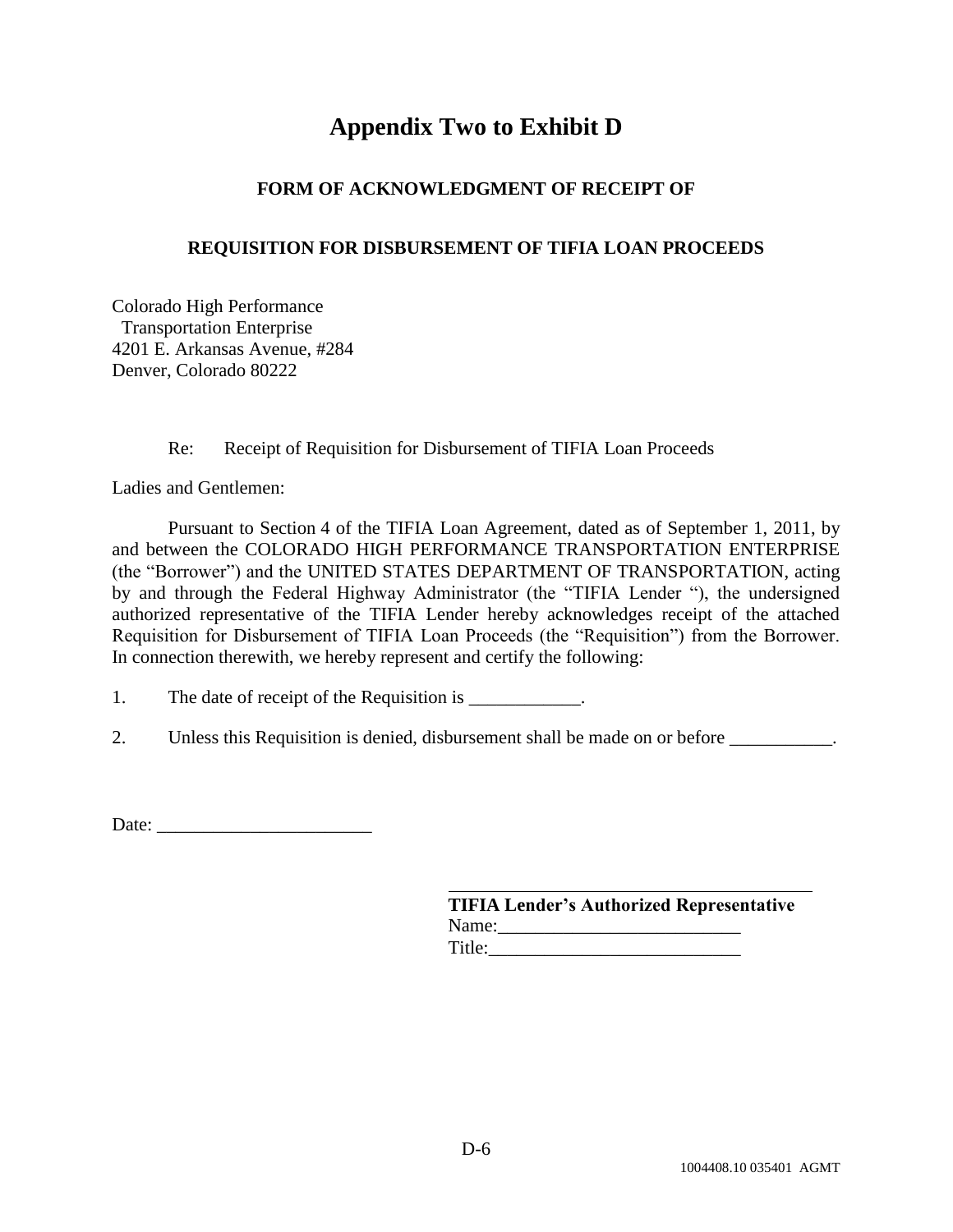### **Appendix Three to Exhibit D**

#### **[APPROVAL/DISAPPROVAL] OF THE TIFIA LENDER**

(To be delivered to the Borrower)

Requisition Number\_\_\_\_\_\_\_\_\_\_\_\_\_\_\_\_\_\_\_\_\_ is [approved] [approved in part]<sup>1</sup> [not approved]<sup>2</sup> by the TIFIA Lender (as defined herein) pursuant to Section 4 of the TIFIA Loan Agreement, dated as of September 1, 2011, by and between the Colorado High Performance Transportation Enterprise (the "Borrower") and the United States Department of Transportation, acting by and through the Federal Highway Administrator (the "TIFIA Lender ").

Any determination, action or failure to act by the TIFIA Lender with respect to the Requisition set forth above, including but not limited to the withholding of a disbursement, shall be at the TIFIA Lender's sole discretion, and in no event shall the TIFIA Lender be responsible for or liable to the Borrower for any and/or all consequence(s) which are the result thereof.

> **UNITED STATES DEPARTMENT OF TRANSPORTATION**, acting by and through the Federal Highway Administrator

By: \_\_\_\_\_\_\_\_\_\_\_\_\_\_\_\_\_\_\_\_\_\_\_\_\_\_\_\_\_\_\_\_\_\_ TIFIA Lender's Authorized Representative

| Name:  |  |  |
|--------|--|--|
| Title: |  |  |
| Dated: |  |  |

 $\overline{a}$ 

<sup>&</sup>lt;sup>1</sup> Those portions of the requisitions that are approved and those portions that are not approved are described in Schedule A attached hereto, with explanations for items not approved.

<sup>&</sup>lt;sup>2</sup> Attached hereto as Exhibit A are reasons for denial of approval.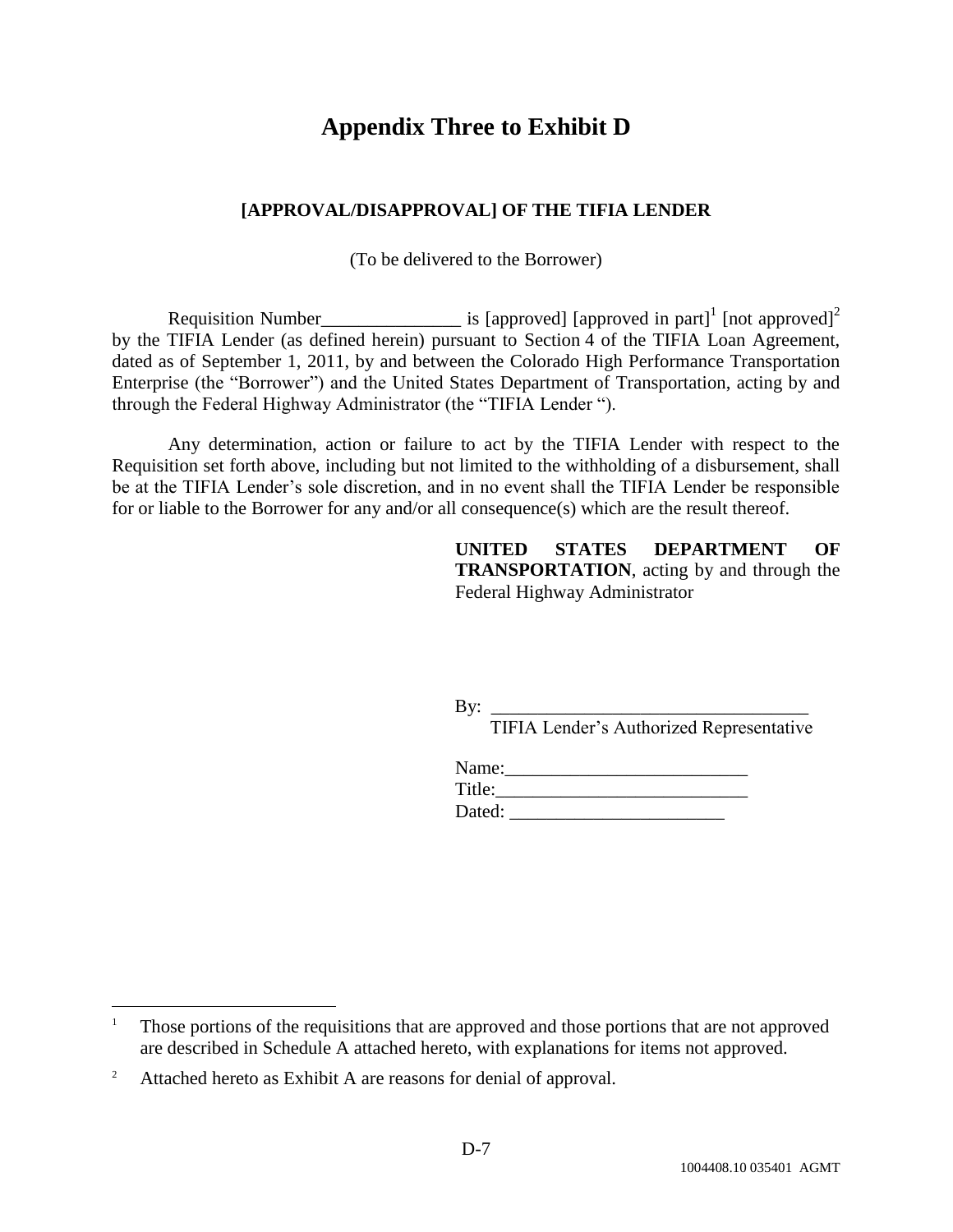### **Exhibit E**

### **UNITED STATES DEPARTMENT OF TRANSPORTATION FEDERAL HIGHWAY ADMINISTRATION**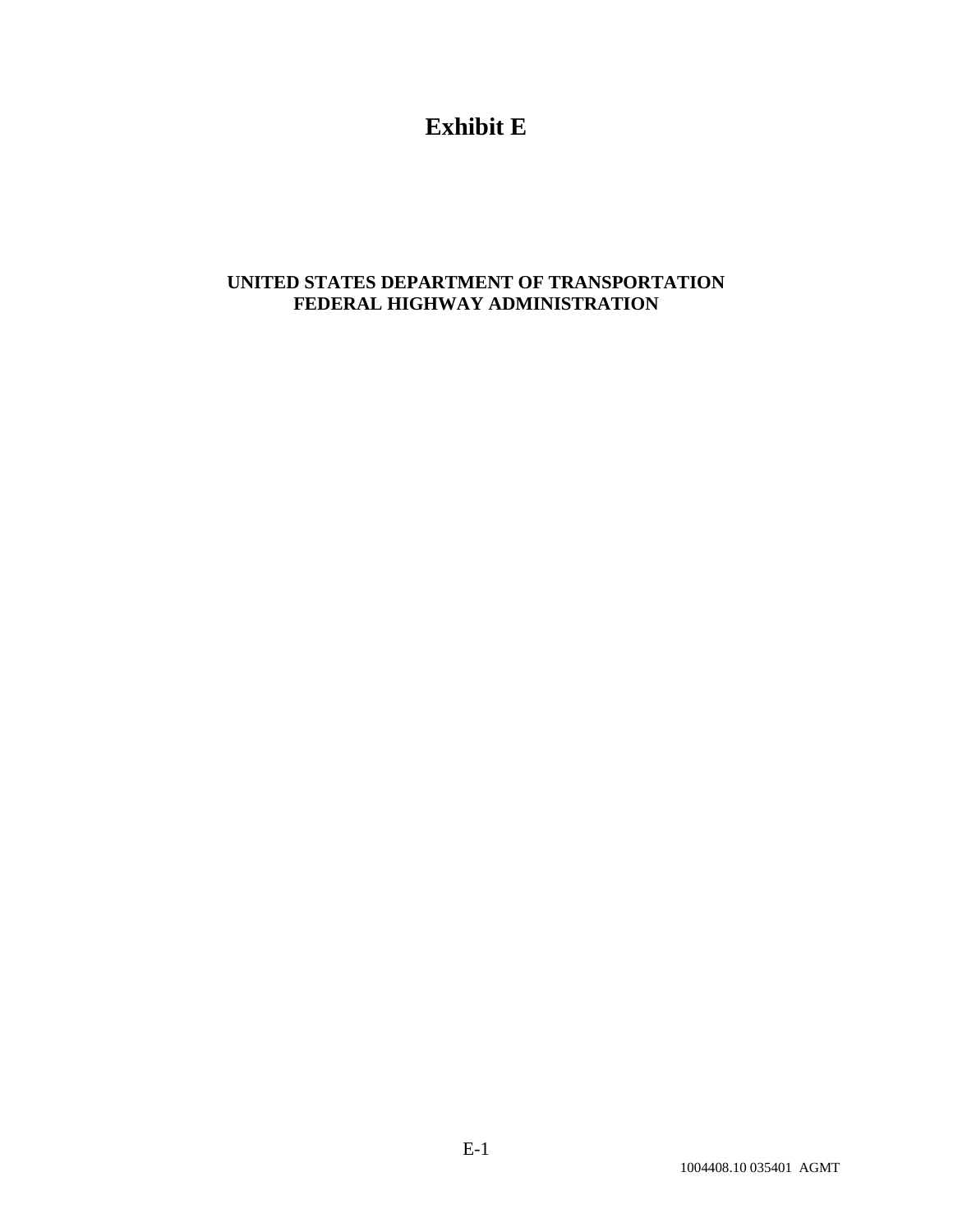#### COMPLIANCE WITH LAWS

The Borrower agrees to abide by any and all applicable Federal and state laws. The following list of Federal laws is illustrative of the type of requirements generally applicable to transportation projects. It is not intended to be exhaustive. The Borrower shall require that its contractors and subcontractors comply with applicable laws:

- (i) The Americans With Disabilities Act of 1990 and implementing regulations (42 U.S.C. §§ 12101 et seq.; 28 C.F.R. § 35; 29 C.F.R. § 1630);
- (ii) Title VI of the Civil Rights Act of 1964, as amended (42 U.S.C. §§ 2000d et seq.) and United States Department of Transportation regulation, 49 C.F.R. Part 21;
- (iii) The Uniform Relocation Assistance and Real Property Acquisition Policies Act of 1970, as amended (42 U.S.C. §§ 4601 et seq.), with the understanding that the requirements of said Act are not applicable with respect to utility relocations except with respect to acquisitions by the Borrower of easements or other real property rights for the relocated facilities;
- (iv) Equal employment opportunity requirements under Executive Order 11246 dated September 24, 1965 (30 F.R. 12319), any Executive Order amending such order, and implementing regulations (29 C.F.R. §§ 1625- 27, 1630; 28 C.F.R. § 35; 41 C.F.R. § 60; and 49 C.F.R. § 27);
- (v) Restrictions governing the use of Federal appropriated funds for lobbying (31 U.S.C. § 1352; 49 C.F.R. § 20);
- (vi) The Clean Air Act, as amended (42 U.S.C. §§ 1857 et seq., as amended by Pub. L. 91-604);
- (vii) The National Environmental Policy Act of 1969 (42 U.S.C. §§ 4321 et seq.);
- (viii) The Federal Water Pollution Control Act, as amended (33 U.S.C. §§ 1251 et seq., as amended by Pub. L. 92-500);
- (ix) The environmental mitigation requirements and commitments made by the Borrower that result in TIFIA Lender's approval of the Final Environmental Impact Statement (issued pursuant to 42 U.S.C. § 4332(2)(C)) and issuance of the Record of Decision for the Project;
- (x) The Endangered Species Act, 16 U.S.C. §1531, et seq.;
- (xi) 23 U.S.C. §138 [49 U.S.C. §303];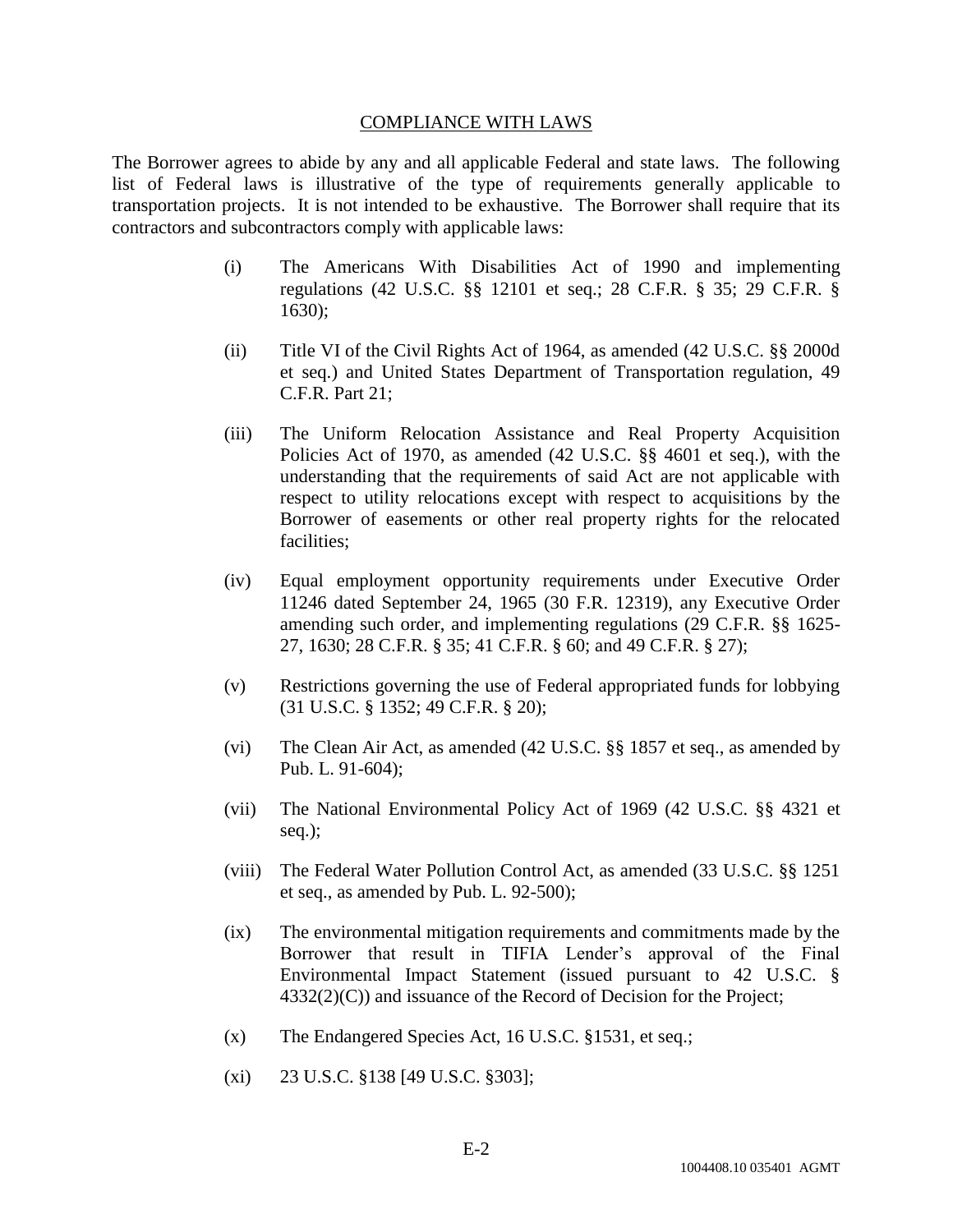- (xii) The health and safety requirements set forth in 23 C.F.R. § 635.108;
- (xiii) The prevailing wage requirements set forth in 42 U.S.C. § 276a, 23 U.S.C. § 113, as supplemented by 29 C.F.R. Part 5, 23 C.F.R. §§ 635.117(f), 635.118 and FHWA Form 1273 §§ IV and V for those contracts that involve construction of highway improvements;
- (xiv) The Buy America requirements set forth in Section 165 of the Surface Transportation Assistance Act of 1982 and implementing regulations (23 C.F.R. § 635.410);
- (xv) The requirements of 23 U.S.C. §§ 101 et seq. and 23 C.F.R.; and
- (xvi) The applicable requirements of 49 C.F.R. Part 26 relating to the Disadvantaged Business Enterprise program.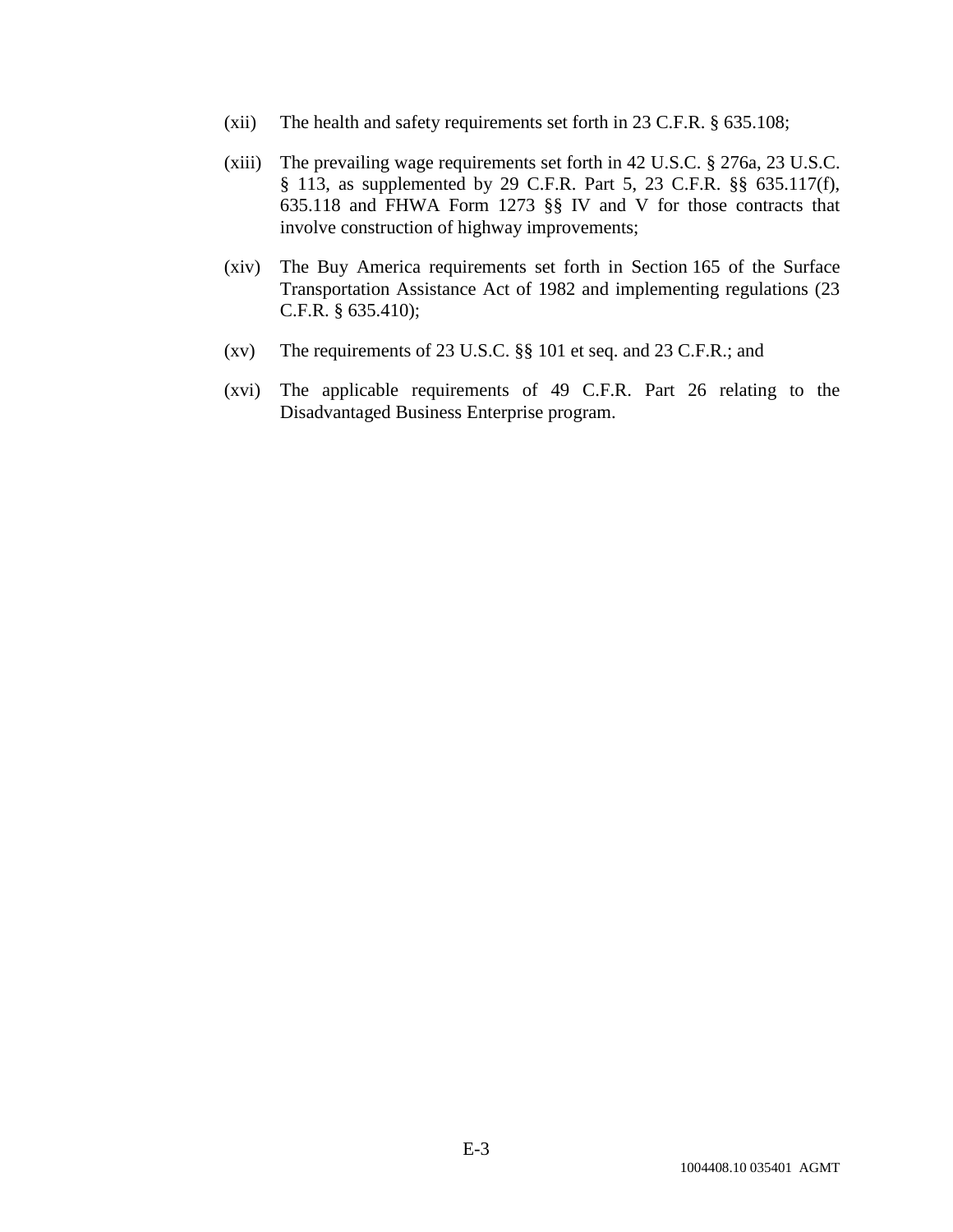### **Exhibit F**

# **Colorado Department of Transportation Federal-Aid Highway Program Stewardship Agreement**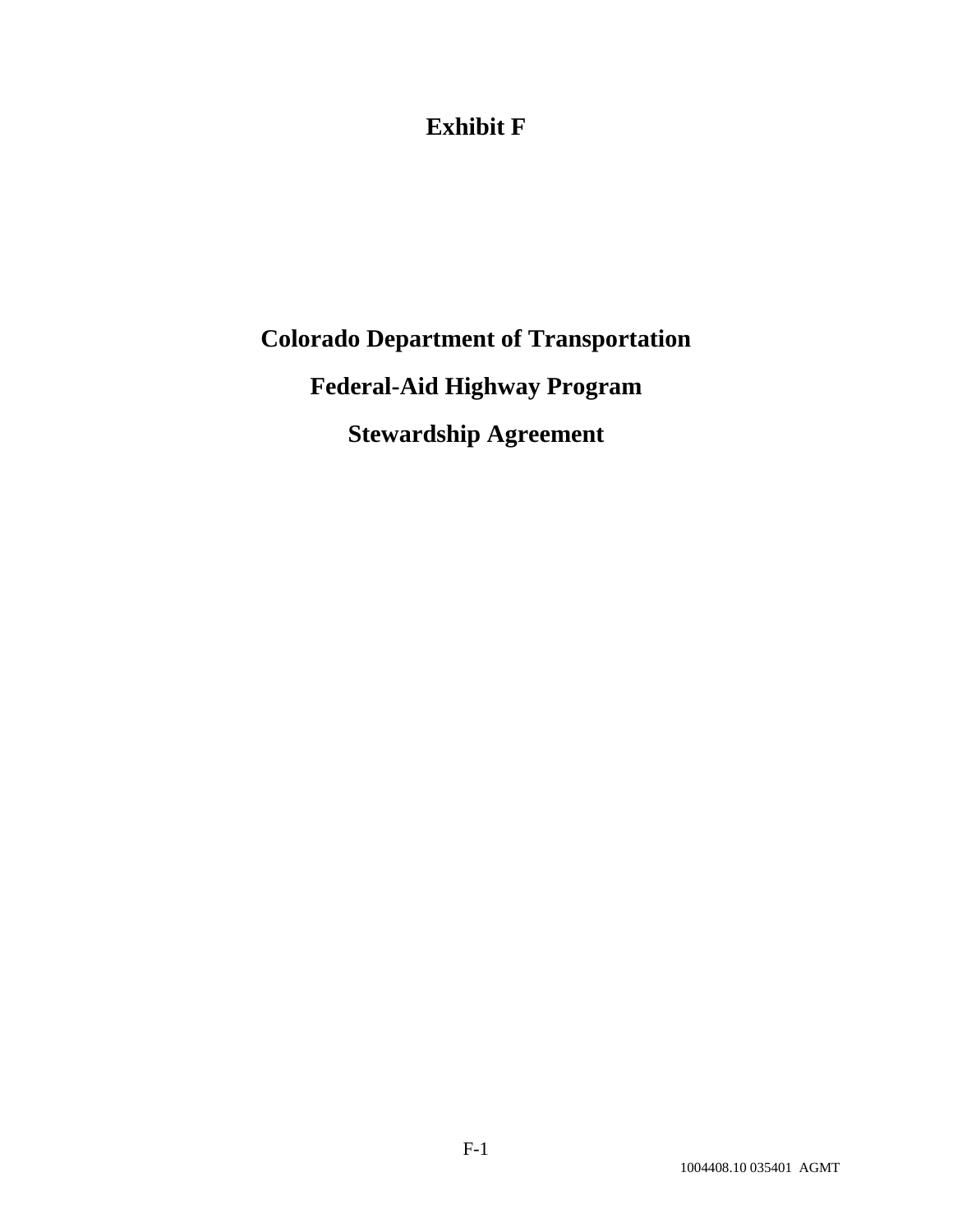### **Exhibit G U.S. Managed Lanes/Bus Rapid Transit Project TIFIA Debt Service**

|          | Principal    |                      | Semiannual Debt  | <b>Annual Debt</b> |
|----------|--------------|----------------------|------------------|--------------------|
| Date     | Repayment    | <b>Interest Paid</b> | Service          | Service            |
| 7/1/2017 | \$           | \$<br>783,896.33     | \$<br>783,896.33 | \$<br>783,896.33   |
| 1/1/2018 |              | 787,404.26           | 787,404.26       |                    |
| 7/1/2018 |              | 790,927.90           | 790,927.90       | 1,578,332.16       |
| 1/1/2019 |              | 794,467.30           | 794,467.30       |                    |
| 7/1/2019 |              | 798,022.54           | 798,022.54       | 1,592,489.84       |
| 1/1/2020 |              | 801,593.69           | 801,593.69       |                    |
| 7/1/2020 |              | 805,180.82           | 805,180.82       | 1,606,774.52       |
| 1/1/2021 |              | 808,784.01           | 808,784.01       |                    |
| 7/1/2021 |              | 1,083,204.42         | 1,083,204.42     | 1,891,988.43       |
| 1/1/2022 |              | 1,083,204.42         | 1,083,204.42     |                    |
| 7/1/2022 | 440,000.00   | 1,083,204.42         | 1,523,204.42     | 2,606,408.85       |
| 1/1/2023 |              | 1,075,328.42         | 1,075,328.42     |                    |
| 7/1/2023 | 490,000.00   | 1,075,328.42         | 1,565,328.42     | 2,640,656.85       |
| 1/1/2024 |              | 1,066,557.42         | 1,066,557.42     |                    |
| 7/1/2024 | 545,000.00   | 1,066,557.42         | 1,611,557.42     | 2,678,114.85       |
| 1/1/2025 |              | 1,056,801.92         | 1,056,801.92     |                    |
| 7/1/2025 | 605,000.00   | 1,056,801.92         | 1,661,801.92     | 2,718,603.85       |
| 1/1/2026 |              | 1,045,972.42         | 1,045,972.42     |                    |
| 7/1/2026 | 660,000.00   | 1,045,972.42         | 1,705,972.42     | 2,751,944.85       |
| 1/1/2027 |              | 1,034,158.42         | 1,034,158.42     |                    |
| 7/1/2027 | 1,660,000.00 | 1,034,158.42         | 2,694,158.42     | 3,728,316.85       |
| 1/1/2028 |              | 1,004,444.42         | 1,004,444.42     |                    |
| 7/1/2028 | 1,720,000.00 | 1,004,444.42         | 2,724,444.42     | 3,728,888.85       |
| 1/1/2029 |              | 973,656.42           | 973,656.42       |                    |
| 7/1/2029 | 1,780,000.00 | 973,656.42           | 2,753,656.42     | 3,727,312.85       |
| 1/1/2030 |              | 941,794.42           | 941,794.42       |                    |
| 7/1/2030 | 1,845,000.00 | 941,794.42           | 2,786,794.42     | 3,728,588.85       |
| 1/1/2031 |              | 908,768.92           | 908,768.92       |                    |
| 7/1/2031 | 1,910,000.00 | 908,768.92           | 2,818,768.92     | 3,727,537.85       |
| 1/1/2032 |              | 874,579.92           | 874,579.92       |                    |
| 7/1/2032 | 1,980,000.00 | 874,579.92           | 2,854,579.92     | 3,729,159.85       |
| 1/1/2033 |              | 839,137.92           | 839,137.92       |                    |
| 7/1/2033 | 2,050,000.00 | 839,137.92           | 2,889,137.92     | 3,728,275.85       |
| 1/1/2034 |              | 802,442.92           | 802,442.92       |                    |
| 7/1/2034 | 2,125,000.00 | 802,442.92           | 2,927,442.92     | 3,729,885.85       |
| 1/1/2035 |              | 764,405.42           | 764,405.42       |                    |
| 7/1/2035 | 2,200,000.00 | 764,405.42           | 2,964,405.42     | 3,728,810.85       |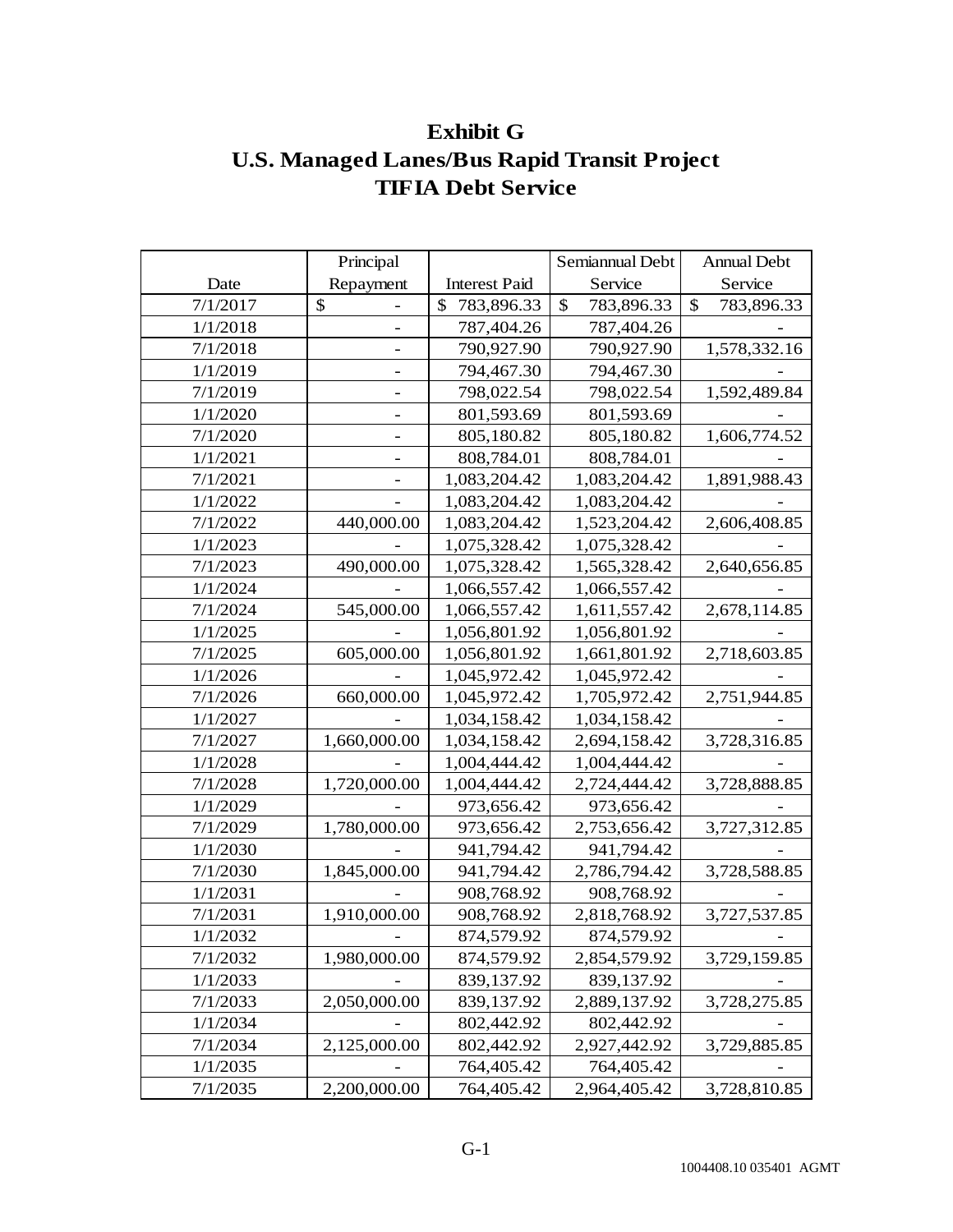# **Exhibit G (Continued) U.S. Managed Lanes/Bus Rapid Transit Project TIFIA Debt Service**

|          | Principal    |                      | Semiannual Debt | <b>Annual Debt</b> |
|----------|--------------|----------------------|-----------------|--------------------|
| Date     | Repayment    | <b>Interest Paid</b> | Service         | Service            |
| 1/1/2036 |              | 725,025.42           | 725,025.42      |                    |
| 7/1/2036 | 2,280,000.00 | 725,025.42           | 3,005,025.42    | 3,730,050.85       |
| 1/1/2037 |              | 684,213.42           | 684,213.42      |                    |
| 7/1/2037 | 2,360,000.00 | 684,213.42           | 3,044,213.42    | 3,728,426.85       |
| 1/1/2038 |              | 641,969.42           | 641,969.42      |                    |
| 7/1/2038 | 2,445,000.00 | 641,969.42           | 3,086,969.42    | 3,728,938.85       |
| 1/1/2039 |              | 598,203.92           | 598,203.92      |                    |
| 7/1/2039 | 2,535,000.00 | 598,203.92           | 3,133,203.92    | 3,731,407.85       |
| 1/1/2040 |              | 552,827.42           | 552,827.42      |                    |
| 7/1/2040 | 2,625,000.00 | 552,827.42           | 3,177,827.42    | 3,730,654.85       |
| 1/1/2041 |              | 505,839.92           | 505,839.92      |                    |
| 7/1/2041 | 2,715,000.00 | 505,839.92           | 3,220,839.92    | 3,726,679.85       |
| 1/1/2042 |              | 457,241.42           | 457,241.42      |                    |
| 7/1/2042 | 2,815,000.00 | 457,241.42           | 3,272,241.42    | 3,729,482.85       |
| 1/1/2043 |              | 406,852.92           | 406,852.92      |                    |
| 7/1/2043 | 2,915,000.00 | 406,852.92           | 3,321,852.92    | 3,728,705.85       |
| 1/1/2044 |              | 354,674.42           | 354,674.42      |                    |
| 7/1/2044 | 3,020,000.00 | 354,674.42           | 3,374,674.42    | 3,729,348.85       |
| 1/1/2045 |              | 300,616.42           | 300,616.42      |                    |
| 7/1/2045 | 3,130,000.00 | 300,616.42           | 3,430,616.42    | 3,731,232.85       |
| 1/1/2046 |              | 244,589.42           | 244,589.42      |                    |
| 7/1/2046 | 3,240,000.00 | 244,589.42           | 3,484,589.42    | 3,729,178.85       |
| 1/1/2047 |              | 186,593.42           | 186,593.42      |                    |
| 7/1/2047 | 3,355,000.00 | 186,593.42           | 3,541,593.42    | 3,728,186.85       |
| 1/1/2048 |              | 126,538.92           | 126,538.92      |                    |
| 7/1/2048 | 3,475,000.00 | 126,538.92           | 3,601,538.92    | 3,728,077.85       |
| 1/1/2049 |              | 64,336.42            | 64,336.42       |                    |
| 7/1/2049 | 3,594,213.60 | 64,336.42            | 3,658,550.03    | 3,722,886.45       |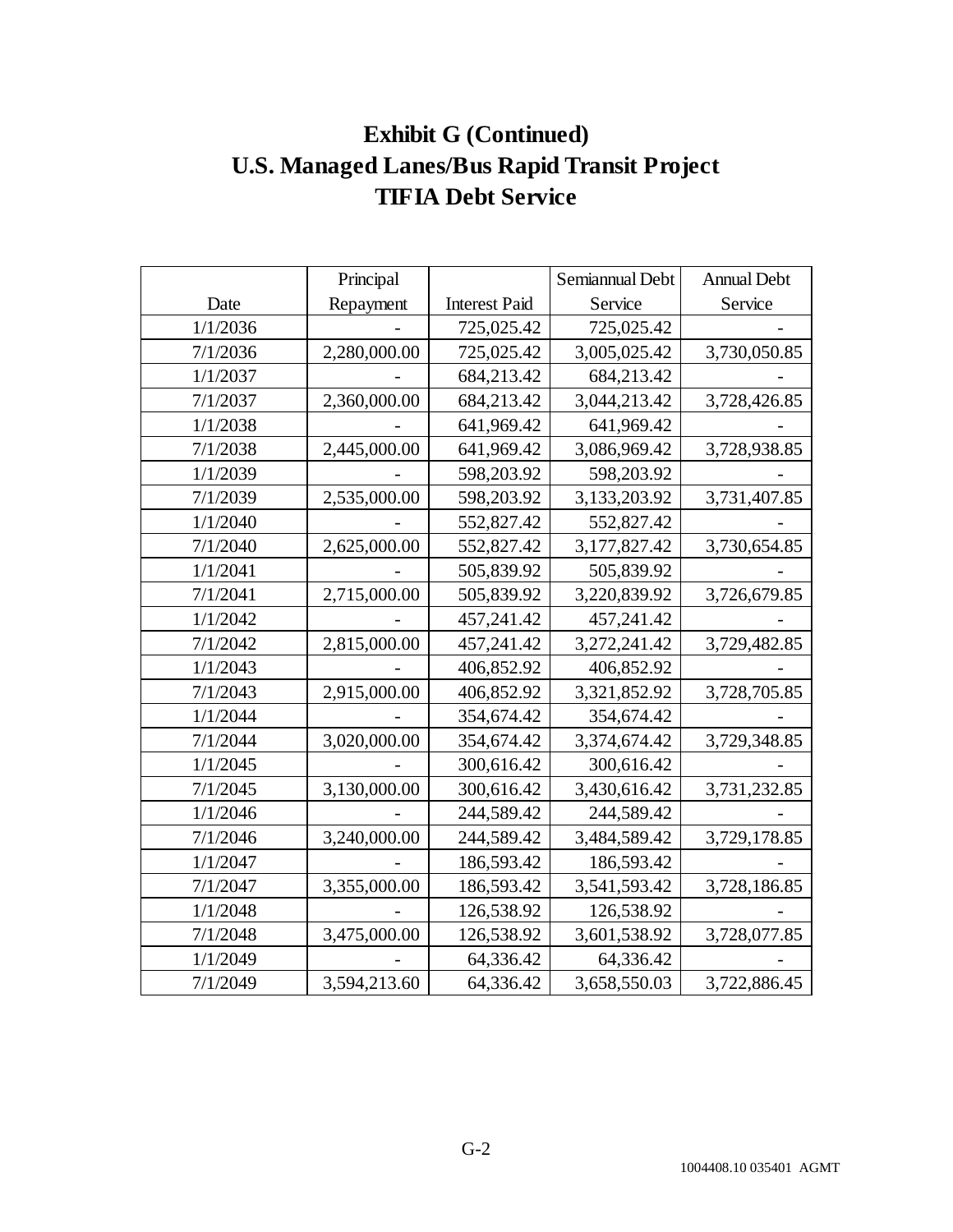# **Exhibit H**

# **TIFIA Debt Service Structure**

| <b>YEAR FOLLOWING</b>                        | <b>TIFIA DEBT SERVICE</b>                                |
|----------------------------------------------|----------------------------------------------------------|
| <b>SUBSTANTIAL COMPLETION</b><br><b>DATE</b> |                                                          |
| <b>First Two Years</b>                       | None                                                     |
| Years $3-6$                                  | 75% of Current Interest                                  |
| Year 7                                       | 100\% of Current Interest                                |
| Year 8                                       | 100% of Current Interest and \$440,000 of Principal/Year |
| Year 9                                       | 100% of Current Interest and \$490,000 of Principal/Year |
| Year 10                                      | 100% of Current Interest and \$545,000 of Principal/Year |
| Year 11                                      | 100% of Current Interest and \$605,000 of Principal/Year |
| Year 12                                      | 100% of Current Interest and \$660,000 of Principal/Year |
| <b>Years</b> 13-35                           | Level Payments of Principal and Interest                 |

Repayment of the TIFIA Loan shall be structured as follows:

Note: Interest payments shall be made semiannually on July 1 and January 1 of each year. Principal payments shall be made annually on July 1 of each year.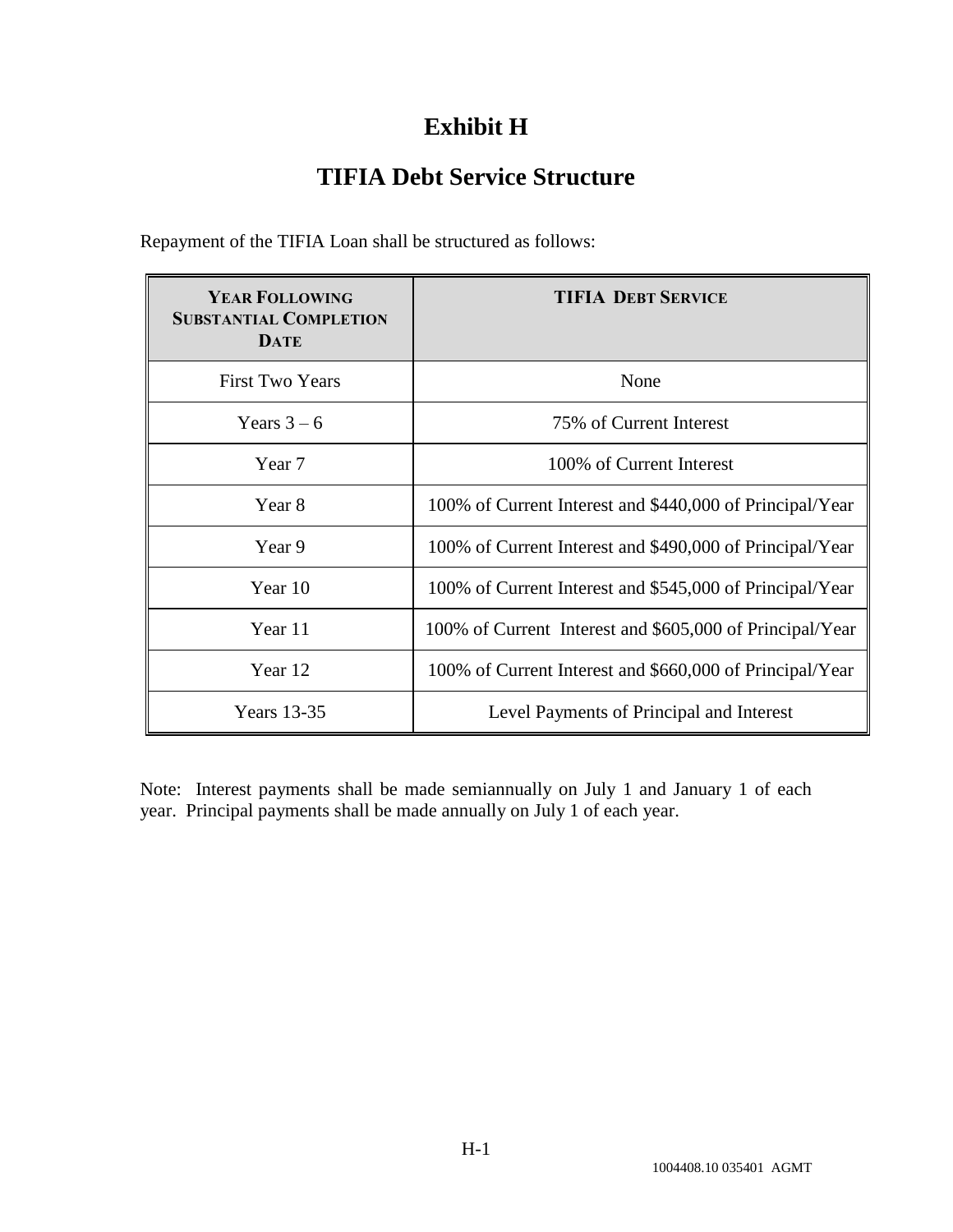### **Exhibit I**

### **Forms of Opinions of Counsel to the Borrower**

Opinions of counsel to the Borrower, which may include opinions from bond counsel, the Office of the Attorney General of the State, and any special counsel to the Borrower, each dated the Effective Date, and covering the following matters, namely that: (a) the Borrower is duly formed, validly existing and in good standing under the laws of the State of Colorado, and is an "enterprise" under FASTER; (b) the Borrower has all requisite power and authority to conduct its business and to execute and deliver, and to perform its obligations under the Financing Documents to which it is a party; (c) the execution and delivery by the Borrower of, and the performance of its respective obligations under, the Financing Documents to which it is a party, have been duly authorized by all necessary action; (d) the Borrower has duly executed and delivered each Financing Document to which it is a party and each such Financing Document constitutes the legal, valid and binding obligation of such party, enforceable against such party in accordance with its respective terms; (e) no authorization, consent or other approval of, or registration, declaration or other filing with, any governmental authority of the United States or of the State of Colorado is required for the Borrower to execute and deliver the Financing Documents, or perform its obligations, or for the Borrower to operate and maintain the Project; (f) the execution and delivery by the Borrower of, and compliance with the provisions of, the Financing Documents do not (i) violate the laws of the United States or the State of Colorado or (ii) conflict with or constitute a breach of or default under any material agreement or other instrument known to such counsel to which the Borrower is a party, or to the best of such counsel's knowledge, after reasonable review, any court order, consent decree, statute, rule, regulation or any other law to which the Borrower presently is subject; (g) the TIFIA Lender has a statutory perfected security interest; (h) the Borrower cannot file for bankruptcy; and (i) to counsel's knowledge after due inquiry, there are no pending actions, suits, proceedings or investigations against the Borrower or any other party by or before any court, arbitrator or any other governmental authority in connection with the Financing Documents or the Project.